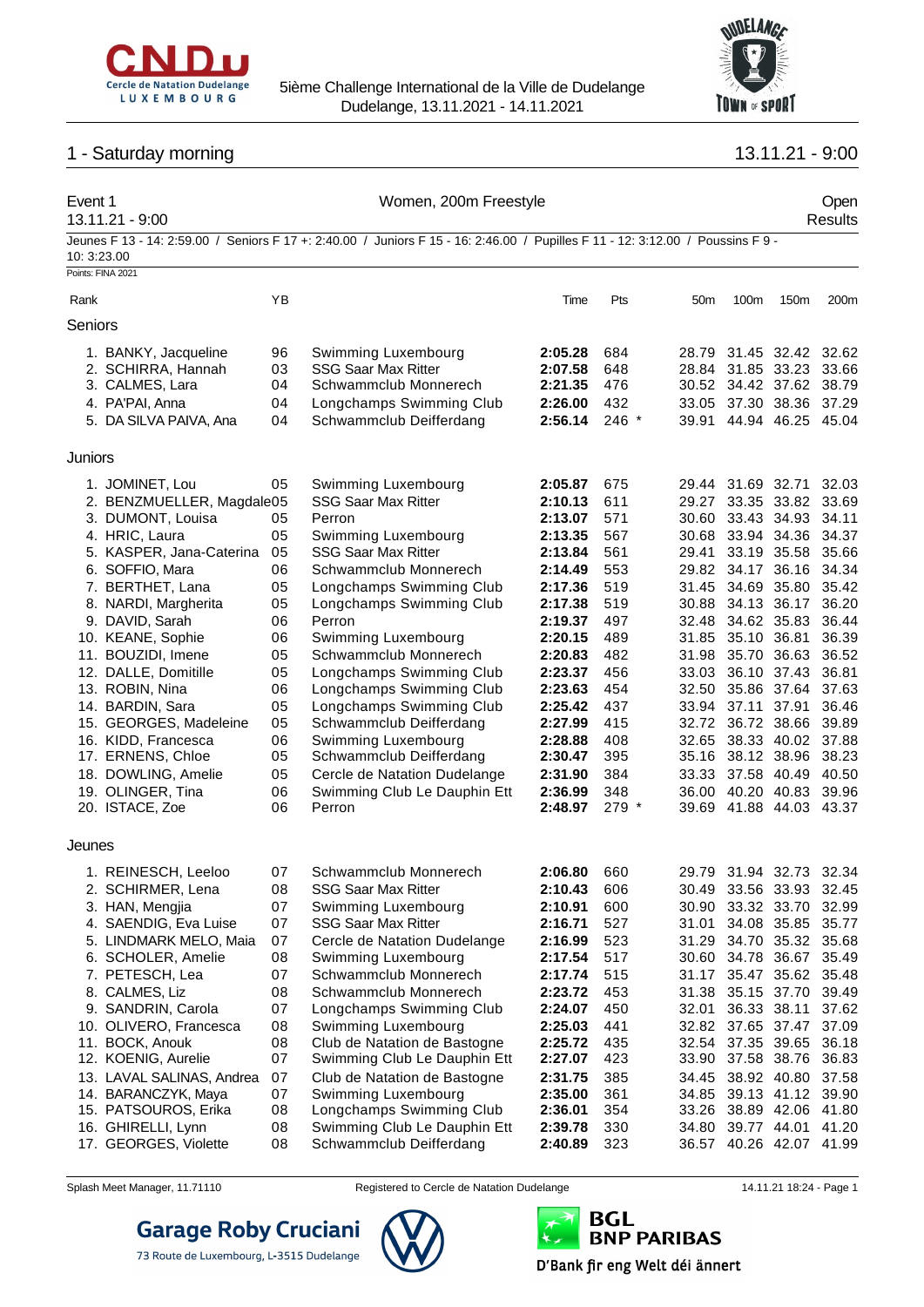



### Event 1, Girls, 200m Freestyle, Jeunes

| Rank                                    | YB       |                                                                                                                                  | Time               | Pts        | 50 <sub>m</sub> | 100m              | 150m                                               | 200m           |
|-----------------------------------------|----------|----------------------------------------------------------------------------------------------------------------------------------|--------------------|------------|-----------------|-------------------|----------------------------------------------------|----------------|
| 18. BERCKMANS, Sarah                    | 08       | Longchamps Swimming Club                                                                                                         | 2:44.61            | 301        | 35.68           |                   | 42.18 43.89                                        | 42.86          |
| 19. DONDELINGER, Elisa                  | 08       | Swimming Luxembourg                                                                                                              | 2:46.00            | 294        |                 |                   | 37.22 42.04 43.95 42.79                            |                |
| DNS TAKAR, Hannah                       | 08       | <b>White Sharks BKS</b>                                                                                                          |                    |            |                 |                   |                                                    |                |
| Pupilles                                |          |                                                                                                                                  |                    |            |                 |                   |                                                    |                |
|                                         |          |                                                                                                                                  |                    |            |                 |                   |                                                    |                |
| 1. BARTHEL, Emma                        | 10       | Swimming Luxembourg<br>Longchamps Swimming Club                                                                                  | 2:31.37            | 388        |                 | 35.37 39.32 40.29 | 34.88 38.17 39.58 38.74                            | 37.32          |
| 2. HAMPER, Line<br>3. FORTEMPS, Florine | 09<br>09 | Perron                                                                                                                           | 2:32.30<br>2:33.99 | 381<br>368 |                 |                   | 35.06 39.65 40.86                                  | 38.42          |
| 4. PAVELEK, Mira                        | 10       | Swimming Luxembourg                                                                                                              | 2:39.49            | 331        |                 |                   | 36.35 41.07 42.32 39.75                            |                |
| 5. LEONARD, Leni                        | 10       | Swimming Luxembourg                                                                                                              | 2:41.95            | 317        |                 |                   | 36.34 41.52 42.44 41.65                            |                |
| 6. SELINIS, Daphne                      | 09       | Longchamps Swimming Club                                                                                                         | 2:44.09            | 304        |                 | 36.25 41.32 44.23 |                                                    | 42.29          |
| 7. MOSTAFA, Nour                        | 09       | Swimming Luxembourg                                                                                                              | 2:45.21            | 298        |                 |                   | 36.79 41.89 44.30 42.23                            |                |
| 8. NIKITINA, Dana                       | 10       | Swimming Luxembourg                                                                                                              | 2:50.24            | 272        |                 |                   | 38.32 43.55 44.55                                  | 43.82          |
| 9. GULLENTOPS, Manon                    | 09       | Longchamps Swimming Club                                                                                                         | 2:50.55            | 271        |                 |                   | 38.56 44.16 45.66                                  | 42.17          |
| 10. FRADET, Maelle                      | 09       | Schwammclub Deifferdang                                                                                                          | 2:51.20            | 268        |                 |                   | 37.12 43.60 45.03                                  | 45.45          |
| 11. POELS, Klara-Luisa                  | 09       | Swimming Luxembourg                                                                                                              | 2:52.04            | 264        |                 | 37.60 43.63 46.41 |                                                    | 44.40          |
| 12. N'GORAN, Ashlynn                    | 10       | <b>Barracuda Esch Natation</b>                                                                                                   | 2:59.37            | 233        |                 |                   | 37.26 46.32 49.27 46.52                            |                |
| 13. CRUJEIRA NEVES, Ines                | 10       | Schwammclub Deifferdang                                                                                                          | 3:00.70            | 228        |                 |                   | 41.93 46.90 47.13 44.74                            |                |
| Poussins                                |          |                                                                                                                                  |                    |            |                 |                   |                                                    |                |
| 1. VALERIUS, Fleur                      | 11       | <b>White Sharks BKS</b>                                                                                                          | 2:38.45            | 338        |                 |                   | 35.83 40.50 42.10                                  | 40.02          |
| 2. GREGOIRE, Gaia                       | 11       | Longchamps Swimming Club                                                                                                         | 2:40.33            | 326        |                 |                   | 35.35 40.75 42.67                                  | 41.56          |
| 3. MULLER, Liz                          | 11       | Swimming Luxembourg                                                                                                              | 3:06.10            | 208        |                 |                   | 40.16 47.55 50.26 48.13                            |                |
| 4. REIZER, Ines                         | 11       | Swimming Luxembourg                                                                                                              | 3:27.70            | $150*$     |                 |                   | 43.46 51.43 56.46 56.35                            |                |
|                                         |          |                                                                                                                                  |                    |            |                 |                   |                                                    |                |
| Event 2                                 |          | Men, 200m Freestyle                                                                                                              |                    |            |                 |                   |                                                    | Open           |
| 13.11.21 - 9:37                         |          |                                                                                                                                  |                    |            |                 |                   |                                                    | <b>Results</b> |
|                                         |          | Seniors M 18 +: 2:25.00 / Juniors M 16 - 17: 2:34.00 / Jeunes M 14 - 15: 2:51.00 / Pupilles M 12 - 13: 3:07.00 / Poussins M 10 - |                    |            |                 |                   |                                                    |                |
| 11:3:17.00                              |          |                                                                                                                                  |                    |            |                 |                   |                                                    |                |
| Points: FINA 2021                       |          |                                                                                                                                  |                    |            |                 |                   |                                                    |                |
| Rank                                    | YB       |                                                                                                                                  | Time               | Pts        | 50 <sub>m</sub> | 100m              | 150m                                               | 200m           |
| Seniors                                 |          |                                                                                                                                  |                    |            |                 |                   |                                                    |                |
| 1. BRANDENBURGER, Pit 95                |          | Schwammclub Deifferdang                                                                                                          | 1:48.50            | 768        |                 |                   | 25.20 26.97 28.00 28.33                            |                |
| 2. DALEIDEN CIUFERRI, Ra03              |          | Swimming Luxembourg                                                                                                              | 1:48.54            | 767        |                 |                   | 26.07 28.05 27.57 26.85                            |                |
| 3. FREY, Jurek                          | 97       | <b>SSG Saar Max Ritter</b>                                                                                                       | 1:58.67            | 587        |                 |                   | 27.72 29.48 30.58 30.89                            |                |
| 4. ROLKO, Ricky                         | 99       | Swimming Luxembourg                                                                                                              | 2:00.84            | 556        |                 |                   | 27.79 31.92 31.41                                  | 29.72          |
| 5. CONSTANTINO CAEIRO, I03              |          | Cercle de Natation Dudelange                                                                                                     | 2:03.14            | 525        |                 |                   | 28.26 31.41 31.60 31.87                            |                |
| 6. NIGRA, Loic                          | 94       | Koninklijke Vilvoordse Zwemclub Ph2:03.29                                                                                        |                    | 523        |                 |                   | 27.76 31.28 32.17 32.08                            |                |
| 7. SANDRIN, Davide                      | 00       | Longchamps Swimming Club                                                                                                         | 2:09.75            | 449        |                 |                   | 29.77 32.95 33.88 33.15                            |                |
| Juniors                                 |          |                                                                                                                                  |                    |            |                 |                   |                                                    |                |
|                                         |          | <b>SSG Saar Max Ritter</b>                                                                                                       |                    |            |                 |                   |                                                    |                |
| 1. ZAPP, Eugene<br>2. GOENAWAN, B.      | 05<br>05 | <b>SSG Saar Max Ritter</b>                                                                                                       | 1:57.46<br>1:58.09 | 605<br>595 |                 | 26.10 30.16 31.49 | 26.85 30.01 30.81                                  | 29.79<br>30.34 |
| 3. DURAKOVIC, Tarik                     | 05       | Swimming Luxembourg                                                                                                              | 1:58.56            | 588        |                 |                   | 27.96 30.50 30.61                                  | 29.49          |
| 4. THILL, Nicolas                       | 05       | Swimming Luxembourg                                                                                                              | 2:02.50            | 533        |                 |                   | 28.47 31.39 31.68                                  | 30.96          |
| 5. WEYRICH, Mike                        | 05       | Swimming Club Le Dauphin Ett                                                                                                     | 2:02.76            | 530        |                 |                   | 28.12 31.21 31.76 31.67                            |                |
| 6. DUFAYS, Louis                        | 04       | Longchamps Swimming Club                                                                                                         | 2:05.07            | 501        |                 |                   | 28.31 32.02 32.68 32.06                            |                |
| 7. LOURTIE, Nicolas                     | 05       | Perron                                                                                                                           | 2:07.04            | 478        |                 |                   | 29.10 32.30 33.23 32.41                            |                |
| 8. LUKA, Mory                           | 04       | Swimming Luxembourg                                                                                                              | 2:07.05            | 478        |                 |                   | 29.60 32.13 32.86 32.46                            |                |
| 9. TRESSEL, Yannis                      |          |                                                                                                                                  |                    |            |                 |                   |                                                    |                |
| 10. AHMED, Aryaan                       | 05<br>05 | Swimming Club Le Dauphin Ett<br>Swimming Luxembourg                                                                              | 2:13.07<br>2:13.81 | 416        |                 |                   | 30.85 34.02 34.72 33.48<br>28.85 34.06 36.03 34.87 |                |



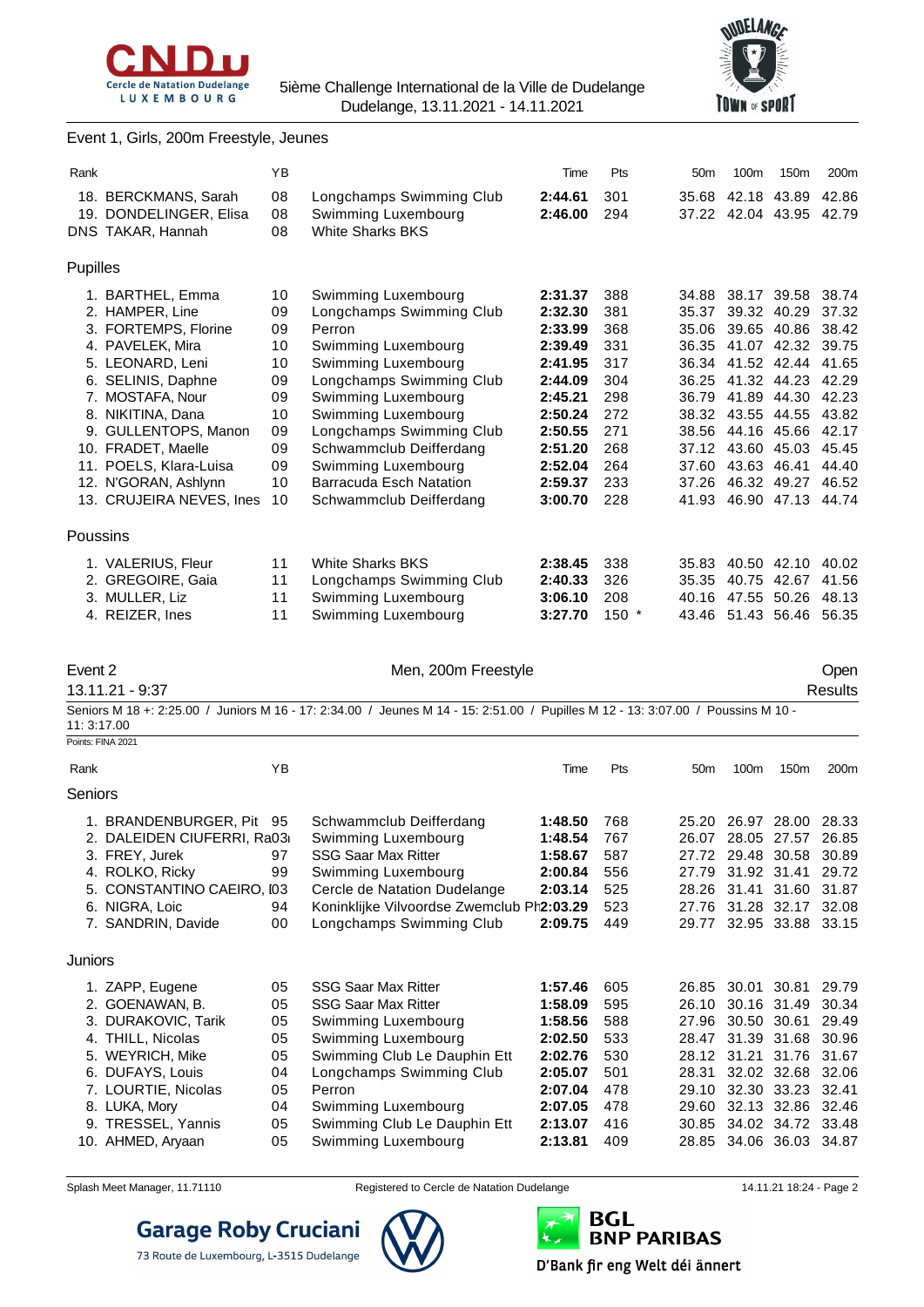



### Event 2, Boys, 200m Freestyle, Juniors

| Rank     |                             | ΥB |                              | Time    | Pts | 50 <sub>m</sub> | 100m                    | 150m        | 200m  |
|----------|-----------------------------|----|------------------------------|---------|-----|-----------------|-------------------------|-------------|-------|
|          | 11. BERMUDEZ-ATENCIA, Jo:05 |    | Perron                       | 2:14.86 | 400 |                 | 31.77 34.83 34.36       |             | 33.90 |
|          | 12. DELIEGE, Brice          | 04 | Schwammclub Deifferdang      | 2:15.32 | 395 |                 | 30.34 33.86 35.60       |             | 35.52 |
|          | 13. SPENCER, Jai            | 05 | Cercle de Natation Dudelange | 2:23.36 | 333 |                 | 31.03 34.88 37.63       |             | 39.82 |
|          | DNS SCHUMACHER, Luca Leo04  |    | <b>SSG Saar Max Ritter</b>   |         |     |                 |                         |             |       |
|          | DNS DHONTE, Henri           | 04 | Swimming Luxembourg          |         |     |                 |                         |             |       |
|          |                             |    |                              |         |     |                 |                         |             |       |
| Jeunes   |                             |    |                              |         |     |                 |                         |             |       |
|          | 1. FRITZKE, Lukas           | 06 | <b>SSG Saar Max Ritter</b>   | 1:53.24 | 675 |                 | 25.82 28.21 29.42 29.79 |             |       |
|          | 2. PAULUS, Joshua           | 06 | <b>SSG Saar Max Ritter</b>   | 1:59.89 | 569 |                 | 27.33 30.26 31.36       |             | 30.94 |
|          | 3. PEUSCH, Kevin            | 06 | Swimming Luxembourg          | 2:04.74 | 505 |                 | 28.15 31.50 32.99       |             | 32.10 |
|          | 4. JAAS, Tom                | 06 | Swimming Club Le Dauphin Ett | 2:05.38 | 497 |                 | 28.68 31.76 33.14       |             | 31.80 |
|          | 5. CALMES, Nicolas          | 06 | Schwammclub Monnerech        | 2:05.93 | 491 |                 | 27.90 31.84 33.15       |             | 33.04 |
|          | 6. ESCHETTE, Louis          | 07 | Cercle de Natation Wiltz     | 2:10.02 | 446 |                 | 29.04 32.82 34.39       |             | 33.77 |
|          | 7. JAAS, Joe                | 06 | Swimming Club Le Dauphin Ett | 2:11.39 | 432 | 29.79           | 33.97 35.28             |             | 32.35 |
|          | 8. SELINIS, Aris            | 06 | Longchamps Swimming Club     | 2:12.47 | 422 |                 | 29.03 33.31 35.04       |             | 35.09 |
|          | 9. DUMONT, Cyril            | 07 | Longchamps Swimming Club     | 2:13.90 | 408 | 29.91           |                         | 33.70 35.55 | 34.74 |
|          | 10. SARTINI, Marco          | 06 | Longchamps Swimming Club     | 2:14.23 | 405 | 31.48           |                         | 34.64 35.14 | 32.97 |
|          | GONZALEZ PEREZ, Rodri07     |    | Swimming Luxembourg          | 2:14.23 | 405 |                 | 29.99 34.43 36.83       |             | 32.98 |
|          | 12. KING, Maximillian       | 06 | Longchamps Swimming Club     | 2:16.58 | 385 |                 | 31.67 35.54 35.84       |             | 33.53 |
|          | 13. LECLERCQ, Lucas         | 07 | Swimming Team Dison          | 2:17.44 | 377 | 32.45           | 34.83 36.30             |             | 33.86 |
|          | 14. MILANOVSKI, Stefan      | 06 | Swimming Luxembourg          | 2:17.70 | 375 |                 | 31.68 35.01 36.59       |             | 34.42 |
|          | 15. ERTZ, Philipp           | 06 | <b>White Sharks BKS</b>      | 2:18.80 | 366 | 31.95           | 36.02 36.98             |             | 33.85 |
|          | 16. THILL, Louis            | 07 | Swimming Luxembourg          | 2:19.04 | 365 |                 | 32.06 35.60 36.80       |             | 34.58 |
|          | 17. D'HAES, William         | 06 | Schwammclub Deifferdang      | 2:19.25 | 363 |                 | 29.94 34.04 37.23       |             | 38.04 |
|          | 18. RIKKERT, Thijmen        | 06 | Swimming Luxembourg          | 2:21.36 | 347 | 31.11           | 35.38 37.01             |             | 37.86 |
|          | 19. BOZONCA, Gabriel        | 06 | Schwammclub Deifferdang      | 2:21.41 | 346 | 31.27           |                         | 34.94 37.87 | 37.33 |
|          | 20. WEYLAND, Philippe       | 07 | Swimming Luxembourg          | 2:22.65 | 338 |                 | 31.77 37.50 38.92 34.46 |             |       |
|          |                             |    |                              |         |     |                 |                         |             |       |
| Pupilles |                             |    |                              |         |     |                 |                         |             |       |
|          | 1. BAUMANN, Leo Ilias       | 08 | <b>SSG Saar Max Ritter</b>   | 1:59.95 | 568 | 27.38           | 30.35 31.66             |             | 30.56 |
|          | 2. DEVILLE, Manu            | 08 | Perron                       | 2:13.59 | 411 |                 | 31.26 34.57 34.48       |             | 33.28 |
|          | 3. KUNEN, Fynn              | 08 | Swimming Luxembourg          | 2:15.17 | 397 |                 | 30.10 35.29 36.28       |             | 33.50 |
|          | 4. VISSER, Mats             | 08 | Swimming Club Le Dauphin Ett | 2:20.23 | 355 | 31.49           | 35.76 37.48             |             | 35.50 |
|          | 5. VALENTINI, Stefano       | 09 | Schwammclub Monnerech        | 2:23.29 | 333 |                 | 31.25 37.02 38.61       |             | 36.41 |
|          | 6. VERBEELEN, Luca          | 08 | Longchamps Swimming Club     | 2:23.89 | 329 |                 | 32.52 37.14 38.69       |             | 35.54 |
|          | 7. MEUNIER, Noa             | 08 | Schwammclub Deifferdang      | 2:29.48 | 293 |                 | 32.45 37.74 39.97       |             | 39.32 |
|          | 8. KROMBACH, Alex           | 08 | Swimming Luxembourg          | 2:31.29 | 283 |                 | 34.87 39.13 39.56 37.73 |             |       |
|          | 9. THILL, Hugo              | 09 | Schwammclub Deifferdang      | 2:34.21 | 267 |                 | 34.86 41.42 42.74 35.19 |             |       |
|          | 10. REDING, Deyan           | 09 | Swimming Luxembourg          | 2:34.89 | 264 |                 | 34.04 39.08 41.79 39.98 |             |       |
|          | 11. KIDD, Alexander         | 09 | Swimming Luxembourg          | 2:37.31 | 252 |                 | 35.95 40.14 41.92 39.30 |             |       |
| Poussins |                             |    |                              |         |     |                 |                         |             |       |
|          | 1. CARNEIRO, Vasco          | 10 | Swimming Luxembourg          | 2:38.45 | 246 |                 | 35.72 40.91 42.02 39.80 |             |       |
|          | 2. DAVID, Alan              | 10 | Perron                       | 2:41.83 | 231 |                 | 37.65 42.33 41.72 40.13 |             |       |
|          | 3. COLLOMB, Robin           | 10 | Swimming Luxembourg          | 2:46.56 | 212 |                 | 36.67 44.71 45.24 39.94 |             |       |
|          | 4. DONDELINGER, Gregory     | 11 | Swimming Luxembourg          | 2:53.59 | 187 |                 | 38.81 44.48 45.83 44.47 |             |       |
|          | 5. SIMAO NOGUEIRA, F.       | 11 | Schwammclub Deifferdang      | 2:58.95 | 171 |                 | 37.81 48.32 48.10 44.72 |             |       |
|          | DNS MOOG, Paul              | 10 | Swimming Luxembourg          |         |     |                 |                         |             |       |
|          |                             |    |                              |         |     |                 |                         |             |       |





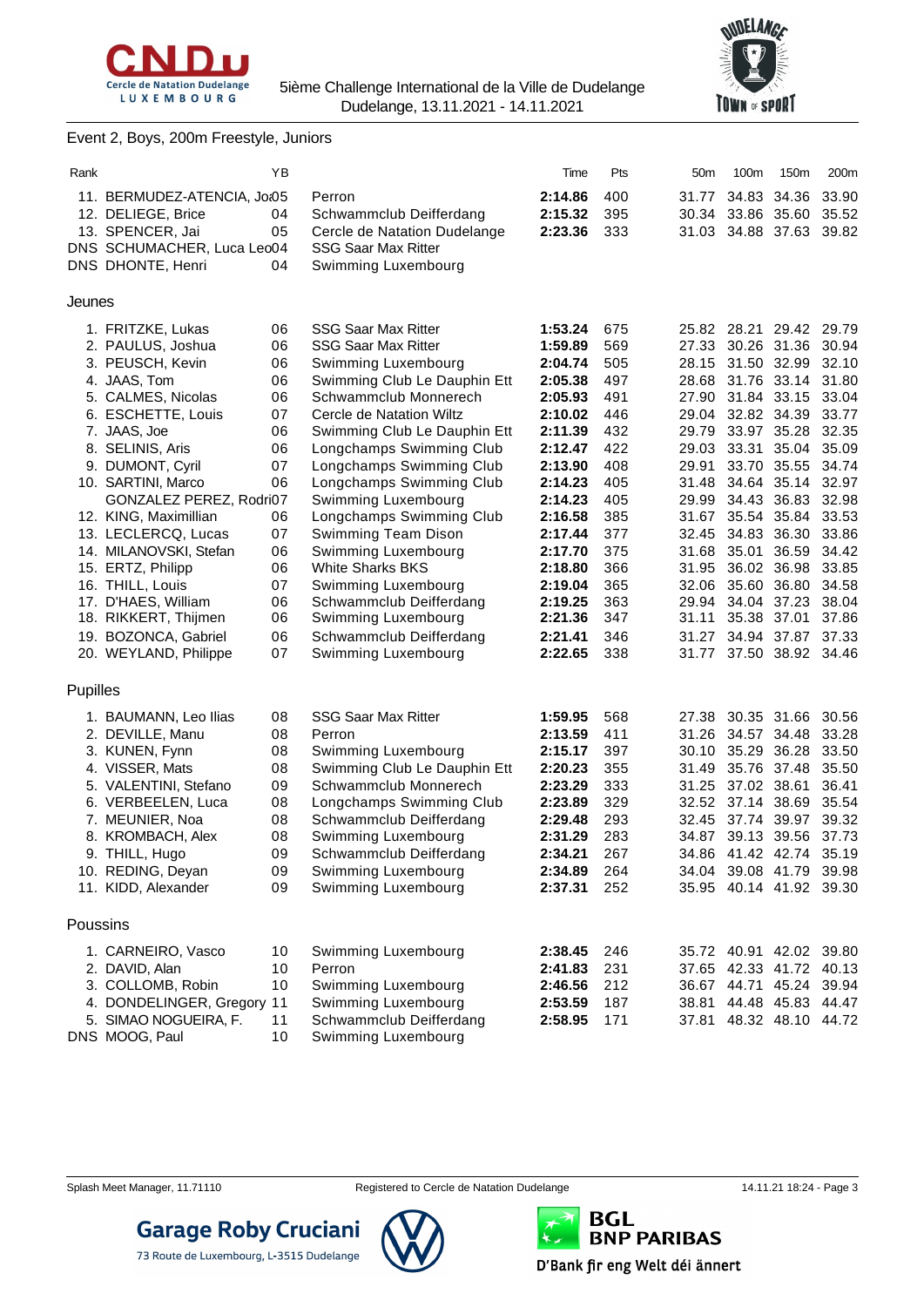



| Event 3                         |                                       |          | Women, 100m Medley                                                                                                              |                    |                |                 | Open                  |
|---------------------------------|---------------------------------------|----------|---------------------------------------------------------------------------------------------------------------------------------|--------------------|----------------|-----------------|-----------------------|
|                                 | 13.11.21 - 10:08                      |          |                                                                                                                                 |                    |                |                 | <b>Results Prelim</b> |
| 10:1:47.00<br>Points: FINA 2021 |                                       |          | Pupilles F 11 - 12: 1:40.00 / Seniors F 17 +: 1:24.00 / Juniors F 15 - 16: 1:27.00 / Jeunes F 13 - 14: 1:34.00 / Poussins F 9 - |                    |                |                 |                       |
|                                 |                                       |          |                                                                                                                                 |                    |                |                 |                       |
| Rank                            |                                       | YB       |                                                                                                                                 | Time               | Pts            | 50 <sub>m</sub> | 100m                  |
| Seniors                         |                                       |          |                                                                                                                                 |                    |                |                 |                       |
|                                 | 1. PIGEON, Kelly                      | 03       | Koninklijke Vilvoordse Zwemclub Ph1:09.61                                                                                       |                    | 535 Q          | 33.62           | 35.99                 |
| 2.                              | DUCABLE, Anna                         | 04       | Longchamps Swimming Club                                                                                                        | 1:15.08            | 426 Q          | 37.10           | 37.98                 |
|                                 | 3. PA'PAI, Anna                       | 04       | Longchamps Swimming Club                                                                                                        | 1:18.66            | 370 Q          | 36.76           | 41.90                 |
| Juniors                         |                                       |          |                                                                                                                                 |                    |                |                 |                       |
|                                 | 1. ALBERS, Neele                      | 05       | Swimming Club Le Dauphin Ett                                                                                                    | 1:11.16            | 500 Q          | 34.62           | 36.54                 |
|                                 | 2. KASPER, Jana-Caterina              | 05       | <b>SSG Saar Max Ritter</b>                                                                                                      | 1:11.24            | 499 Q          | 32.65           | 38.59                 |
| 3.                              | DAVID, Sarah                          | 06       | Perron                                                                                                                          | 1:12.58            | 471 Q          | 33.56           | 39.02                 |
| 4.                              | <b>SCHOEMANS, Alice</b>               | 06       | Longchamps Swimming Club                                                                                                        | 1:12.98            | 464 Q          | 35.20           | 37.78                 |
| 5.                              | NARDI, Margherita                     | 05       | Longchamps Swimming Club                                                                                                        | 1:15.04            | 427 Q          | 36.21           | 38.83                 |
| 6.                              | BAYETTO, Shania                       | 06       | Swimming Team Dison                                                                                                             | 1:15.27            | 423 Q          | 34.20           | 41.07                 |
|                                 | 7. BOUZIDI, Imene                     | 05       | Schwammclub Monnerech                                                                                                           | 1:15.70            | 415 R          | 35.91           | 39.79                 |
| 8.                              | MARTINEZ MOLINA, Marta                | 06       | Swimming Luxembourg                                                                                                             | 1:20.32            | 348 R          | 36.55           | 43.77                 |
|                                 | 9. POPA, Sonia                        | 06       | Swimming Club Redange                                                                                                           | 1:26.27            | 281            | 37.94           | 48.33                 |
| Jeunes                          |                                       |          |                                                                                                                                 |                    |                |                 |                       |
|                                 | 1. FRANZ, Katharina                   | 08       | <b>SSG Saar Max Ritter</b>                                                                                                      | 1:10.32            | 518 Q          | 33.35           | 36.97                 |
|                                 | 2. HOFMANN, Adriana                   | 07       | <b>SSG Saar Max Ritter</b>                                                                                                      | 1:10.99            | 504 Q          | 33.46           | 37.53                 |
| 3.                              | ANTUNES, Lyna                         | 07       | Koninklijke Vilvoordse Zwemclub Ph1:11.02                                                                                       |                    | 503 Q          | 34.65           | 36.37                 |
| 4.                              | DAVID, Ryana                          | 08       | Perron                                                                                                                          | 1:11.25            | 498 Q          | 33.99           | 37.26                 |
| 5.                              | DESRUMAUX, Luna                       | 08       | Longchamps Swimming Club                                                                                                        | 1:12.98            | 464 Q          | 33.23           | 39.75                 |
| 6.                              | CALMES, Liz                           | 08<br>07 | Schwammclub Monnerech<br>Schwammclub Monnerech                                                                                  | 1:13.29<br>1:13.29 | 458 ?<br>458 ? | 34.94<br>33.54  | 38.35<br>39.75        |
|                                 | THILL, Gina<br>8. CORBEEL BASTIN, Ava | 07       | Swimming Club Le Dauphin Ett                                                                                                    | 1:13.30            | 458 R          | 34.83           | 38.47                 |
| 9.                              | <b>THIRY, Alice</b>                   | 08       | Cercle de Natation Wiltz                                                                                                        | 1:16.37            | 405            | 35.00           | 41.37                 |
|                                 | 10. HRIC, Nina                        | 08       | Swimming Luxembourg                                                                                                             | 1:17.24            | 391            | 35.18           | 42.06                 |
|                                 | 11. OLIVERO, Francesca                | 08       | Swimming Luxembourg                                                                                                             | 1:17.46            | 388            | 36.20           | 41.26                 |
|                                 | 12. PIERLOT, Amelie                   | 07       | Perron                                                                                                                          | 1:18.16            | 377            | 36.07           | 42.09                 |
|                                 | 13. REDING, Sevda                     | 07       | Swimming Luxembourg                                                                                                             | 1:18.26            | 376            | 36.89           | 41.37                 |
|                                 | 14. PAIROUX, Eloise                   | 08       | Perron                                                                                                                          | 1:21.39            | 334            | 37.67           | 43.72                 |
|                                 | 15. BARROS DOS REIS, Lidia            | 07       | Longchamps Swimming Club                                                                                                        | 1:24.40            | 300            | 40.92           | 43.48                 |
|                                 | PATSOUROS, Erika                      | 08       | Longchamps Swimming Club                                                                                                        | 1:24.40            | 300            | 38.65           | 45.75                 |
| 17.                             | BOUWMEISTER, Annebelle                | 08       | Swimming Luxembourg                                                                                                             | 1:27.19            | 272            | 40.26           | 46.93                 |
| Pupilles                        |                                       |          |                                                                                                                                 |                    |                |                 |                       |
| 1.                              | SMITH, Josephine                      | 09       | Swimming Club Redange                                                                                                           | 1:18.07            | 379 Q          | 37.29           | 40.78                 |
| 2.                              | MILANOVSKA, Maja                      | 09       | Swimming Luxembourg                                                                                                             | 1:18.92            | 367 Q          | 35.15           | 43.77                 |
| 3.                              | CONSTANTIN, Sophia                    | 09       | Swimming Luxembourg                                                                                                             | 1:22.01            | 327 Q          | 38.81           | 43.20                 |
| 4.                              | SEVRIN, Clemence                      | 09       | Swimming Team Dison                                                                                                             | 1:22.50            | 321 Q          | 36.76           | 45.74                 |
| 5.                              | HAMPER, Line                          | 09       | Longchamps Swimming Club                                                                                                        | 1:23.65            | 308 Q          | 39.94           | 43.71                 |
| 6.                              | N'GORAN, Ashlynn                      | 10       | Barracuda Esch Natation                                                                                                         | 1:34.60            | $213$ Q        | 41.58           | 53.02                 |
| DSQ                             | REUTER, Tamara                        | 09       | Schwammclub Monnerech                                                                                                           |                    |                |                 |                       |
|                                 |                                       |          | B14 - did not touch the wall with both hands simultaneously and separated at the turn / finish (SW 7.6) (Time:                  |                    |                |                 |                       |

*10:23)* DNS KOENIG, Charlotte Fleur 09 Swimming Luxembourg<br>
DNS RIVELLINI, Frida 09 Swimming Luxembourg

DNS RIVELLINI, Frida **09** Swimming Luxembourg<br>
DNS PRENTIC, Anela 09 Schwammclub Deifferda

09 Schwammclub Deifferdang



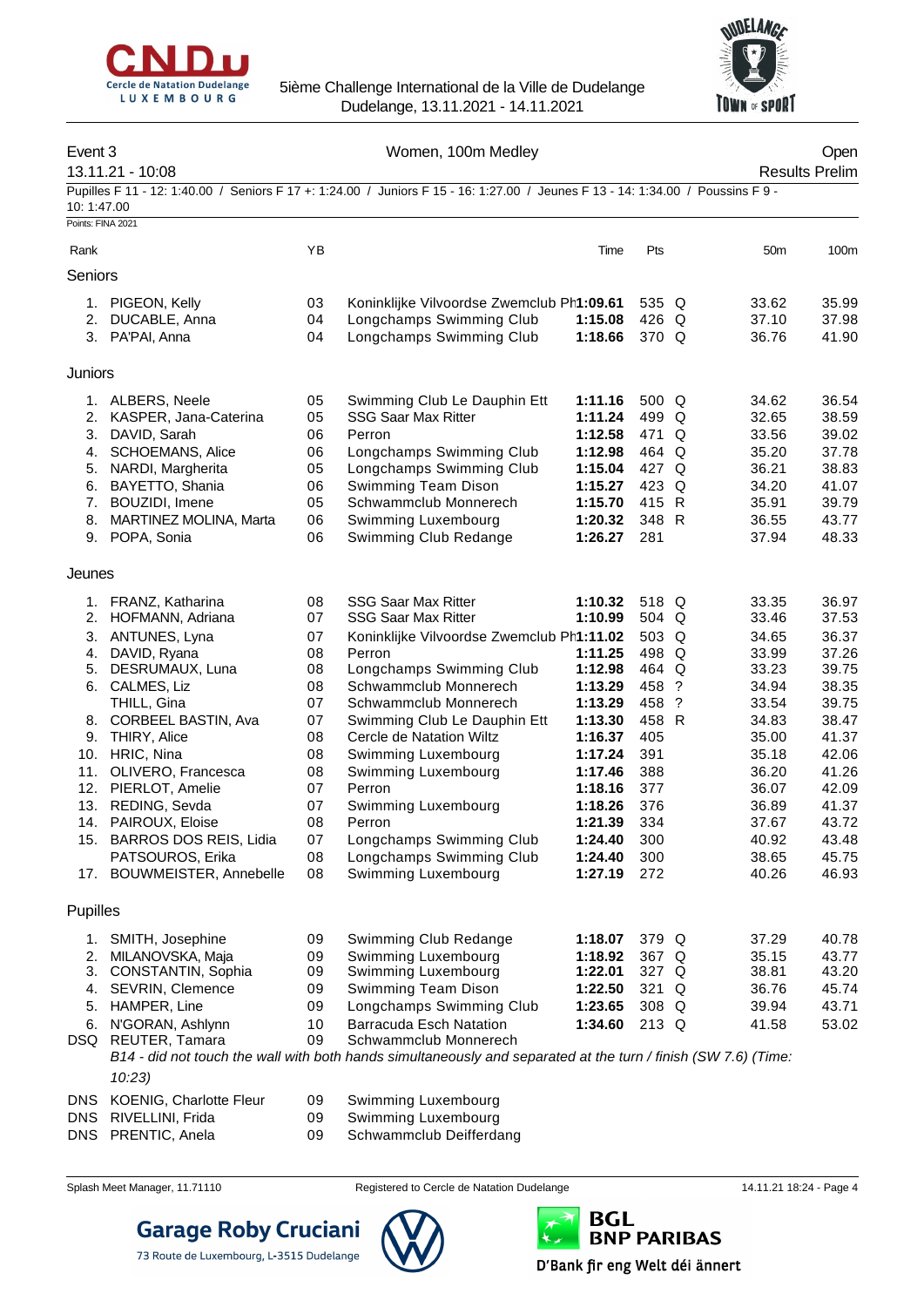



Event 3, Women, 100m Medley, Prelim

#### Poussins

| 1. GREGOIRE, Gaia    | 11 Longchamps Swimming Club     | 1:25.99 283        | 39.96 | 46.03 |
|----------------------|---------------------------------|--------------------|-------|-------|
| 2. RESL, Dana        | 11 Cercle de Natation Dudelange | <b>1:28.17</b> 263 | 39.14 | 49.03 |
| 3. MEDDOURI, Firdaws | 12 Cercle de Natation Dudelange | 1:40.10 179        | 48.58 | 51.52 |

| Event 4    | 13.11.21 - 10:24            |    | Men, 100m Medley                                                                                                                 |         |         |                 | Open<br><b>Results Prelim</b> |
|------------|-----------------------------|----|----------------------------------------------------------------------------------------------------------------------------------|---------|---------|-----------------|-------------------------------|
| 11:1:42.00 |                             |    | Jeunes M 14 - 15: 1:25.00 / Seniors M 18 +: 1:17.00 / Juniors M 16 - 17: 1:20.00 / Pupilles M 12 - 13: 1:34.00 / Poussins M 10 - |         |         |                 |                               |
|            | Points: FINA 2021           |    |                                                                                                                                  |         |         |                 |                               |
| Rank       |                             | ΥB |                                                                                                                                  | Time    | Pts     | 50 <sub>m</sub> | 100m                          |
| Seniors    |                             |    |                                                                                                                                  |         |         |                 |                               |
|            | 1. HENX, Julien             | 95 | Cercle de Natation Dudelange                                                                                                     | 56.34   | 669 Q   | 25.45           | 30.89                         |
| 2.         | <b>SCHREURS, Esper</b>      | 03 | Zeps                                                                                                                             | 57.95   | 614 Q   | 26.77           | 31.18                         |
|            | 3. ABDOLI, Samyar           | 02 | <b>SSG Saar Max Ritter</b>                                                                                                       | 59.89   | 557 Q   | 28.07           | 31.82                         |
|            | 4. LAVEN, Henrik            | 03 | <b>SSG Saar Max Ritter</b>                                                                                                       | 1:02.47 | 490 Q   | 28.11           | 34.36                         |
| 5.         | DE MACEDO CRESTA, Gabriel02 |    | Swimming Luxembourg                                                                                                              | 1:03.03 | 477 Q   | 30.32           | 32.71                         |
| 6.         | DEMAJ, Valdrim              | 03 | Koninklijke Vilvoordse Zwemclub Ph1:04.08                                                                                        |         | 454 Q   | 28.37           | 35.71                         |
| 7.         | <b>BEAUTHIER, Killian</b>   | 02 | Koninklijke Vilvoordse Zwemclub Ph1:06.37                                                                                        |         | 409 R   | 31.34           | 35.03                         |
| 8.         | FRANCK, Max                 | 03 | Cercle de Natation Dudelange                                                                                                     | 1:06.68 | 403 R   | 30.50           | 36.18                         |
| 9.         | WONG, Cedric                | 92 | Lux Sharks                                                                                                                       | 1:06.69 | 403     | 30.04           | 36.65                         |
| 10.        | <b>BRANDT, Thomas</b>       | 03 | Club de Natation de Bastogne                                                                                                     | 1:11.77 | 323     | 33.33           | 38.44                         |
|            | 11. COCHET, Francois        | 83 | Lux Sharks                                                                                                                       | 1:12.20 | 317     | 34.05           | 38.15                         |
| Juniors    |                             |    |                                                                                                                                  |         |         |                 |                               |
| 1.         | DURAKOVIC, Tarik            | 05 | Swimming Luxembourg                                                                                                              | 1:01.50 | 514 Q   | 28.59           | 32.91                         |
| 2.         | JAAS, Jeff                  | 04 | Swimming Club Le Dauphin Ett                                                                                                     | 1:01.56 | 512 Q   | 27.64           | 33.92                         |
|            | 3. OSADSKY, Phillip         | 05 | <b>SSG Saar Max Ritter</b>                                                                                                       | 1:02.41 | 492 Q   | 29.83           | 32.58                         |
|            | 4. ZAPP, Eugene             | 05 | <b>SSG Saar Max Ritter</b>                                                                                                       | 1:02.90 | 480 Q   | 29.30           | 33.60                         |
|            | 5. FLOREAN, Darius          | 05 | Swimming Luxembourg                                                                                                              | 1:03.01 | 478 Q   | 29.11           | 33.90                         |
|            | 6. CAMERLYNCK, Mathias      | 04 | Koninklijke Vilvoordse Zwemclub Ph1:04.89                                                                                        |         | 438 Q   | 30.35           | 34.54                         |
| 7.         | DUBRU, Cyprien              | 04 | Club de Natation de Bastogne                                                                                                     | 1:05.71 | 421 R   | 28.27           | 37.44                         |
| 8.         | TAMIGNEAUX, Arthur          | 04 | Perron                                                                                                                           | 1:05.79 | 420 R   | 29.81           | 35.98                         |
| 9.         | FONDEUR, Mael               | 05 | Swimming Team Dison                                                                                                              | 1:10.97 | 334     | 32.00           | 38.97                         |
|            | 10. OLINGER, Liam           | 05 | Schwammclub Monnerech                                                                                                            | 1:11.24 | 331     | 32.22           | 39.02                         |
|            | 11. KACHURA, Dinis          | 04 | Cercle de Natation Diekirch                                                                                                      | 1:23.17 | $208$ * | 37.38           | 45.79                         |
| Jeunes     |                             |    |                                                                                                                                  |         |         |                 |                               |
|            | 1. KOEHLER, Jan             | 06 | <b>SSG Saar Max Ritter</b>                                                                                                       | 1:03.47 | 468 Q   | 28.46           | 35.01                         |
| 2.         | PAULUS, Joshua              | 06 | <b>SSG Saar Max Ritter</b>                                                                                                       | 1:04.29 | 450 Q   | 31.09           | 33.20                         |
|            | 3. HUETHER, Niklas          | 07 | <b>SSG Saar Max Ritter</b>                                                                                                       | 1:04.31 | 449 Q   | 30.60           | 33.71                         |
| 4.         | PUCCIO, Alessio             | 06 | Koninklijke Vilvoordse Zwemclub Ph1:04.99                                                                                        |         | 435 Q   | 29.79           | 35.20                         |
| 5.         | CROMBEL, Jean               | 06 | Perron                                                                                                                           | 1:05.84 | 419 Q   | 30.71           | 35.13                         |
|            | 6. CHAUSSARD, Albert        | 07 | Swimming Luxembourg                                                                                                              | 1:06.17 | 413 Q   | 31.82           | 34.35                         |
| 7.         | PASSER, Daniel              | 07 | Swimming Luxembourg                                                                                                              | 1:07.56 | 388 R   | 32.56           | 35.00                         |
| 8.         | WESTER, Ben                 | 06 | Cercle de Natation Dudelange                                                                                                     | 1:09.38 | 358 R   | 31.11           | 38.27                         |
| 9.         | DOYEN, Noe                  | 06 | Swimming Team Dison                                                                                                              | 1:10.96 | 334     | 33.18           | 37.78                         |

- 10. LECLERCQ, Lucas 07 Swimming Team Dison **1:17.44** 257 37.79 39.65
- 11. LEMIESZONEK, Maksymilian 07





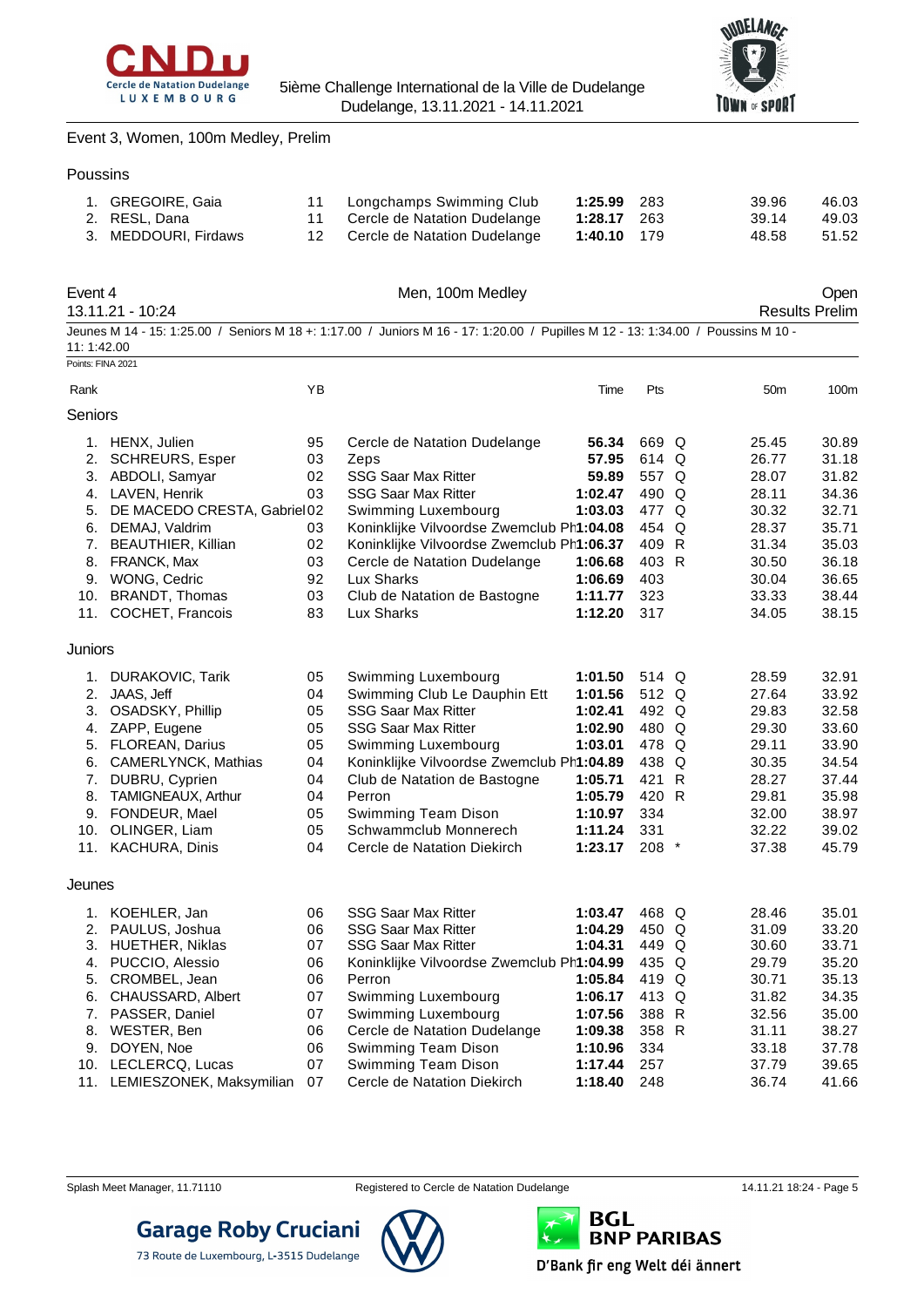



#### Event 4, Men, 100m Medley, Prelim

#### Pupilles

|      | BAUMANN, Leo Ilias      | 08 | <b>SSG Saar Max Ritter</b>  | 1:02.81 | 482 Q            | 29.29 | 33.52 |
|------|-------------------------|----|-----------------------------|---------|------------------|-------|-------|
|      | <b>ISKAKOV, Erik</b>    | 08 | <b>SSG Saar Max Ritter</b>  | 1:08.08 | 379 Q            | 33.06 | 35.02 |
| 3.   | STRUYS, Gabriel         | 09 | Swimming Team Dison         | 1:15.23 | 281 Q            | 34.24 | 40.99 |
| 4.   | THYSSEN, Matteo         | 08 | Swimming Team Dison         | 1:15.82 | 274 Q            | 35.48 | 40.34 |
| 5.   | METZLER, Charles        | 08 | Swimming Luxembourg         | 1:18.44 | 247 Q            | 36.76 | 41.68 |
| 6.   | SAMMARCO, Andrea        | 08 | Swimming Luxembourg         | 1:20.12 | 232 Q            | 37.44 | 42.68 |
|      | KRIES, Leo              | 08 | Swimming Luxembourg         | 1:20.85 | 226 R            | 37.52 | 43.33 |
| 8.   | RUIZ, Jacobo            | 09 | Schwammclub Monnerech       | 1:22.70 | 211 R            | 36.97 | 45.73 |
| 9.   | DUMONT, Victor          | 08 | Perron                      | 1:25.21 | 193              | 38.43 | 46.78 |
| 10.  | RUIZ AGUILAR, Francisco | 09 | Schwammclub Monnerech       | 1:26.01 | 188              | 40.76 | 45.25 |
| 11.  | FIGUEIROA MUNOZ, M.     | 08 | Cercle de Natation Diekirch | 1:27.03 | 181              | 40.64 | 46.39 |
| 12.  | FIGUEIROA MUNOZ. L.     | 08 | Cercle de Natation Diekirch | 1:36.76 | 132 <sub>1</sub> | 44.23 | 52.53 |
| DSQ. | ORTIZ BOGDANOV. Pablo   | 08 | Swimming Luxembourg         |         |                  |       |       |
|      |                         |    |                             |         |                  |       |       |

*B1 - more than one single butterfly kick before the first breaststroke kick (SW 7.1) (Time: 10:38)*

Poussins

| 1. WARD, James   |    | 10 Schwammclub Monnerech                                                                                                       | 1:29.01 169       | 41.06 | 47.95 |
|------------------|----|--------------------------------------------------------------------------------------------------------------------------------|-------------------|-------|-------|
| 2. WIRION, Tunn  | 10 | Cercle de Natation Dudelange                                                                                                   | 1:33.36 147       | 44.23 | 49.13 |
| 3. PRENTIC, Anel |    | 10 Schwammclub Deifferdang                                                                                                     | 1:38.70 124       | 44.82 | 53.88 |
| 4. ALASADI, Joud |    | 11 Schwammclub Deifferdang                                                                                                     | $1:44.41$ 105 $*$ | 50.04 | 54.37 |
| DSQ JINGA, Petru |    | 10 Schwammclub Deifferdang                                                                                                     |                   |       |       |
|                  |    | DE - - Belge - Lieben der son Hoofde beide begin der stenden einer der eine eine dem anderen Litteraturgen (ODILO 4) (There is |                   |       |       |

*P5 - did not touch the wall with both hands simultaneously and separated at the turn / finish (SW 8.4) (Time: 10:30)*

|            | Event 5<br>13.11.21 - 10:43   |    | Women, 100m Backstroke                                                                                                          |         |           | Open<br><b>Results Prelim</b> |       |  |  |  |
|------------|-------------------------------|----|---------------------------------------------------------------------------------------------------------------------------------|---------|-----------|-------------------------------|-------|--|--|--|
| 10:1:47.00 |                               |    | Seniors F 17 +: 1:24.00 / Juniors F 15 - 16: 1:27.00 / Jeunes F 13 - 14: 1:34.00 / Pupilles F 11 - 12: 1:40.00 / Poussins F 9 - |         |           |                               |       |  |  |  |
|            | Points: FINA 2021             |    |                                                                                                                                 |         |           |                               |       |  |  |  |
| Rank       |                               | YB |                                                                                                                                 | Time    | Pts       | 50 <sub>m</sub>               | 100m  |  |  |  |
| Seniors    |                               |    |                                                                                                                                 |         |           |                               |       |  |  |  |
| 1.         | BANKY, Jacqueline             | 96 | Swimming Luxembourg                                                                                                             | 1:05.44 | 590 Q     | 31.14                         | 34.30 |  |  |  |
| 2.         | <b>BLACK, Rachael</b>         | 01 | Swimming Luxembourg                                                                                                             | 1:07.57 | 536 Q     | 32.64                         | 34.93 |  |  |  |
| 3.         | BONHOMME, Meline              | 04 | Perron                                                                                                                          | 1:11.77 | 447 Q     | 35.14                         | 36.63 |  |  |  |
| 4.         | PA'PAI, Anna                  | 04 | Longchamps Swimming Club                                                                                                        | 1:16.95 | 362 Q     | 37.48                         | 39.47 |  |  |  |
| 5.         | DA SILVA PAIVA, Ana           | 04 | Schwammclub Deifferdang                                                                                                         | 1:31.94 | 212 $Q^*$ | 45.32                         | 46.62 |  |  |  |
| Juniors    |                               |    |                                                                                                                                 |         |           |                               |       |  |  |  |
|            | SOFFIO, Mara                  | 06 | Schwammclub Monnerech                                                                                                           | 1:08.01 | 525 Q     | 32.41                         | 35.60 |  |  |  |
| 2.         | REISWICH, Alina               | 06 | <b>SSG Saar Max Ritter</b>                                                                                                      | 1:09.27 | 497 Q     | 33.36                         | 35.91 |  |  |  |
| 3.         | BORDONARO, Madeleine          | 06 | <b>Barracuda Esch Natation</b>                                                                                                  | 1:09.67 | 489 Q     | 33.28                         | 36.39 |  |  |  |
| 4.         | HRIC, Laura                   | 05 | Swimming Luxembourg                                                                                                             | 1:10.78 | 466 Q     | 34.56                         | 36.22 |  |  |  |
| 5.         | ROBIN, Nina                   | 06 | Longchamps Swimming Club                                                                                                        | 1:13.00 | 425 Q     | 34.95                         | 38.05 |  |  |  |
| 6.         | JAMIN, Pauline                | 06 | Perron                                                                                                                          | 1:13.03 | 424 Q     | 34.98                         | 38.05 |  |  |  |
| 7.         | BAYETTO, Shania               | 06 | Swimming Team Dison                                                                                                             | 1:14.79 | 395 R     | 36.16                         | 38.63 |  |  |  |
| 8.         | <b>KEANE, Sophie</b>          | 06 | Swimming Luxembourg                                                                                                             | 1:15.39 | 385 R     | 36.92                         | 38.47 |  |  |  |
| 9.         | DOWLING, Amelie               | 05 | Cercle de Natation Dudelange                                                                                                    | 1:17.59 | 354       | 36.70                         | 40.89 |  |  |  |
| 10.        | ERNENS, Chloe                 | 05 | Schwammclub Deifferdang                                                                                                         | 1:17.86 | 350       | 38.14                         | 39.72 |  |  |  |
| 11.        | LEONARD, Lis                  | 05 | Swimming Luxembourg                                                                                                             | 1:17.87 | 350       | 37.34                         | 40.53 |  |  |  |
| 12.        | <b>MARTINEZ MOLINA, Marta</b> | 06 | Swimming Luxembourg                                                                                                             | 1:18.35 | 343       | 38.04                         | 40.31 |  |  |  |



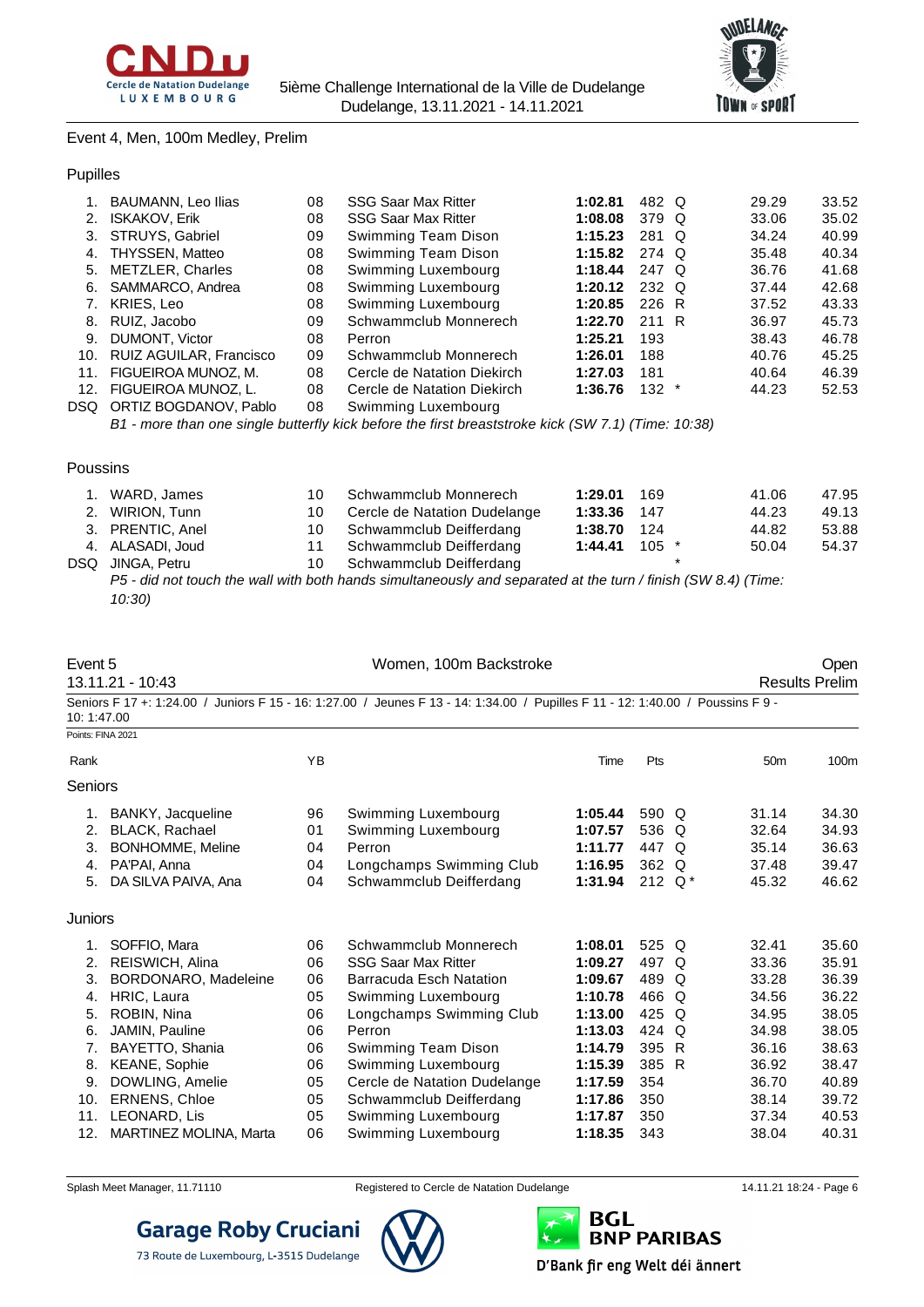



Event 5, Girls, 100m Backstroke, Prelim, Juniors

| Rank     |                             | ΥB |                                                                                                        | Time    | Pts     | 50 <sub>m</sub> | 100m  |
|----------|-----------------------------|----|--------------------------------------------------------------------------------------------------------|---------|---------|-----------------|-------|
| 13.      | GASS, Dalida                | 05 | <b>SG Rhein-Mosel</b>                                                                                  | 1:20.91 | 312     | 38.46           | 42.45 |
| 14.      | OLINGER, Tina               | 06 | Swimming Club Le Dauphin Ett                                                                           | 1:21.50 | 305     | 39.75           | 41.75 |
| 15.      | <b>BERTRANG, Marina</b>     | 05 | Schwammclub Monnerech                                                                                  | 1:23.55 | 283     | 39.84           | 43.71 |
| 16.      | GASS, Amely                 | 06 | <b>SG Rhein-Mosel</b>                                                                                  | 1:26.13 | 258     | 42.17           | 43.96 |
|          | 17. ISTACE, Zoe             | 06 | Perron                                                                                                 | 1:28.52 | 238 *   | 42.74           | 45.78 |
|          |                             |    |                                                                                                        |         |         |                 |       |
| Jeunes   |                             |    |                                                                                                        |         |         |                 |       |
| 1.       | DEVILLE, Helene             | 08 | Perron                                                                                                 | 1:09.03 | 502 Q   | 34.02           | 35.01 |
| 2.       | WAGNER, Alina               | 07 | <b>SSG Saar Max Ritter</b>                                                                             | 1:09.21 | 498 Q   | 33.57           | 35.64 |
| 3.       | LINDMARK MELO, Maia         | 07 | Cercle de Natation Dudelange                                                                           | 1:10.60 | 469 Q   | 34.50           | 36.10 |
|          | 4. PETESCH, Lea             | 07 | Schwammclub Monnerech                                                                                  | 1:11.77 | 447 Q   | 34.80           | 36.97 |
| 5.       | HAN, Mengjia                | 07 | Swimming Luxembourg                                                                                    | 1:13.72 | 412 Q   | 35.54           | 38.18 |
|          | 6. ALLAR, Maud              | 08 | Cercle Nautique Petange                                                                                | 1:13.99 | 408 Q   | 35.67           | 38.32 |
| 7.       | BLESES, Joyce               | 08 | Swimming Club Le Dauphin Ett                                                                           | 1:14.56 | 398 R   | 37.14           | 37.42 |
| 8.       | <b>SCHOLER, Amelie</b>      | 08 | Swimming Luxembourg                                                                                    | 1:14.71 | 396 R   | 35.68           | 39.03 |
| 9.       | GILLET, Nohra               | 07 | Club de Natation de Bastogne                                                                           | 1:15.45 | 385     | 37.30           | 38.15 |
|          | 10. PIERLOT, Amelie         | 07 | Perron                                                                                                 | 1:16.58 | 368     | 37.46           | 39.12 |
| 11.      | GHIRELLI, Lynn              | 08 | Swimming Club Le Dauphin Ett                                                                           | 1:17.23 | 359     | 37.71           | 39.52 |
|          | 12. KOENIG, Aurelie         | 07 | Swimming Club Le Dauphin Ett                                                                           | 1:19.21 | 332     | 38.45           | 40.76 |
|          | 13. PAIROUX, Eloise         | 08 | Perron                                                                                                 | 1:20.56 | 316     | 38.96           | 41.60 |
|          | 14. BLANCHARD, Lindsey      | 08 | Cercle de Natation Dudelange                                                                           | 1:22.92 | 290     | 40.42           | 42.50 |
| 15.      | DOWLING, Summer             | 07 | Cercle de Natation Dudelange                                                                           | 1:24.08 | 278     | 40.07           | 44.01 |
| 16.      | <b>GEORGES, Violette</b>    | 08 | Schwammclub Deifferdang                                                                                | 1:27.67 | 245     | 43.11           | 44.56 |
|          | DSQ BERCKMANS, Sarah        | 08 | Longchamps Swimming Club<br>D6 - turn not executed in accordance with the rules (SW 6.5) (Time: 10:57) |         |         |                 |       |
|          |                             |    |                                                                                                        |         |         |                 |       |
|          | DNS HEILIGER, Lilly         | 08 | Swimming Luxembourg                                                                                    |         |         |                 |       |
| Pupilles |                             |    |                                                                                                        |         |         |                 |       |
|          | 1. PAVELEK, Mira            | 10 | Swimming Luxembourg                                                                                    | 1:19.91 | $324$ Q | 38.54           | 41.37 |
| 2.       | SEVRIN, Clemence            | 09 | Swimming Team Dison                                                                                    | 1:21.09 | 310 Q   | 39.09           | 42.00 |
| 3.       | SELINIS, Daphne             | 09 | Longchamps Swimming Club                                                                               | 1:22.44 | 295 Q   | 40.79           | 41.65 |
| 4.       | LAMBIN, Elisa               | 09 | Schwammclub Deifferdang                                                                                | 1:22.70 | 292 Q   | 39.45           | 43.25 |
| 5.       | KOENIG, Charlotte Fleur     | 09 | Swimming Luxembourg                                                                                    | 1:24.04 | 278 Q   | 41.01           | 43.03 |
| 6.       | MOSTAFA, Nour               | 09 | Swimming Luxembourg                                                                                    | 1:25.04 | 268 Q   | 41.32           | 43.72 |
| 7.       | FORTEMPS, Florine           | 09 | Perron                                                                                                 | 1:25.19 | 267 R   | 40.03           | 45.16 |
| 8.       | LEONARD, Leni               | 10 | Swimming Luxembourg                                                                                    | 1:26.51 | 255 R   | 41.95           | 44.56 |
| 9.       | NIKITINA, Dana              | 10 | Swimming Luxembourg                                                                                    | 1:27.98 | 242     | 42.50           | 45.48 |
|          | 10. GULLENTOPS, Manon       | 09 | Longchamps Swimming Club                                                                               | 1:28.65 | 237     | 42.59           | 46.06 |
|          | 11. POELS, Klara-Luisa      | 09 | Swimming Luxembourg                                                                                    | 1:28.67 | 237     | 42.01           | 46.66 |
|          | 12. FRADET, Maelle          | 09 | Schwammclub Deifferdang                                                                                | 1:31.42 | 216     | 43.62           | 47.80 |
| 13.      | <b>CRUJEIRA NEVES, Ines</b> | 10 | Schwammclub Deifferdang                                                                                | 1:36.51 | 183     | 45.87           | 50.64 |
|          | DNS RIVELLINI, Frida        | 09 | Swimming Luxembourg                                                                                    |         |         |                 |       |
| Poussins |                             |    |                                                                                                        |         |         |                 |       |
|          | 1. RESL, Dana               | 11 | Cercle de Natation Dudelange                                                                           | 1:26.72 | 253     | 40.64           | 46.08 |
| 2.       | MULLER, Liz                 | 11 | Swimming Luxembourg                                                                                    | 1:40.78 | 161     | 48.10           | 52.68 |
|          | 3. REIZER, Ines             | 11 | Swimming Luxembourg                                                                                    | 1:46.14 | 138     | 51.56           | 54.58 |



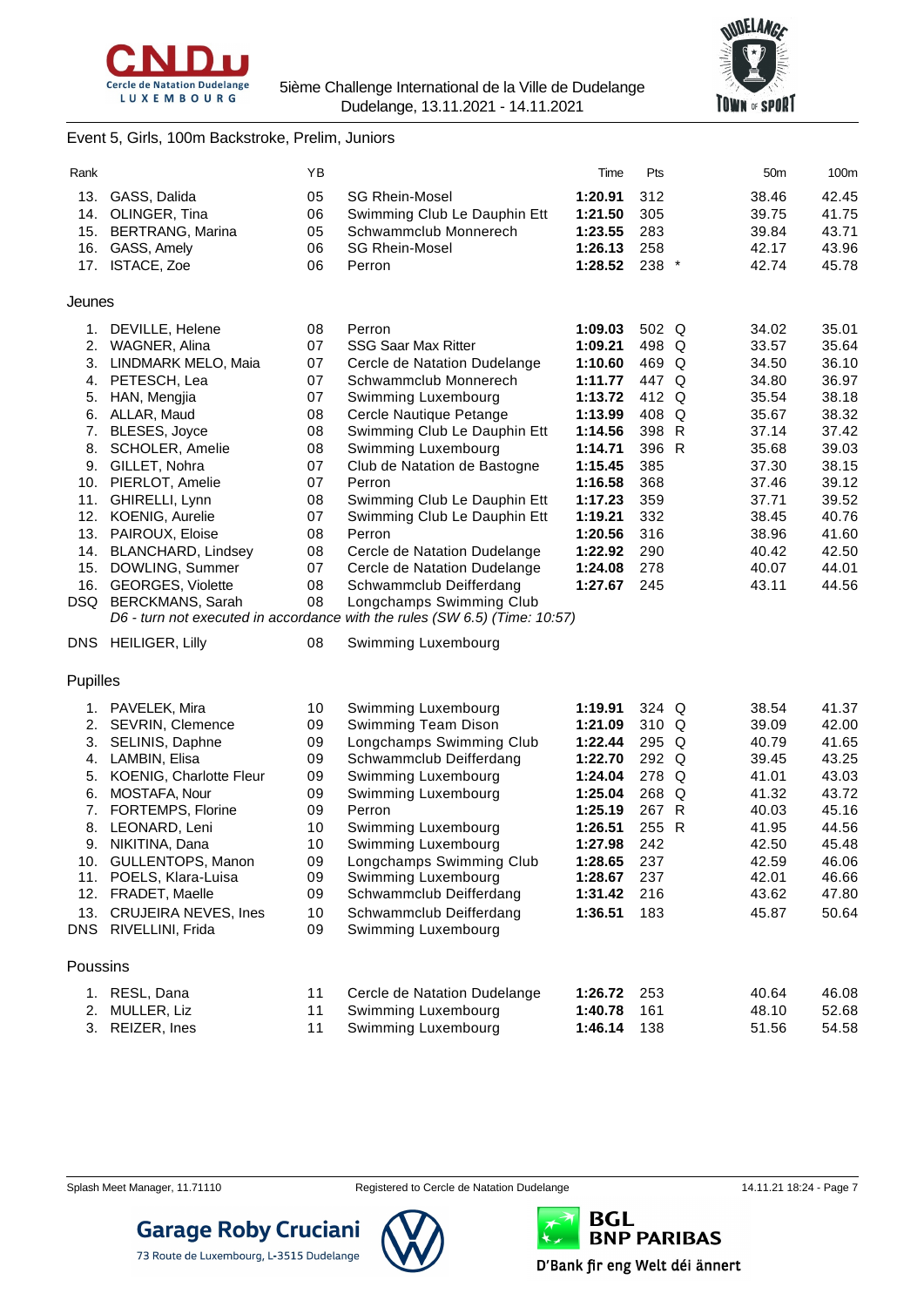



| Event 6                         | 13.11.21 - 11:06                                 |          | Men, 100m Backstroke                                                                                                             |                    |                |                 | Open<br><b>Results Prelim</b> |
|---------------------------------|--------------------------------------------------|----------|----------------------------------------------------------------------------------------------------------------------------------|--------------------|----------------|-----------------|-------------------------------|
| 11:1:44.00<br>Points: FINA 2021 |                                                  |          | Seniors M 18 +: 1:15.00 / Juniors M 16 - 17: 1:19.00 / Jeunes M 14 - 15: 1:25.00 / Pupilles M 12 - 13: 1:34.00 / Poussins M 10 - |                    |                |                 |                               |
|                                 |                                                  |          |                                                                                                                                  |                    |                |                 |                               |
| Rank                            |                                                  | YB       |                                                                                                                                  | Time               | Pts            | 50 <sub>m</sub> | 100m                          |
| Seniors                         |                                                  |          |                                                                                                                                  |                    |                |                 |                               |
|                                 | 1. DALEIDEN CIUFERRI, Ralph<br>2. KARKOUR, Rayan | 03<br>02 | Swimming Luxembourg<br>Koninklijke Vilvoordse Zwemclub Ph1:03.43                                                                 | 55.45              | 662 Q<br>442 Q | 26.63<br>30.71  | 28.82<br>32.72                |
| Juniors                         |                                                  |          |                                                                                                                                  |                    |                |                 |                               |
| 1.                              | GOENAWAN, Brandon Adriano 05                     |          | <b>SSG Saar Max Ritter</b>                                                                                                       | 59.39              | 538 Q          | 28.50           | 30.89                         |
| 2.                              | THILL, Nicolas                                   | 05       | Swimming Luxembourg                                                                                                              | 1:02.96            | 452 Q          | 30.56           | 32.40                         |
| 3.                              | MAESSEN, Finn                                    | 05       | Koninklijke Vilvoordse Zwemclub Ph1:02.97                                                                                        |                    | 452 Q          | 30.18           | 32.79                         |
| 4.                              | CARNEIRO, Nuno                                   | 05       | Swimming Luxembourg                                                                                                              | 1:04.31            | 424 Q          | 31.12           | 33.19                         |
| 5.                              | TAMIGNEAUX, Arthur                               | 04       | Perron                                                                                                                           | 1:04.66            | 417 Q          | 30.55           | 34.11                         |
| 6.                              | DUFAYS, Louis                                    | 04       | Longchamps Swimming Club                                                                                                         | 1:04.74            | 416 Q          | 31.55           | 33.19                         |
| 7.                              | BAUMANN, Max                                     | 05       | <b>SSG Saar Max Ritter</b>                                                                                                       | 1:05.60            | 399 R          | 31.14           | 34.46                         |
| 8.                              | <b>WEYRICH, Mike</b>                             | 05       | Swimming Club Le Dauphin Ett                                                                                                     | 1:07.03            | 374 R          | 32.06           | 34.97                         |
| 9.                              | MORARU, Matteo                                   | 04       | Swimming Luxembourg                                                                                                              | 1:07.38            | 369            | 32.46           | 34.92                         |
| 10.                             | TRESSEL, Yannis                                  | 05       | Swimming Club Le Dauphin Ett                                                                                                     | 1:08.44            | 352            | 34.23           | 34.21                         |
|                                 | 11. FONDEUR, Mael                                | 05       | Swimming Team Dison                                                                                                              | 1:11.25            | 312            | 32.76           | 38.49                         |
|                                 | 12. SUKHANOV, Maxim<br>13. BERMUDEZ-ATENCIA, Joa | 04<br>05 | Cercle de Natation Dudelange<br>Perron                                                                                           | 1:11.81<br>1:13.29 | 304<br>286     | 34.83<br>36.14  | 36.98<br>37.15                |
| Jeunes                          |                                                  |          |                                                                                                                                  |                    |                |                 |                               |
|                                 | 1. CALMES, Nicolas                               | 06       | Schwammclub Monnerech                                                                                                            | 1:02.51            | 462 Q          | 29.20           | 33.31                         |
|                                 | 2. PEUSCH, Kevin                                 | 06       | Swimming Luxembourg                                                                                                              | 1:03.67            | 437 Q          | 30.93           | 32.74                         |
| 3.                              | <b>HAUBRICH, Nikita Sorel</b>                    | 06       | <b>SSG Saar Max Ritter</b>                                                                                                       | 1:03.72            | 436 Q          | 30.27           | 33.45                         |
| 4.                              | SELINIS, Aris                                    | 06       | Longchamps Swimming Club                                                                                                         | 1:05.74            | 397 Q          | 31.84           | 33.90                         |
| 5.                              | JAAS, Joe                                        | 06       | Swimming Club Le Dauphin Ett                                                                                                     | 1:06.90            | 377 Q          | 33.11           | 33.79                         |
| 6.                              | WESTER, Ben                                      | 06       | Cercle de Natation Dudelange                                                                                                     | 1:06.92            | 376 Q          | 32.78           | 34.14                         |
| 7.                              | D'HAES, William                                  | 06       | Schwammclub Deifferdang                                                                                                          | 1:07.91            | 360 R          | 32.55           | 35.36                         |
| 8.                              | FEDOSEEV, Anton                                  | 07       | Swimming Luxembourg                                                                                                              | 1:08.05            | 358 R          | 32.49           | 35.56                         |
| 9.                              | RIKKERT, Thijmen                                 | 06       | Swimming Luxembourg                                                                                                              | 1:08.06            | 358            | 32.77           | 35.29                         |
| 10.                             | GONZALEZ PEREZ, Rodrigo                          | 07       | Swimming Luxembourg                                                                                                              | 1:09.40            | 337            | 34.02           | 35.38                         |
| 11.                             | KING, Maximillian<br>12. DOYEN, Noe              | 06       | Longchamps Swimming Club<br>Swimming Team Dison                                                                                  | 1:11.48            | 309            | 34.88<br>34.03  | 36.60<br>37.83                |
|                                 | 13. THILL, Louis                                 | 06<br>07 | Swimming Luxembourg                                                                                                              | 1:11.86<br>1:13.27 | 304<br>286     | 35.14           | 38.13                         |
|                                 | 14. ERTZ, Philipp                                | 06       | <b>White Sharks BKS</b>                                                                                                          | 1:14.52            | 272            | 36.25           | 38.27                         |
|                                 | 15. DUSEMON, Paul                                | 07       | Swimming Luxembourg                                                                                                              | 1:14.61            | 271            | 36.32           | 38.29                         |
|                                 | 16. WEYLAND, Philippe                            | 07       | Swimming Luxembourg                                                                                                              | 1:15.18            | 265            | 36.87           | 38.31                         |
| 17.                             | STEVENS, Matteo                                  | 07       | Swimming Team Dison                                                                                                              | 1:16.78            | 249            | 37.04           | 39.74                         |
| 18.                             | MILANOVSKI, Stefan                               | 06       | Swimming Luxembourg                                                                                                              | 1:17.24            | 244            | 37.34           | 39.90                         |
|                                 | 19. BOZONCA, Gabriel                             | 06       | Schwammclub Deifferdang                                                                                                          | 1:17.59            | 241            | 37.63           | 39.96                         |
|                                 | 20. SCHAUER, Victor                              | 07       | Cercle de Natation Diekirch                                                                                                      | 1:30.27            | 153 *          | 42.73           | 47.54                         |
| Pupilles                        |                                                  |          |                                                                                                                                  |                    |                |                 |                               |
|                                 | 1. STRUYS, Gabriel                               | 09       | Swimming Team Dison                                                                                                              | 1:11.99            | 302 Q          | 35.06           | 36.93                         |
| 2.                              | <b>KROMBACH, Alex</b>                            | 08       | Swimming Luxembourg                                                                                                              | 1:12.27            | 299 Q          | 35.65           | 36.62                         |
|                                 | 3. VISSER, Mats                                  | 08       | Swimming Club Le Dauphin Ett                                                                                                     | 1:12.65            | 294 Q          | 35.40           | 37.25                         |
| 4.                              | ORTIZ BOGDANOV, Pablo                            | 08       | Swimming Luxembourg                                                                                                              | 1:15.16            | 265 Q          | 36.49           | 38.67                         |
| 5.                              | LANZ, Timothee                                   | 08       | <b>SG Rhein-Mosel</b>                                                                                                            | 1:16.09            | 256 Q          | 36.46           | 39.63                         |
| 6.                              | VIGUIER, Evan                                    | 08       | Swimming Luxembourg                                                                                                              | 1:16.61            | 251 Q          | 37.25           | 39.36                         |
|                                 | 7. VALENTINI, Stefano                            | 09       | Schwammclub Monnerech                                                                                                            | 1:16.86            | 248 R          | 37.42           | 39.44                         |



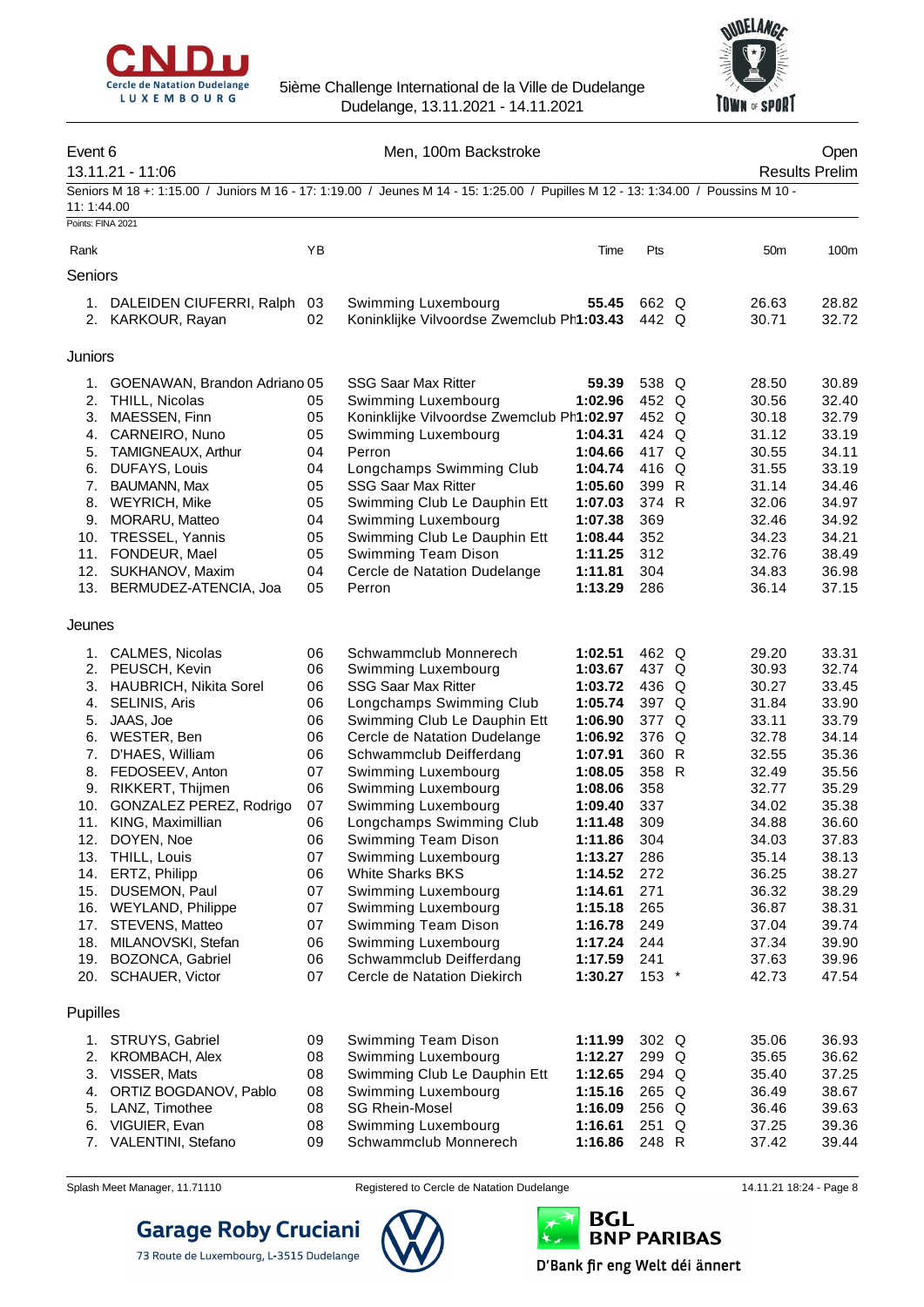



#### Event 6, Boys, 100m Backstroke, Prelim, Pupilles

| Rank       |                           | YB |                              | Time    | Pts   |                          | 50 <sub>m</sub> | 100m  |
|------------|---------------------------|----|------------------------------|---------|-------|--------------------------|-----------------|-------|
| 8.         | KUNEN, Fynn               | 08 | Swimming Luxembourg          | 1:17.85 | 239 R |                          | 37.73           | 40.12 |
| 9.         | THYSSEN, Matteo           | 08 | Swimming Team Dison          | 1:18.14 | 236   |                          | 37.70           | 40.44 |
| 10.        | <b>KRIES, Leo</b>         | 08 | Swimming Luxembourg          | 1:19.02 | 228   |                          | 38.40           | 40.62 |
| 11.        | SULCAS, Sarunas           | 08 | Schwammclub Monnerech        | 1:19.20 | 227   |                          | 38.80           | 40.40 |
| 12.        | VERBEELEN, Luca           | 08 | Longchamps Swimming Club     | 1:19.46 | 225   |                          | 38.52           | 40.94 |
| 13.        | MEUNIER, Noa              | 08 | Schwammclub Deifferdang      | 1:19.89 | 221   |                          | 39.01           | 40.88 |
| 14.        | FALLA, Simon              | 08 | Club de Natation de Bastogne | 1:20.86 | 213   |                          | 39.06           | 41.80 |
| 15.        | REDING, Deyan             | 09 | Swimming Luxembourg          | 1:21.17 | 211   |                          | 38.76           | 42.41 |
| 16.        | BERMUDEZ-ATENCIA, Timeo   | 09 | Perron                       | 1:24.51 | 187   |                          | 41.00           | 43.51 |
| 17.        | SAMMARCO, Andrea          | 08 | Swimming Luxembourg          | 1:24.88 | 184   |                          | 40.56           | 44.32 |
| 18.        | THILL, Hugo               | 09 | Schwammclub Deifferdang      | 1:26.86 | 172   |                          | 42.39           | 44.47 |
| Poussins   |                           |    |                              |         |       |                          |                 |       |
| 1.         | DAVID, Alan               | 10 | Perron                       | 1:21.78 | 206   |                          | 40.56           | 41.22 |
| 2.         | CARNEIRO, Vasco           | 10 | Swimming Luxembourg          | 1:25.78 | 178   |                          | 42.14           | 43.64 |
| 3.         | COLLOMB, Robin            | 10 | Swimming Luxembourg          | 1:27.18 | 170   |                          | 40.91           | 46.27 |
| 4.         | SIMAO NOGUEIRA, Francisco | 11 | Schwammclub Deifferdang      | 1:31.60 | 146   |                          | 43.22           | 48.38 |
| 5.         | PRENTIC, Anel             | 10 | Schwammclub Deifferdang      | 1:45.30 | 96    | $\overline{\phantom{a}}$ | 49.80           | 55.50 |
| <b>DNS</b> | BENTO, Rodrigo            | 10 | Swimming Luxembourg          |         |       |                          |                 |       |
| <b>DNS</b> | MOOG, Paul                | 10 | Swimming Luxembourg          |         |       |                          |                 |       |

| Event 7           |                         |    | Women, 100m Butterfly                                                                                                           |         |       |   |                 | Open                  |
|-------------------|-------------------------|----|---------------------------------------------------------------------------------------------------------------------------------|---------|-------|---|-----------------|-----------------------|
|                   | 13.11.21 - 11:44        |    |                                                                                                                                 |         |       |   |                 | <b>Results Prelim</b> |
| 10:1:49.00        |                         |    | Seniors F 17 +: 1:24.00 / Juniors F 15 - 16: 1:27.00 / Jeunes F 13 - 14: 1:34.00 / Pupilles F 11 - 12: 1:41.00 / Poussins F 9 - |         |       |   |                 |                       |
| Points: FINA 2021 |                         |    |                                                                                                                                 |         |       |   |                 |                       |
| Rank              |                         | YB |                                                                                                                                 | Time    | Pts   |   | 50 <sub>m</sub> | 100m                  |
| Seniors           |                         |    |                                                                                                                                 |         |       |   |                 |                       |
| 1.                | SCHIRRA, Hannah         | 03 | <b>SSG Saar Max Ritter</b>                                                                                                      | 1:05.46 | 580 Q |   | 30.48           | 34.98                 |
| Juniors           |                         |    |                                                                                                                                 |         |       |   |                 |                       |
| 1.                | JOMINET, Lou            | 05 | Swimming Luxembourg                                                                                                             | 1:06.79 | 546 Q |   | 31.00           | 35.79                 |
| 2.                | BENZMUELLER, Magdalena  | 05 | <b>SSG Saar Max Ritter</b>                                                                                                      | 1:08.17 | 514 Q |   | 31.18           | 36.99                 |
| 3.                | BERTHET, Lana           | 05 | Longchamps Swimming Club                                                                                                        | 1:10.07 | 473 Q |   | 32.42           | 37.65                 |
| 4.                | VAN EYKEN, Nele         | 05 | Koninklijke Vilvoordse Zwemclub Ph1:10.77                                                                                       |         | 459 Q |   | 32.17           | 38.60                 |
| 5.                | <b>BARBERON, Sophie</b> | 05 | Cercle de Natation Dudelange                                                                                                    | 1:14.76 | 389 Q |   | 32.94           | 41.82                 |
| 6.                | NARDI, Margherita       | 05 | Longchamps Swimming Club                                                                                                        | 1:14.94 | 386 Q |   | 34.48           | 40.46                 |
| 7.                | JAMIN, Pauline          | 06 | Perron                                                                                                                          | 1:16.74 | 360 R |   | 35.88           | 40.86                 |
| 8.                | <b>BARDIN, Sara</b>     | 05 | Longchamps Swimming Club                                                                                                        | 1:16.84 | 358 R |   | 35.24           | 41.60                 |
| 9.                | BAYETTO, Shania         | 06 | Swimming Team Dison                                                                                                             | 1:17.99 | 343   |   | 34.91           | 43.08                 |
| 10.               | DALLE, Domitille        | 05 | Longchamps Swimming Club                                                                                                        | 1:18.96 | 330   |   | 36.79           | 42.17                 |
| Jeunes            |                         |    |                                                                                                                                 |         |       |   |                 |                       |
| 1.                | REINESCH, Leeloo        | 07 | Schwammclub Monnerech                                                                                                           | 1:06.12 | 563 Q |   | 30.25           | 35.87                 |
| 2.                | <b>SCHIRMER, Lena</b>   | 08 | <b>SSG Saar Max Ritter</b>                                                                                                      | 1:09.74 | 480 Q |   | 32.84           | 36.90                 |
| 3.                | DEVILLE, Helene         | 08 | Perron                                                                                                                          | 1:13.31 | 413 Q |   | 35.15           | 38.16                 |
| 4.                | <b>THIRY, Alice</b>     | 08 | Cercle de Natation Wiltz                                                                                                        | 1:13.61 | 408 Q |   | 33.60           | 40.01                 |
| 5.                | DAVID, Ryana            | 08 | Perron                                                                                                                          | 1:14.00 | 401   | Q | 34.90           | 39.10                 |
| 6.                | HRIC, Nina              | 08 | Swimming Luxembourg                                                                                                             | 1:17.86 | 345 Q |   | 35.79           | 42.07                 |
| 7.                | REDING, Sevda           | 07 | Swimming Luxembourg                                                                                                             | 1:21.54 | 300 R |   | 36.31           | 45.23                 |
| 8.                | BARANCZYK, Maya         | 07 | Swimming Luxembourg                                                                                                             | 1:30.60 | 218 R |   | 39.40           | 51.20                 |



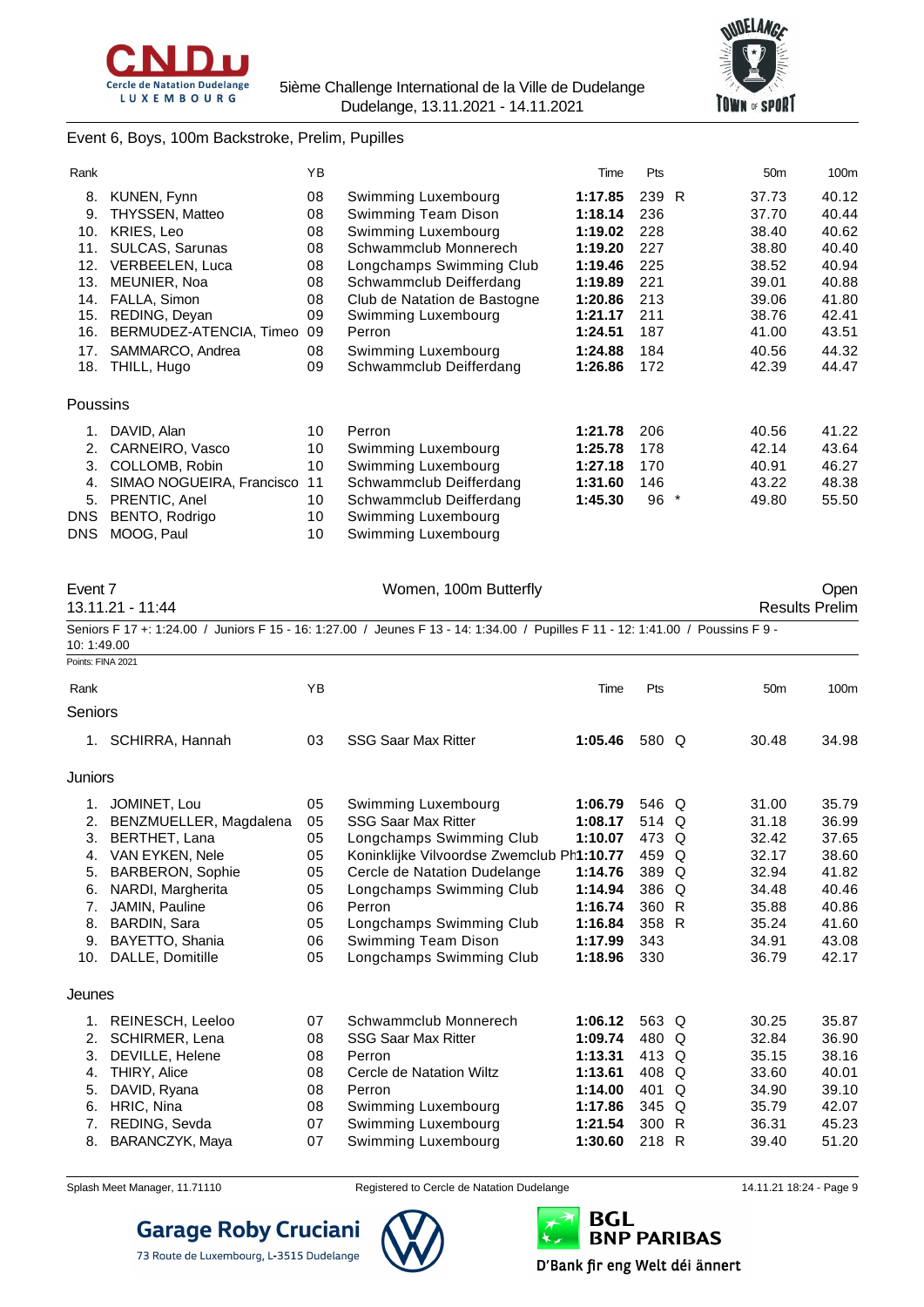



#### Event 7, Girls, 100m Butterfly, Prelim, Jeunes

| Rank     |                               | YB              |                              | Time    | Pts     | 50 <sub>m</sub> | 100m    |
|----------|-------------------------------|-----------------|------------------------------|---------|---------|-----------------|---------|
| 9.       | NTAGANDA, Sophie              | 07              | Swimming Club Le Dauphin Ett | 1:31.50 | 212     | 42.06           | 49.44   |
| 10.      | <b>BOUWMEISTER, Annebelle</b> | 08              | Swimming Luxembourg          | 1:35.08 | $189$ * | 41.75           | 53.33   |
| 11.      | LAVAL SALINAS, Andrea         | 07              | Club de Natation de Bastogne | 1:37.95 | $173$ * | 42.80           | 55.15   |
| Pupilles |                               |                 |                              |         |         |                 |         |
| 1.       | MILANOVSKA, Maja              | 09              | Swimming Luxembourg          | 1:18.92 | 331 Q   | 35.34           | 43.58   |
| 2.       | <b>BARTHEL, Emma</b>          | 10              | Swimming Luxembourg          | 1:24.62 | 268 Q   | 39.14           | 45.48   |
| 3.       | <b>SEVRIN, Clemence</b>       | 09              | Swimming Team Dison          | 1:25.63 | 259 Q   | 39.20           | 46.43   |
| 4.       | <b>CONSTANTIN, Sophia</b>     | 09              | Swimming Luxembourg          | 1:30.75 | 217 $Q$ | 40.13           | 50.62   |
| Poussins |                               |                 |                              |         |         |                 |         |
| 1.       | <b>GREGOIRE, Gaia</b>         | 11              | Longchamps Swimming Club     | 1:28.59 | 234     | 40.28           | 48.31   |
| 2.       | <b>VALERIUS, Fleur</b>        | 11              | <b>White Sharks BKS</b>      | 1:30.81 | 217     | 40.94           | 49.87   |
| 3.       | <b>MEDDOURI.</b> Firdaws      | 12 <sup>2</sup> | Cercle de Natation Dudelange | 1:56.38 | $103$ * | 52.69           | 1:03.69 |
|          |                               |                 |                              |         |         |                 |         |

| Event 8           |                                                                                                                                  | Men, 100m Butterfly |     |                 | Open |
|-------------------|----------------------------------------------------------------------------------------------------------------------------------|---------------------|-----|-----------------|------|
| 13.11.21 - 11:55  |                                                                                                                                  |                     |     |                 |      |
| 11: 1:43.00       | Seniors M 18 +: 1:14.00 / Juniors M 16 - 17: 1:19.00 / Jeunes M 14 - 15: 1:28.00 / Pupilles M 12 - 13: 1:36.00 / Poussins M 10 - |                     |     |                 |      |
| Points: FINA 2021 |                                                                                                                                  |                     |     |                 |      |
| Rank              | ΥB                                                                                                                               | Time                | Pts | 50 <sub>m</sub> | 100m |

| Seniors |                             |    |                                           |         |                     |              |       |
|---------|-----------------------------|----|-------------------------------------------|---------|---------------------|--------------|-------|
|         |                             |    |                                           |         |                     |              |       |
| 1.      | FREY, Jurek                 | 97 | <b>SSG Saar Max Ritter</b>                | 58.33   | 549 Q               | 27.24        | 31.09 |
|         | 2. TONUS, Frederic          | 73 | Lux Sharks                                | 58.48   | 545 Q               | 27.33        | 31.15 |
| 3.      | CONSTANTINO CAEIRO, Diogr03 |    | Cercle de Natation Dudelange              | 58.68   | 539 Q               | 27.29        | 31.39 |
| 4.      | LAVEN, Henrik               | 03 | <b>SSG Saar Max Ritter</b>                | 59.61   | 514 Q               | 28.12        | 31.49 |
| 5.      | DEMAJ, Valdrim              | 03 | Koninklijke Vilvoordse Zwemclub Ph1:00.14 |         | 501 Q               | 28.06        | 32.08 |
| 6.      | ROLKO, Ricky                | 99 | Swimming Luxembourg                       | 1:00.73 | 486 Q               | 27.93        | 32.80 |
| 7.      | FRANCK, Max                 | 03 | Cercle de Natation Dudelange              | 1:03.23 | 431 R               | 28.98        | 34.25 |
| 8.      | CONZEMIUS, Jerome           | 99 | Swimming Luxembourg                       | 1:03.84 | 419 R               | 28.80        | 35.04 |
| 9.      | GRONDAL, Loup               | 03 | Perron                                    | 1:06.23 | 375                 | 31.04        | 35.19 |
| 10.     | SANDRIN, Davide             | 00 | Longchamps Swimming Club                  | 1:07.16 | 360                 | 30.40        | 36.76 |
| Juniors |                             |    |                                           |         |                     |              |       |
| 1.      | JAAS, Jeff                  | 04 | Swimming Club Le Dauphin Ett              | 1:00.20 | 499 Q               | 27.49        | 32.71 |
| 2.      | SIMAO NOGUEIRA, Joao        | 04 | Schwammclub Deifferdang                   | 1:00.39 | 495 Q               | 28.18        | 32.21 |
| 3.      | KEMP, Finn                  | 05 | Swimming Luxembourg                       | 1:00.46 | 493 Q               | 28.27        | 32.19 |
| 4.      | DUBRU, Cyprien              | 04 | Club de Natation de Bastogne              | 1:01.71 | 464 Q               | 28.37        | 33.34 |
| E.      | ELODEAN Dorius              | ∩ҕ | Swimming Luvambourg                       | 1・0つ よつ | $\Delta$ AAC $\cap$ | <b>OQ EA</b> | ם מפ  |

|                       |     |                                                 |                 | 1:02.52 446 Q | 28.54 | 33.98 |
|-----------------------|-----|-------------------------------------------------|-----------------|---------------|-------|-------|
| 6. ANTUNES, Lucas     | 04  | Koninklijke Vilvoordse Zwemclub Ph1:03.05 435 Q |                 |               | 29.12 | 33.93 |
| 7. LOURTIE, Nicolas   | 05  | Perron                                          | $1:05.64$ 385 R |               | 31.66 | 33.98 |
| 8. SUKHANOV, Maxim    |     | 04 Cercle de Natation Dudelange                 | $1:06.57$ 369 R |               | 30.96 | 35.61 |
| 9. OLINGER, Liam      | 05. | Schwammclub Monnerech                           | $1:10.25$ 314   |               | 31.11 | 39.14 |
| 10. FONDEUR, Mael     |     | 05 Swimming Team Dison                          | 1:11.27 301     |               | 32.74 | 38.53 |
| 11. DEPINOIS, William | 05  | Perron                                          | 1:11.43 299     |               | 33.11 | 38.32 |
| 12. AHMED, Aryaan     |     | 05 Swimming Luxembourg                          | $1:12.41$ 287   |               | 31.17 | 41.24 |





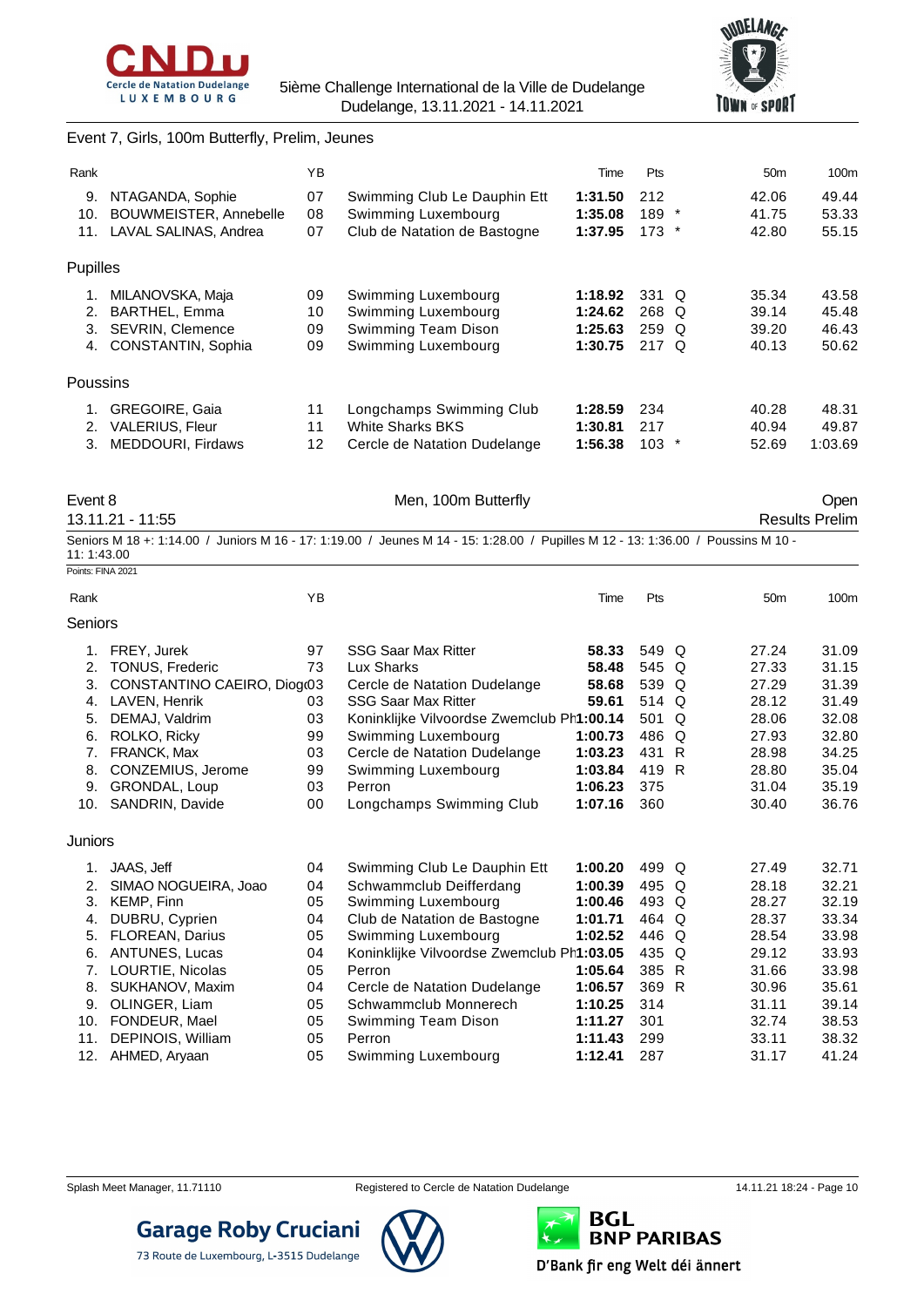



### Event 8, Men, 100m Butterfly, Prelim

| 1.       | KOEHLER, Jan              | 06 | <b>SSG Saar Max Ritter</b>   | 1:00.67 | 488 Q   |          | 28.03                 | 32.64 |
|----------|---------------------------|----|------------------------------|---------|---------|----------|-----------------------|-------|
| 2.       | HAUBRICH, Nikita Sorel    | 06 | <b>SSG Saar Max Ritter</b>   | 1:02.01 | 457 Q   |          | 28.63                 | 33.38 |
| 3.       | <b>ESCHETTE, Louis</b>    | 07 | Cercle de Natation Wiltz     | 1:04.82 | 400     | Q        | 30.23                 | 34.59 |
| 4.       | JAAS, Tom                 | 06 | Swimming Club Le Dauphin Ett | 1:05.21 | 393 Q   |          | 29.97                 | 35.24 |
| 5.       | CHAUSSARD, Albert         | 07 | Swimming Luxembourg          | 1:07.01 | 362 Q   |          | 30.69                 | 36.32 |
| 6.       | SARTINI, Marco            | 06 | Longchamps Swimming Club     | 1:07.29 | 358     | Q        | 31.22                 | 36.07 |
| 7.       | DUMONT, Cyril             | 07 | Longchamps Swimming Club     | 1:11.01 | 304     | R.       | 33.23                 | 37.78 |
| 8.       | LECLERCQ, Lucas           | 07 | Swimming Team Dison          | 1:17.55 | 233 R   |          | 35.95                 | 41.60 |
| 9.       | STEVENS, Matteo           | 07 | Swimming Team Dison          | 1:20.81 | 206     |          | 36.74                 | 44.07 |
| Pupilles |                           |    |                              |         |         |          |                       |       |
| 1.       | <b>BAUMANN, Leo Ilias</b> | 08 | <b>SSG Saar Max Ritter</b>   | 1:02.26 | 451 Q   |          | 29.02                 | 33.24 |
| 2.       | DEVILLE, Manu             | 08 | Perron                       | 1:09.26 | 328     | Q        | 32.89                 | 36.37 |
| 3.       | VIGUIER, Evan             | 08 | Swimming Luxembourg          | 1:14.91 | 259 Q   |          | 34.71                 | 40.20 |
| 4.       | STRUYS, Gabriel           | 09 | Swimming Team Dison          | 1:18.10 | 228 Q   |          | 37.05                 | 41.05 |
| 5.       | THOMAS, Oliver            | 08 | Cercle de Natation Dudelange | 1:21.45 | 201 Q   |          | 39.00                 | 42.45 |
| 6.       | <b>METZLER, Charles</b>   | 08 | Swimming Luxembourg          | 1:23.05 | 190     | $\Omega$ | 39.35                 | 43.70 |
| 7.       | RUIZ, Jacobo              | 09 | Schwammclub Monnerech        | 1:23.35 | 188     | R        | 39.37                 | 43.98 |
| 8.       | <b>SABBOURI, Mathis</b>   | 08 | Swimming Luxembourg          | 1:23.56 | 186 R   |          | 36.44                 | 47.12 |
| 9.       | <b>THYSSEN, Matteo</b>    | 08 | Swimming Team Dison          | 1:24.78 | 179     |          | 38.88                 | 45.90 |
| 10.      | KIDD, Alexander           | 09 | Swimming Luxembourg          | 1:26.97 | 165     |          | 40.53                 | 46.44 |
| 11.      | FALLA, Simon              | 08 | Club de Natation de Bastogne | 1:27.28 | 164     |          | 39.41                 | 47.87 |
| 12.      | GEORGIEV, Theodor         | 08 | Swimming Luxembourg          | 1:29.07 | 154     |          | 39.78                 | 49.29 |
| 13.      | <b>REICHLING, Victor</b>  | 08 | Club de Natation de Bastogne | 1:33.48 | 133     |          | 40.87                 | 52.61 |
| 14.      | FALLA, Antoine            | 08 | Club de Natation de Bastogne | 1:37.18 | $118$ * |          | 44.28                 | 52.90 |
| Poussins |                           |    |                              |         |         |          |                       |       |
|          | 1. WARD, James            | 10 | Schwammclub Monnerech        | 1:36.33 | 122     |          | 42.00                 | 54.33 |
| Event 9  |                           |    | Women, 50m Breaststroke      |         |         |          |                       | Open  |
|          | 13.11.21 - 12:11          |    |                              |         |         |          | <b>Results Prelim</b> |       |
|          | Open F: 43.00             |    |                              |         |         |          |                       |       |

Points: FINA 2021

| Rank |                             | ΥB |                                               | Time  | Pts   |     |
|------|-----------------------------|----|-----------------------------------------------|-------|-------|-----|
| 1.   | PIGEON, Kelly               | 03 | Koninklijke Vilvoordse Zwemclub Phoenix 34.41 |       | 571 A |     |
| 2.   | ANTUNES, Lyna               | 07 | Koninklijke Vilvoordse Zwemclub Phoenix 35.01 |       | 542 A |     |
| 3.   | FRANZ, Katharina            | 08 | <b>SSG Saar Max Ritter</b>                    | 35.10 | 538 A |     |
| 4.   | ALBERS, Neele               | 05 | Swimming Club Le Dauphin Ett                  | 35.11 | 538 A |     |
| 5.   | <b>BORDONARO, Madeleine</b> | 06 | <b>Barracuda Esch Natation</b>                | 35.43 | 523 A |     |
| 6.   | LEONARD, Lis                | 05 | Swimming Luxembourg                           | 35.50 | 520 A |     |
| 7.   | ALLAR, Maud                 | 08 | Cercle Nautique Petange                       | 35.81 | 507 B |     |
| 8.   | CALMES, Liz                 | 08 | Schwammclub Monnerech                         | 36.16 | 492 B |     |
| 9.   | DEVILLE, Helene             | 08 | Perron                                        | 36.61 | 474 B |     |
| 10.  | <b>CORBEEL BASTIN, Ava</b>  | 07 | Swimming Club Le Dauphin Ett                  | 36.89 | 464 B |     |
| 11.  | DESRUMAUX, Luna             | 08 | Longchamps Swimming Club                      | 37.04 | 458 B |     |
| 12.  | <b>SCHOEMANS, Alice</b>     | 06 | Longchamps Swimming Club                      | 37.22 | 451   | - B |
| 13.  | DAVID, Sarah                | 06 | Perron                                        | 37.37 | 446   | R   |
| 14.  | CALMES, Lara                | 04 | Schwammclub Monnerech                         | 37.40 | 445 R |     |
| 15.  | THILL, Gina                 | 07 | Schwammclub Monnerech                         | 37.43 | 444   |     |
| 16.  | SANDRIN, Carola             | 07 | Longchamps Swimming Club                      | 37.65 | 436   |     |
| 17.  | DUCABLE, Anna               | 04 | Longchamps Swimming Club                      | 37.85 | 429   |     |

73 Route de Luxembourg, L-3515 Dudelange



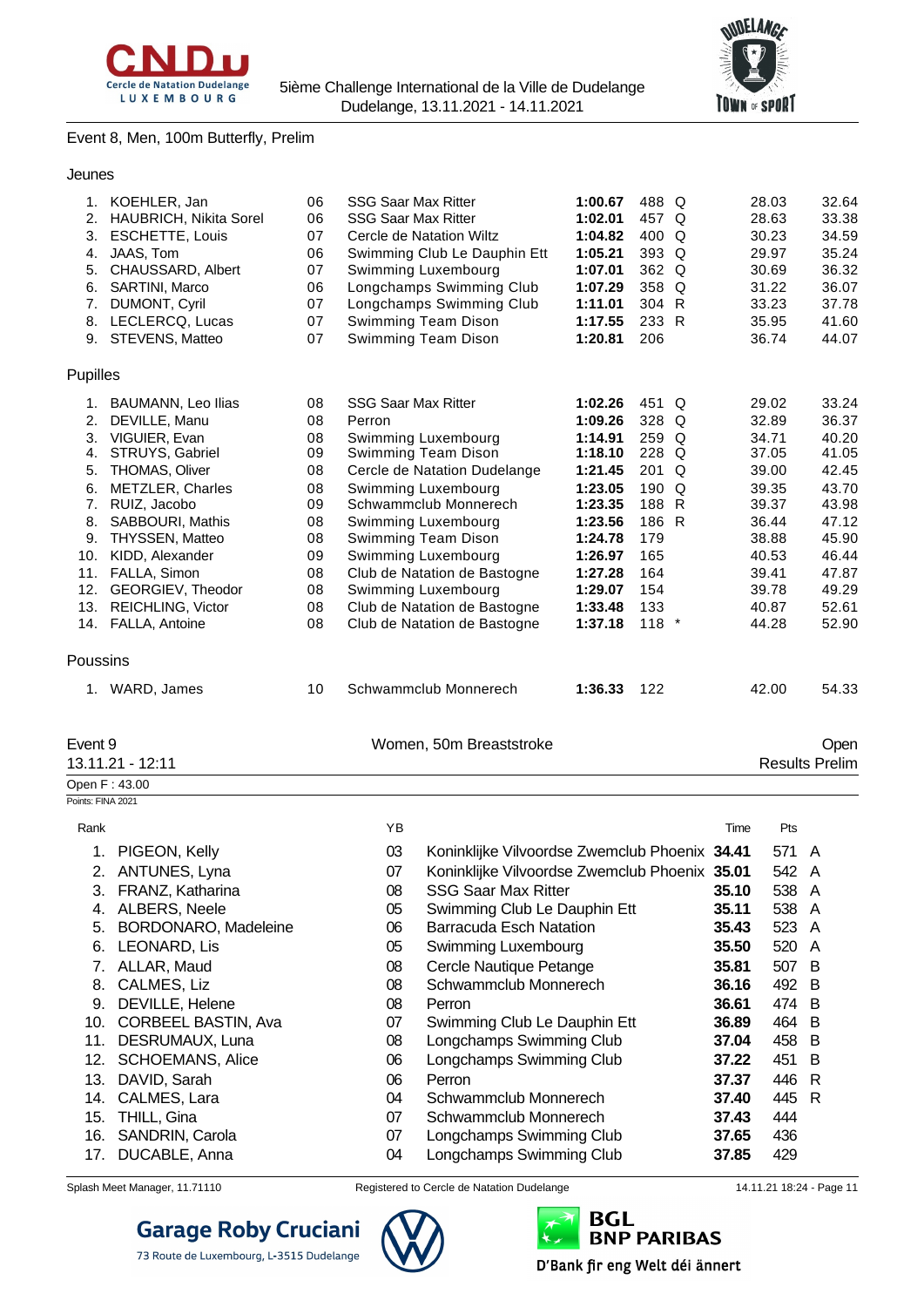



#### Event 9, Women, 50m Breaststroke, Prelim, Open

| Rank |                         | ΥB |                              | Time  | <b>Pts</b> |
|------|-------------------------|----|------------------------------|-------|------------|
| 18.  | KIDD, Francesca         | 06 | Swimming Luxembourg          | 38.54 | 406        |
| 19.  | <b>VALERIUS, Lucy</b>   | 09 | <b>White Sharks BKS</b>      | 38.87 | 396        |
| 20.  | <b>BONHOMME, Meline</b> | 04 | Perron                       | 39.06 | 390        |
| 21.  | BOCK, Anouk             | 08 | Club de Natation de Bastogne | 39.35 | 382        |
|      | 22. HAAG, Nora          | 04 | Swimming Club Le Dauphin Ett | 39.48 | 378        |
|      | 23. GEORGES, Madeleine  | 05 | Schwammclub Deifferdang      | 39.89 | 367        |
|      | 24. THIRY, Alice        | 08 | Cercle de Natation Wiltz     | 40.72 | 345        |
|      | 25. OLIVERO, Francesca  | 08 | Swimming Luxembourg          | 40.81 | 342        |
|      | 26. FORTEMPS, Florine   | 09 | Perron                       | 41.04 | 337        |
|      | 27. ISTACE, Zoe         | 06 | Perron                       | 48.04 | $210 *$    |
|      | DNS KAHL, Helena        | 06 | <b>White Sharks BKS</b>      |       |            |

| Event 10         | Men, 50m Breaststroke | Open                  |
|------------------|-----------------------|-----------------------|
| 13.11.21 - 12:18 |                       | <b>Results Prelim</b> |
| Open M : 40.00   |                       |                       |

| Points: FINA 2021 |                              |    |                                               |       |       |              |
|-------------------|------------------------------|----|-----------------------------------------------|-------|-------|--------------|
| Rank              |                              | YB |                                               | Time  | Pts   |              |
| 1.                | ROLKO, Ricky                 | 99 | Swimming Luxembourg                           | 29.87 | 604 A |              |
| 2.                | KEMP, Finn                   | 05 | Swimming Luxembourg                           | 30.35 | 575 A |              |
| 3.                | OSADSKY, Phillip             | 05 | <b>SSG Saar Max Ritter</b>                    | 30.53 | 565 A |              |
|                   | 4. BANKY, Jordan             | 01 | Swimming Luxembourg                           | 31.11 | 534 A |              |
| 5.                | DE MACEDO CRESTA, Gabriel    | 02 | Swimming Luxembourg                           | 31.23 | 528   | A            |
| 6.                | <b>BAUMANN, Max</b>          | 05 | <b>SSG Saar Max Ritter</b>                    | 31.32 | 523 A |              |
|                   | 7. LAVEN, Henrik             | 03 | <b>SSG Saar Max Ritter</b>                    | 31.60 | 510 B |              |
|                   | 8. HUETHER, Niklas           | 07 | <b>SSG Saar Max Ritter</b>                    | 31.73 | 503 B |              |
|                   | 9. ZAPP, Eugene              | 05 | <b>SSG Saar Max Ritter</b>                    | 32.06 | 488   | -B           |
|                   | 10. FRITZKE, Lukas           | 06 | <b>SSG Saar Max Ritter</b>                    | 32.07 | 488   | B            |
|                   | <b>DURAKOVIC, Tarik</b>      | 05 | Swimming Luxembourg                           | 32.07 | 488   | B            |
|                   | 12. BEAUTHIER, Killian       | 02 | Koninklijke Vilvoordse Zwemclub Phoenix 32.30 |       | 477   | B            |
|                   | 13. SCHWAAB, Justin          | 04 | <b>White Sharks BKS</b>                       | 32.45 | 471   | $\mathsf{R}$ |
|                   | 14. CAMERLYNCK, Mathias      | 04 | Koninklijke Vilvoordse Zwemclub Phoenix 32.76 |       | 457   | $\mathsf{R}$ |
|                   | 15. PUCCIO, Alessio          | 06 | Koninklijke Vilvoordse Zwemclub Phoenix 32.83 |       | 454   |              |
|                   | PASSER, Daniel               | 07 | Swimming Luxembourg                           | 32.83 | 454   |              |
|                   | 17. WONG, Cedric             | 92 | <b>Lux Sharks</b>                             | 33.40 | 432   |              |
|                   | 18. DE MACEDO CRESTA, Bruno  | 06 | Swimming Luxembourg                           | 33.59 | 424   |              |
|                   | 19. LUKA, Mory               | 04 | Swimming Luxembourg                           | 33.73 | 419   |              |
|                   | 20. SIMAO NOGUEIRA, Joao     | 04 | Schwammclub Deifferdang                       | 33.81 | 416   |              |
| 21.               | <b>ISKAKOV, Erik</b>         | 08 | <b>SSG Saar Max Ritter</b>                    | 33.97 | 410   |              |
| 22.               | CROMBEL, Jean                | 06 | Perron                                        | 34.15 | 404   |              |
| 23.               | COCHET, Francois             | 83 | Lux Sharks                                    | 34.59 | 388   |              |
|                   | 24. DOYEN, Noe               | 06 | Swimming Team Dison                           | 34.61 | 388   |              |
|                   | 25. KASPER, Kimi             | 08 | <b>SG Rhein-Mosel</b>                         | 34.97 | 376   |              |
|                   | 26. DELIEGE, Brice           | 04 | Schwammclub Deifferdang                       | 35.36 | 364   |              |
| 27.               | FEDOSEEV, Anton              | 07 | Swimming Luxembourg                           | 35.53 | 358   |              |
| 28.               | <b>BRANDT, Thomas</b>        | 03 | Club de Natation de Bastogne                  | 35.79 | 351   |              |
|                   | 29. LANZ, Timothee           | 08 | <b>SG Rhein-Mosel</b>                         | 35.90 | 347   |              |
|                   | 30. LEMIESZONEK, Maksymilian | 07 | Cercle de Natation Diekirch                   | 38.22 | 288   |              |
|                   | DNS SCHUMACHER, Luca Leon    | 04 | <b>SSG Saar Max Ritter</b>                    |       |       |              |
| <b>DNS</b>        | DHONTE, Henri                | 04 | Swimming Luxembourg                           |       |       |              |

**Garage Roby Cruciani** 

73 Route de Luxembourg, L-3515 Dudelange



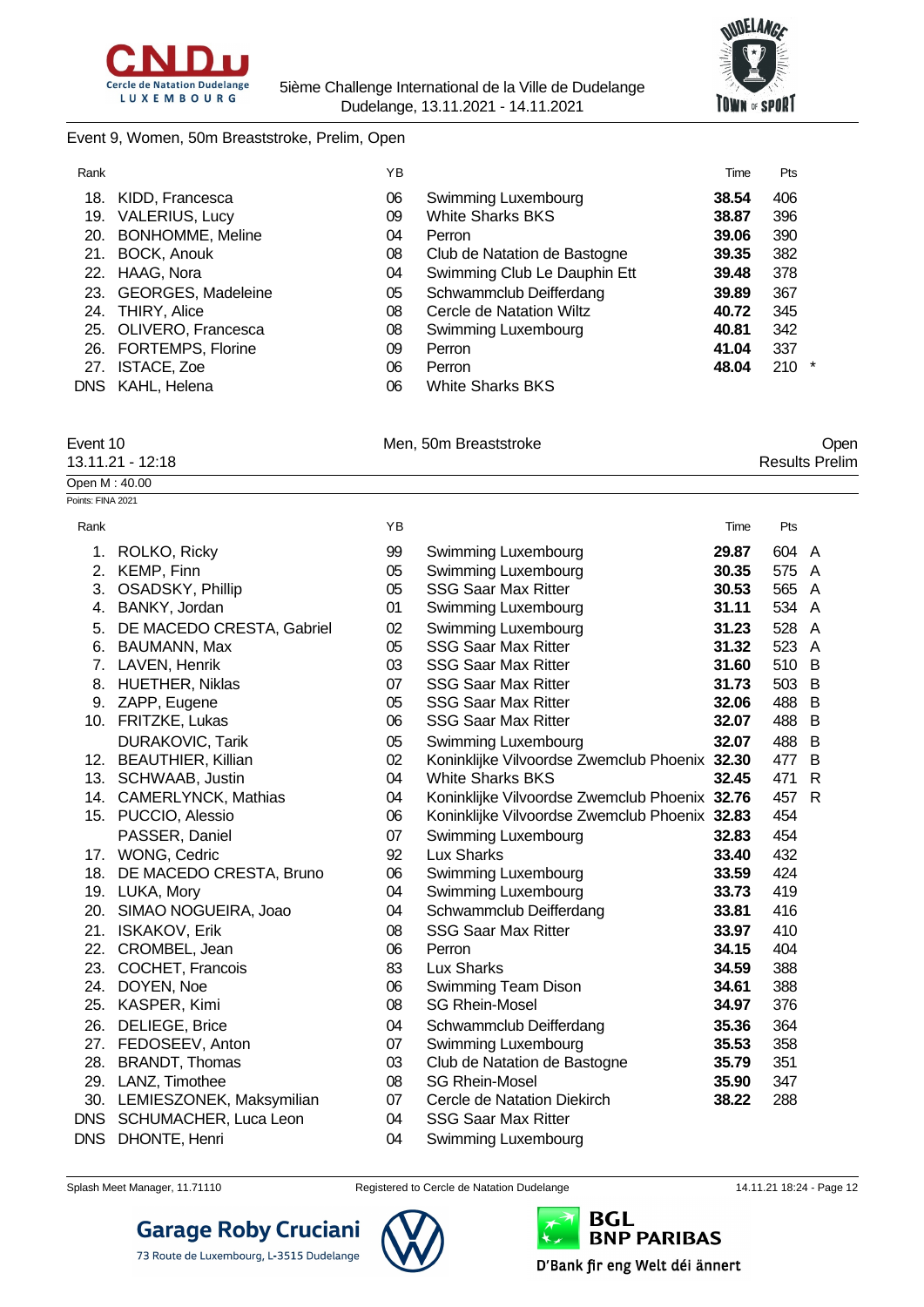



| Event 11          |                                            |          | Women, 50m Freestyle                                     |                |            | Open                  |
|-------------------|--------------------------------------------|----------|----------------------------------------------------------|----------------|------------|-----------------------|
|                   | 13.11.21 - 12:27                           |          |                                                          |                |            | <b>Results Prelim</b> |
| Open F: 33.00     |                                            |          |                                                          |                |            |                       |
| Points: FINA 2021 |                                            |          |                                                          |                |            |                       |
| Rank              |                                            | YB       |                                                          | Time           | Pts        |                       |
| 1.                | BANKY, Jacqueline                          | 96       | Swimming Luxembourg                                      | 26.80          | 626        | A                     |
|                   | 2. BENZMUELLER, Magdalena                  | 05       | <b>SSG Saar Max Ritter</b>                               | 26.90          | 619        | A                     |
|                   | 3. SCHIRMER, Lena                          | 08       | <b>SSG Saar Max Ritter</b>                               | 27.79          | 561        | A                     |
|                   | 4. HRIC, Laura                             | 05       | Swimming Luxembourg                                      | 27.82          | 559        | $\overline{A}$        |
| 5.                | SCHIRRA, Hannah                            | 03       | <b>SSG Saar Max Ritter</b>                               | 28.09          | 543        | $\cdot$               |
|                   | REINESCH, Leeloo                           | 07       | Schwammclub Monnerech                                    | 28.09          | 543        | $\cdot$               |
|                   | SOFFIO, Mara                               | 06       | Schwammclub Monnerech                                    | 28.09          | 543        | $\gamma$              |
|                   | 8. KASPER, Jana-Caterina                   | 05       | <b>SSG Saar Max Ritter</b>                               | 28.16          | 539 B      |                       |
|                   | 9. HOFMANN, Adriana                        | 07       | <b>SSG Saar Max Ritter</b>                               | 28.31          | 531        | B                     |
| 10.               | BERTHET, Lana                              | 05       | Longchamps Swimming Club                                 | 28.69          | 510 B      |                       |
|                   | 11. WAGNER, Alina                          | 07       | <b>SSG Saar Max Ritter</b>                               | 28.96          | 496 B      |                       |
|                   | <b>BLACK, Rachael</b>                      | 01       | Swimming Luxembourg                                      | 28.96          | 496 B      |                       |
|                   | 13. DAVID, Ryana                           | 08       | Perron                                                   | 28.98          | 495 R      |                       |
|                   | 14. SANDRIN, Carola                        | 07       | Longchamps Swimming Club                                 | 29.03          | 492 R      |                       |
|                   | 15. ALLAR, Maud                            | 08       | Cercle Nautique Petange                                  | 29.05          | 491        |                       |
|                   | 16. LINDMARK MELO, Maia                    | 07       | Cercle de Natation Dudelange                             | 29.12          | 488        |                       |
|                   | 17. NARDI, Margherita                      | 05       | Longchamps Swimming Club                                 | 29.19          | 484        |                       |
|                   | HAN, Mengjia                               | 07       | Swimming Luxembourg                                      | 29.19          | 484        |                       |
|                   | 19. SAENDIG, Eva Luise                     | 07       | <b>SSG Saar Max Ritter</b>                               | 29.20          | 484        |                       |
|                   | 20. PETESCH, Lea                           | 07       | Schwammclub Monnerech                                    | 29.22          | 483        |                       |
|                   | 21. SCHOLER, Amelie                        | 08       | Swimming Luxembourg                                      | 29.41          | 473        |                       |
|                   | 22. CALMES, Lara                           | 04       | Schwammclub Monnerech                                    | 29.45          | 472        |                       |
|                   | 23. REISWICH, Alina                        | 06       | <b>SSG Saar Max Ritter</b>                               | 29.48          | 470        |                       |
|                   | 24. KEANE, Sophie                          | 06       | Swimming Luxembourg                                      | 29.54          | 467        |                       |
|                   | 25. ROBIN, Nina                            | 06       | Longchamps Swimming Club                                 | 29.59          | 465        |                       |
|                   |                                            |          |                                                          |                |            |                       |
|                   | 26. DUCABLE, Anna                          | 04       | Longchamps Swimming Club                                 | 29.72          | 459        |                       |
|                   | <b>BOHLER, Nora</b>                        | 98<br>06 | Schwammclub Deifferdang                                  | 29.72          | 459        |                       |
|                   | 28. DAVID, Sarah                           | 08       | Perron                                                   | 29.75          | 457<br>455 |                       |
|                   | 29. GHIRELLI, Lynn<br>30. DALLE, Domitille | 05       | Swimming Club Le Dauphin Ett<br>Longchamps Swimming Club | 29.81<br>30.10 | 442        |                       |
|                   |                                            |          |                                                          |                |            |                       |
|                   | 31. CORBEEL BASTIN, Ava                    | 07       | Swimming Club Le Dauphin Ett                             | 30.18          | 438        |                       |
|                   | 32. THILL, Gina                            | 07       | Schwammclub Monnerech                                    | 30.29          | 433        |                       |
|                   | 33. HAAG, Nora                             | 04       | Swimming Club Le Dauphin Ett                             | 30.45          | 427        |                       |
|                   | 34. VAN EYKEN, Nele                        | 05<br>07 | Koninklijke Vilvoordse Zwemclub Phoenix 30.48            |                | 425<br>425 |                       |
|                   | REDING, Sevda<br>36. MILANOVSKA, Maja      | 09       | Swimming Luxembourg<br>Swimming Luxembourg               | 30.48          |            |                       |
|                   |                                            |          |                                                          | 30.49          | 425        |                       |
| 37.               | <b>BARBERON, Sophie</b>                    | 05       | Cercle de Natation Dudelange                             | 30.51          | 424        |                       |
| 38.               | GILLET, Nohra                              | 07       | Club de Natation de Bastogne                             | 30.56          | 422        |                       |
|                   | 39. HRIC, Nina                             | 08       | Swimming Luxembourg                                      | 30.65          | 418        |                       |
| 40.               | GASS, Dalida                               | 05       | <b>SG Rhein-Mosel</b>                                    | 30.71          | 416        |                       |
| 41.               | BOCK, Anouk                                | 08       | Club de Natation de Bastogne                             | 31.11          | 400        |                       |
|                   | 42. GASS, Amely                            | 06       | <b>SG Rhein-Mosel</b>                                    | 31.13          | 399        |                       |
|                   | 43. MARTINEZ MOLINA, Marta                 | 06       | Swimming Luxembourg                                      | 31.24          | 395        |                       |
| 44.               | CONSTANTIN, Sophia                         | 09       | Swimming Luxembourg                                      | 31.27          | 394        |                       |
| 45.               | HAMPER, Line                               | 09       | Longchamps Swimming Club                                 | 31.42          | 388        |                       |
| 46.               | THIRY, Alice                               | 08       | Cercle de Natation Wiltz                                 | 31.57          | 383        |                       |
|                   | 47. KOENIG, Aurelie                        | 07       | Swimming Club Le Dauphin Ett                             | 32.31          | 357        |                       |
|                   | 48. POPA, Sonia                            | 06       | Swimming Club Redange                                    | 32.32          | 357        |                       |

**Garage Roby Cruciani** 

73 Route de Luxembourg, L-3515 Dudelange

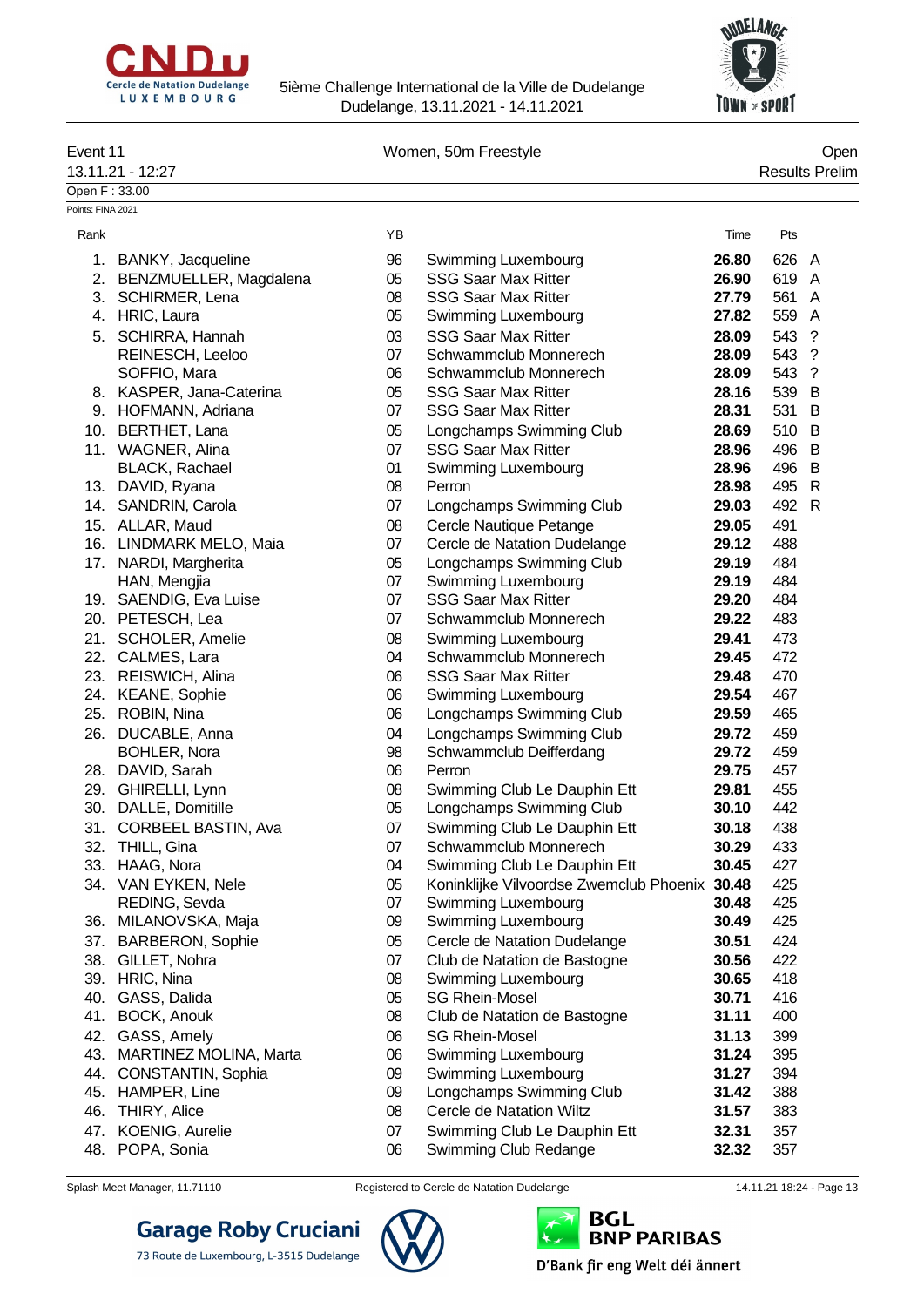



#### Event 11, Women, 50m Freestyle, Prelim, Open

| Rank |                             | ΥB |                              | Time  | Pts     |
|------|-----------------------------|----|------------------------------|-------|---------|
|      | 49. KOENIG, Charlotte Fleur | 09 | Swimming Luxembourg          | 32.72 | 344     |
|      | 50. BARANCZYK, Maya         | 07 | <b>Swimming Luxembourg</b>   | 32.75 | 343     |
|      | 51. LAVAL SALINAS, Andrea   | 07 | Club de Natation de Bastogne | 32.80 | 341     |
|      | 52. BARTHEL, Emma           | 10 | Swimming Luxembourg          | 32.90 | 338     |
|      | 53. MOSTAFA, Nour           | 09 | Swimming Luxembourg          | 32.94 | 337     |
|      | 54. BOUWMEISTER, Annebelle  | 08 | <b>Swimming Luxembourg</b>   | 33.85 | $310 *$ |
|      | 55. ISTACE, Zoe             | 06 | Perron                       | 36.10 | 256 *   |
|      | DNS KAHL, Helena            | 06 | <b>White Sharks BKS</b>      |       |         |

Points: FINA 2021

| Event 12         | Men, 50m Freestyle | <b>Open</b>           |
|------------------|--------------------|-----------------------|
| 13.11.21 - 12:40 |                    | <b>Results Prelim</b> |
| Open M: 30.00    |                    |                       |

| Rank |                              | YB     |                                               | Time  | Pts   |   |
|------|------------------------------|--------|-----------------------------------------------|-------|-------|---|
|      | 1. HENX, Julien              | 95     | Cercle de Natation Dudelange                  | 22.77 | 694 A |   |
| 2.   | DALEIDEN CIUFERRI, Ralph     | 03     | Swimming Luxembourg                           | 23.03 | 670 A |   |
| 3.   | <b>BRANDENBURGER, Pit</b>    | 95     | Schwammclub Deifferdang                       | 23.31 | 646 A |   |
| 4.   | GOENAWAN, Brandon Adriano    | 05     | <b>SSG Saar Max Ritter</b>                    | 23.42 | 637 A |   |
|      | 5. ABDOLI, Samyar            | 02     | <b>SSG Saar Max Ritter</b>                    | 24.22 | 576 A |   |
|      | 6. CONSTANTINO CAEIRO, Diogo | 03     | Cercle de Natation Dudelange                  | 24.60 | 550 A |   |
|      | 7. TONUS, Frederic           | 73     | Lux Sharks                                    | 24.70 | 543 B |   |
|      | KOEHLER, Jan                 | 06     | <b>SSG Saar Max Ritter</b>                    | 24.70 | 543   | B |
|      | 9. NIGRA, Loic               | 94     | Koninklijke Vilvoordse Zwemclub Phoenix 24.73 |       | 541   | B |
|      | 10. JAAS, Jeff               | 04     | Swimming Club Le Dauphin Ett                  | 24.84 | 534   | B |
|      | 11. BANKY, Jordan            | 01     | Swimming Luxembourg                           | 24.87 | 532 B |   |
|      | 12. CONZEMIUS, Jerome        | 99     | Swimming Luxembourg                           | 25.23 | 510   | B |
|      | 13. DEMAJ, Valdrim           | 03     | Koninklijke Vilvoordse Zwemclub Phoenix 25.41 |       | 499 R |   |
|      | 14. FLOREAN, Darius          | 05     | Swimming Luxembourg                           | 25.48 | 495 R |   |
|      | 15. MAESSEN, Finn            | 05     | Koninklijke Vilvoordse Zwemclub Phoenix 25.65 |       | 485   |   |
|      | 16. CALMES, Nicolas          | 06     | Schwammclub Monnerech                         | 25.66 | 484   |   |
|      | 17. THILL, Nicolas           | 05     | Swimming Luxembourg                           | 25.89 | 472   |   |
|      | 18. WERNER, Nick             | 01     | <b>SSG Saar Max Ritter</b>                    | 25.96 | 468   |   |
|      | 19. PAULUS, Joshua           | 06     | <b>SSG Saar Max Ritter</b>                    | 25.97 | 467   |   |
|      | 20. MORARU, Matteo           | 04     | Swimming Luxembourg                           | 26.20 | 455   |   |
|      | 21. SANDRIN, Davide          | $00\,$ | Longchamps Swimming Club                      | 26.26 | 452   |   |
|      | 22. FRANCK, Max              | 03     | Cercle de Natation Dudelange                  | 26.28 | 451   |   |
|      | 23. DUBRU, Cyprien           | 04     | Club de Natation de Bastogne                  | 26.34 | 448   |   |
|      | JAAS, Tom                    | 06     | Swimming Club Le Dauphin Ett                  | 26.34 | 448   |   |
|      | 25. DUFAYS, Louis            | 04     | Longchamps Swimming Club                      | 26.37 | 446   |   |
|      | 26. ANTUNES, Lucas           | 04     | Koninklijke Vilvoordse Zwemclub Phoenix 26.45 |       | 442   |   |
|      | 27. WONG, Cedric             | 92     | <b>Lux Sharks</b>                             | 26.48 | 441   |   |
|      | 28. SIMAO NOGUEIRA, Joao     | 04     | Schwammclub Deifferdang                       | 26.61 | 434   |   |
|      | 29. D'HAES, William          | 06     | Schwammclub Deifferdang                       | 26.67 | 431   |   |
|      | 30. TAMIGNEAUX, Arthur       | 04     | Perron                                        | 26.73 | 429   |   |
|      | 31. CARNEIRO, Nuno           | 05     | Swimming Luxembourg                           | 26.75 | 428   |   |
|      | 32. CHAUSSARD, Albert        | 07     | Swimming Luxembourg                           | 26.95 | 418   |   |
|      | 33. SELINIS, Aris            | 06     | Longchamps Swimming Club                      | 26.97 | 417   |   |
|      | 34. CROMBEL, Jean            | 06     | Perron                                        | 26.98 | 417   |   |
|      | 35. AHMED, Aryaan            | 05     | Swimming Luxembourg                           | 27.00 | 416   |   |
| 36.  | LOURTIE, Nicolas             | 05     | Perron                                        | 27.02 | 415   |   |

73 Route de Luxembourg, L-3515 Dudelange



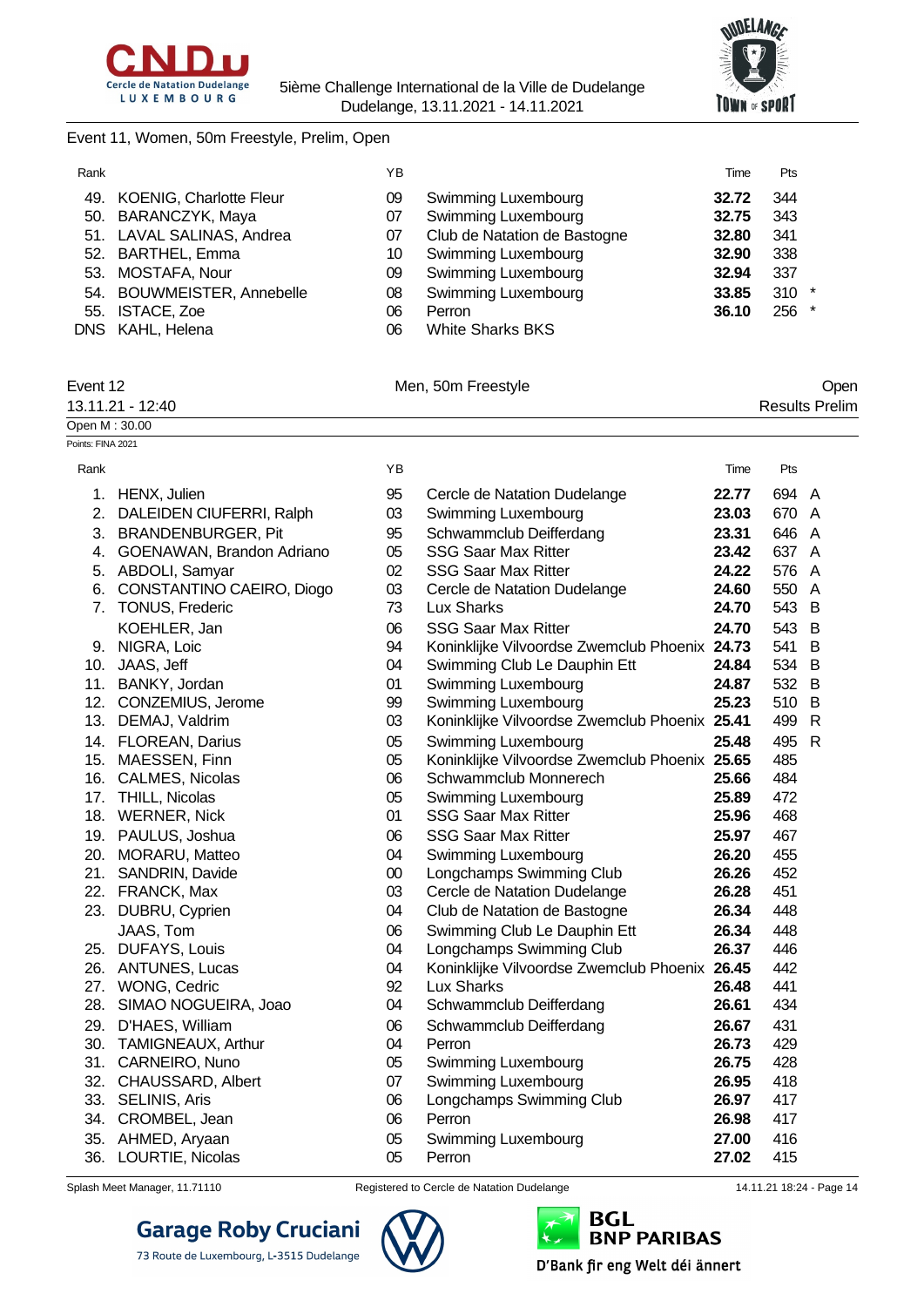



#### Event 12, Men, 50m Freestyle, Prelim, Open

| Rank       |                              | YB |                              | Time  | Pts   |
|------------|------------------------------|----|------------------------------|-------|-------|
|            | 37. ESCHETTE, Louis          | 07 | Cercle de Natation Wiltz     | 27.05 | 413   |
|            | 38. SUKHANOV, Maxim          | 04 | Cercle de Natation Dudelange | 27.12 | 410   |
|            | 39. DELIEGE, Brice           | 04 | Schwammclub Deifferdang      | 27.26 | 404   |
| 40.        | DE MACEDO CRESTA, Bruno      | 06 | Swimming Luxembourg          | 27.43 | 397   |
| 41.        | DUMONT, Cyril                | 07 | Longchamps Swimming Club     | 27.55 | 391   |
| 42.        | JAAS, Joe                    | 06 | Swimming Club Le Dauphin Ett | 27.62 | 388   |
| 43.        | PASSER, Daniel               | 07 | Swimming Luxembourg          | 27.64 | 388   |
| 44.        | <b>BRANDT, Thomas</b>        | 03 | Club de Natation de Bastogne | 27.69 | 385   |
|            | 45. OLINGER, Liam            | 05 | Schwammclub Monnerech        | 27.80 | 381   |
|            | 46. SPENCER, Jai             | 05 | Cercle de Natation Dudelange | 27.82 | 380   |
|            | 47. DEPINOIS, William        | 05 | Perron                       | 28.09 | 369   |
| 48.        | GRONDAL, Loup                | 03 | Perron                       | 28.12 | 368   |
| 49.        | KING, Maximillian            | 06 | Longchamps Swimming Club     | 28.15 | 367   |
| 50.        | RIKKERT, Thijmen             | 06 | Swimming Luxembourg          | 28.17 | 366   |
|            | 51. TRESSEL, Yannis          | 05 | Swimming Club Le Dauphin Ett | 28.21 | 364   |
|            | 52. WEYLAND, Philippe        | 07 | Swimming Luxembourg          | 28.25 | 363   |
|            | 53. ERTZ, Philipp            | 06 | <b>White Sharks BKS</b>      | 28.36 | 359   |
|            | 54. ORTIZ BOGDANOV, Pablo    | 08 | Swimming Luxembourg          | 28.45 | 355   |
|            | VISSER, Mats                 | 08 | Swimming Club Le Dauphin Ett | 28.45 | 355   |
|            | 56. SARTINI, Marco           | 06 | Longchamps Swimming Club     | 28.47 | 355   |
| 57.        | LANZ, Timothee               | 08 | <b>SG Rhein-Mosel</b>        | 28.67 | 347   |
| 58.        | GONZALEZ PEREZ, Rodrigo      | 07 | Swimming Luxembourg          | 28.81 | 342   |
| 59.        | <b>BOZONCA, Gabriel</b>      | 06 | Schwammclub Deifferdang      | 28.97 | 336   |
| 60.        | SCHWAAB, Justin              | 04 | <b>White Sharks BKS</b>      | 29.00 | 335   |
|            | 61. THILL, Louis             | 07 | Swimming Luxembourg          | 29.02 | 335   |
|            | 62. KROMBACH, Alex           | 08 | Swimming Luxembourg          | 29.09 | 332   |
| 63.        | BERMUDEZ-ATENCIA, Joa        | 05 | Perron                       | 29.29 | 326   |
| 64.        | <b>METZLER, Charles</b>      | 08 | Swimming Luxembourg          | 29.72 | 312   |
| 65.        | VIGUIER, Evan                | 08 | Swimming Luxembourg          | 29.82 | 308   |
| 66.        | MILANOVSKI, Stefan           | 06 | Swimming Luxembourg          | 29.83 | 308   |
|            | 67. LEMIESZONEK, Maksymilian | 07 | Cercle de Natation Diekirch  | 29.95 | 304   |
|            | 68. VERBEELEN, Luca          | 08 | Longchamps Swimming Club     | 30.19 | 297 * |
| 69.        | DUSEMON, Paul                | 07 | Swimming Luxembourg          | 30.65 | 284   |
| <b>DNS</b> | BOKOV, Rodion                | 03 | Swimming Luxembourg          |       |       |

| Event 13          |                  |                  |       |                    |         | Women, 400m Medley |       |         |       |                  |                                                                                                                                 |       | Open    |
|-------------------|------------------|------------------|-------|--------------------|---------|--------------------|-------|---------|-------|------------------|---------------------------------------------------------------------------------------------------------------------------------|-------|---------|
|                   | 13.11.21 - 12:54 |                  |       |                    |         |                    |       |         |       |                  | Jeunes F 13 - 14: 6:55.00 / Seniors F 17 +: 6:26.00 / Juniors F 15 - 16: 6:42.00 / Pupilles F 11 - 12: 6:59.00 / Poussins F 9 - |       | Results |
| 10: 6:59.00       |                  |                  |       |                    |         |                    |       |         |       |                  |                                                                                                                                 |       |         |
| Points: FINA 2021 |                  |                  |       |                    |         |                    |       |         |       |                  |                                                                                                                                 |       |         |
| Rank              |                  |                  |       |                    | ΥB      |                    |       |         |       |                  | Time                                                                                                                            | Pts   |         |
| Seniors           |                  |                  |       |                    |         |                    |       |         |       |                  |                                                                                                                                 |       |         |
| 1.                |                  | BONHOMME, Meline |       |                    | 04      | Perron             |       |         |       |                  | 5:37.86                                                                                                                         | 450   |         |
|                   | 50m              | 37.84            | 37.84 | 150m:              | 2:05.13 | 43.54              | 250m: | 3:33.77 | 46.76 | 350 <sub>m</sub> | 5:00.54                                                                                                                         | 39.91 |         |
|                   | 100m:            | 1:21.59          | 43.75 | 200 <sub>m</sub> : | 2:47.01 | 41.88              | 300m: | 4:20.63 | 46.86 | 400m:            | 5:37.86                                                                                                                         | 37.32 |         |

**Garage Roby Cruciani** 

73 Route de Luxembourg, L-3515 Dudelange

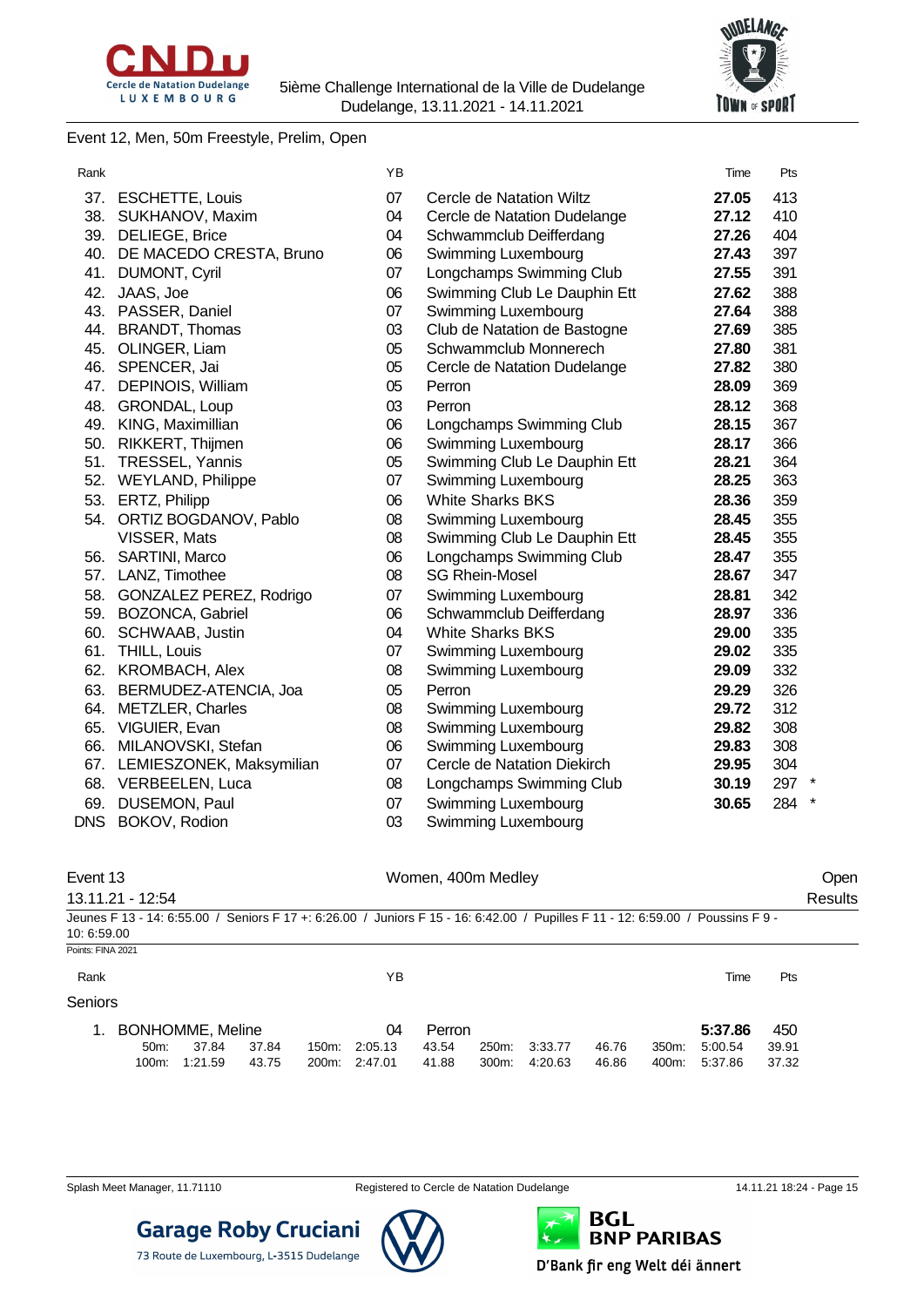



#### Event 13, Women, 400m Medley

#### Juniors

| 1. | BORDONARO, Madeleine<br>06 |                    |       |       |         |        | Barracuda Esch Natation |                          |       |       | 5:16.41 | 548   |
|----|----------------------------|--------------------|-------|-------|---------|--------|-------------------------|--------------------------|-------|-------|---------|-------|
|    | $50m$ :                    | 32.56              | 32.56 | 150m: | 1:51.89 | 41.23  | 250m:                   | 3:16.21                  | 44.22 | 350m: | 4:41.19 | 39.07 |
|    | 100m:                      | 1:10.66            | 38.10 | 200m: | 2:31.99 | 40.10  | 300m:                   | 4:02.12                  | 45.91 | 400m: | 5:16.41 | 35.22 |
| 2. |                            | DUMONT, Louisa     |       |       | 05      | Perron |                         |                          |       |       | 5:17.98 | 540   |
|    | $50m$ :                    | 34.10              | 34.10 | 150m: | 1:57.32 | 43.34  | 250m:                   | 3:21.60                  | 42.58 | 350m: | 4:43.73 | 37.46 |
|    | 100m:                      | 1:13.98            | 39.88 | 200m: | 2:39.02 | 41.70  | 300m:                   | 4:06.27                  | 44.67 | 400m: | 5:17.98 | 34.25 |
|    | 3. SCHOEMANS, Alice        |                    |       |       | 06      |        |                         | Longchamps Swimming Club |       |       | 5:32.90 | 470   |
|    | 50m:                       | 36.81              | 36.81 | 150m: | 2:05.09 | 43.61  | 250m:                   | 3:31.02                  | 44.81 | 350m: | 4:55.94 | 38.91 |
|    | 100m:                      | 1:21.48            | 44.67 | 200m: | 2:46.21 | 41.12  | 300m:                   | 4:17.03                  | 46.01 | 400m: | 5:32.90 | 36.96 |
|    | 4. JAMIN, Pauline          |                    |       |       | 06      | Perron |                         |                          |       |       | 5:38.29 | 448   |
|    | 50m:                       | 36.77              | 36.77 | 150m: | 2:02.20 | 42.50  | 250m:                   | 3:32.39                  | 49.27 | 350m: | 5:01.31 | 39.82 |
|    | 100m:                      | 1:19.70            | 42.93 | 200m: | 2:43.12 | 40.92  | 300m:                   | 4:21.49                  | 49.10 | 400m: | 5:38.29 | 36.98 |
| 5. | BOUZIDI, Imene             |                    |       |       | 05      |        |                         | Schwammclub Monnerech    |       |       | 5:40.09 | 441   |
|    | $50m$ :                    | 38.13              | 38.13 | 150m: | 2:06.34 | 44.59  | 250m:                   | 3:36.96                  | 46.92 | 350m: | 5:02.57 | 37.75 |
|    | 100m:                      | 1:21.75            | 43.62 | 200m: | 2:50.04 | 43.70  | 300m:                   | 4:24.82                  | 47.86 | 400m: | 5:40.09 | 37.52 |
| 6. | <b>BARDIN, Sara</b>        |                    |       |       | 05      |        |                         | Longchamps Swimming Club |       |       | 5:54.35 | 390   |
|    | 50m:                       | 39.39              | 39.39 | 150m: | 2:09.73 | 44.42  | 250m:                   | 3:45.48                  | 51.49 | 350m: | 5:16.21 | 39.31 |
|    | 100m:                      | 1:25.31            | 45.92 | 200m: | 2:53.99 | 44.26  | 300m:                   | 4:36.90                  | 51.42 | 400m: | 5.54.35 | 38.14 |
| 7. |                            | GEORGES, Madeleine |       |       | 05      |        |                         | Schwammclub Deifferdang  |       |       | 5:57.02 | 381   |
|    | $50m$ :                    | 34.75              | 34.75 | 150m: | 1:59.62 | 44.35  | 250m:                   | 3:36.12                  | 51.29 | 350m: | 5:13.51 | 44.39 |
|    | 100m:                      | 1:15.27            | 40.52 | 200m: | 2:44.83 | 45.21  | 300m:                   | 4:29.12                  | 53.00 | 400m: | 5:57.02 | 43.51 |

#### Jeunes

| 1. | GILLET, Nohra        |                  |                |                    | 07                 |                |                | Club de Natation de Bastogne |                |                | 5:30.86            | 479            |
|----|----------------------|------------------|----------------|--------------------|--------------------|----------------|----------------|------------------------------|----------------|----------------|--------------------|----------------|
|    | 50m:<br>$100m$ :     | 35.30<br>1:17.74 | 35.30<br>42.44 | $150m$ :<br>200m:  | 1:59.59<br>2:40.44 | 41.85<br>40.85 | 250m:<br>300m: | 3:27.89<br>4:16.81           | 47.45<br>48.92 | 350m:<br>400m: | 4:54.09<br>5:30.86 | 37.28<br>36.77 |
|    | 2. DAVID, Ryana      |                  |                |                    | 08                 | Perron         |                |                              |                |                | 5:30.95            | 478            |
|    | $50m$ :              | 37.99            | 37.99          | 150m:              | 2:04.48            | 42.28          | 250m:          | 3:32.30                      | 46.87          | 350m:          | 4:55.70            | 36.91          |
|    | $100m$ :             | 1:22.20          | 44.21          | 200m:              | 2:45.43            | 40.95          | 300m:          | 4:18.79                      | 46.49          | 400m:          | 5:30.95            | 35.25          |
| 3. | <b>BLESES, Joyce</b> |                  |                |                    | 08                 |                |                | Swimming Club Le Dauphin Ett |                |                | 5:43.78            | 427            |
|    | 50m:                 | 37.24            | 37.24          | $150m$ :           | 2:05.57            | 43.53          | 250m:          | 3:38.51                      | 50.66          | 350m:          | 5:07.57            | 38.11          |
|    | $100m$ :             | 1:22.04          | 44.80          | 200 <sub>m</sub> : | 2:47.85            | 42.28          | $300m$ :       | 4:29.46                      | 50.95          | 400m:          | 5:43.78            | 36.21          |
|    | 4. PIERLOT, Amelie   |                  |                |                    | 07                 | Perron         |                |                              |                |                | 6:01.28            | 368            |
|    | $50m$ :              | 39.36            | 39.36          | 150m:              | 2:11.87            | 44.34          | 250m:          | 3:46.98                      | 50.72          | 350m:          | 5:20.55            | 42.62          |
|    | $100m$ :             | 1:27.53          | 48.17          | $200m$ :           | 2:56.26            | 44.39          | 300m:          | 4:37.93                      | 50.95          | 400m:          | 6:01.28            | 40.73          |

#### Pupilles

| 1. LAMBIN. Elisa |               |       |               |       | Schwammclub Deifferdang      |       | <b>6:05.56</b> 355  |       |
|------------------|---------------|-------|---------------|-------|------------------------------|-------|---------------------|-------|
| $50m$ :          | 40.43         | 40.43 | 150m: 2:17.79 |       | 47.58  250m:  3:54.26  50.40 |       | 350m: 5:26.88 41.68 |       |
|                  | 100m: 1:30.21 | 49.78 | 200m: 3:03.86 | 46.07 | 300m: 4:45.20                | 50.94 | 400m: 6:05.56       | 38.68 |

DSQ SEVRIN, Clemence 09 Swimming Team Dison *P5 - did not touch the wall with both hands simultaneously and separated at the turn / finish (SW 8.4) (Time: 12:55)*



**Garage Roby Cruciani** 

73 Route de Luxembourg, L-3515 Dudelange

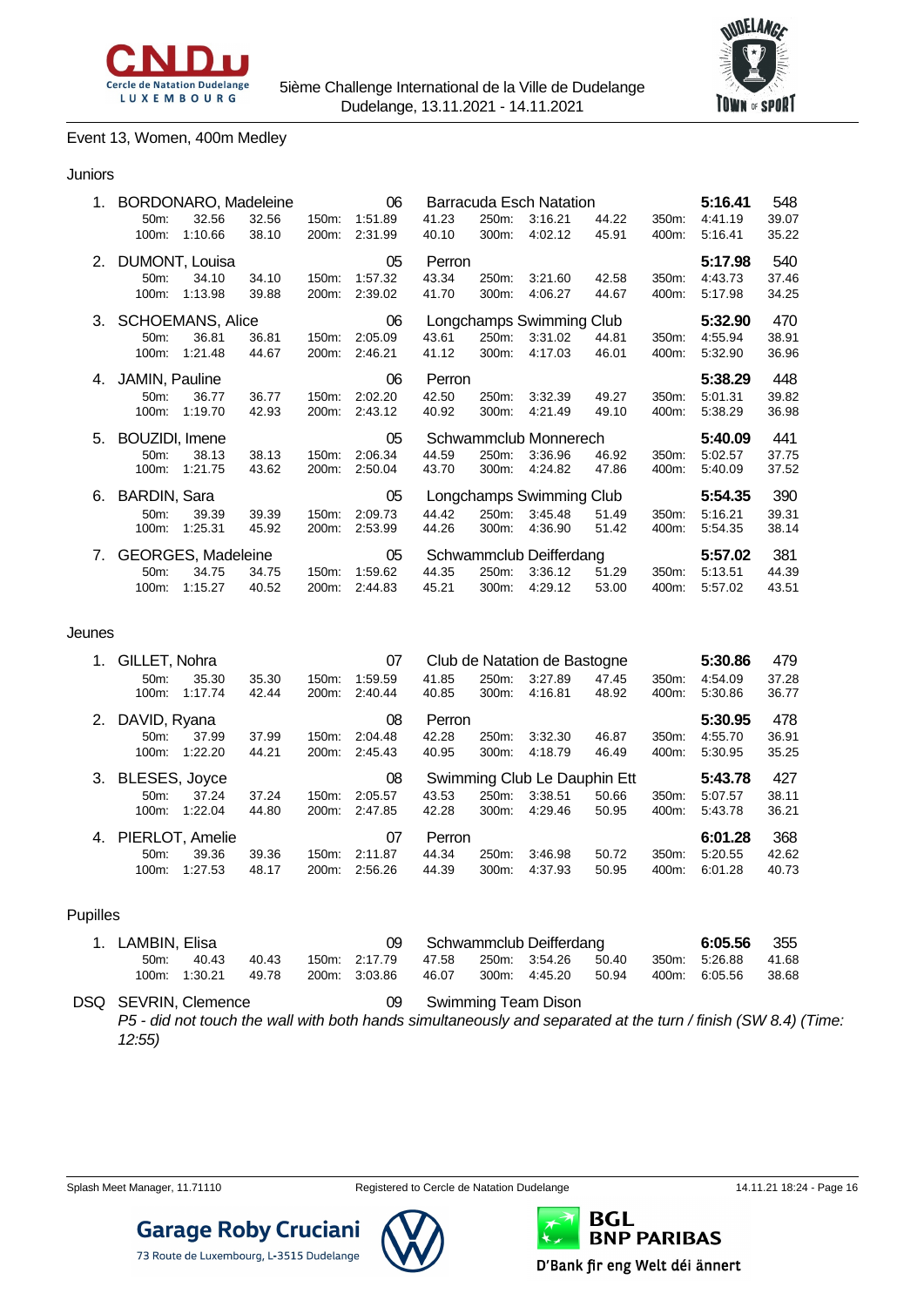



#### Event 14 Communication of the Men, 400m Medley Communication of the Open

13.11.21 - 13:15 Results Seniors M 18 +: 6:03.00 / Juniors M 16 - 17: 6:20.00 / Jeunes M 14 - 15: 6:35.00 / Pupilles M 12 - 13: 6:42.00 / Poussins M 10 - 11: 6:42.00

#### Points: FINA 2021

| Rank           |                        |         |       |                    | YΒ      |       |          |                                                |       |       | Time    | Pts   |
|----------------|------------------------|---------|-------|--------------------|---------|-------|----------|------------------------------------------------|-------|-------|---------|-------|
| <b>Seniors</b> |                        |         |       |                    |         |       |          |                                                |       |       |         |       |
| 1.             | <b>SCHREURS, Esper</b> |         |       |                    | 03      | Zeps  |          |                                                |       |       | 4:36.95 | 609   |
|                | $50m$ :                | 28.31   | 28.31 | 150m:              | 1:37.91 | 35.81 | 250m:    | 2:50.75                                        | 37.21 | 350m: | 4:03.85 | 33.93 |
|                | $100m$ :               | 1:02.10 | 33.79 | 200m:              | 2:13.54 | 35.63 | $300m$ : | 3:29.92                                        | 39.17 | 400m: | 4:36.95 | 33.10 |
|                | 2. KARKOUR, Rayan      |         |       |                    | 02      |       |          | Koninklijke Vilvoordse Zwemclub Phoenix4:53.28 |       |       |         | 513   |
|                | 50 <sub>m</sub> :      | 28.95   | 28.95 | 150m:              | 1:41.20 | 38.37 | $250m$ : | 3:02.93                                        | 43.72 | 350m: | 4:22.03 | 33.78 |
|                | 100m:                  | 1:02.83 | 33.88 | 200 <sub>m</sub> : | 2:19.21 | 38.01 | 300m:    | 3:48.25                                        | 45.32 | 400m: | 4:53.28 | 31.25 |

#### **Juniors**

| $1_{-}$ | <b>WEYRICH, Mike</b>     |         |       |                    | 05      | Swimming Club Le Dauphin Ett |          |         |       |       | 4:53.03 | 514   |
|---------|--------------------------|---------|-------|--------------------|---------|------------------------------|----------|---------|-------|-------|---------|-------|
|         | $50m$ :                  | 31.22   | 31.22 | 150m:              | 1:44.51 | 37.63                        | 250m:    | 3:05.01 | 43.28 | 350m: | 4:22.08 | 32.94 |
|         | $100m$ :                 | 1:06.88 | 35.66 | 200m:              | 2:21.73 | 37.22                        | $300m$ : | 3:49.14 | 44.13 | 400m: | 4:53.03 | 30.95 |
|         | 2. LOURTIE, Nicolas      |         |       |                    | 05      | Perron                       |          |         |       |       | 5:05.22 | 455   |
|         | 50m                      | 33.59   | 33.59 | 150m:              | 1:51.75 | 39.27                        | 250m:    | 3:14.71 | 44.72 | 350m: | 4:32.65 | 33.84 |
|         | $100m$ :                 | 1:12.48 | 38.89 | 200m:              | 2:29.99 | 38.24                        | 300m:    | 3:58.81 | 44.10 | 400m: | 5:05.22 | 32.57 |
|         | 3. BERMUDEZ-ATENCIA, Joa |         |       |                    | 05      | <b>Perron</b>                |          |         |       |       | 5:27.92 | 367   |
|         | 50m                      | 34.84   | 34.84 | 150m:              | 1:57.35 | 42.55                        | 250m:    | 3:27.13 | 48.99 | 350m. | 4:52.61 | 37.09 |
|         | $100m$ :                 | 1:14.80 | 39.96 | 200 <sub>m</sub> : | 2:38.14 | 40.79                        | 300m:    | 4:15.52 | 48.39 | 400m: | 5:27.92 | 35.31 |

#### Jeunes

| 1. FRITZKE Lukas |               |       |               |       | SSG Saar Max Ritter |               |       | 4:35.20       | 621   |
|------------------|---------------|-------|---------------|-------|---------------------|---------------|-------|---------------|-------|
| $50m$ :          | 29.74         | 29.74 | 150m: 1:40.23 | 36.54 | 250m. 2:55.61       |               | 39.83 | 350m: 4:06.73 | 30.83 |
|                  | 100m: 1:03.69 | 33.95 | 200m: 2:15.78 | 35.55 |                     | 300m: 3:35.90 | 40.29 | 400m: 4:35.20 | 28.47 |

#### Pupilles

|    | <b>BAUMANN, Leo Ilias</b> |         |       |                    | 08      |        | <b>SSG Saar Max Ritter</b> |                         |       |       | 4:48.26 | 540   |
|----|---------------------------|---------|-------|--------------------|---------|--------|----------------------------|-------------------------|-------|-------|---------|-------|
|    | $50m$ :                   | 31.07   | 31.07 | 150m:              | 1:44.16 | 36.89  | 250m:                      | 3:02.52                 | 41.78 | 350m: | 4:17.53 | 33.39 |
|    | $100m$ :                  | 1:07.27 | 36.20 | 200m:              | 2:20.74 | 36.58  | 300m:                      | 3:44.14                 | 41.62 | 400m: | 4:48.26 | 30.73 |
|    | 2. VALENTINI, Stefano     |         |       |                    | 09      |        |                            | Schwammclub Monnerech   |       |       | 5:55.45 | 288   |
|    | 50 <sub>m</sub> :         | 38.60   | 38.60 | 150m:              | 2:09.71 | 44.70  | 250m:                      | 3:44.74                 | 51.03 | 350m: | 5:15.80 | 39.83 |
|    | $100m$ :                  | 1:25.01 | 46.41 | 200m:              | 2:53.71 | 44.00  | $300m$ :                   | 4:35.97                 | 51.23 | 400m: | 5:55.45 | 39.65 |
|    | 3. THILL, Hugo            |         |       |                    | 09      |        |                            | Schwammclub Deifferdang |       |       | 6:12.83 | 249   |
|    | 50 <sub>m</sub> :         | 39.61   | 39.61 | 150m:              | 2:18.23 | 49.40  | 250m:                      | 3:58.90                 | 51.85 | 350m. | 5:32.50 | 41.74 |
|    | $100m$ :                  | 1:28.83 | 49.22 | 200m:              | 3:07.05 | 48.82  | $300m$ :                   | 4:50.76                 | 51.86 | 400m. | 6:12.83 | 40.33 |
| 4. | BERMUDEZ-ATENCIA, Timeo   |         |       |                    | 09      | Perron |                            |                         |       |       | 6:19.33 | 237   |
|    | 50 <sub>m</sub> :         | 44.67   | 44.67 | 150m:              | 2:24.08 | 45.68  | 250m:                      | 4:03.56                 | 54.68 | 350m. | 5:39.47 | 41.47 |
|    | $100m$ :                  | 1:38.40 | 53.73 | 200 <sub>m</sub> : | 3:08.88 | 44.80  | 300m:                      | 4:58.00                 | 54.44 | 400m: | 6:19.33 | 39.86 |
|    | DNS DEVILLE, Manu         |         |       |                    | 08      | Perron |                            |                         |       |       |         |       |

**Garage Roby Cruciani** 

73 Route de Luxembourg, L-3515 Dudelange



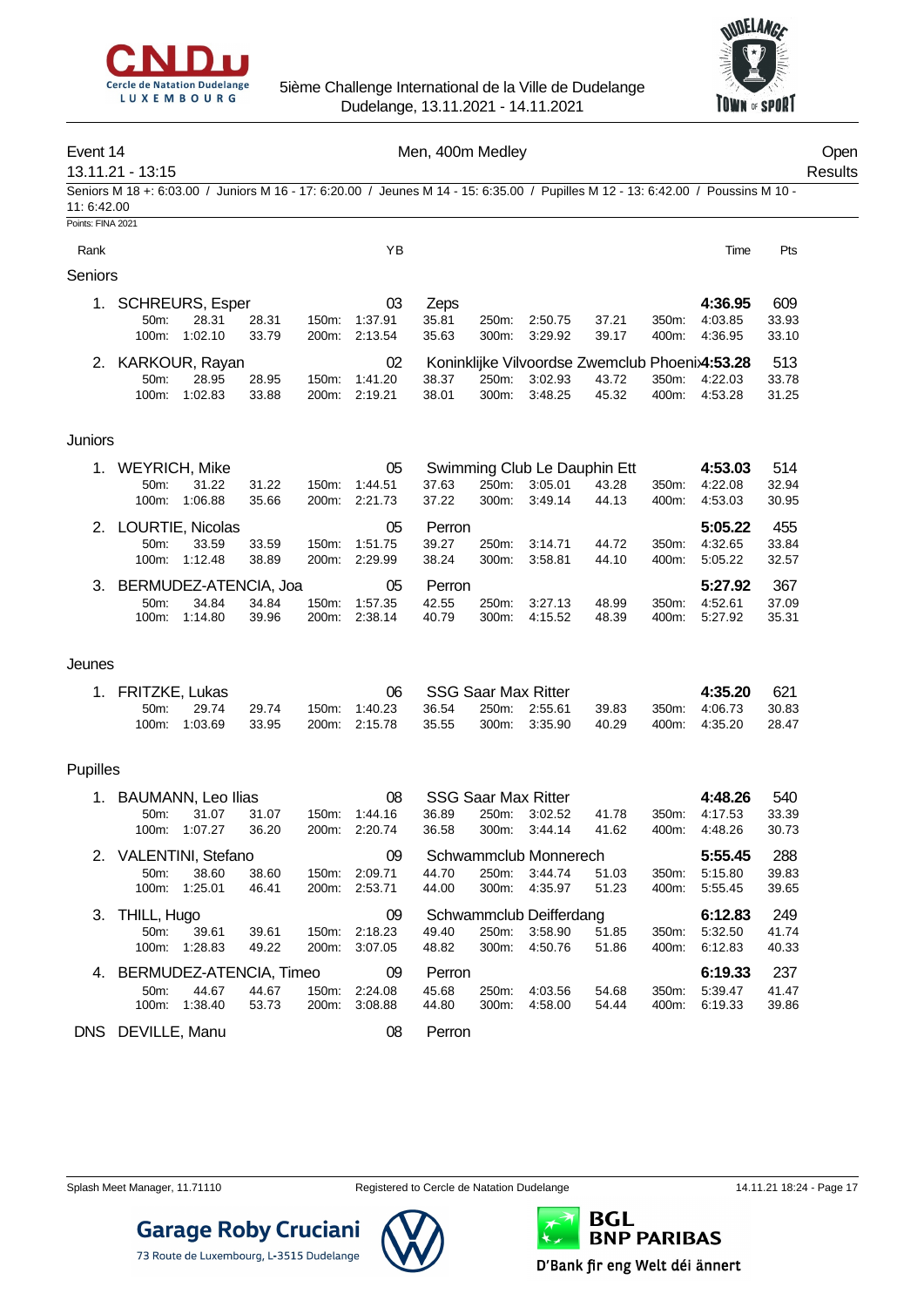



| Event 3           |                                  |          | Girls, 100m Medley                             | Jeunes             |            |                                |                |
|-------------------|----------------------------------|----------|------------------------------------------------|--------------------|------------|--------------------------------|----------------|
| 13.11.21          |                                  |          |                                                |                    |            | <b>Results Swim Off Prelim</b> |                |
|                   | Jeunes F: 1:34.00                |          |                                                |                    |            |                                |                |
| Points: FINA 2021 |                                  |          |                                                |                    |            |                                |                |
| Rank              |                                  | ΥB       |                                                | Time               | <b>Pts</b> | 50 <sub>m</sub>                | 100m           |
|                   | 1. CALMES, Liz<br>2. THILL, Gina | 08<br>07 | Schwammclub Monnerech<br>Schwammclub Monnerech | 1:13.01<br>1:13.76 | 463<br>449 | 34.29<br>33.53                 | 38.72<br>40.23 |

**Garage Roby Cruciani** 

73 Route de Luxembourg, L-3515 Dudelange

Splash Meet Manager, 11.71110 **Registered to Cercle de Natation Dudelange** 14.11.21 18:24 - Page 18



**BGL<br>BNP PARIBAS**  $\star$ D'Bank fir eng Welt déi ännert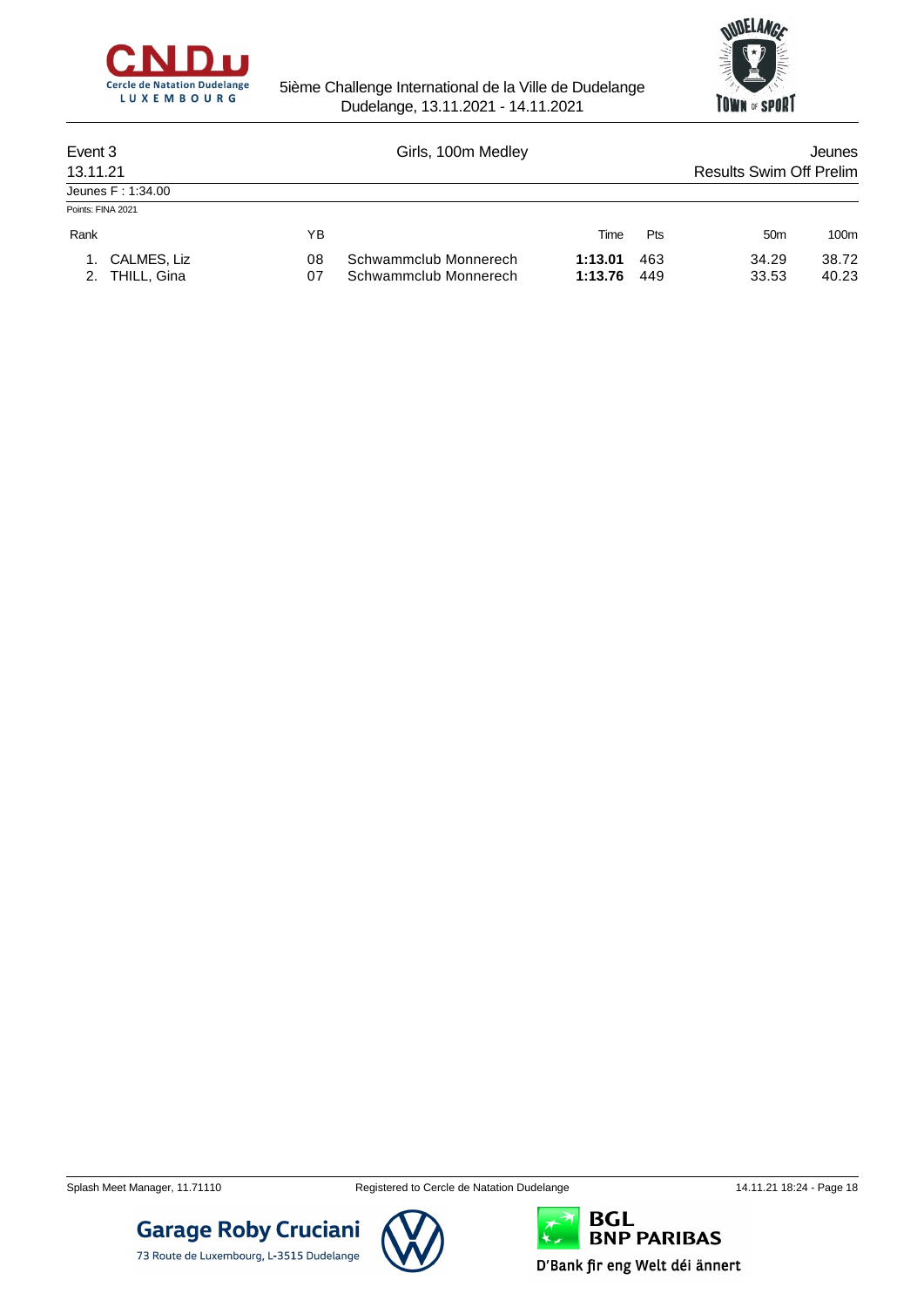

## 2 - Saturday afternoon 13.11.21 - 15:30



| Event 3  | 13.11.21 - 15:30                                  |          | Women, 100m Medley                                                                                             | 11 years and older<br><b>Results Finals</b> |            |                    |                       |
|----------|---------------------------------------------------|----------|----------------------------------------------------------------------------------------------------------------|---------------------------------------------|------------|--------------------|-----------------------|
|          |                                                   |          | Seniors F 17 +: 1:24.00 / Juniors F 15 - 16: 1:27.00 / Jeunes F 13 - 14: 1:34.00 / Pupilles F 11 - 12: 1:40.00 |                                             |            |                    |                       |
|          | Points: FINA 2021                                 |          |                                                                                                                |                                             |            |                    |                       |
| Rank     |                                                   | YB       |                                                                                                                | Time                                        | Pts        | 50 <sub>m</sub>    | 100m                  |
| Pupilles |                                                   |          |                                                                                                                |                                             |            |                    |                       |
|          | 1. SMITH, Josephine                               | 09       | Swimming Club Redange                                                                                          | 1:17.64                                     | 385        | 36.82              | 40.82                 |
|          | 2. MILANOVSKA, Maja                               | 09       | Swimming Luxembourg                                                                                            | 1:18.00                                     | 380        | 35.08              | 42.92                 |
|          | 3. HAMPER, Line                                   | 09       | Longchamps Swimming Club                                                                                       | 1:20.96                                     | 340        | 39.00              | 41.96                 |
| 4.       | CONSTANTIN, Sophia                                | 09       | Swimming Luxembourg                                                                                            | 1:21.13                                     | 337        | 37.60              | 43.53                 |
|          | 5. SEVRIN, Clemence                               | 09       | Swimming Team Dison                                                                                            | 1:22.29                                     | 323        | 36.76              | 45.53                 |
|          | 6. N'GORAN, Ashlynn                               | 10       | <b>Barracuda Esch Natation</b>                                                                                 | 1:33.34                                     | 221        | 41.28              | 52.06                 |
| Jeunes   |                                                   |          |                                                                                                                |                                             |            |                    |                       |
|          | 1. FRANZ, Katharina                               | 08       | <b>SSG Saar Max Ritter</b>                                                                                     | 1:09.19                                     | 544        | 32.75              | 36.44                 |
|          | 2. HOFMANN, Adriana                               | 07       | <b>SSG Saar Max Ritter</b>                                                                                     | 1:09.41                                     | 539        | 32.27              | 37.14                 |
| 3.       | DAVID, Ryana                                      | 08       | Perron                                                                                                         | 1:10.16                                     | 522        | 33.42              | 36.74                 |
|          | 4. ANTUNES, Lyna                                  | 07       | Koninklijke Vilvoordse Zwemclub Ph1:10.43                                                                      |                                             | 516        | 33.69              | 36.74                 |
| 5.       | DESRUMAUX, Luna                                   | 08       | Longchamps Swimming Club                                                                                       | 1:11.77                                     | 488        | 32.52              | 39.25                 |
|          | 6. CALMES, Liz                                    | 08       | Schwammclub Monnerech                                                                                          | 1:12.48                                     | 473        | 34.25              | 38.23                 |
| Juniors  |                                                   |          |                                                                                                                |                                             |            |                    |                       |
|          | 1. ALBERS, Neele                                  | 05       | Swimming Club Le Dauphin Ett                                                                                   | 1:10.55                                     | 513        | 34.54              | 36.01                 |
| 2.       | KASPER, Jana-Caterina                             | 05       | <b>SSG Saar Max Ritter</b>                                                                                     | 1:10.73                                     | 509        | 32.17              | 38.56                 |
| 3.       | DAVID, Sarah                                      | 06       | Perron                                                                                                         | 1:11.75                                     | 488        | 33.90              | 37.85                 |
| 4.       | <b>SCHOEMANS, Alice</b>                           | 06       | Longchamps Swimming Club                                                                                       | 1:12.80                                     | 467        | 34.80              | 38.00                 |
|          | 5. NARDI, Margherita                              | 05       | Longchamps Swimming Club                                                                                       | 1:13.93                                     | 446        | 36.05              | 37.88                 |
|          | 6. BAYETTO, Shania                                | 06       | Swimming Team Dison                                                                                            | 1:14.39                                     | 438        | 34.24              | 40.15                 |
| Seniors  |                                                   |          |                                                                                                                |                                             |            |                    |                       |
|          | 1. PIGEON, Kelly                                  | 03       | Koninklijke Vilvoordse Zwemclub Ph1:09.43                                                                      |                                             | 539        | 33.70              | 35.73                 |
| 2.       | DUCABLE, Anna                                     | 04       | Longchamps Swimming Club                                                                                       | 1:13.51                                     | 454        | 35.19              | 38.32                 |
|          | 3. PA'PAI, Anna                                   | 04       | Longchamps Swimming Club                                                                                       | 1:17.46                                     | 388        | 35.45              | 42.01                 |
| Event 4  |                                                   |          | Men, 100m Medley                                                                                               |                                             |            | 12 years and older |                       |
|          | 13.11.21 - 15:40                                  |          |                                                                                                                |                                             |            |                    | <b>Results Finals</b> |
|          | Points: FINA 2021                                 |          | Seniors M 18 +: 1:17.00 / Juniors M 16 - 17: 1:20.00 / Jeunes M 14 - 15: 1:25.00 / Pupilles M 12 - 13: 1:34.00 |                                             |            |                    |                       |
| Rank     |                                                   | YB       |                                                                                                                | Time                                        | Pts        | 50 <sub>m</sub>    | 100m                  |
| Pupilles |                                                   |          |                                                                                                                |                                             |            |                    |                       |
|          |                                                   |          |                                                                                                                |                                             |            |                    |                       |
| 1.<br>2. | <b>BAUMANN, Leo Ilias</b><br><b>ISKAKOV, Erik</b> | 08<br>08 | <b>SSG Saar Max Ritter</b><br><b>SSG Saar Max Ritter</b>                                                       | 1:02.16<br>1:08.07                          | 498<br>379 | 28.94<br>32.96     | 33.22<br>35.11        |
| 3.       | STRUYS, Gabriel                                   | 09       | Swimming Team Dison                                                                                            | 1:14.41                                     | 290        | 34.11              | 40.30                 |
| 4.       | THYSSEN, Matteo                                   | 08       | Swimming Team Dison                                                                                            | 1:14.82                                     | 285        | 34.99              | 39.83                 |
| 5.       | SAMMARCO, Andrea                                  | 08       | Swimming Luxembourg                                                                                            | 1:18.77                                     | 244        | 36.92              | 41.85                 |
| 6.       | KRIES, Leo                                        | 08       | Swimming Luxembourg                                                                                            | 1:19.82                                     | 235        | 36.60              | 43.22                 |

73 Route de Luxembourg, L-3515 Dudelange



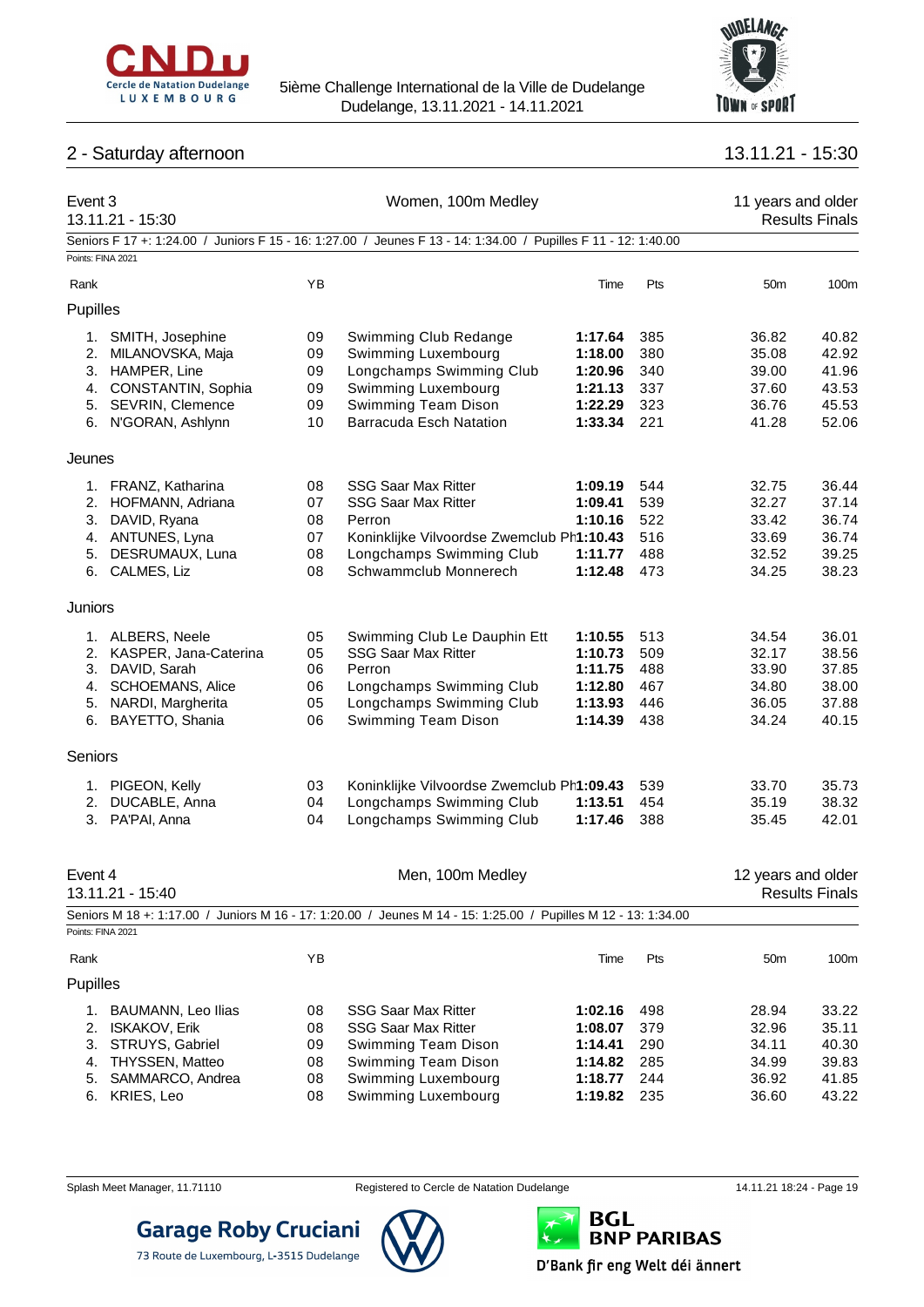



### Event 4, Men, 100m Medley, Final

| Jeunes         |                                                                                                                                           |                                  |                                                                                                                                                                                     |                                                                |                                        |                                                    |                                                    |
|----------------|-------------------------------------------------------------------------------------------------------------------------------------------|----------------------------------|-------------------------------------------------------------------------------------------------------------------------------------------------------------------------------------|----------------------------------------------------------------|----------------------------------------|----------------------------------------------------|----------------------------------------------------|
| 3.             | 1. KOEHLER, Jan<br>2. PAULUS, Joshua<br><b>HUETHER, Niklas</b>                                                                            | 06<br>06<br>07                   | <b>SSG Saar Max Ritter</b><br><b>SSG Saar Max Ritter</b><br><b>SSG Saar Max Ritter</b>                                                                                              | 1:00.76<br>1:03.44<br>1:04.01                                  | 533<br>468<br>456                      | 27.54<br>30.31<br>30.78                            | 33.22<br>33.13<br>33.23                            |
| 4.<br>5.       | PUCCIO, Alessio<br>CHAUSSARD, Albert<br>6. CROMBEL, Jean                                                                                  | 06<br>07<br>06                   | Koninklijke Vilvoordse Zwemclub Ph1:04.49<br>Swimming Luxembourg<br>Perron                                                                                                          | 1:04.66<br>1:05.27                                             | 446<br>442<br>430                      | 30.26<br>30.53<br>30.69                            | 34.23<br>34.13<br>34.58                            |
| Juniors        |                                                                                                                                           |                                  |                                                                                                                                                                                     |                                                                |                                        |                                                    |                                                    |
| 3.<br>4.<br>5. | 1. JAAS, Jeff<br>2. ZAPP, Eugene<br>DURAKOVIC, Tarik<br><b>FLOREAN, Darius</b><br>OSADSKY, Phillip<br>6. CAMERLYNCK, Mathias              | 04<br>05<br>05<br>05<br>05<br>04 | Swimming Club Le Dauphin Ett<br><b>SSG Saar Max Ritter</b><br>Swimming Luxembourg<br>Swimming Luxembourg<br><b>SSG Saar Max Ritter</b><br>Koninklijke Vilvoordse Zwemclub Ph1:04.29 | 1:00.94<br>1:00.97<br>1:01.11<br>1:02.33<br>1:03.05            | 528<br>528<br>524<br>494<br>477<br>450 | 27.83<br>28.05<br>28.36<br>28.83<br>30.41<br>30.16 | 33.11<br>32.92<br>32.75<br>33.50<br>32.64<br>34.13 |
| Seniors        |                                                                                                                                           |                                  |                                                                                                                                                                                     |                                                                |                                        |                                                    |                                                    |
| 3.<br>5.<br>6. | 1. SCHREURS, Esper<br>2. ABDOLI, Samyar<br>LAVEN, Henrik<br>4. DEMAJ, Valdrim<br>DE MACEDO CRESTA, Gabriel02<br><b>BEAUTHIER, Killian</b> | 03<br>02<br>03<br>03<br>02       | Zeps<br><b>SSG Saar Max Ritter</b><br><b>SSG Saar Max Ritter</b><br>Koninklijke Vilvoordse Zwemclub Ph1:03.40<br>Swimming Luxembourg<br>Koninklijke Vilvoordse Zwemclub Ph1:06.48   | 57.59<br>58.82<br>59.14<br>1:03.71                             | 626<br>588<br>578<br>469<br>462<br>407 | 26.96<br>27.80<br>27.75<br>28.65<br>30.72<br>31.49 | 30.63<br>31.02<br>31.39<br>34.75<br>32.99<br>34.99 |
|                |                                                                                                                                           |                                  |                                                                                                                                                                                     |                                                                |                                        |                                                    |                                                    |
| Event 5        | 13.11.21 - 15:55                                                                                                                          |                                  | Women, 100m Backstroke                                                                                                                                                              |                                                                |                                        | 11 years and older                                 | <b>Results Finals</b>                              |
|                | Points: FINA 2021                                                                                                                         |                                  | Seniors F 17 +: 1:24.00 / Juniors F 15 - 16: 1:27.00 / Jeunes F 13 - 14: 1:34.00 / Pupilles F 11 - 12: 1:40.00                                                                      |                                                                |                                        |                                                    |                                                    |
| Rank           |                                                                                                                                           | YB                               |                                                                                                                                                                                     | Time                                                           | Pts                                    | 50 <sub>m</sub>                                    | 100m                                               |
| Pupilles       |                                                                                                                                           |                                  |                                                                                                                                                                                     |                                                                |                                        |                                                    |                                                    |
| 3.<br>4.       | 1. SEVRIN, Clemence<br>2. PAVELEK, Mira<br>SELINIS, Daphne<br>LAMBIN, Elisa<br>5. MOSTAFA, Nour<br>6. KOENIG, Charlotte Fleur             | 09<br>10<br>09<br>09<br>09<br>09 | Swimming Team Dison<br>Swimming Luxembourg<br>Longchamps Swimming Club<br>Schwammclub Deifferdang<br>Swimming Luxembourg<br>Swimming Luxembourg                                     | 1:20.22<br>1:20.80<br>1:22.43<br>1:23.02<br>1:23.64<br>1:24.85 | 320<br>313<br>295<br>289<br>282<br>270 | 39.30<br>39.72<br>40.74<br>40.10<br>40.41<br>41.61 | 40.92<br>41.08<br>41.69<br>42.92<br>43.23<br>43.24 |
| Jeunes         |                                                                                                                                           |                                  |                                                                                                                                                                                     |                                                                |                                        |                                                    |                                                    |



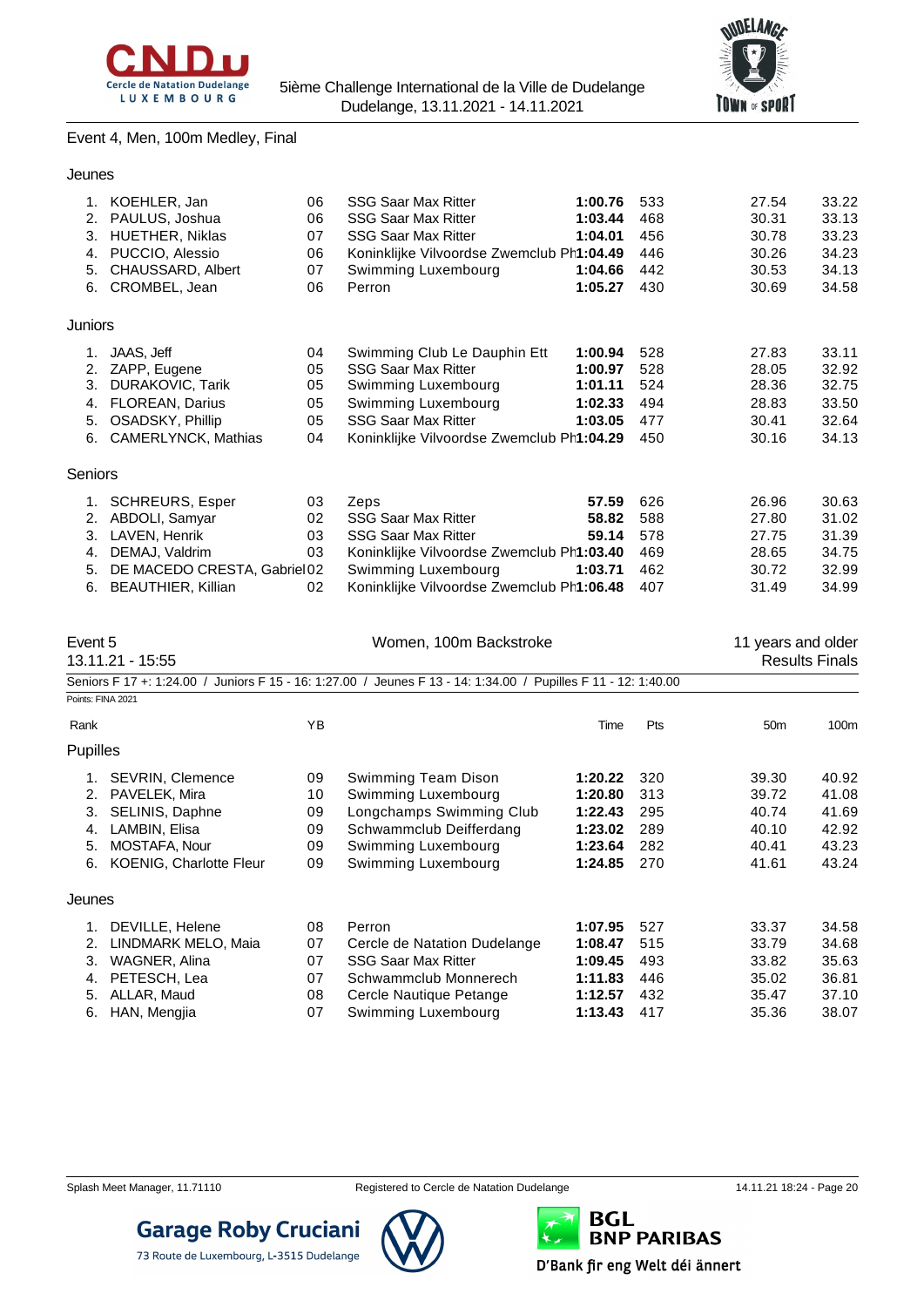



Event 5, Women, 100m Backstroke, Final

| Juniors                                                                                                                                                   |                                  |                                                                                                                                                                        |                                                                |                                        |                                                    |                                                    |
|-----------------------------------------------------------------------------------------------------------------------------------------------------------|----------------------------------|------------------------------------------------------------------------------------------------------------------------------------------------------------------------|----------------------------------------------------------------|----------------------------------------|----------------------------------------------------|----------------------------------------------------|
| <b>BORDONARO, Madeleine</b><br>1.<br>2.<br>SOFFIO, Mara<br>3.<br>HRIC, Laura<br>ROBIN, Nina<br>4.<br>BAYETTO, Shania<br>5.<br>JAMIN, Pauline<br>6.        | 06<br>06<br>05<br>06<br>06<br>06 | <b>Barracuda Esch Natation</b><br>Schwammclub Monnerech<br>Swimming Luxembourg<br>Longchamps Swimming Club<br>Swimming Team Dison<br>Perron                            | 1:09.12<br>1:09.73<br>1:10.01<br>1:13.55<br>1:14.01<br>1:15.81 | 500<br>487<br>481<br>415<br>407<br>379 | 33.34<br>33.09<br>33.92<br>35.56<br>36.22<br>36.71 | 35.78<br>36.64<br>36.09<br>37.99<br>37.79<br>39.10 |
| <b>Seniors</b>                                                                                                                                            |                                  |                                                                                                                                                                        |                                                                |                                        |                                                    |                                                    |
| BANKY, Jacqueline<br>1.<br>2.<br><b>BLACK, Rachael</b><br>3.<br>BONHOMME, Meline<br>4.<br>PA'PAI, Anna<br>5.<br>DA SILVA PAIVA, Ana                       | 96<br>01<br>04<br>04<br>04       | Swimming Luxembourg<br>Swimming Luxembourg<br>Perron<br>Longchamps Swimming Club<br>Schwammclub Deifferdang                                                            | 1:03.92<br>1:07.64<br>1:11.22<br>1:18.93<br>1:27.73            | 633<br>534<br>457<br>336<br>$244$ *    | 30.37<br>32.56<br>34.57<br>38.43<br>42.11          | 33.55<br>35.08<br>36.65<br>40.50<br>45.62          |
| Event 6<br>13.11.21 - 16:05                                                                                                                               |                                  | Men, 100m Backstroke                                                                                                                                                   |                                                                |                                        | 12 years and older                                 | <b>Results Finals</b>                              |
|                                                                                                                                                           |                                  | Seniors M 18 +: 1:15.00 / Juniors M 16 - 17: 1:19.00 / Jeunes M 14 - 15: 1:25.00 / Pupilles M 12 - 13: 1:34.00                                                         |                                                                |                                        |                                                    |                                                    |
| Points: FINA 2021<br>Rank                                                                                                                                 | YB                               |                                                                                                                                                                        | Time                                                           | Pts                                    | 50 <sub>m</sub>                                    | 100m                                               |
| Pupilles                                                                                                                                                  |                                  |                                                                                                                                                                        |                                                                |                                        |                                                    |                                                    |
| 1. STRUYS, Gabriel<br>2.<br><b>KROMBACH, Alex</b><br>3.<br>ORTIZ BOGDANOV, Pablo<br>4.<br>VISSER, Mats<br>VALENTINI, Stefano<br>5.<br>VIGUIER, Evan<br>6. | 09<br>08<br>08<br>08<br>09<br>08 | Swimming Team Dison<br>Swimming Luxembourg<br>Swimming Luxembourg<br>Swimming Club Le Dauphin Ett<br>Schwammclub Monnerech<br>Swimming Luxembourg                      | 1:10.92<br>1:11.44<br>1:12.23<br>1:12.91<br>1:14.21<br>1:18.47 | 316<br>309<br>299<br>291<br>276<br>233 | 34.62<br>35.55<br>35.08<br>35.53<br>36.00<br>37.76 | 36.30<br>35.89<br>37.15<br>37.38<br>38.21<br>40.71 |
| Jeunes                                                                                                                                                    |                                  |                                                                                                                                                                        |                                                                |                                        |                                                    |                                                    |
| 1. CALMES, Nicolas<br>2. HAUBRICH, Nikita Sorel<br>3.<br>PEUSCH, Kevin<br>4.<br>SELINIS, Aris<br>WESTER, Ben<br>5.<br>JAAS, Joe<br>6.                     | 06<br>06<br>06<br>06<br>06<br>06 | Schwammclub Monnerech<br><b>SSG Saar Max Ritter</b><br>Swimming Luxembourg<br>Longchamps Swimming Club<br>Cercle de Natation Dudelange<br>Swimming Club Le Dauphin Ett | 1:01.87<br>1:02.30<br>1:03.19<br>1:03.29<br>1:06.28<br>1:07.18 | 476<br>466<br>447<br>445<br>387<br>372 | 28.97<br>30.02<br>30.00<br>30.91<br>32.60<br>33.17 | 32.90<br>32.28<br>33.19<br>32.38<br>33.68<br>34.01 |
| Juniors                                                                                                                                                   |                                  |                                                                                                                                                                        |                                                                |                                        |                                                    |                                                    |
| 1. GOENAWAN, Brandon Adriano 05<br>2.<br>CARNEIRO, Nuno<br>3.<br>MAESSEN, Finn<br>THILL, Nicolas<br>4.<br>TAMIGNEAUX, Arthur<br>5.<br>DUFAYS, Louis<br>6. | 05<br>05<br>05<br>04<br>04       | <b>SSG Saar Max Ritter</b><br>Swimming Luxembourg<br>Koninklijke Vilvoordse Zwemclub Ph1:03.49<br>Swimming Luxembourg<br>Perron<br>Longchamps Swimming Club            | 59.63<br>1:02.83<br>1:03.75<br>1:04.43<br>1:04.54              | 532<br>455<br>441<br>435<br>422<br>419 | 28.65<br>30.73<br>30.45<br>31.06<br>30.64<br>31.62 | 30.98<br>32.10<br>33.04<br>32.69<br>33.79<br>32.92 |
| Seniors                                                                                                                                                   |                                  |                                                                                                                                                                        |                                                                |                                        |                                                    |                                                    |
| 1. KARKOUR, Rayan                                                                                                                                         | 02                               | Koninklijke Vilvoordse Zwemclub Ph1:03.44                                                                                                                              |                                                                | 442                                    | 30.15                                              | 33.29                                              |

73 Route de Luxembourg, L-3515 Dudelange



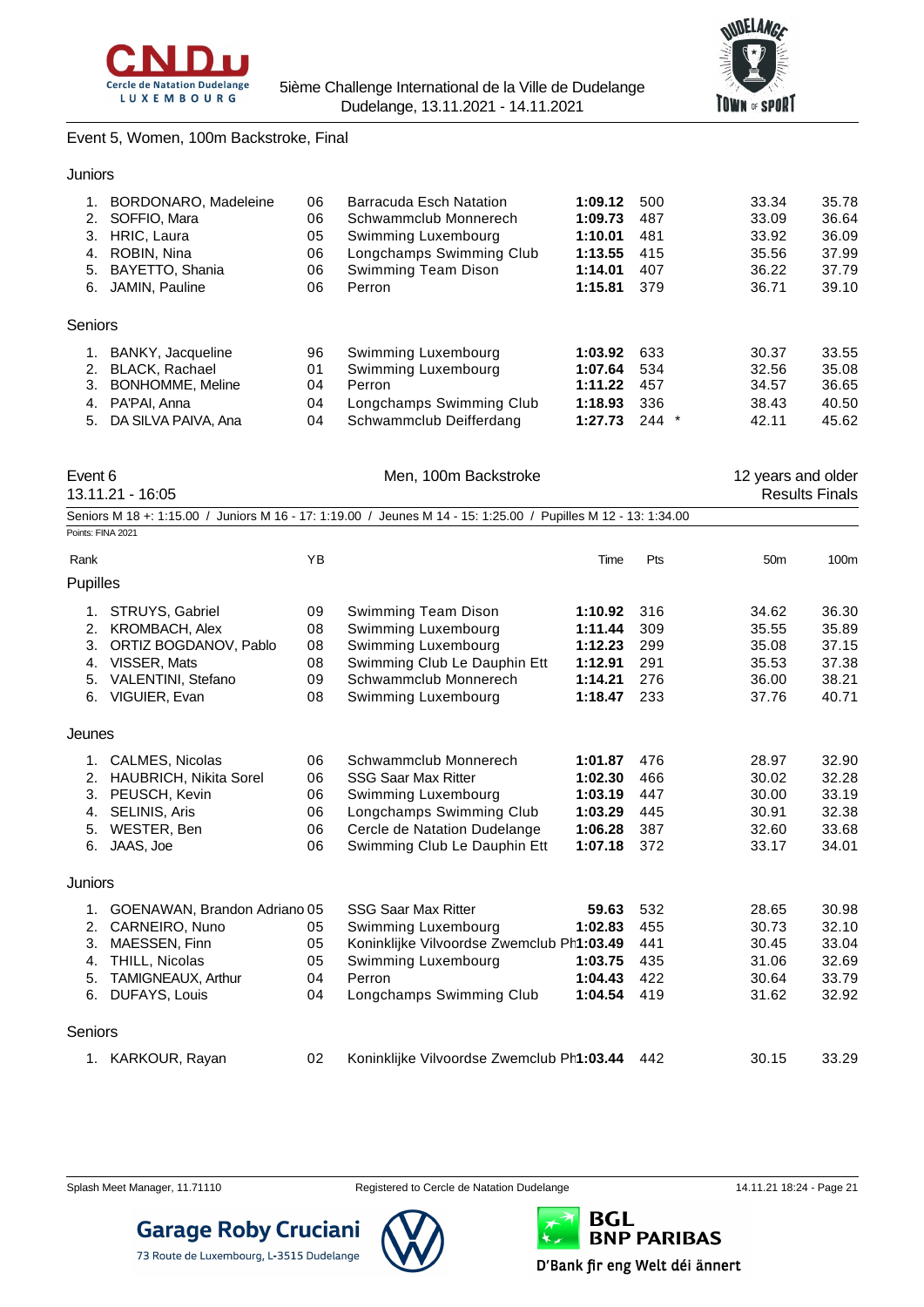



| Event 7    | 13.11.21 - 16:20        |    | Women, 100m Butterfly                                                                                          | 11 years and older<br><b>Results Finals</b> |     |                    |                       |
|------------|-------------------------|----|----------------------------------------------------------------------------------------------------------------|---------------------------------------------|-----|--------------------|-----------------------|
|            |                         |    | Pupilles F 11 - 12: 1:41.00 / Seniors F 17 +: 1:24.00 / Juniors F 15 - 16: 1:27.00 / Jeunes F 13 - 14: 1:34.00 |                                             |     |                    |                       |
|            | Points: FINA 2021       |    |                                                                                                                |                                             |     |                    |                       |
| Rank       |                         | YB |                                                                                                                | Time                                        | Pts | 50 <sub>m</sub>    | 100m                  |
| Pupilles   |                         |    |                                                                                                                |                                             |     |                    |                       |
| 1.         | MILANOVSKA, Maja        | 09 | Swimming Luxembourg                                                                                            | 1:19.70                                     | 321 | 36.06              | 43.64                 |
|            | 2. BARTHEL, Emma        | 10 | Swimming Luxembourg                                                                                            | 1:22.76                                     | 287 | 38.70              | 44.06                 |
|            | 3. SEVRIN, Clemence     | 09 | Swimming Team Dison                                                                                            | 1:24.49                                     | 270 | 38.48              | 46.01                 |
|            | 4. CONSTANTIN, Sophia   | 09 | Swimming Luxembourg                                                                                            | 1:31.50                                     | 212 | 40.19              | 51.31                 |
| Jeunes     |                         |    |                                                                                                                |                                             |     |                    |                       |
| 1.         | REINESCH, Leeloo        | 07 | Schwammclub Monnerech                                                                                          | 1:06.01                                     | 566 | 30.44              | 35.57                 |
| 2.         | SCHIRMER, Lena          | 08 | <b>SSG Saar Max Ritter</b>                                                                                     | 1:08.90                                     | 497 | 31.89              | 37.01                 |
| 3.         | DEVILLE, Helene         | 08 | Perron                                                                                                         | 1:12.40                                     | 429 | 34.00              | 38.40                 |
|            | 4. THIRY, Alice         | 08 | Cercle de Natation Wiltz                                                                                       | 1:14.10                                     | 400 | 33.68              | 40.42                 |
| 5.         | DAVID, Ryana            | 08 | Perron                                                                                                         | 1:15.04                                     | 385 | 34.94              | 40.10                 |
| 6.         | HRIC, Nina              | 08 | Swimming Luxembourg                                                                                            | 1:16.54                                     | 363 | 35.26              | 41.28                 |
| Juniors    |                         |    |                                                                                                                |                                             |     |                    |                       |
| 1.         | JOMINET, Lou            | 05 | Swimming Luxembourg                                                                                            | 1:06.15                                     | 562 | 30.52              | 35.63                 |
| 2.         | BERTHET, Lana           | 05 | Longchamps Swimming Club                                                                                       | 1:09.01                                     | 495 | 31.99              | 37.02                 |
| 3.         | BENZMUELLER, Magdalena  | 05 | <b>SSG Saar Max Ritter</b>                                                                                     | 1:09.25                                     | 490 | 31.97              | 37.28                 |
|            | 4. VAN EYKEN, Nele      | 05 | Koninklijke Vilvoordse Zwemclub Ph1:10.21                                                                      |                                             | 470 | 32.18              | 38.03                 |
| 5.         | <b>BARBERON, Sophie</b> | 05 | Cercle de Natation Dudelange                                                                                   | 1:13.62                                     | 408 | 34.03              | 39.59                 |
| 6.         | NARDI, Margherita       | 05 | Longchamps Swimming Club                                                                                       | 1:14.47                                     | 394 | 33.84              | 40.63                 |
| Seniors    |                         |    |                                                                                                                |                                             |     |                    |                       |
|            | 1. SCHIRRA, Hannah      | 03 | <b>SSG Saar Max Ritter</b>                                                                                     | 1:05.98                                     | 566 | 30.78              | 35.20                 |
| Event 8    |                         |    | Men, 100m Butterfly                                                                                            |                                             |     | 12 years and older |                       |
|            | 13.11.21 - 16:30        |    |                                                                                                                |                                             |     |                    | <b>Results Finals</b> |
|            |                         |    | Pupilles M 12 - 13: 1:36.00 / Seniors M 18 +: 1:14.00 / Juniors M 16 - 17: 1:19.00 / Jeunes M 14 - 15: 1:28.00 |                                             |     |                    |                       |
|            | Points: FINA 2021       |    |                                                                                                                |                                             |     |                    |                       |
| Rank       |                         | ΥB |                                                                                                                | Time                                        | Pts | 50 <sub>m</sub>    | 100m                  |
| Pupilles   |                         |    |                                                                                                                |                                             |     |                    |                       |
| 1.         | BAUMANN, Leo Ilias      | 08 | <b>SSG Saar Max Ritter</b>                                                                                     | 1:02.38                                     | 449 | 29.12              | 33.26                 |
| 2.         | DEVILLE, Manu           | 08 | Perron                                                                                                         | 1:09.05                                     | 331 | 33.27              | 35.78                 |
| 3.         | VIGUIER, Evan           | 08 | Swimming Luxembourg                                                                                            | 1:16.02                                     | 248 | 35.65              | 40.37                 |
| 4.         | STRUYS, Gabriel         | 09 | Swimming Team Dison                                                                                            | 1:16.28                                     | 245 | 36.10              | 40.18                 |
| 5.         | THOMAS, Oliver          | 08 | Cercle de Natation Dudelange                                                                                   | 1:21.11                                     | 204 | 38.00              | 43.11                 |
| <b>DNS</b> | METZLER, Charles        | 08 | Swimming Luxembourg                                                                                            |                                             |     |                    |                       |
| Jeunes     |                         |    |                                                                                                                |                                             |     |                    |                       |
| 1.         | KOEHLER, Jan            | 06 | <b>SSG Saar Max Ritter</b>                                                                                     | 58.31                                       | 550 | 26.91              | 31.40                 |
| 2.         | HAUBRICH, Nikita Sorel  | 06 | <b>SSG Saar Max Ritter</b>                                                                                     | 1:01.51                                     | 468 | 28.13              | 33.38                 |
| 3.         | JAAS, Tom               | 06 | Swimming Club Le Dauphin Ett                                                                                   | 1:04.63                                     | 404 | 29.54              | 35.09                 |
| 4.         | <b>ESCHETTE, Louis</b>  | 07 | Cercle de Natation Wiltz                                                                                       | 1:04.98                                     | 397 | 30.43              | 34.55                 |
| 5.         | CHAUSSARD, Albert       | 07 | Swimming Luxembourg                                                                                            | 1:05.23                                     | 393 | 30.83              | 34.40                 |
| 6.         | SARTINI, Marco          | 06 | Longchamps Swimming Club                                                                                       | 1:07.60                                     | 353 | 31.53              | 36.07                 |



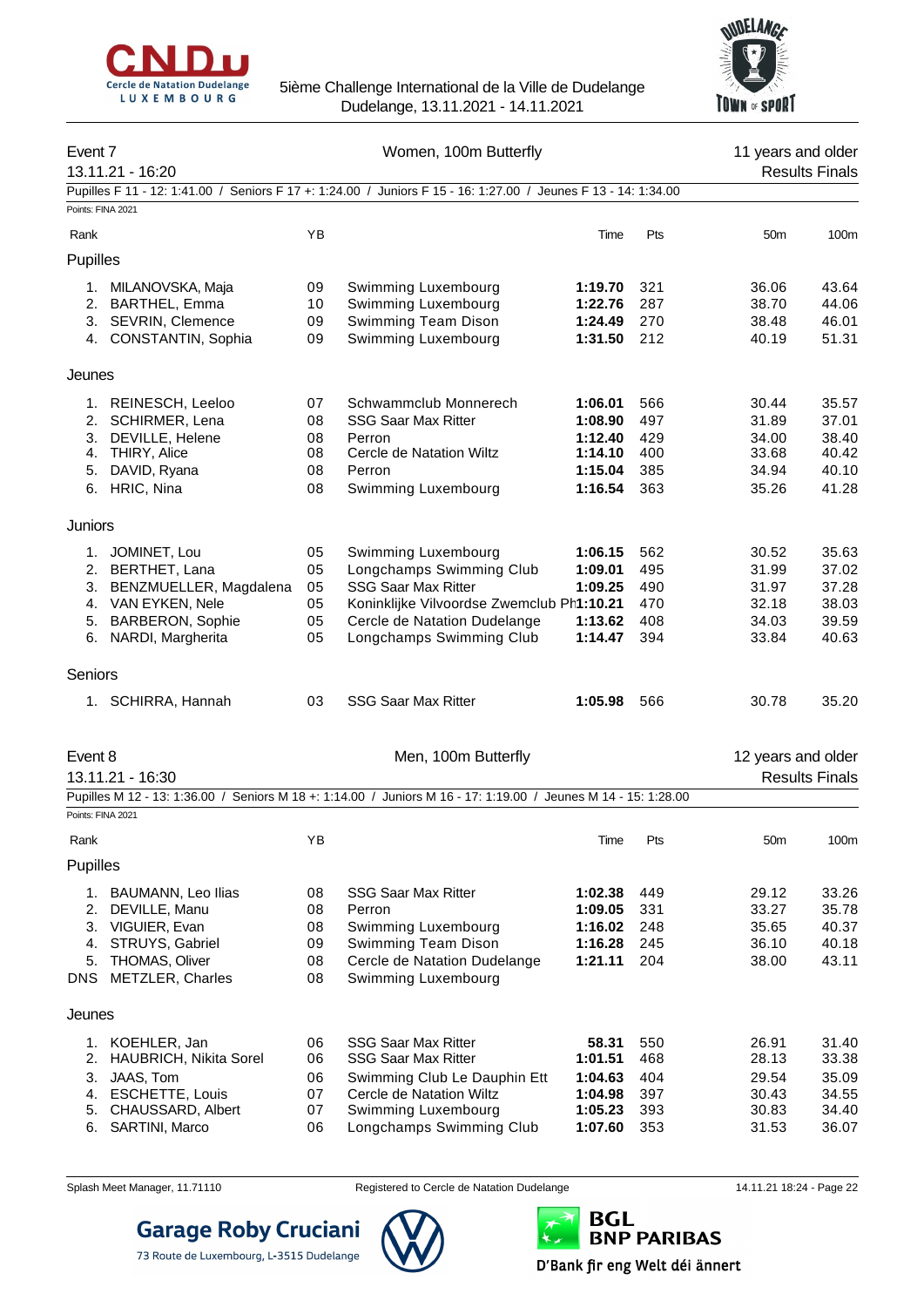



Event 8, Men, 100m Butterfly, Final

| Juniors |
|---------|

| 2.<br>3.<br>4.    | 1. KEMP, Finn<br>JAAS, Jeff<br>SIMAO NOGUEIRA, Joao<br>DUBRU, Cyprien<br>5. FLOREAN, Darius<br>6. ANTUNES, Lucas                       | 05<br>04<br>04<br>04<br>05<br>04 |                                                                        | Swimming Luxembourg<br>Swimming Club Le Dauphin Ett<br>Schwammclub Deifferdang<br>Club de Natation de Bastogne<br>Swimming Luxembourg<br>Koninklijke Vilvoordse Zwemclub Ph1:03.32 | 59.74<br>1:00.32<br>1:00.34<br>1:01.25<br>1:02.48 | 511<br>496<br>496<br>474<br>447<br>429 |       | 28.11<br>28.04<br>28.40<br>27.82<br>28.17<br>29.42 | 31.63<br>32.28<br>31.94<br>33.43<br>34.31<br>33.90 |
|-------------------|----------------------------------------------------------------------------------------------------------------------------------------|----------------------------------|------------------------------------------------------------------------|------------------------------------------------------------------------------------------------------------------------------------------------------------------------------------|---------------------------------------------------|----------------------------------------|-------|----------------------------------------------------|----------------------------------------------------|
| Seniors           |                                                                                                                                        |                                  |                                                                        |                                                                                                                                                                                    |                                                   |                                        |       |                                                    |                                                    |
| 3.                | 1. FREY, Jurek<br>2. LAVEN, Henrik<br><b>TONUS, Frederic</b><br>4. CONSTANTINO CAEIRO, Diog(03<br>5. DEMAJ, Valdrim<br>DNS FRANCK, Max | 97<br>03<br>73<br>03<br>03       | <b>SSG Saar Max Ritter</b><br><b>SSG Saar Max Ritter</b><br>Lux Sharks | Cercle de Natation Dudelange<br>Koninklijke Vilvoordse Zwemclub Ph1:00.27<br>Cercle de Natation Dudelange                                                                          | 57.11<br>57.40<br>57.42<br>58.66                  | 585<br>576<br>576<br>540<br>498        |       | 26.21<br>26.66<br>27.17<br>27.20<br>27.98          | 30.90<br>30.74<br>30.25<br>31.46<br>32.29          |
| Event 9           | 13.11.21 - 16:45                                                                                                                       |                                  |                                                                        | Women, 50m Breaststroke                                                                                                                                                            |                                                   |                                        |       | <b>Results Finals</b>                              | Open                                               |
|                   | Open F: 43.00                                                                                                                          |                                  |                                                                        |                                                                                                                                                                                    |                                                   |                                        |       |                                                    |                                                    |
| Points: FINA 2021 |                                                                                                                                        |                                  |                                                                        |                                                                                                                                                                                    |                                                   |                                        |       |                                                    |                                                    |
| Rank              |                                                                                                                                        |                                  | YB                                                                     |                                                                                                                                                                                    |                                                   |                                        | Time  | Pts                                                |                                                    |
| Final A           |                                                                                                                                        |                                  |                                                                        |                                                                                                                                                                                    |                                                   |                                        |       |                                                    |                                                    |
|                   | 1. PIGEON, Kelly                                                                                                                       |                                  | 03                                                                     | Koninklijke Vilvoordse Zwemclub Phoenix 34.45                                                                                                                                      |                                                   |                                        |       | 569                                                |                                                    |
|                   | 2. ANTUNES, Lyna                                                                                                                       |                                  | 07                                                                     | Koninklijke Vilvoordse Zwemclub Phoenix 35.28                                                                                                                                      |                                                   |                                        |       | 530                                                |                                                    |
| 3.                | FRANZ, Katharina                                                                                                                       |                                  | 08                                                                     | <b>SSG Saar Max Ritter</b>                                                                                                                                                         |                                                   |                                        | 35.33 | 528                                                |                                                    |
|                   | 4. ALBERS, Neele                                                                                                                       |                                  | 05                                                                     | Swimming Club Le Dauphin Ett                                                                                                                                                       |                                                   |                                        | 35.37 | 526                                                |                                                    |
|                   | 5. LEONARD, Lis                                                                                                                        |                                  | 05                                                                     | Swimming Luxembourg                                                                                                                                                                |                                                   |                                        | 35.54 | 518                                                |                                                    |
| 6.                | <b>BORDONARO, Madeleine</b>                                                                                                            |                                  | 06                                                                     | <b>Barracuda Esch Natation</b>                                                                                                                                                     |                                                   |                                        | 35.95 | 501                                                |                                                    |
| Final B           |                                                                                                                                        |                                  |                                                                        |                                                                                                                                                                                    |                                                   |                                        |       |                                                    |                                                    |
|                   | 7. ALLAR, Maud                                                                                                                         |                                  | 08                                                                     | Cercle Nautique Petange                                                                                                                                                            |                                                   |                                        | 35.56 | 518                                                |                                                    |
| 8.                | CALMES, Liz                                                                                                                            |                                  | 08                                                                     | Schwammclub Monnerech                                                                                                                                                              |                                                   |                                        | 35.93 | 502                                                |                                                    |
| 9.                | DEVILLE, Helene                                                                                                                        |                                  | 08                                                                     | Perron                                                                                                                                                                             |                                                   |                                        | 36.29 | 487                                                |                                                    |
| 10.               | DESRUMAUX, Luna                                                                                                                        |                                  | 08                                                                     | Longchamps Swimming Club                                                                                                                                                           |                                                   |                                        | 37.43 | 444                                                |                                                    |
| 11.               | <b>CORBEEL BASTIN, Ava</b>                                                                                                             |                                  | 07                                                                     | Swimming Club Le Dauphin Ett                                                                                                                                                       |                                                   |                                        | 37.46 | 443                                                |                                                    |
|                   | 12. SCHOEMANS, Alice                                                                                                                   |                                  | 06                                                                     | Longchamps Swimming Club                                                                                                                                                           |                                                   |                                        | 38.00 | 424                                                |                                                    |
| Event 10          |                                                                                                                                        |                                  |                                                                        | Men, 50m Breaststroke                                                                                                                                                              |                                                   |                                        |       |                                                    | Open                                               |
|                   | 13.11.21 - 16:49                                                                                                                       |                                  |                                                                        |                                                                                                                                                                                    |                                                   |                                        |       | <b>Results Finals</b>                              |                                                    |
| Points: FINA 2021 | Open M: 40.00                                                                                                                          |                                  |                                                                        |                                                                                                                                                                                    |                                                   |                                        |       |                                                    |                                                    |
| Rank              |                                                                                                                                        |                                  | ΥB                                                                     |                                                                                                                                                                                    |                                                   |                                        | Time  | Pts                                                |                                                    |
| Final A           |                                                                                                                                        |                                  |                                                                        |                                                                                                                                                                                    |                                                   |                                        |       |                                                    |                                                    |
| 1.                | ROLKO, Ricky                                                                                                                           |                                  | 99                                                                     | Swimming Luxembourg                                                                                                                                                                |                                                   |                                        | 29.59 | 621                                                |                                                    |
| 2.                | KEMP, Finn                                                                                                                             |                                  | 05                                                                     | Swimming Luxembourg                                                                                                                                                                |                                                   |                                        | 29.69 | 615                                                |                                                    |
| 3.                | OSADSKY, Phillip                                                                                                                       |                                  | 05                                                                     | <b>SSG Saar Max Ritter</b>                                                                                                                                                         |                                                   |                                        | 30.61 | 561                                                |                                                    |
| 4.                | BAUMANN, Max                                                                                                                           |                                  | 05                                                                     | <b>SSG Saar Max Ritter</b>                                                                                                                                                         |                                                   |                                        | 30.98 | 541                                                |                                                    |
| 5.                | DE MACEDO CRESTA, Gabriel                                                                                                              |                                  | 02                                                                     | Swimming Luxembourg                                                                                                                                                                |                                                   |                                        | 31.09 | 535                                                |                                                    |
| 6.                | BANKY, Jordan                                                                                                                          |                                  | 01                                                                     | Swimming Luxembourg                                                                                                                                                                |                                                   |                                        | 31.12 | 534                                                |                                                    |

**Garage Roby Cruciani** 

73 Route de Luxembourg, L-3515 Dudelange



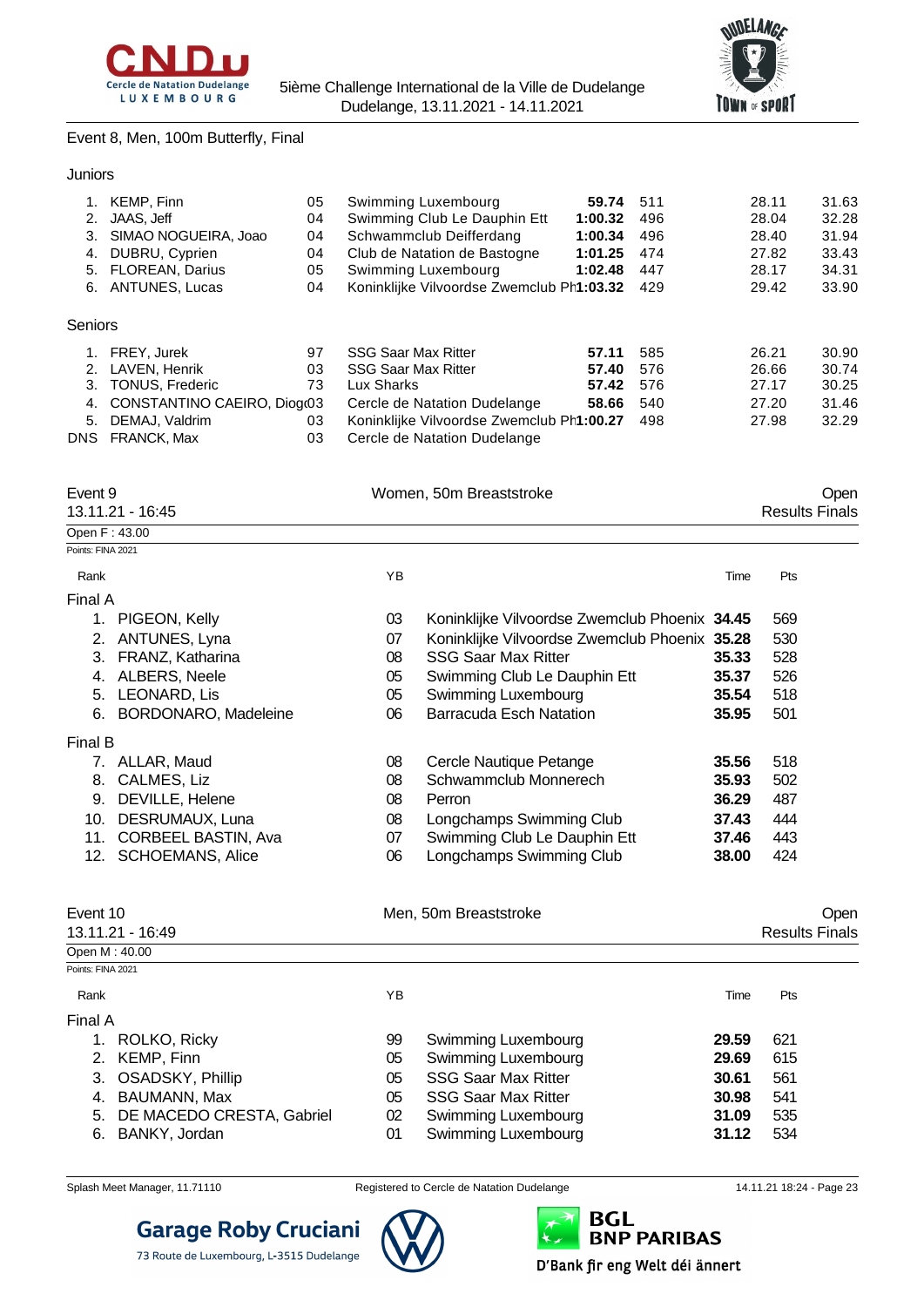



#### Event 10, Men, 50m Breaststroke, Final, Open

| Rank    |                        | ΥB |                                               | Time  | <b>Pts</b> |
|---------|------------------------|----|-----------------------------------------------|-------|------------|
| Final B |                        |    |                                               |       |            |
|         | 7. LAVEN, Henrik       | 03 | <b>SSG Saar Max Ritter</b>                    | 30.66 | 558        |
|         | 8. ZAPP, Eugene        | 05 | <b>SSG Saar Max Ritter</b>                    | 31.65 | 507        |
|         | 9. HUETHER, Niklas     | 07 | <b>SSG Saar Max Ritter</b>                    | 31.75 | 502        |
|         | 10. DURAKOVIC, Tarik   | 05 | Swimming Luxembourg                           | 32.45 | 471        |
|         | 11. FRITZKE, Lukas     | 06 | <b>SSG Saar Max Ritter</b>                    | 32.49 | 469        |
|         | 12. BEAUTHIER, Killian | 02 | Koninklijke Vilvoordse Zwemclub Phoenix 32.53 |       | 467        |

| Event 11<br>13.11.21 - 16:53 |                        |    | Women, 50m Freestyle       |       |     |  |  |
|------------------------------|------------------------|----|----------------------------|-------|-----|--|--|
| Open F: 33.00                |                        |    |                            |       |     |  |  |
| Points: FINA 2021            |                        |    |                            |       |     |  |  |
| Rank                         |                        | ΥB |                            | Time  | Pts |  |  |
| Final A                      |                        |    |                            |       |     |  |  |
| 1.                           | BENZMUELLER, Magdalena | 05 | <b>SSG Saar Max Ritter</b> | 26.87 | 621 |  |  |
| 2.                           | BANKY, Jacqueline      | 96 | Swimming Luxembourg        | 26.89 | 620 |  |  |
| 3.                           | SCHIRMER, Lena         | 08 | <b>SSG Saar Max Ritter</b> | 27.72 | 566 |  |  |
| 4.                           | REINESCH, Leeloo       | 07 | Schwammclub Monnerech      | 27.78 | 562 |  |  |
| 5.                           | HRIC, Laura            | 05 | Swimming Luxembourg        | 27.91 | 554 |  |  |
| 6.                           | SOFFIO, Mara           | 06 | Schwammclub Monnerech      | 28.32 | 530 |  |  |
| Final B                      |                        |    |                            |       |     |  |  |
| 7.                           | KASPER, Jana-Caterina  | 05 | <b>SSG Saar Max Ritter</b> | 28.14 | 541 |  |  |
| 8.                           | <b>SCHIRRA, Hannah</b> | 03 | <b>SSG Saar Max Ritter</b> | 28.36 | 528 |  |  |
| 9.                           | HOFMANN, Adriana       | 07 | <b>SSG Saar Max Ritter</b> | 28.55 | 518 |  |  |
| 10.                          | BERTHET, Lana          | 05 | Longchamps Swimming Club   | 28.61 | 514 |  |  |
| 11.                          | WAGNER, Alina          | 07 | <b>SSG Saar Max Ritter</b> | 28.89 | 499 |  |  |
| 12.                          | <b>BLACK, Rachael</b>  | 01 | Swimming Luxembourg        | 28.97 | 495 |  |  |

| Event 12          |                           | Men, 50m Freestyle | Open                                          |       |                       |
|-------------------|---------------------------|--------------------|-----------------------------------------------|-------|-----------------------|
|                   | 13.11.21 - 16:57          |                    |                                               |       | <b>Results Finals</b> |
| Open M: 30.00     |                           |                    |                                               |       |                       |
| Points: FINA 2021 |                           |                    |                                               |       |                       |
| Rank              |                           | YB                 |                                               | Time  | Pts                   |
| Final A           |                           |                    |                                               |       |                       |
| 1.                | HENX, Julien              | 95                 | Cercle de Natation Dudelange                  | 22.60 | 709                   |
| 2.                | BRANDENBURGER, Pit        | 95                 | Schwammclub Deifferdang                       | 23.08 | 666                   |
| 3.                | GOENAWAN, Brandon Adriano | 05                 | <b>SSG Saar Max Ritter</b>                    | 23.50 | 631                   |
| 4.                | ABDOLI, Samyar            | 02                 | <b>SSG Saar Max Ritter</b>                    | 24.04 | 589                   |
| 5.                | KOEHLER, Jan              | 06                 | <b>SSG Saar Max Ritter</b>                    | 24.61 | 549                   |
| 6.                | CONSTANTINO CAEIRO, Diogo | 03                 | Cercle de Natation Dudelange                  | 24.68 | 545                   |
| Final B           |                           |                    |                                               |       |                       |
|                   | NIGRA, Loic               | 94                 | Koninklijke Vilvoordse Zwemclub Phoenix 24.68 |       | 545                   |
| 8.                | JAAS, Jeff                | 04                 | Swimming Club Le Dauphin Ett                  | 24.77 | 539                   |
| 9.                | CONZEMIUS, Jerome         | 99                 | Swimming Luxembourg                           | 25.32 | 504                   |
| 10.               | BANKY, Jordan             | 01                 | Swimming Luxembourg                           | 25.49 | 494                   |
| 11.               | <b>FLOREAN, Darius</b>    | 05                 | Swimming Luxembourg                           | 25.71 | 482                   |
| 12.               | DEMAJ, Valdrim            | 03                 | Koninklijke Vilvoordse Zwemclub Phoenix 25.79 |       | 477                   |

**Garage Roby Cruciani** 

73 Route de Luxembourg, L-3515 Dudelange



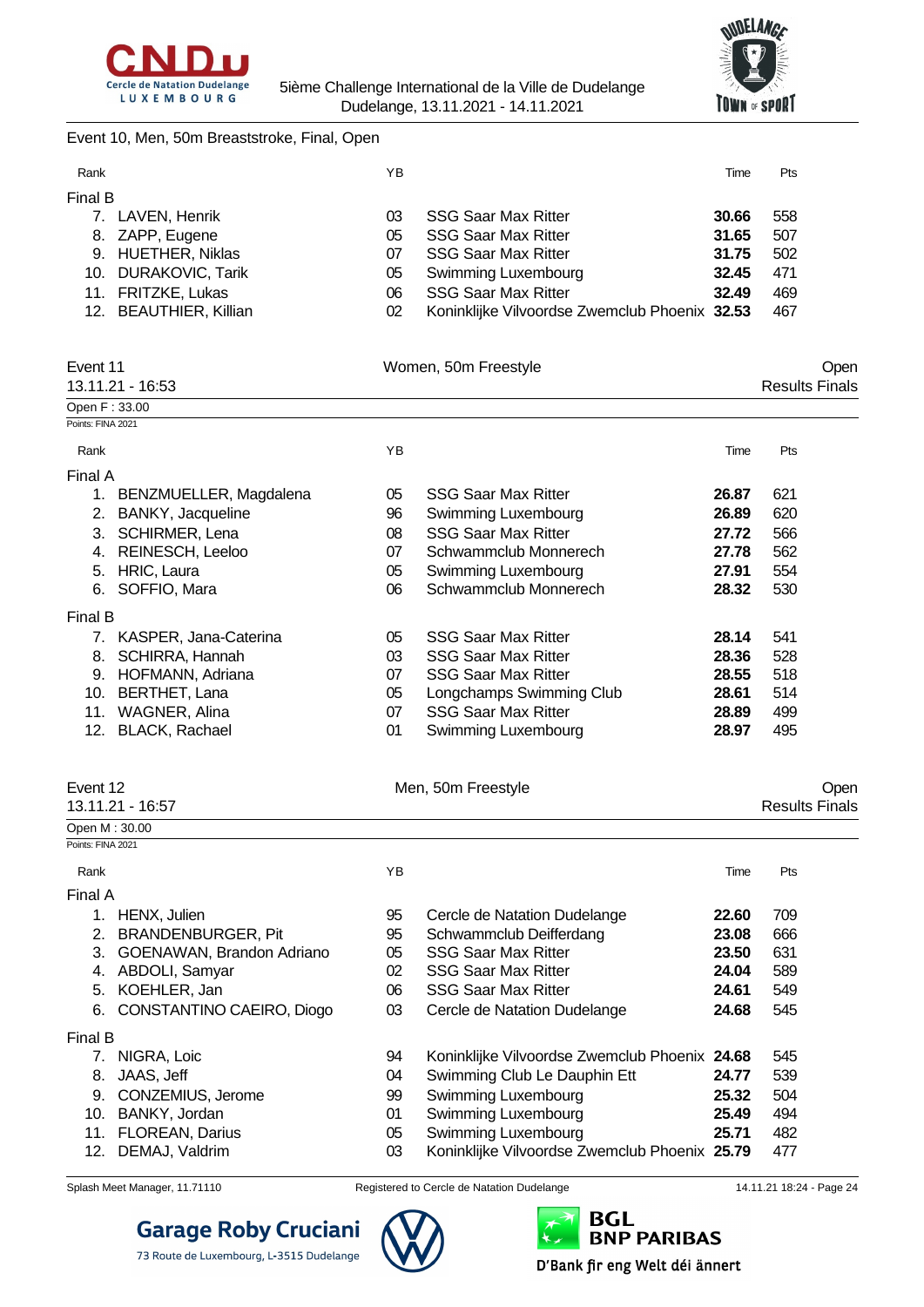



| Event 15 | 13.11.21 - 17:06                                    |          | Women, 200m Breaststroke                                                                                                         |                    |            |                 |                                              |      | Open<br>Results  |
|----------|-----------------------------------------------------|----------|----------------------------------------------------------------------------------------------------------------------------------|--------------------|------------|-----------------|----------------------------------------------|------|------------------|
|          | 10:4:16.00<br>Points: FINA 2021                     |          | Seniors F 17 +: 3:21.00 / Juniors F 15 - 16: 3:27.00 / Jeunes F 13 - 14: 3:44.00 / Pupilles F 11 - 12: 4:00.00 / Poussins F 9 -  |                    |            |                 |                                              |      |                  |
| Rank     |                                                     | YB       |                                                                                                                                  | Time               | Pts        | 50m             | 100m                                         | 150m | 200 <sub>m</sub> |
| Seniors  |                                                     |          |                                                                                                                                  |                    |            |                 |                                              |      |                  |
|          |                                                     |          |                                                                                                                                  |                    |            |                 |                                              |      |                  |
|          | 1. PIGEON, Kelly                                    | 03       | Koninklijke Vilvoordse Zwemclub Ph2:43.16                                                                                        |                    | 561        |                 | 37.27 41.09 41.76 43.04                      |      |                  |
|          | 2. CALMES, Lara                                     | 04       | Schwammclub Monnerech                                                                                                            | 2:53.53            | 466        |                 | 39.22 43.93 44.65                            |      | 45.73            |
|          | 3. DUCABLE, Anna<br>4. BONHOMME, Meline             | 04<br>04 | Longchamps Swimming Club<br>Perron                                                                                               | 2:55.72<br>2:56.93 | 449<br>439 |                 | 40.26 45.07 45.28<br>41.01 45.10 45.57 45.25 |      | 45.11            |
|          |                                                     |          |                                                                                                                                  |                    |            |                 |                                              |      |                  |
| Juniors  |                                                     |          |                                                                                                                                  |                    |            |                 |                                              |      |                  |
|          | 1. ALBERS, Neele                                    | 05       | Swimming Club Le Dauphin Ett                                                                                                     | 2:44.49            | 547        |                 | 38.60 41.58 42.07 42.24                      |      |                  |
|          | 2. BORDONARO, Madeleine 06                          |          | <b>Barracuda Esch Natation</b>                                                                                                   | 2:49.87            | 497        |                 | 38.23 43.93 44.50 43.21                      |      |                  |
|          | 3. LEONARD, Lis                                     | 05       | Swimming Luxembourg                                                                                                              | 2:50.95            | 487        |                 | 37.19 43.70 45.00                            |      | 45.06            |
|          | 4. SCHOEMANS, Alice                                 | 06       | Longchamps Swimming Club                                                                                                         | 2:55.28            | 452        |                 | 39.23 44.95 46.53                            |      | 44.57            |
|          | 5. BAYETTO, Shania                                  | 06       | Swimming Team Dison                                                                                                              | 3:02.10            | 403        |                 | 41.68 46.59 46.93                            |      | 46.90            |
|          | 6. KIDD, Francesca<br>DNS KAHL, Helena              | 06<br>06 | Swimming Luxembourg<br><b>White Sharks BKS</b>                                                                                   | 3:02.90            | 398        |                 | 40.61 46.36 48.22 47.71                      |      |                  |
| Jeunes   |                                                     |          |                                                                                                                                  |                    |            |                 |                                              |      |                  |
|          | 1. ANTUNES, Lyna                                    | 07       | Koninklijke Vilvoordse Zwemclub Ph2:50.85                                                                                        |                    | 488        |                 | 39.55 44.03 44.13 43.14                      |      |                  |
|          | 2. CALMES, Liz                                      | 08       | Schwammclub Monnerech                                                                                                            | 2:51.52            | 482        |                 | 38.53 43.29 44.78                            |      | 44.92            |
|          | 3. HAN, Mengjia                                     | 07       | Swimming Luxembourg                                                                                                              | 2:51.78            | 480        |                 | 40.06 44.08 44.09                            |      | 43.55            |
|          | 4. DESRUMAUX, Luna                                  | 08       | Longchamps Swimming Club                                                                                                         | 2:55.31            | 452        |                 | 39.73 44.83 45.65                            |      | 45.10            |
|          | 5. DEVILLE, Helene                                  | 08       | Perron                                                                                                                           | 3:00.60            | 413        |                 | 42.16 45.80 46.30                            |      | 46.34            |
|          | 6. SANDRIN, Carola                                  | 07       | Longchamps Swimming Club                                                                                                         | 3:03.73            | 392        |                 | 40.55 46.82 49.29                            |      | 47.07            |
|          | 7. PAIROUX, Eloise                                  | 08       | Perron                                                                                                                           | 3:06.54            | 375        |                 | 42.83 48.33 48.30 47.08                      |      |                  |
|          | 8. BARROS DOS REIS, Lidia07<br>DNS TAKAR, Hannah    | 08       | Longchamps Swimming Club<br><b>White Sharks BKS</b>                                                                              | 3:15.32            | 327        |                 | 43.80 49.01 51.65 50.86                      |      |                  |
| Pupilles |                                                     |          |                                                                                                                                  |                    |            |                 |                                              |      |                  |
|          | 1. VALERIUS, Lucy                                   | 09       | <b>White Sharks BKS</b>                                                                                                          | 2:59.66            | 420        |                 | 41.35 45.16 46.74 46.41                      |      |                  |
|          | 2. FORTEMPS, Florine                                | 09       | Perron                                                                                                                           | 3:09.93            | 355        |                 | 42.38 48.39 49.76 49.40                      |      |                  |
|          | 3. REUTER, Tamara                                   | 09       | Schwammclub Monnerech                                                                                                            | 3:28.85            | 267        |                 | 44.59 53.38 55.89                            |      | 54.99            |
| Event 16 |                                                     |          | Men, 200m Breaststroke                                                                                                           |                    |            |                 |                                              |      | Open             |
|          | 13.11.21 - 17:21                                    |          |                                                                                                                                  |                    |            |                 |                                              |      | <b>Results</b>   |
|          | 11:4:10.00                                          |          | Seniors M 18 +: 3:06.00 / Juniors M 16 - 17: 3:19.00 / Jeunes M 14 - 15: 3:38.00 / Pupilles M 12 - 13: 3:55.00 / Poussins M 10 - |                    |            |                 |                                              |      |                  |
|          | Points: FINA 2021                                   |          |                                                                                                                                  |                    |            |                 |                                              |      |                  |
| Rank     |                                                     | ΥB       |                                                                                                                                  | Time               | Pts        | 50 <sub>m</sub> | 100m                                         | 150m | 200 <sub>m</sub> |
| Seniors  |                                                     |          |                                                                                                                                  |                    |            |                 |                                              |      |                  |
|          | 1. SCHREURS, Esper                                  | 03       | Zeps                                                                                                                             | 2:17.80            | 663        |                 | 31.07 34.94 35.59                            |      | 36.20            |
|          | 2. BRANDENBURGER, Pit                               | 95       | Schwammclub Deifferdang                                                                                                          | 2:18.11            | 658        | 32.10           | 35.63 36.12                                  |      | 34.26            |
|          | 3. ROLKO, Ricky                                     | 99       | Swimming Luxembourg                                                                                                              | 2:25.36            | 564        |                 | 32.54 37.86 38.03                            |      | 36.93            |
|          | 4. DE MACEDO CRESTA, G. 02<br>5. BEAUTHIER, Killian | 02       | Swimming Luxembourg<br>Koninklijke Vilvoordse Zwemclub Ph2:35.10                                                                 | 2:31.97            | 494<br>464 |                 | 35.52 38.85 38.49<br>35.34 39.98 40.15 39.63 |      | 39.11            |



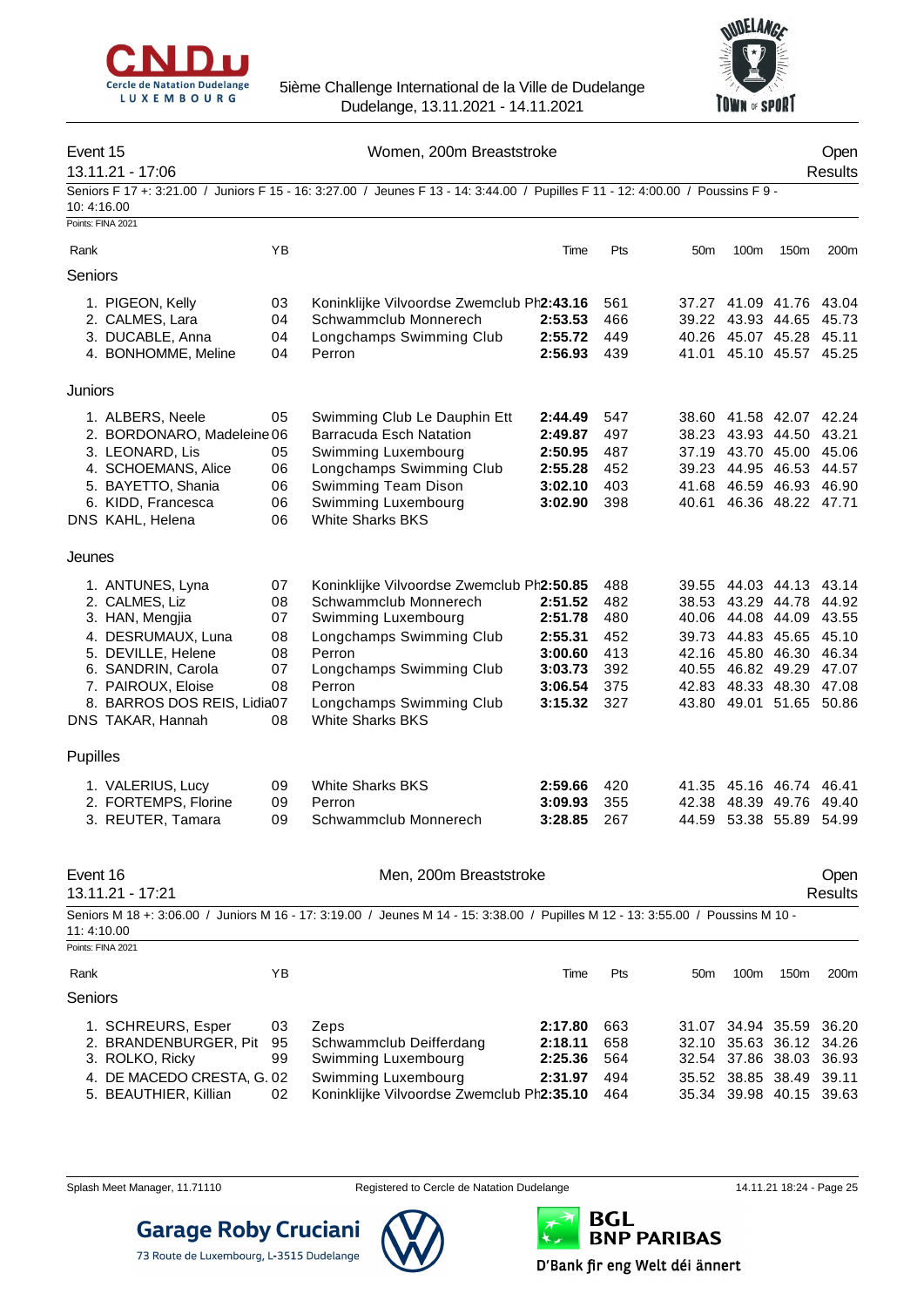



#### Event 16, Men, 200m Breaststroke

| Juniors |  |
|---------|--|
|         |  |

|          | 1. KEMP, Finn              | 05 | Swimming Luxembourg                       | 2:24.27 | 577 | 32.12 | 36.78 38.01       |                         | 37.36 |
|----------|----------------------------|----|-------------------------------------------|---------|-----|-------|-------------------|-------------------------|-------|
|          | 2. LUKA, Mory              | 04 | Swimming Luxembourg                       | 2:30.17 | 512 | 34.61 | 37.82 38.57       |                         | 39.17 |
|          | 3. CAMERLYNCK, Mathias     | 04 | Koninklijke Vilvoordse Zwemclub Ph2:32.94 |         | 484 | 34.79 | 39.20 39.59       |                         | 39.36 |
|          | 4. LOURTIE, Nicolas        | 05 | Perron                                    | 2:43.90 | 394 | 36.98 | 41.00             | 42.74                   | 43.18 |
|          | 5. SCHWAAB, Justin         | 04 | <b>White Sharks BKS</b>                   | 2:44.63 | 388 | 35.43 | 42.42 43.67       |                         | 43.11 |
|          | 6. ANTUNES, Lucas          | 04 | Koninklijke Vilvoordse Zwemclub Ph2:46.25 |         | 377 | 37.37 | 41.77             | 43.78                   | 43.33 |
|          | 7. FONDEUR, Mael           | 05 | Swimming Team Dison                       | 2:55.59 | 320 |       |                   | 39.15 45.62 46.04       | 44.78 |
|          | DNS SCHUMACHER, Luca Leo04 |    | <b>SSG Saar Max Ritter</b>                |         |     |       |                   |                         |       |
|          | DNS DHONTE, Henri          | 04 | Swimming Luxembourg                       |         |     |       |                   |                         |       |
| Jeunes   |                            |    |                                           |         |     |       |                   |                         |       |
|          | 1. DOYEN, Noe              | 06 | Swimming Team Dison                       | 2:35.66 | 459 | 35.21 | 40.01             | 40.70                   | 39.74 |
|          | 2. DE MACEDO CRESTA, Br06  |    | Swimming Luxembourg                       | 2:37.71 | 442 | 35.81 | 40.43             | 40.69                   | 40.78 |
|          | 3. FEDOSEEV, Anton         | 07 | Swimming Luxembourg                       | 2:38.43 | 436 |       | 36.02 40.41 41.06 |                         | 40.94 |
|          | 4. PASSER, Daniel          | 07 | Swimming Luxembourg                       | 2:39.25 | 429 | 34.73 | 40.42 42.58       |                         | 41.52 |
|          | 5. PUCCIO, Alessio         | 06 | Koninklijke Vilvoordse Zwemclub Ph2:40.27 |         | 421 | 35.03 | 40.75 41.89       |                         | 42.60 |
|          | 6. LECLERCQ, Lucas         | 07 | Swimming Team Dison                       | 3:01.72 | 289 | 43.04 |                   | 46.18 46.96             | 45.54 |
|          | 7. DUSEMON, Paul           | 07 | Swimming Luxembourg                       | 3:02.37 | 286 |       |                   | 40.56 46.91 47.16 47.74 |       |
| Pupilles |                            |    |                                           |         |     |       |                   |                         |       |
|          | 1. THYSSEN, Matteo         | 08 | Swimming Team Dison                       | 2:58.99 | 302 | 41.19 | 47.10 45.87       |                         | 44.83 |
|          | 2. STRUYS, Gabriel         | 09 | Swimming Team Dison                       | 3:05.25 | 272 | 43.85 | 48.39             | 47.14                   | 45.87 |
|          | 3. SAMMARCO, Andrea        | 08 | Swimming Luxembourg                       | 3:09.53 | 254 | 43.08 | 49.38 49.21       |                         | 47.86 |

| Event 1 |  |
|---------|--|
|         |  |

Mixed, 4 x 50m Medley Open Consults Consults and the Unit of the Unit of the Unit of the Open Consults Consults

13.11.21 - 17:36 Points: FINA 2021

| Rank |                                                                             |          |                    |                |                                                                                  |              | Time                          | Pts                   |
|------|-----------------------------------------------------------------------------|----------|--------------------|----------------|----------------------------------------------------------------------------------|--------------|-------------------------------|-----------------------|
| 1.   | Swimming Luxembourg 1<br>BANKY, Jacqueline<br><b>KEMP, Finn</b>             | 96<br>05 | $+0.66$<br>$+0.01$ | 30.03<br>29.82 | Swimming Luxembourg<br>JOMINET, Lou<br><b>DURAKOVIC, Tarik</b>                   | 05<br>05     | 1:53.68<br>$+0.33$<br>$+0,29$ | 606<br>29.43<br>24.40 |
| 2.   | Swimming Luxembourg 2<br><b>BLACK, Rachael</b><br>DE MACEDO CRESTA, Gabriel | 01<br>02 | $+0.65$<br>$+0.21$ | 31.98<br>30.68 | Swimming Luxembourg<br>CONZEMIUS, Jerome<br><b>HRIC.</b> Laura                   | 99<br>05     | 1:57.37<br>$+0.31$<br>$+0.46$ | 550<br>27.05<br>27.66 |
| 3.   | Cercle de Natation Dudelange 1<br><b>BARBERON, Sophie</b><br>HENX, Julien   | 05<br>95 | $+0.74$<br>$+0.31$ | 34.66<br>28.36 | Cercle de Natation Dudelange<br>CONSTANTINO CAEIRO, Diogo<br>LINDMARK MELO, Maia | 03<br>07     | 1:57.72<br>$+0.51$<br>$+0.08$ | 546<br>26.10<br>28.60 |
| 4.   | Koninklijke Vilvoordse Zwemclub Phoenix 1<br>MAESSEN, Finn<br>PIGEON, Kelly | 05<br>03 | $+0.61$<br>$+0.39$ | 29.05<br>34.25 | Koninklijke Vilvoordse Zwemclub Phoenix1:58.99<br>ANTUNES, Lyna<br>NIGRA, Loic   | 07<br>94     | $+0.28$<br>$+0.39$            | 528<br>31.84<br>23.85 |
| 5.   | Longchamps Swimming Club 1<br><b>SELINIS, Aris</b><br>DUCABLE, Anna         | 06<br>04 | $+0.68$<br>$+0.30$ | 29.25<br>36.90 | Longchamps Swimming Club<br>BERTHET, Lana<br>SANDRIN, Davide                     | 05<br>$00\,$ | 2:02.67<br>$+0.41$<br>$+0,50$ | 482<br>30.70<br>25.82 |
| 6.   | Schwammclub Monnerech 1<br>SOFFIO, Mara<br>CALMES, Nicolas                  | 06<br>06 | $+0.69$<br>$+0.67$ | 32.25<br>33.67 | Schwammclub Monnerech<br>OLINGER, Liam<br>REINESCH, Leeloo                       | 05<br>07     | 2:04.26<br>$+0.67$<br>$+0,41$ | 464<br>30.38<br>27.96 |
| 7.   | Schwammclub Déifferdang 1<br>SIMAO NOGUEIRA, Joao<br>LAMBIN, Elisa          | 04<br>09 | $+0.65$<br>$+0.62$ | 29.60<br>41.63 | Schwammclub Deifferdang<br>GEORGES, Madeleine<br><b>BRANDENBURGER, Pit</b>       | 05<br>95     | 2:06.80<br>$+0.15$<br>$+0,14$ | 436<br>32.25<br>23.32 |



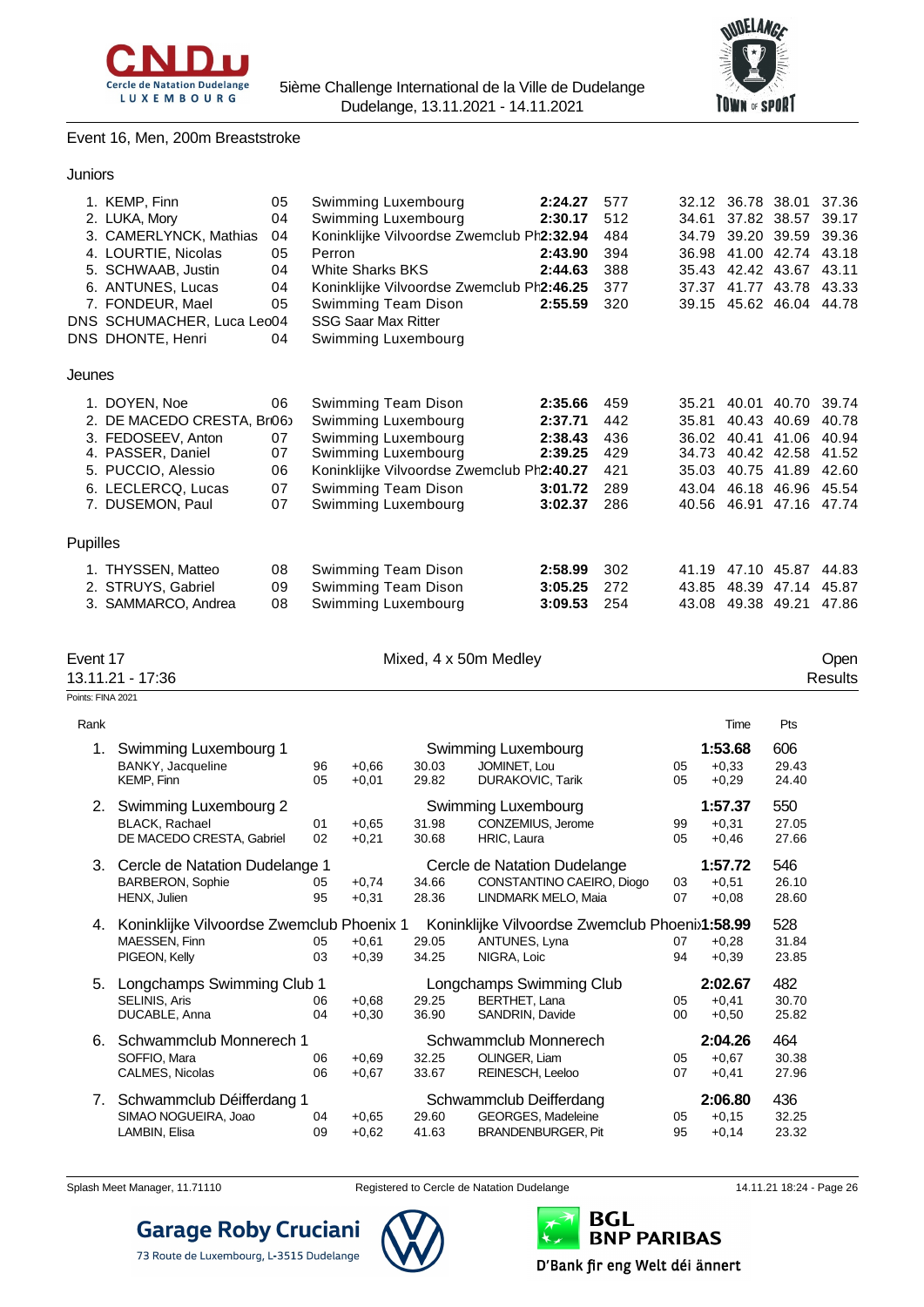



### Event 17, Mixed, 4 x 50m Medley, Open

| Rank |                                                                                  |          |                    |                |                                                                         |          | Time                          | <b>Pts</b>            |
|------|----------------------------------------------------------------------------------|----------|--------------------|----------------|-------------------------------------------------------------------------|----------|-------------------------------|-----------------------|
| 8.   | Longchamps Swimming Club 2<br>ROBIN, Nina<br><b>SCHOEMANS, Alice</b>             | 06<br>06 | $+0.66$<br>$+0.60$ | 34.42<br>37.41 | Longchamps Swimming Club<br>DUFAYS, Louis<br><b>DUMONT, Cyril</b>       | 04<br>07 | 2:08.15<br>$+0,46$<br>$+0.60$ | 423<br>28.01<br>28.31 |
| 9.   | Club de Natation de Bastogne 1<br>LAVAL SALINAS, Andrea<br>BOCK, Anouk           | 07<br>08 | $+0.84$<br>$+0.62$ | 38.09<br>39.06 | Club de Natation de Bastogne<br>DUBRU, Cyprien<br><b>BRANDT, Thomas</b> | 04<br>03 | 2:11.98<br>$+0.39$<br>$+0,41$ | 387<br>27.38<br>27.45 |
| 10.  | Cercle de Natation Dudelange 2<br>WESTER, Ben<br>DOWLING, Summer                 | 06<br>07 | $+0.93$<br>$+0.49$ | 31.57<br>46.10 | Cercle de Natation Dudelange<br><b>FRANCK, Max</b><br>DOWLING, Amelie   | 03<br>05 | 2:14.86<br>$+0.21$<br>$+0.33$ | 363<br>27.10<br>30.09 |
| 11.  | Schwammclub Monnerech 2<br>PETESCH, Lea<br>BOUZIDI, Imene                        | 07<br>05 | $+0.69$<br>$+0.28$ | 32.49<br>39.17 | Schwammclub Monnerech<br>VALENTINI, Stefano<br>FABER, Max               | 09<br>09 | 2:17.32<br>$+0.50$<br>$+0.26$ | 344<br>34.08<br>31.58 |
| 12.  | White Sharks BKS 1<br>ERTZ, Philipp<br>VALERIUS, Lucy                            | 06<br>09 | $+0.74$<br>$+0.53$ | 32.97<br>41.00 | <b>White Sharks BKS</b><br>SCHWAAB, Justin<br><b>VALERIUS, Fleur</b>    | 04<br>11 | 2:19.43<br>$+0.31$<br>$+0,30$ | 328<br>30.58<br>34.88 |
| 13.  | Schwammclub Déifferdang 2<br><b>ERNENS, Chloe</b><br><b>CRUJEIRA NEVES, Ines</b> | 05<br>10 | $+0.79$<br>$+0.57$ | 37.38<br>46.45 | Schwammclub Deifferdang<br>BOZONCA, Gabriel<br>MEUNIER, Noa             | 06<br>08 | 2:24.57<br>$+0.39$<br>$+0,21$ | 294<br>32.04<br>28.70 |

**Garage Roby Cruciani** 

73 Route de Luxembourg, L-3515 Dudelange

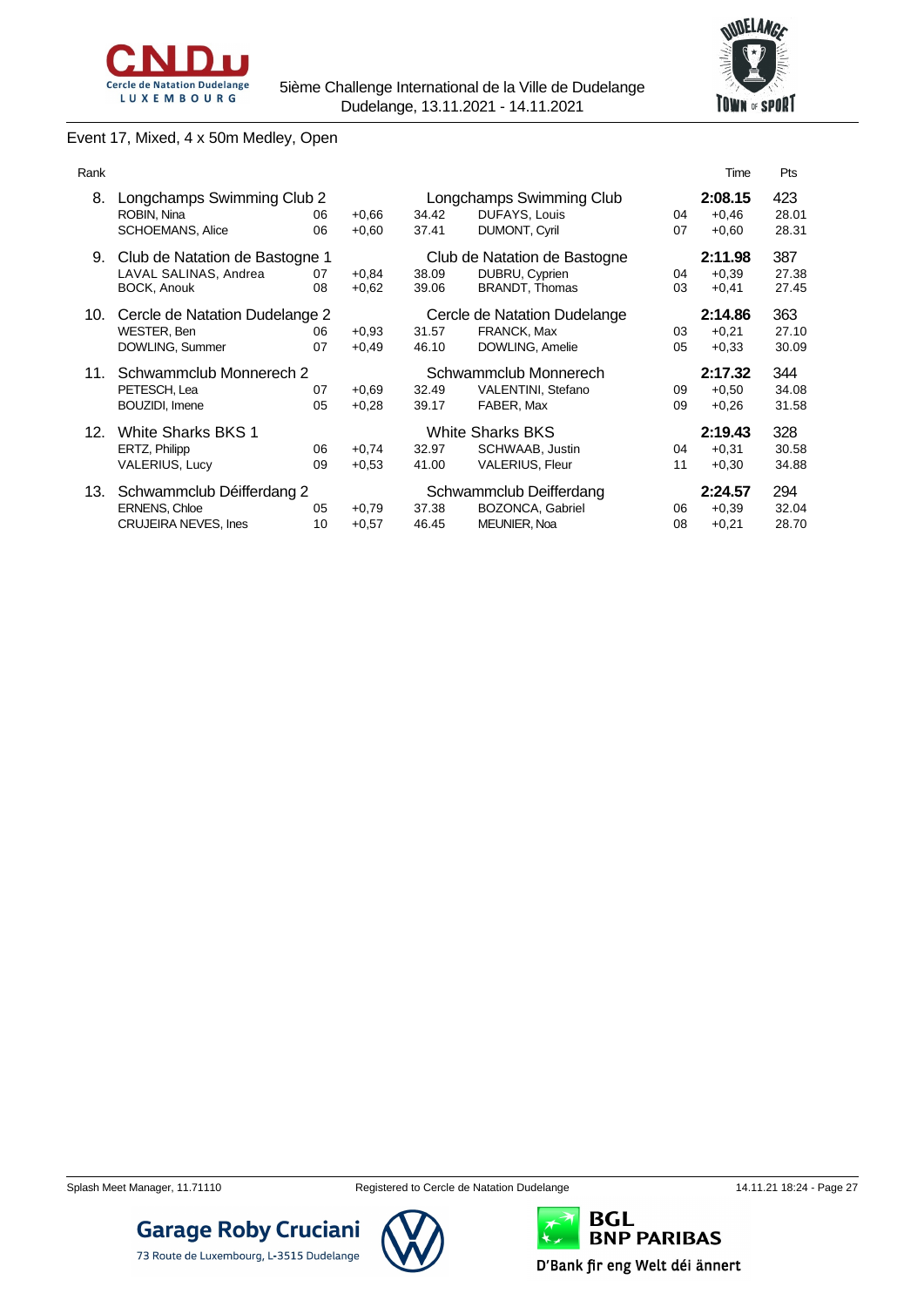

Event 18 Communication of the U.S. Communication of the U.S. Communication of the U.S. Communication of the U.S. Communication of the U.S. Communication of the U.S. Communication of the U.S. Communication of the U.S. Commu



## 3 - Sunday morning 14.11.21 - 9:00

### 14.11.21 - 9:00 Results Seniors F 17 +: 3:01.00 / Juniors F 15 - 16: 3:12.00 / Jeunes F 13 - 14: 3:27.00 / Pupilles F 11 - 12: 3:42.00 / Poussins F 9 - 10: 4:00.00 Points: FINA 2021 Rank YB Time Pts 50m 100m 150m 200m Seniors 1. PIGEON, Kelly 03 Koninklijke Vilvoordse Zwemclub Phoenix **2:27.72** 561 32.25 39.25 41.13 35.09 2. BLACK, Rachael 01 Swimming Luxembourg **2:28.69** 550 31.78 37.08 45.37 34.46 **2:38.00** 458 35.91 40.49 45.22 36.38 4. DUCABLE, Anna 04 Longchamps Swimming Club **2:38.02** 458 34.32 41.75 45.63 36.32 5. CALMES, Lara 04 Schwammclub Monnerech **2:39.51** 445 34.08 44.26 44.59 36.58 6. ELCHEROTH, Milly 03 Swimming Club Redange **2:58.89** 316 40.31 44.29 53.73 40.56 7. DA SILVA PAIVA, Ana 04 Schwammclub Deifferdang **3:22.30** 218 \* 45.66 51.44 57.97 47.23 Juniors 1. BORDONARO, Madeleine06 Barracuda Esch Natation **2:29.25** 544 31.85 38.06 44.33 35.01 2. KASPER, Jana-Caterina 05 SSG Saar Max Ritter **2:31.77** 517 31.36 39.52 45.50 35.39 3. ALBERS, Neele 05 Swimming Club Le Dauphin Ett **2:36.93** 468 34.31 42.63 43.27 36.72 4. REISWICH, Alina 06 SSG Saar Max Ritter **2:36.99** 467 33.42 37.58 49.32 36.67 5. SCHOEMANS, Alice 06 Longchamps Swimming Club **2:37.99** 458 35.18 41.58 45.28 35.95 6. BOUZIDI, Imene 05 Schwammclub Monnerech **2:40.26** 439 35.23 42.53 45.91 36.59 7. JAMIN, Pauline 06 Perron **2:40.31** 439 35.87 38.84 48.99 36.61 8. BARBERON, Sophie 05 Cercle de Natation Dudelange **2:43.71** 412 35.88 42.25 49.57 36.01 9. BARDIN, Sara 05 Longchamps Swimming Club **2:48.81** 376 35.27 43.64 51.45 38.45 10. MARTINEZ MOLINA, Marta06 Swimming Luxembourg **2:50.14** 367 38.39 41.70 52.95 37.10 11. ERNENS, Chloe 05 Schwammclub Deifferdang **2:51.97** 355 39.25 41.83 51.96 38.93 12. BERTRANG, Marina 05 Schwammclub Monnerech **3:01.83** 301 38.96 46.66 53.06 43.15 Jeunes 1. SCHIRMER, Lena 08 SSG Saar Max Ritter **2:29.22** 544 31.29 38.60 45.18 34.15 2. HAN, Mengjia 07 Swimming Luxembourg **2:37.06** 467 35.18 41.36 46.84 33.68 3. ALLAR, Maud 08 Cercle Nautique Petange **2:37.63** 462 33.32 41.71 45.62 36.98 4. CORBEEL BASTIN, Ava 07 Swimming Club Le Dauphin Ett **2:38.86** 451 34.71 41.05 44.70 38.40 5. PHILIPPART, Lina 07 Swimming Luxembourg **2:40.49** 437 32.14 39.61 48.58 40.16 6. DESRUMAUX, Luna 08 Longchamps Swimming Club **2:43.04** 417 32.86 42.20 48.39 39.59 7. BOCK, Anouk 08 Club de Natation de Bastogne **2:43.94** 410 35.00 41.83 48.53 38.58 8. THILL, Gina 07 Schwammclub Monnerech **2:46.00** 395 33.28 44.20 49.79 38.73 9. REDING, Sevda 07 Swimming Luxembourg **2:49.84** 369 35.36 44.35 50.93 39.20 10. HRIC, Nina 08 Swimming Luxembourg **2:50.18** 367 34.54 43.87 53.45 38.32 11. ELCHEROTH, Niki 07 Swimming Club Redange **2:51.19** 360 38.83 41.07 52.31 38.98 12. PAIROUX, Eloise 08 Perron **2:51.38** 359 39.05 43.21 48.86 40.26 13. PIERLOT, Amelie 07 Perron **2:52.43** 352 37.30 42.52 51.58 41.03 14. BARANCZYK, Maya 07 Swimming Luxembourg **2:58.27** 319 38.57 47.41 50.69 41.60 15. LAVAL SALINAS, Andrea 07 Club de Natation de Bastogne **3:02.63** 297 41.44 45.42 57.89 37.88 16. PATSOUROS, Erika 08 Longchamps Swimming Club **3:04.31** 289 37.45 44.28 59.27 43.31 17. BARROS DOS REIS, Lidia07 Longchamps Swimming Club **3:04.66** 287 42.89 47.12 53.47 41.18 18. DONDELINGER, Elisa 08 Swimming Luxembourg **3:05.72** 282 42.01 48.96 52.75 42.00 19. GEORGES, Violette 08 Schwammclub Deifferdang **3:07.09** 276 40.05 48.96 54.21 43.87 DSQ LINDMARK MELO, Maia 07 Cercle de Natation Dudelange

*D6 - turn not executed in accordance with the rules (SW 6.5) (Time: 9:31)*

DNS HEILIGER, Lilly 08 Swimming Luxembourg

**Garage Roby Cruciani** 



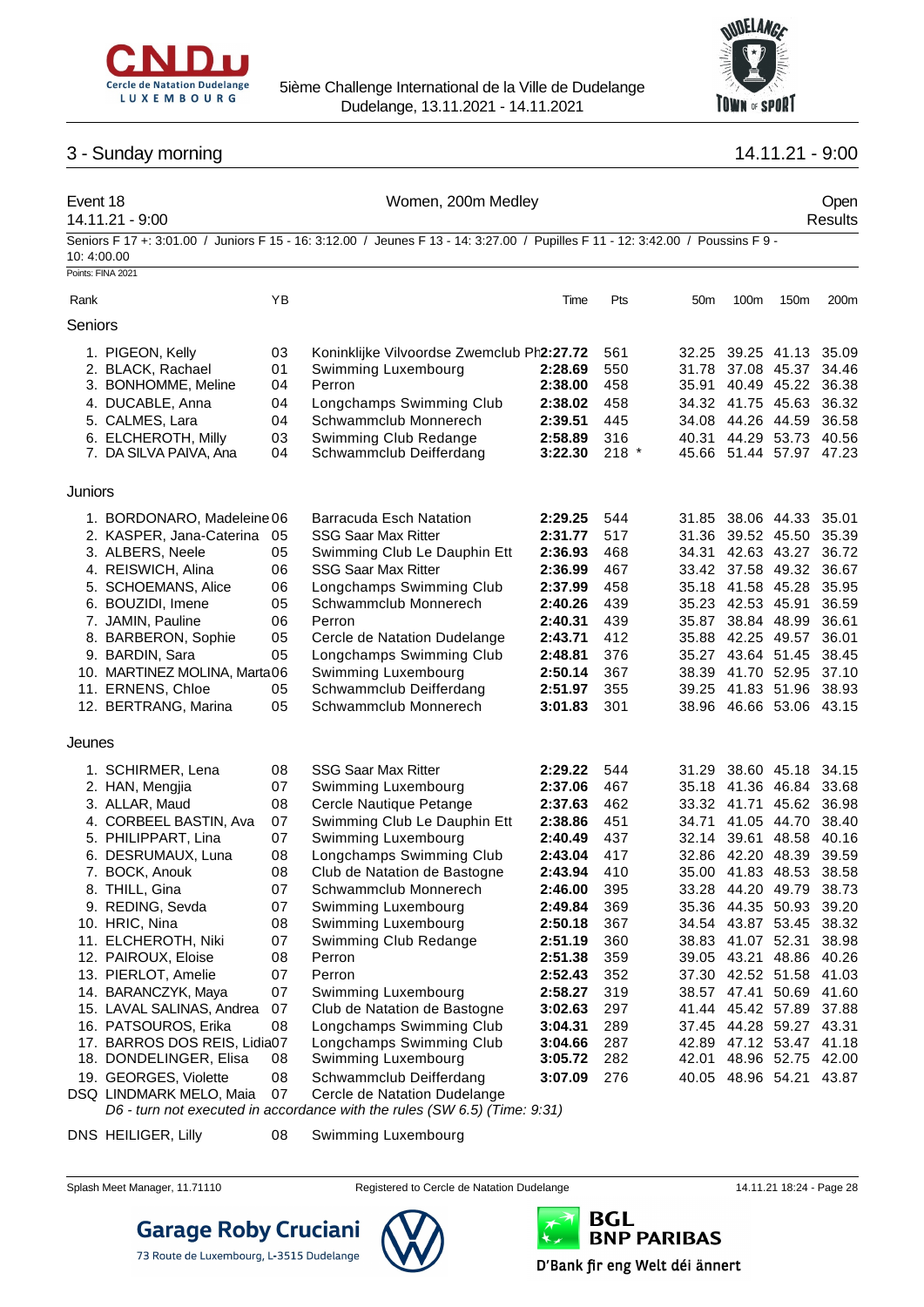



#### Event 18, Women, 200m Medley

|  | 1. SMITH, Josephine     | 09 | Swimming Club Redange        | 2:52.03 | 355 | 38.91 | 42.78 50.95 39.39        |       |
|--|-------------------------|----|------------------------------|---------|-----|-------|--------------------------|-------|
|  | 2. LAMBIN, Elisa        | 09 | Schwammclub Deifferdang      | 2:53.41 | 347 | 38.67 | 45.40 51.23 38.11        |       |
|  | 3. FORTEMPS, Florine    | 09 | Perron                       | 2:59.79 | 311 | 43.64 | 44.69 52.20 39.26        |       |
|  | 4. LEONARD, Leni        | 10 | Swimming Luxembourg          | 3:03.03 | 295 | 41.20 | 46.92 53.16 41.75        |       |
|  | 5. PAVELEK, Mira        | 10 | Swimming Luxembourg          | 3:03.73 | 291 | 45.83 | 45.39 54.30 38.21        |       |
|  | 6. OLINGER, Lilli       | 09 | Swimming Club Le Dauphin Ett | 3:10.47 | 261 | 42.41 | 48.40 57.57              | 42.09 |
|  | 7. FRADET, Maelle       | 09 | Schwammclub Deifferdang      | 3:15.59 | 241 |       | 45.72 50.15 51.90        | 47.82 |
|  | 8. POELS, Klara-Luisa   | 09 | Swimming Luxembourg          | 3:17.96 | 233 | 43.69 | 50.33 56.54              | 47.40 |
|  | 9. CRUJEIRA NEVES, Ines | 10 | Schwammclub Deifferdang      | 3:20.00 | 226 |       | 45.89 52.29 53.93        | 47.89 |
|  | 10. N'GORAN, Ashlynn    | 10 | Barracuda Esch Natation      | 3:27.53 | 202 |       | 42.36 51.111:05.59 48.47 |       |
|  | Poussins                |    |                              |         |     |       |                          |       |
|  | <b>GREGOIRE, Gaia</b>   | 11 | Longchamps Swimming Club     | 2:59.28 | 314 | 40.19 | 47.69 52.43              | 38.97 |
|  | 2. MULLER, Liz          | 11 | Swimming Luxembourg          | 3:30.16 | 194 | 45.06 | 54.351:01.96             | 48.79 |
|  | 3. REIZER, Ines         | 11 | Swimming Luxembourg          | 3:33.08 | 187 | 50.13 | 55.25 55.91              | 51.79 |

| Event 19 |  |
|----------|--|
|          |  |

14.11.21 - 9:34 Results

Men, 200m Medley **Open Open** 

| 11: 3:55.00 |                            |    | Seniors M 18 +: 2:51.00 / Juniors M 16 - 17: 3:01.00 / Jeunes M 14 - 15: 3:20.00 / Pupilles M 12 - 13: 3:39.00 / Poussins M 10 - |         |       |                 |                         |                   |       |
|-------------|----------------------------|----|----------------------------------------------------------------------------------------------------------------------------------|---------|-------|-----------------|-------------------------|-------------------|-------|
|             | Points: FINA 2021          |    |                                                                                                                                  |         |       |                 |                         |                   |       |
| Rank        |                            | YB |                                                                                                                                  | Time    | Pts   | 50 <sub>m</sub> | 100 <sub>m</sub>        | 150 <sub>m</sub>  | 200m  |
| Seniors     |                            |    |                                                                                                                                  |         |       |                 |                         |                   |       |
|             | 1. SCHREURS, Esper         | 03 | Zeps                                                                                                                             | 2:07.58 | 634   | 27.31           |                         | 32.56 36.32 31.39 |       |
|             | 2. LAVEN, Henrik           | 03 | <b>SSG Saar Max Ritter</b>                                                                                                       | 2:11.05 | 585   | 27.77           |                         | 35.15 37.96       | 30.17 |
|             | 3. CONSTANTINO CAEIRO, I03 |    | Cercle de Natation Dudelange                                                                                                     | 2:18.95 | 491   |                 | 28.88 37.06 39.52 33.49 |                   |       |
|             | 4. WALTZING, Loic          | 00 | Schwammclub Deifferdang                                                                                                          | 2:20.39 | 476   | 29.91           |                         | 35.16 40.72 34.60 |       |
| Juniors     |                            |    |                                                                                                                                  |         |       |                 |                         |                   |       |
|             | 1. KEMP, Finn              | 05 | Swimming Luxembourg                                                                                                              | 2:10.34 | 595   | 28.21           |                         | 34.53 35.95       | 31.65 |
|             | 2. WEYRICH, Mike           | 05 | Swimming Club Le Dauphin Ett                                                                                                     | 2:19.83 | 481   |                 | 30.22 35.73 42.49       |                   | 31.39 |
|             | 3. LUKA, Mory              | 04 | Swimming Luxembourg                                                                                                              | 2:21.51 | 464   | 29.99           |                         | 38.29 40.47       | 32.76 |
|             | 4. LOURTIE, Nicolas        | 05 | Perron                                                                                                                           | 2:22.22 | 458   | 31.61           |                         | 36.35 42.43       | 31.83 |
|             | 5. FLOREAN, Darius         | 05 | Swimming Luxembourg                                                                                                              | 2:23.32 | 447   | 29.28           | 36.36 42.81             |                   | 34.87 |
|             | 6. TAMIGNEAUX, Arthur      | 04 | Perron                                                                                                                           | 2:25.63 | 426   | 30.55           |                         | 36.84 44.47       | 33.77 |
|             | 7. RENARD, Enzo            | 04 | Cercle de Natation Wiltz                                                                                                         | 2:28.22 | 404   | 32.70           | 37.52 42.26             |                   | 35.74 |
|             | 8. TRESSEL, Yannis         | 05 | Swimming Club Le Dauphin Ett                                                                                                     | 2:28.90 | 399   | 31.56           | 37.19 45.02             |                   | 35.13 |
|             | 9. BERMUDEZ-ATENCIA, Joi05 |    | Perron                                                                                                                           | 2:37.80 | 335   | 34.65           | 40.31                   | 47.88             | 34.96 |
|             | 10. SVEEN, Albert          | 04 | Cercle de Natation Dudelange                                                                                                     | 2:39.94 | 322   | 33.86           |                         | 38.38 51.02       | 36.68 |
|             | 11. HALLEUX, Guillaume     | 04 | Perron                                                                                                                           | 2:45.91 | 288   | 33.32           | 44.21                   | 49.83             | 38.55 |
|             | 12. SPENCER, Jai           | 05 | Cercle de Natation Dudelange                                                                                                     | 2:47.03 | 282   | 33.29           |                         | 42.48 50.99       | 40.27 |
|             | 13. VASILEV, Viktor        | 05 | Schwammclub Deifferdang                                                                                                          | 3:08.69 | 196 * | 38.01           |                         | 50.66 54.82 45.20 |       |
|             | DNS CARNEIRO, Nuno         | 05 | Swimming Luxembourg                                                                                                              |         |       |                 |                         |                   |       |
|             | DNS DHONTE, Henri          | 04 | Swimming Luxembourg                                                                                                              |         |       |                 |                         |                   |       |



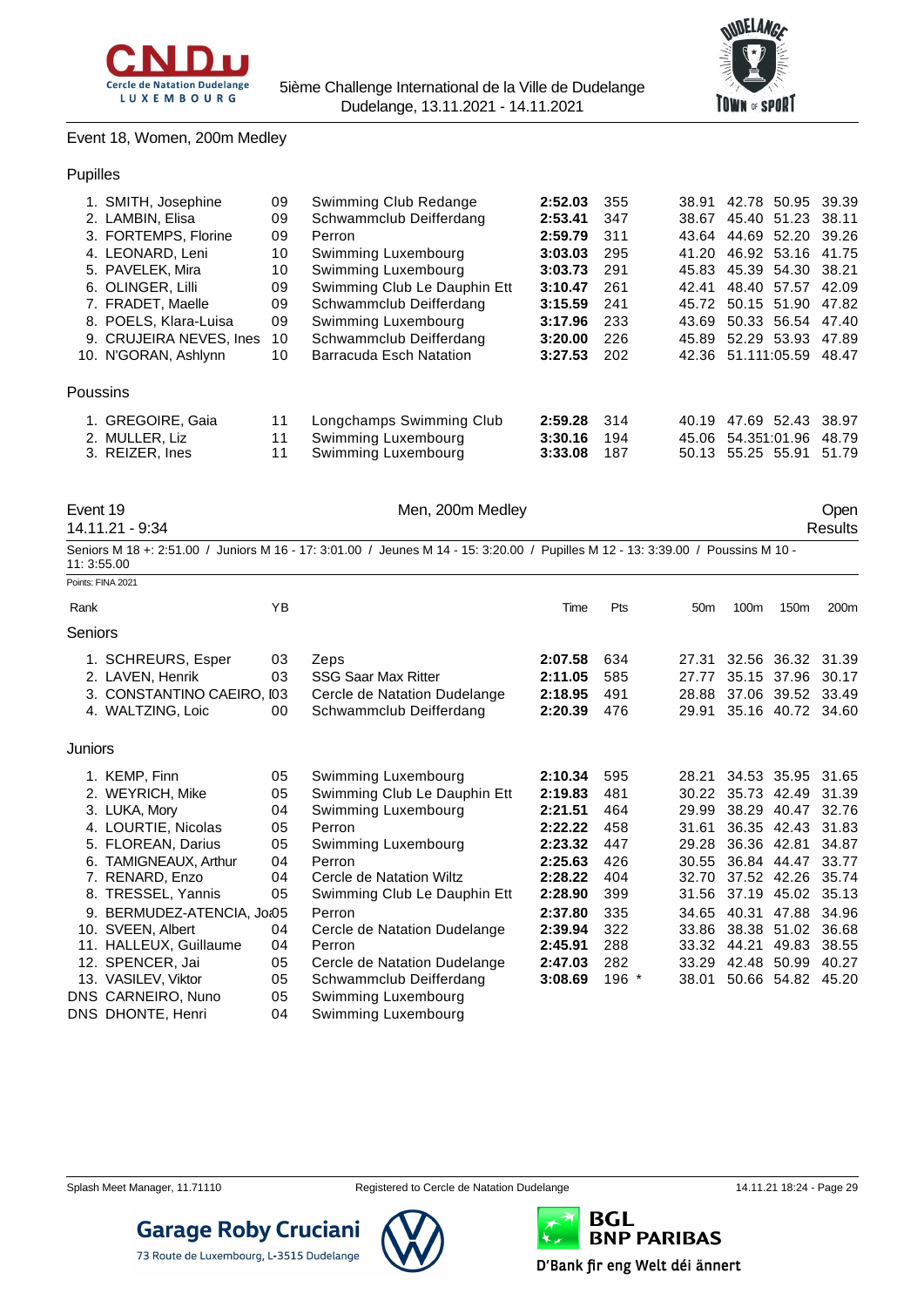



#### Event 19, Men, 200m Medley

#### Jeunes

| 1. FRITZKE, Lukas         | 06 | <b>SSG Saar Max Ritter</b> | 2:11.24 | 582 |  | 27.95 34.87 39.38 29.04 |  |
|---------------------------|----|----------------------------|---------|-----|--|-------------------------|--|
| 2. CROMBEL, Jean          | 06 | Perron                     | 2:23.51 | 445 |  | 30.53 37.36 41.93 33.69 |  |
| 3. ESCHETTE, Louis        | 07 | Cercle de Natation Wiltz   | 2:26.66 | 417 |  | 31.55 36.87 45.88 32.36 |  |
| 4. DE MACEDO CRESTA, Br06 |    | Swimming Luxembourg        | 2:27.69 | 409 |  | 31.63 40.26 40.67 35.13 |  |
| 5. RIKKERT, Thijmen       | 06 | Swimming Luxembourg        | 2:28.25 | 404 |  | 31.96 36.64 44.73 34.92 |  |
| 6. PASSER, Daniel         | 07 | Swimming Luxembourg        | 2:28.62 | 401 |  | 32.57 40.35 41.54 34.16 |  |
| 7. BRAUN, Nico            | 06 | <b>SSG Saar Max Ritter</b> | 2:34.93 | 354 |  | 32.76 39.50 43.83 38.84 |  |
| 8. BOZONCA, Gabriel       | 06 | Schwammclub Deifferdang    | 2:40.27 | 320 |  | 33.25 42.94 47.88 36.20 |  |
| 9. DUSEMON, Paul          | 07 | Swimming Luxembourg        | 2:41.13 | 314 |  | 34.41 41.19 48.61 36.92 |  |
| 10. MILANOVSKI, Stefan    | 06 | Swimming Luxembourg        | 2:42.15 | 309 |  | 34.66 43.42 48.56 35.51 |  |
| 11. LECLERCQ, Lucas       | 07 | Swimming Team Dison        | 2:42.67 | 306 |  | 35.44 43.18 46.85 37.20 |  |
| <b>DSQ THILL, Louis</b>   | 07 | Swimming Luxembourg        |         |     |  |                         |  |
|                           |    |                            |         |     |  |                         |  |

*B14 - did not touch the wall with both hands simultaneously and separated at the turn / finish (SW 7.6) (Time: 10:00)*

#### Pupilles

|          | 1. BAUMANN, Leo Ilias        | 08 | <b>SSG Saar Max Ritter</b>                                                              | 2:15.68 | 527 |       | 29.14 34.75 41.37       | 30.42 |
|----------|------------------------------|----|-----------------------------------------------------------------------------------------|---------|-----|-------|-------------------------|-------|
|          | 2. ISKAKOV, Erik             | 08 | <b>SSG Saar Max Ritter</b>                                                              | 2:24.16 | 439 |       | 32.15 38.44 39.31       | 34.26 |
|          | 3. DEVILLE, Manu             | 08 | Perron                                                                                  | 2:34.17 | 359 | 33.28 | 38.88 47.76             | 34.25 |
|          | 4. ORTIZ BOGDANOV, Pablo08   |    | Swimming Luxembourg                                                                     | 2:40.33 | 319 | 34.80 | 41.06 46.78             | 37.69 |
|          | 5. VALENTINI, Stefano        | 09 | Schwammclub Monnerech                                                                   | 2:42.04 | 309 | 35.48 | 42.92 48.91             | 34.73 |
|          | 6. KROMBACH, Alex            | 08 | Swimming Luxembourg                                                                     | 2:45.80 | 289 | 34.93 | 40.57 52.29             | 38.01 |
|          | 7. MEUNIER, Noa              | 08 | Schwammclub Deifferdang                                                                 | 2:47.34 | 281 |       | 33.14 43.67 51.08       | 39.45 |
|          | 8. SAMMARCO, Andrea          | 08 | Swimming Luxembourg                                                                     | 2:49.84 | 268 |       | 36.42 44.36 49.32 39.74 |       |
|          | 9. THILL, Hugo               | 09 | Schwammclub Deifferdang                                                                 | 2:54.67 | 247 | 37.88 | 48.41 52.41             | 35.97 |
|          | 10. METZLER, Charles         | 08 | Swimming Luxembourg                                                                     | 2:56.15 | 241 | 36.78 | 46.09 52.30             | 40.98 |
|          | 11. SULCAS, Sarunas          | 08 | Schwammclub Monnerech                                                                   | 2:58.00 | 233 | 39.88 | 43.00 56.24             | 38.88 |
|          | 12. DEHALLEUX, Lukas         | 08 | Schwammclub Deifferdang                                                                 | 2:58.61 | 231 | 37.11 | 46.83 57.07             | 37.60 |
|          | 13. GEORGIEV, Theodor        | 08 | Swimming Luxembourg                                                                     | 3:01.05 | 222 | 39.87 | 44.40 54.85             | 41.93 |
|          | 14. FABER, Max               | 09 | Schwammclub Monnerech                                                                   | 3:05.35 | 206 | 41.99 | 47.07 56.66             | 39.63 |
|          | 15. KIDD, Alexander          | 09 | Swimming Luxembourg                                                                     | 3:05.61 | 206 | 39.95 | 45.84 57.67             | 42.15 |
|          | 16. BERMUDEZ-ATENCIA, Tir09o |    | Perron                                                                                  | 3:06.32 | 203 | 43.47 | 45.83 57.97             | 39.05 |
|          | 17. DUMONT, Victor           | 08 | Perron                                                                                  | 3:06.91 | 201 | 39.69 | 47.78 58.86             | 40.58 |
|          | 18. MIASIK-LEGRAND, Gabrie08 |    | Schwammclub Monnerech                                                                   | 3:14.21 | 179 |       | 39.12 52.05 56.01       | 47.03 |
|          | 19. SVEEN, Harald            | 08 | Cercle de Natation Dudelange                                                            | 3:32.22 | 137 | 46.81 | 53.871:02.46 49.08      |       |
|          | DSQ REDING, Deyan            | 09 | Swimming Luxembourg                                                                     |         |     |       |                         |       |
|          |                              |    | P3 - leg movements not simultaneous, legs or feet alternating (SW 8.3) (Time: 9:57)     |         |     |       |                         |       |
|          | DSQ KRIES, Leo               | 08 | Swimming Luxembourg                                                                     |         |     |       |                         |       |
|          |                              |    | P3 - leg movements not simultaneous, legs or feet alternating (SW 8.3) (Time: 9:57)     |         |     |       |                         |       |
|          |                              |    |                                                                                         |         |     |       |                         |       |
| Poussins |                              |    |                                                                                         |         |     |       |                         |       |
|          | 1. CARNEIRO, Vasco           | 10 | Swimming Luxembourg                                                                     | 2:59.66 | 227 |       | 39.33 45.17 56.67       | 38.49 |
|          | 2. DAVID, Alan               | 10 | Perron                                                                                  | 3:00.29 | 224 | 39.27 | 45.71 53.54             | 41.77 |
|          | 3. WARD, James               | 10 | Schwammclub Monnerech                                                                   | 3:10.75 | 189 | 41.96 | 48.08 55.90             | 44.81 |
|          | 4. CHATAIGNIER, Paul         | 10 | Swimming Luxembourg                                                                     | 3:31.22 | 139 | 43.94 | 56.651:02.43            | 48.20 |
|          | DSQ COLLOMB, Robin           | 10 | Swimming Luxembourg                                                                     |         |     |       |                         |       |
|          |                              |    | D7 - swimmer had not returned onto the back upon leaving the wall (SW 6.5) (Time: 9:57) |         |     |       |                         |       |
|          |                              |    |                                                                                         |         |     |       |                         |       |

- DSQ DONDELINGER, Gregory 11 Swimming Luxembourg *D6 - turn not executed in accordance with the rules (SW 6.5) (Time: 9:57)*
- DSQ SIMAO NOGUEIRA, F. 11 Schwammclub Deifferdang *D6 - turn not executed in accordance with the rules (SW 6.5) (Time: 9:57)*
- DNS BENTO, Rodrigo 10 Swimming Luxembourg
- 



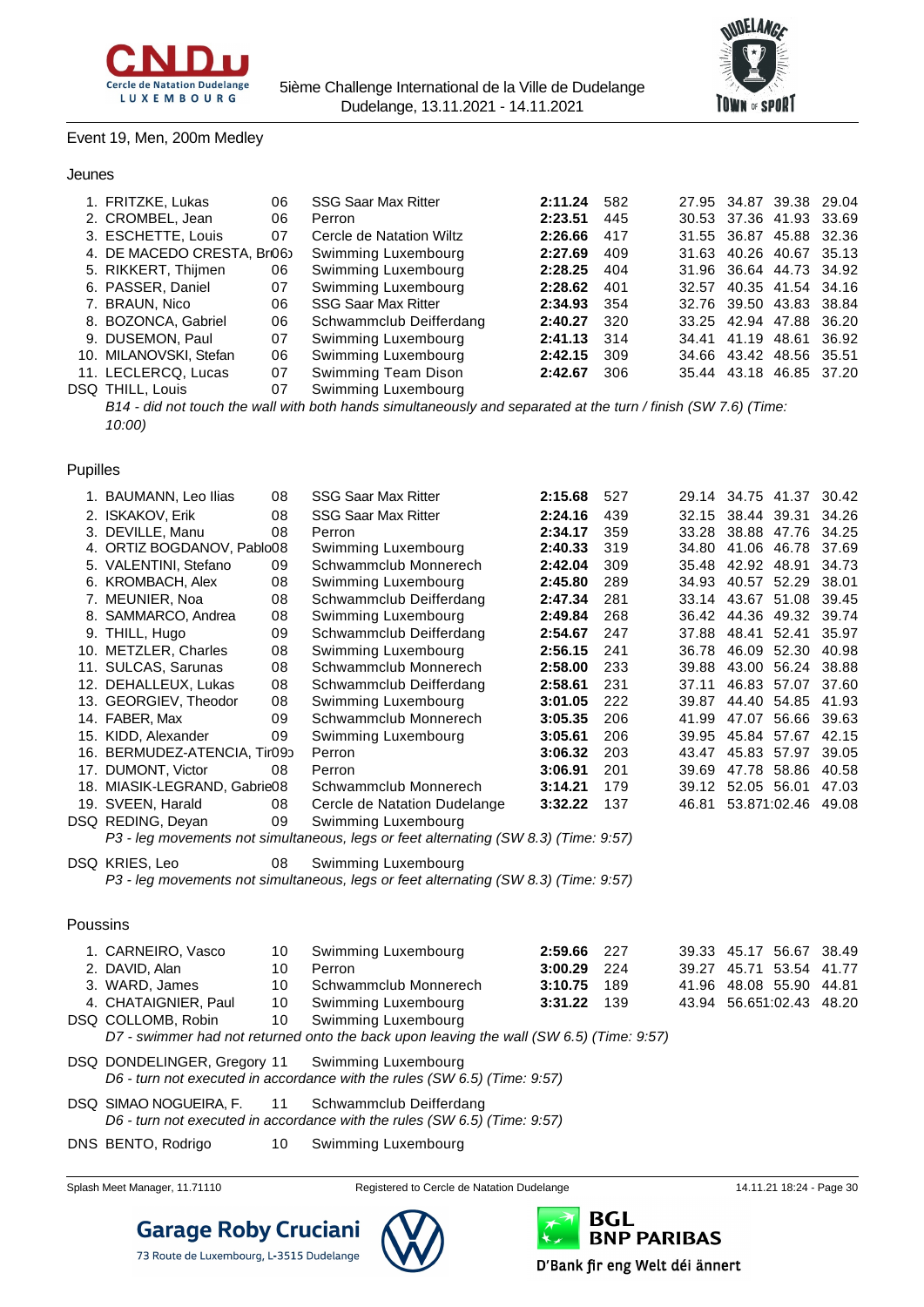



#### Event 22 Channel Communication Communication Communication Communication Communication Communication Communication Communication Communication Communication Communication Communication Communication Communication Communica

14.11.21 - 10:10 Results Prelim

Seniors F 17 +: 1:13.00 / Juniors F 15 - 16: 1:17.00 / Jeunes F 13 - 14: 1:22.00 / Pupilles F 11 - 12: 1:28.00 / Poussins F 9 - 10: 1:37.00

Points: FINA 2021

| Rank    |                                                                 | ΥB |                              | Time    | Pts   | 50 <sub>m</sub> | 100m  |
|---------|-----------------------------------------------------------------|----|------------------------------|---------|-------|-----------------|-------|
| Seniors |                                                                 |    |                              |         |       |                 |       |
| 1.      | BANKY, Jacqueline                                               | 96 | Swimming Luxembourg          | 57.97   | 651 Q | 27.82           | 30.15 |
| 2.      | SCHIRRA, Hannah                                                 | 03 | <b>SSG Saar Max Ritter</b>   | 58.88   | 621 Q | 28.37           | 30.51 |
| 3.      | DUCABLE, Anna                                                   | 04 | Longchamps Swimming Club     | 1:04.34 | 476 Q | 30.60           | 33.74 |
| 4.      | <b>BOHLER, Nora</b>                                             | 98 | Schwammclub Deifferdang      | 1:05.29 | 455 Q | 30.76           | 34.53 |
| 5.      | BONHOMME, Meline                                                | 04 | Perron                       | 1:06.64 | 428 Q | 31.81           | 34.83 |
| 6.      | <b>BROICH, Louisa Marie</b>                                     | 03 | <b>SG Rhein-Mosel</b>        | 1:06.90 | 423 Q | 31.00           | 35.90 |
| 7.      | PA'PAI, Anna                                                    | 04 | Longchamps Swimming Club     | 1:06.92 | 423 R | 31.83           | 35.09 |
| 8.      | <b>BROICH, Lea-Sophie</b>                                       | 00 | Postsportverein Trier        | 1:07.58 | 411 R | 31.83           | 35.75 |
| 9.      | <b>ELCHEROTH, Milly</b>                                         | 03 | Swimming Club Redange        | 1:09.09 | 384   | 33.19           | 35.90 |
| Juniors |                                                                 |    |                              |         |       |                 |       |
| 1.      | BENZMUELLER, Magdalena                                          | 05 | <b>SSG Saar Max Ritter</b>   | 58.84   | 622 Q | 28.20           | 30.64 |
| 2.      | JOMINET, Lou                                                    | 05 | Swimming Luxembourg          | 59.19   | 611 Q | 28.54           | 30.65 |
| 3.      | HRIC, Laura                                                     | 05 | Swimming Luxembourg          | 1:00.81 | 564 Q | 28.84           | 31.97 |
| 4.      | SOFFIO, Mara                                                    | 06 | Schwammclub Monnerech        | 1:02.02 | 531 Q | 29.47           | 32.55 |
| 5.      | BERTHET, Lana                                                   | 05 | Longchamps Swimming Club     | 1:02.17 | 528 Q | 29.73           | 32.44 |
| 6.      | NARDI, Margherita                                               | 05 | Longchamps Swimming Club     | 1:02.84 | 511 Q | 30.51           | 32.33 |
| 7.      | ROBIN, Nina                                                     | 06 | Longchamps Swimming Club     | 1:03.54 | 494 R | 30.33           | 33.21 |
| 8.      | REISWICH, Alina                                                 | 06 | <b>SSG Saar Max Ritter</b>   | 1:03.87 | 486 R | 30.26           | 33.61 |
| 9.      | DALLE, Domitille                                                | 05 | Longchamps Swimming Club     | 1:05.06 | 460   | 31.41           | 33.65 |
| 10.     | BAYETTO, Shania                                                 | 06 | Swimming Team Dison          | 1:05.45 | 452   | 30.73           | 34.72 |
| 11.     | <b>BARBERON, Sophie</b>                                         | 05 | Cercle de Natation Dudelange | 1:05.70 | 447   | 31.86           | 33.84 |
| 12.     | BARDIN, Sara                                                    | 05 | Longchamps Swimming Club     | 1:05.77 | 445   | 31.78           | 33.99 |
| 13.     | JAMIN, Pauline                                                  | 06 | Perron                       | 1:06.67 | 428   | 31.97           | 34.70 |
| 14.     | MARTINEZ MOLINA, Marta                                          | 06 | Swimming Luxembourg          | 1:06.94 | 423   | 31.89           | 35.05 |
| 15.     | DOWLING, Amelie                                                 | 05 | Cercle de Natation Dudelange | 1:09.32 | 380   | 32.28           | 37.04 |
| 16.     | KIDD, Francesca                                                 | 06 | Swimming Luxembourg          | 1:09.37 | 380   | 32.64           | 36.73 |
| 17.     | <b>ERNENS, Chloe</b>                                            | 05 | Schwammclub Deifferdang      | 1:10.22 | 366   | 34.13           | 36.09 |
| 18.     | POPA, Sonia                                                     | 06 | Swimming Club Redange        | 1:11.04 | 353   | 33.52           | 37.52 |
| 19.     | OLINGER, Tina                                                   | 06 | Swimming Club Le Dauphin Ett | 1:12.04 | 339   | 34.68           | 37.36 |
| DSQ     | GASS, Dalida                                                    | 05 | <b>SG Rhein-Mosel</b>        |         |       |                 |       |
|         | G2 - Starting before the starting signal (SW 4.4) (Time: 10:15) |    |                              |         |       |                 |       |
|         |                                                                 |    |                              |         |       |                 |       |

#### Jeunes

| $1_{\cdot}$ | REINESCH, Leeloo    | 07 | Schwammclub Monnerech        | 1:00.12 | 583 Q |    | 28.66 | 31.46 |
|-------------|---------------------|----|------------------------------|---------|-------|----|-------|-------|
| 2.          | SAENDIG, Eva Luise  | 07 | <b>SSG Saar Max Ritter</b>   | 1:01.72 | 539 Q |    | 29.62 | 32.10 |
| 3.          | HOFMANN, Adriana    | 07 | <b>SSG Saar Max Ritter</b>   | 1:02.05 | 531 Q |    | 29.42 | 32.63 |
| 4.          | WAGNER, Alina       | 07 | <b>SSG Saar Max Ritter</b>   | 1:02.28 | 525 Q |    | 30.35 | 31.93 |
| 5.          | DAVID, Ryana        | 08 | Perron                       | 1:02.43 | 521   | Q  | 30.56 | 31.87 |
| 6.          | PHILIPPART, Lina    | 07 | Swimming Luxembourg          | 1:03.23 | 501   | O. | 29.88 | 33.35 |
| 7.          | DEVILLE, Helene     | 08 | Perron                       | 1:03.38 | 498 R |    | 30.34 | 33.04 |
|             | 8. PETESCH, Lea     | 07 | Schwammclub Monnerech        | 1:03.62 | 492 R |    | 30.58 | 33.04 |
| 9.          | LINDMARK MELO, Maia | 07 | Cercle de Natation Dudelange | 1:03.68 | 491   |    | 30.41 | 33.27 |
|             | 10. BLESES, Joyce   | 08 | Swimming Club Le Dauphin Ett | 1:03.81 | 488   |    | 31.28 | 32.53 |
|             | 11. SANDRIN, Carola | 07 | Longchamps Swimming Club     | 1:04.00 | 484   |    | 30.44 | 33.56 |
|             | 12. THIRY, Alice    | 08 | Cercle de Natation Wiltz     | 1:06.97 | 422   |    | 32.05 | 34.92 |
|             | 13. KOENIG, Aurelie | 07 | Swimming Club Le Dauphin Ett | 1:07.37 | 414   |    | 32.27 | 35.10 |
|             | 14. REDING, Sevda   | 07 | Swimming Luxembourg          | 1:07.75 | 408   |    | 31.93 | 35.82 |
|             |                     |    |                              |         |       |    |       |       |



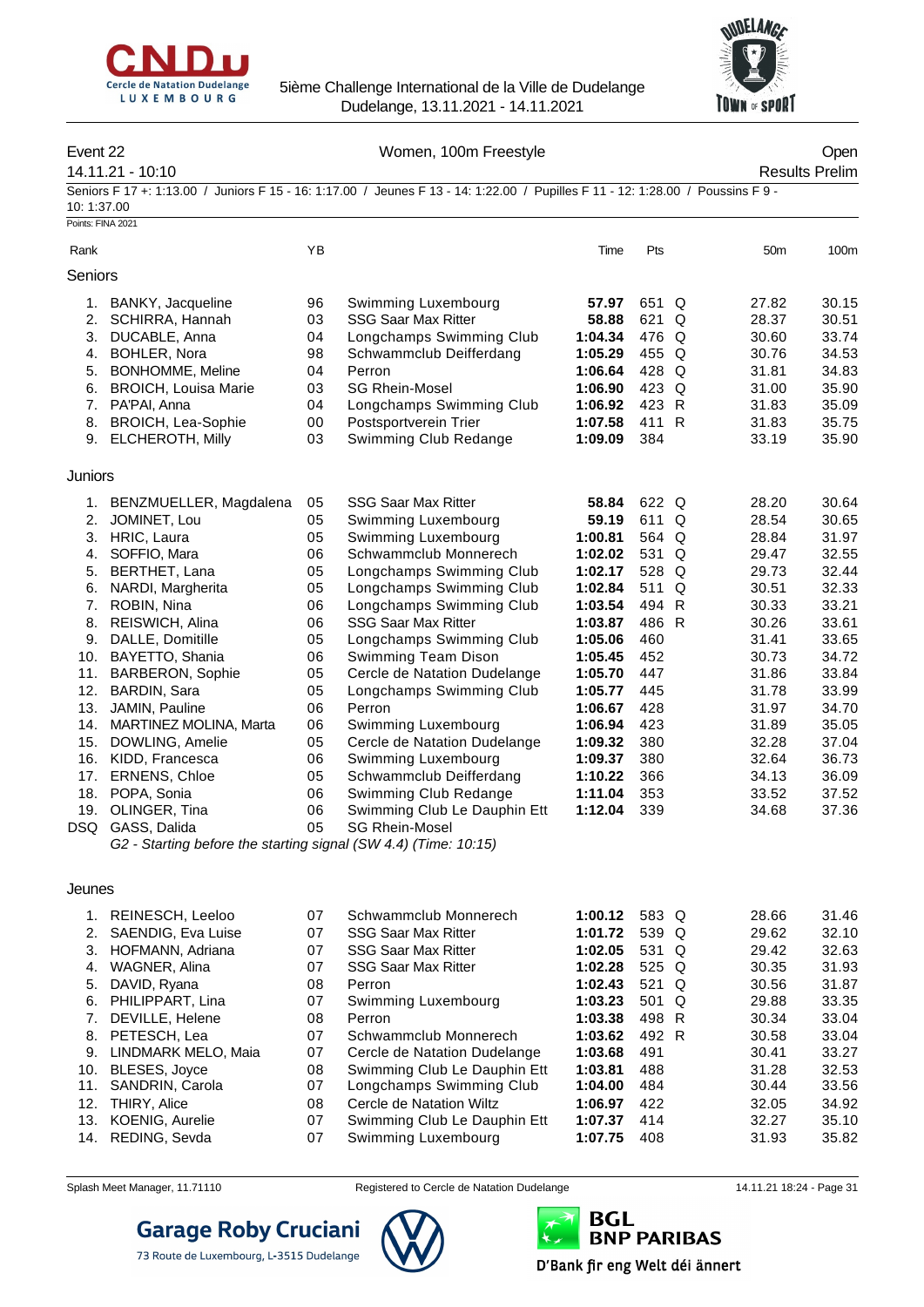



#### Event 22, Girls, 100m Freestyle, Prelim, Jeunes

| Rank              |                                                                 | ΥB       |                                                                                                                                  | Time               | Pts            | 50 <sub>m</sub> | 100m                  |
|-------------------|-----------------------------------------------------------------|----------|----------------------------------------------------------------------------------------------------------------------------------|--------------------|----------------|-----------------|-----------------------|
| 15.               | BOCK, Anouk                                                     | 08       | Club de Natation de Bastogne                                                                                                     | 1:09.26            | 381            | 33.10           | 36.16                 |
| 16.               | PIERLOT, Amelie                                                 | 07       | Perron                                                                                                                           | 1:10.02            | 369            | 33.82           | 36.20                 |
|                   | 17. SCHMITZ, Katharina Marie                                    | 08       | <b>SSG Saar Max Ritter</b>                                                                                                       | 1:10.18            | 367            | 32.53           | 37.65                 |
|                   | 18. LAVAL SALINAS, Andrea                                       | 07       | Club de Natation de Bastogne                                                                                                     | 1:10.28            | 365            | 33.89           | 36.39                 |
| 19.<br>20.        | <b>ELCHEROTH, Niki</b><br>BARANCZYK, Maya                       | 07<br>07 | Swimming Club Redange<br>Swimming Luxembourg                                                                                     | 1:10.49<br>1:11.66 | 362<br>344     | 34.52<br>34.17  | 35.97<br>37.49        |
| 21.               | <b>GEORGES, Violette</b>                                        | 08       | Schwammclub Deifferdang                                                                                                          | 1:13.51            | 319            | 35.72           | 37.79                 |
| 22.               | DOWLING, Summer                                                 | 07       | Cercle de Natation Dudelange                                                                                                     | 1:14.20            | 310            | 35.23           | 38.97                 |
|                   |                                                                 |          |                                                                                                                                  |                    |                |                 |                       |
| Pupilles          |                                                                 |          |                                                                                                                                  |                    |                |                 |                       |
| 1.                | HAMPER, Line                                                    | 09       | Longchamps Swimming Club                                                                                                         | 1:09.52            | 377 Q          | 33.00           | 36.52                 |
| 2.                | CONSTANTIN, Sophia                                              | 09       | Swimming Luxembourg                                                                                                              | 1:09.86            | 372 Q          | 32.52           | 37.34                 |
|                   | 3. SMITH, Josephine                                             | 09       | Swimming Club Redange                                                                                                            | 1:10.91            | 355 Q          | 34.05           | 36.86                 |
|                   | 4. LAMBIN, Elisa<br>5. BARTHEL, Emma                            | 09<br>10 | Schwammclub Deifferdang<br>Swimming Luxembourg                                                                                   | 1:10.92<br>1:10.99 | 355 Q<br>354 Q | 34.57<br>34.04  | 36.35<br>36.95        |
|                   | DSQ MILANOVSKA, Maja                                            | 09       | Swimming Luxembourg                                                                                                              |                    |                |                 |                       |
|                   | G2 - Starting before the starting signal (SW 4.4) (Time: 10:19) |          |                                                                                                                                  |                    |                |                 |                       |
|                   |                                                                 |          |                                                                                                                                  |                    |                |                 |                       |
| Poussins          |                                                                 |          |                                                                                                                                  |                    |                |                 |                       |
|                   | 1. GREGOIRE, Gaia                                               | 11       | Longchamps Swimming Club                                                                                                         | 1:11.48            | 347            | 34.19           | 37.29                 |
|                   | 2. VALERIUS, Fleur                                              | 11       | <b>White Sharks BKS</b>                                                                                                          | 1:13.93            | 314            | 35.51           | 38.42                 |
|                   | 3. RESL, Dana                                                   | 11       | Cercle de Natation Dudelange                                                                                                     | 1:15.12            | 299            | 35.42           | 39.70                 |
| 4.                | MULLER, Liz                                                     | 11       | Swimming Luxembourg                                                                                                              | 1:24.75            | 208            | 39.77           | 44.98                 |
| 5.                | REIZER, Ines                                                    | 11       | Swimming Luxembourg                                                                                                              | 1:32.88            | 158            | 43.68           | 49.20                 |
|                   | 6. KIRCH, Emma                                                  | 11       | Schwammclub Monnerech                                                                                                            | 1:35.95            | 143            | 43.55           | 52.40                 |
|                   |                                                                 |          |                                                                                                                                  |                    |                |                 |                       |
| Event 23          |                                                                 |          | Men, 100m Freestyle                                                                                                              |                    |                |                 | Open                  |
|                   | 14.11.21 - 10:32                                                |          |                                                                                                                                  |                    |                |                 | <b>Results Prelim</b> |
| 11:1:36.00        |                                                                 |          | Seniors M 18 +: 1:06.00 / Juniors M 16 - 17: 1:09.00 / Jeunes M 14 - 15: 1:15.00 / Pupilles M 12 - 13: 1:25.00 / Poussins M 10 - |                    |                |                 |                       |
| Points: FINA 2021 |                                                                 |          |                                                                                                                                  |                    |                |                 |                       |
| Rank              |                                                                 | ΥB       |                                                                                                                                  | Time               | Pts            | 50 <sub>m</sub> | 100m                  |
| Seniors           |                                                                 |          |                                                                                                                                  |                    |                |                 |                       |
|                   | 1. DALEIDEN CIUFERRI, Ralph 03                                  |          | Swimming Luxembourg                                                                                                              | 49.45              | 750 Q          | 23.84           | 25.61                 |
|                   | 2. HENX, Julien                                                 | 95       | Cercle de Natation Dudelange                                                                                                     | 50.05              | 723 Q          | 23.93           | 26.12                 |
| 3.                | MANNES, Max                                                     | 97       | Schwammclub Deifferdang                                                                                                          | 50.06              | 723 Q          | 24.14           | 25.92                 |
| 4.                | BRANDENBURGER, Pit                                              | 95       | Schwammclub Deifferdang                                                                                                          | 50.14              | 720 Q          | 24.30           | 25.84                 |
| 5.                | LAVEN, Henrik                                                   | 03       | <b>SSG Saar Max Ritter</b>                                                                                                       | 53.13              | 605 Q          | 25.85           | 27.28                 |
| 6.<br>7.          | ABDOLI, Samyar<br>CONSTANTINO CAEIRO, Diogr03                   | 02       | <b>SSG Saar Max Ritter</b><br>Cercle de Natation Dudelange                                                                       | 53.35<br>53.94     | 597 Q<br>578 R | 25.94<br>25.66  | 27.41<br>28.28        |
| 8.                | <b>TONUS, Frederic</b>                                          | 73       | Lux Sharks                                                                                                                       | 54.41              | 563 R          | 26.33           | 28.08                 |
| 9.                | DEMAJ, Valdrim                                                  | 03       | Koninklijke Vilvoordse Zwemclub Pho:54.48                                                                                        |                    | 561            | 26.02           | 28.46                 |
| 10.               | NIGRA, Loic                                                     | 94       | Koninklijke Vilvoordse Zwemclub Pho:55.51                                                                                        |                    | 530            | 25.86           | 29.65                 |
| 11.               | BANKY, Jordan                                                   | 01       | Swimming Luxembourg                                                                                                              | 55.78              | 522            | 26.20           | 29.58                 |
|                   | 12. CONZEMIUS, Jerome                                           | 99       | Swimming Luxembourg                                                                                                              | 55.92              | 519            | 27.02           | 28.90                 |
| 13.               | KARKOUR, Rayan                                                  | 02       | Koninklijke Vilvoordse Zwemclub Pho:56.24                                                                                        |                    | 510            | 27.00           | 29.24                 |
|                   | 14. SANDRIN, Davide                                             | 00       | Longchamps Swimming Club                                                                                                         | 57.58              | 475            | 26.73           | 30.85                 |
| 15.               | <b>EWERLING, Nils</b>                                           | 03       | <b>SSG Saar Max Ritter</b>                                                                                                       | 57.65              | 473            | 27.04           | 30.61                 |
| 16.               | FRANCK, Max                                                     | 03       | Cercle de Natation Dudelange                                                                                                     | 57.90              | 467            | 27.99           | 29.91                 |
|                   |                                                                 |          |                                                                                                                                  |                    |                |                 |                       |
| 17.<br>DNS        | GRONDAL, Loup<br>BOKOV, Rodion                                  | 03<br>03 | Perron<br>Swimming Luxembourg                                                                                                    | 1:00.51            | 409            | 29.16           | 31.35                 |



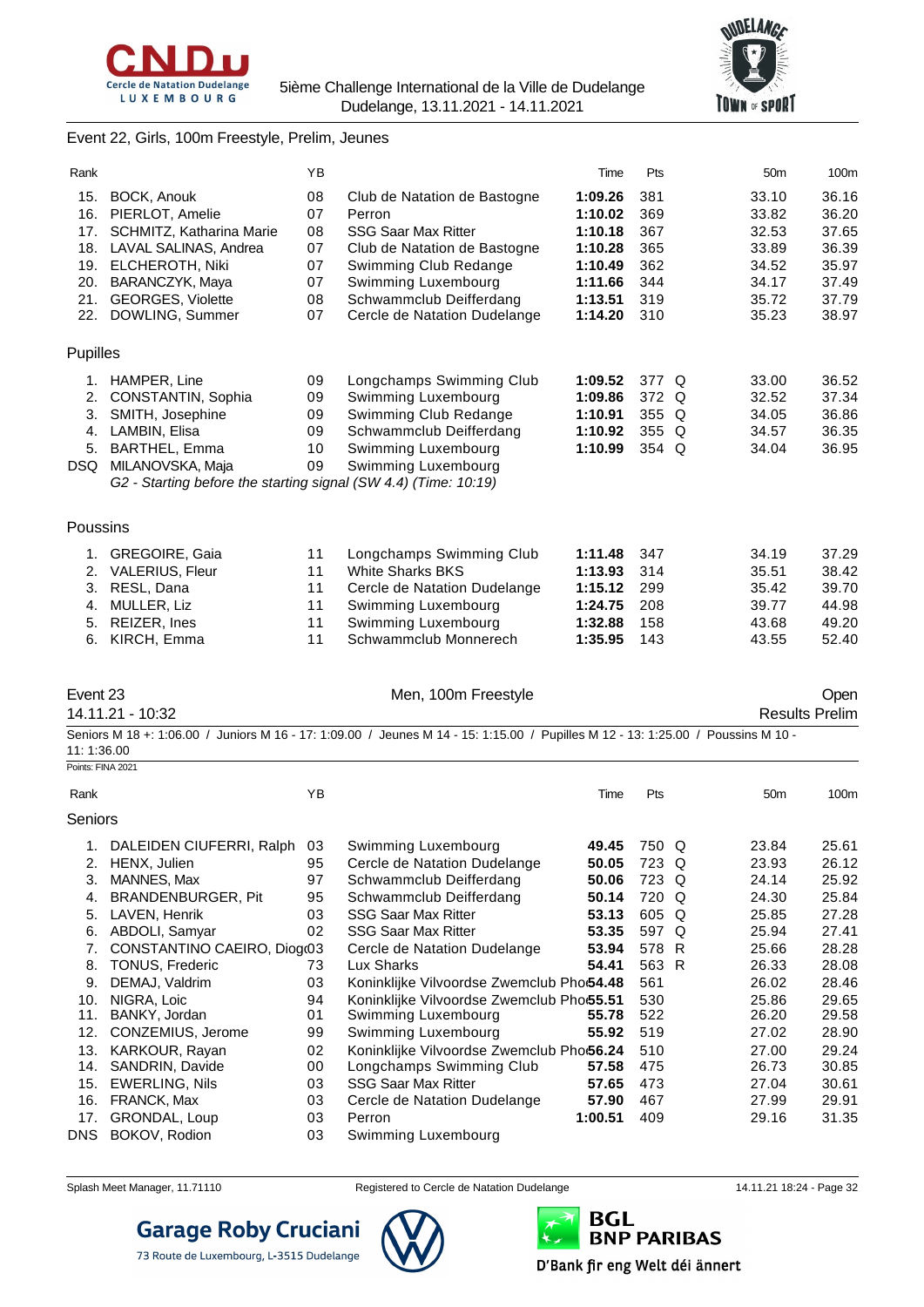



#### Event 23, Men, 100m Freestyle, Prelim, Seniors

| Rank            |                                              | ΥB       |                                                                  | Time               | Pts          | 50 <sub>m</sub> | 100m           |
|-----------------|----------------------------------------------|----------|------------------------------------------------------------------|--------------------|--------------|-----------------|----------------|
| DNS             | ROLKO, Ricky                                 | 99       | Swimming Luxembourg                                              |                    |              |                 |                |
|                 |                                              |          |                                                                  |                    |              |                 |                |
| Juniors         |                                              |          |                                                                  |                    |              |                 |                |
|                 | 1. GOENAWAN, Brandon Adriano 05              |          | <b>SSG Saar Max Ritter</b>                                       | 52.49              | 627 Q        | 24.78           | 27.71          |
|                 | 2. JAAS, Jeff                                | 04       | Swimming Club Le Dauphin Ett                                     | 53.46              | 594 Q        | 25.48           | 27.98          |
|                 | 3. ZAPP, Eugene                              | 05       | <b>SSG Saar Max Ritter</b>                                       | 54.98              | 546 Q        | 26.25           | 28.73          |
|                 | 4. FLOREAN, Darius                           | 05       | Swimming Luxembourg                                              | 55.07              | 543 Q        | 26.08           | 28.99          |
|                 | 5. DURAKOVIC, Tarik                          | 05       | Swimming Luxembourg                                              | 55.29              | 536 Q        | 25.83           | 29.46          |
|                 | 6. DUFAYS, Louis                             | 04       | Longchamps Swimming Club                                         | 56.40              | 505 Q        | 26.97           | 29.43          |
| 7.              | MORARU, Matteo                               | 04       | Swimming Luxembourg                                              | 56.77              | 496 R        | 27.02           | 29.75          |
| 8.              | MAESSEN, Finn                                | 05<br>05 | Koninklijke Vilvoordse Zwemclub Pho:56.88                        | 57.15              | 493 R<br>486 | 26.90<br>27.65  | 29.98<br>29.50 |
| 9.              | THILL, Nicolas                               | 04       | Swimming Luxembourg<br>Koninklijke Vilvoordse Zwemclub Pho:57.24 |                    | 483          | 27.21           |                |
|                 | 10. ANTUNES, Lucas<br>11. TAMIGNEAUX, Arthur | 04       | Perron                                                           | 57.55              | 476          | 27.53           | 30.03<br>30.02 |
|                 | 12. LOURTIE, Nicolas                         | 05       | Perron                                                           | 58.33              | 457          | 28.49           | 29.84          |
|                 | 13. AHMED, Aryaan                            | 05       | Swimming Luxembourg                                              | 59.50              | 430          | 28.18           | 31.32          |
| 14.             | RENARD, Enzo                                 | 04       | Cercle de Natation Wiltz                                         | 1:00.72            | 405          | 29.22           | 31.50          |
| 15.             | SVEEN, Albert                                | 04       | Cercle de Natation Dudelange                                     | 1:02.30            | 375          | 29.47           | 32.83          |
| DNS.            | SCHUMACHER, Luca Leon                        | 04       | <b>SSG Saar Max Ritter</b>                                       |                    |              |                 |                |
|                 | DNS CARNEIRO, Nuno                           | 05       | Swimming Luxembourg                                              |                    |              |                 |                |
|                 |                                              |          |                                                                  |                    |              |                 |                |
| Jeunes          |                                              |          |                                                                  |                    |              |                 |                |
|                 | 1. PAULUS, Joshua                            | 06       | <b>SSG Saar Max Ritter</b>                                       | 55.16              | 540 Q        | 26.65           | 28.51          |
|                 | 2. KOEHLER, Jan                              | 06       | <b>SSG Saar Max Ritter</b>                                       | 56.42              | 505 Q        | 26.30           | 30.12          |
|                 | 3. PEUSCH, Kevin                             | 06       | Swimming Luxembourg                                              | 56.81              | 495 Q        | 27.20           | 29.61          |
|                 | 4. CALMES, Nicolas                           | 06       | Schwammclub Monnerech                                            | 57.18              | 485 Q        | 27.10           | 30.08          |
| 5.              | JAAS, Tom                                    | 06       | Swimming Club Le Dauphin Ett                                     | 57.95              | 466 Q        | 27.34           | 30.61          |
| 6.              | CHAUSSARD, Albert                            | 07       | Swimming Luxembourg                                              | 58.51              | 453 Q        | 28.06           | 30.45          |
|                 | 7. ESCHETTE, Louis                           | 07       | Cercle de Natation Wiltz                                         | 58.65              | 449 R        | 28.54           | 30.11          |
|                 | 8. JAAS, Joe                                 | 06       | Swimming Club Le Dauphin Ett                                     | 58.88              | 444 R        | 28.52           | 30.36          |
|                 | 9. FEDOSEEV, Anton                           | 07       | Swimming Luxembourg                                              | 59.61              | 428          | 28.17           | 31.44          |
| 10.             | ROOBAERT, Jurre                              | 06       | Koninklijke Vilvoordse Zwemclub Pho:59.87                        |                    | 422          | 28.96           | 30.91          |
| 11.             | DUMONT, Cyril                                | 07       | Longchamps Swimming Club                                         | 1:00.26            | 414          | 28.84           | 31.42          |
|                 | 12. D'HAES, William                          | 06       | Schwammclub Deifferdang                                          | 1:00.32            | 413          | 28.15           | 32.17          |
| <b>Pupilles</b> |                                              |          |                                                                  |                    |              |                 |                |
|                 | BAUMANN, Leo Ilias                           | 08       | SSG Saar Max Ritter                                              | 55.24              | 538 Q        | 27.25           | 27.99          |
| 1.<br>2.        | DEVILLE, Manu                                | 08       | Perron                                                           | 1:02.26            | 376 Q        | 30.57           | 31.69          |
|                 | 3. VISSER, Mats                              | 08       | Swimming Club Le Dauphin Ett                                     | 1:03.08            | 361 Q        | 30.71           | 32.37          |
| 4.              | ORTIZ BOGDANOV, Pablo                        | 08       | Swimming Luxembourg                                              | 1:03.56            | 353 Q        | 30.83           | 32.73          |
| 5.              | VERBEELEN, Luca                              | 08       | Longchamps Swimming Club                                         | 1:04.67            | 335 Q        | 30.92           | 33.75          |
| 6.              | VALENTINI, Stefano                           | 09       | Schwammclub Monnerech                                            | 1:04.70            | 335 Q        | 31.05           | 33.65          |
| 7.              | VIGUIER, Evan                                | 08       | Swimming Luxembourg                                              | 1:05.54            | 322 R        | 31.16           | 34.38          |
| 8.              | MEUNIER, Noa                                 | 08       | Schwammclub Deifferdang                                          | 1:05.56            | 322 R        | 30.57           | 34.99          |
|                 | 9. SULCAS, Sarunas                           | 08       | Schwammclub Monnerech                                            | 1:07.50            | 295          | 32.64           | 34.86          |
| Poussins        |                                              |          |                                                                  |                    |              |                 |                |
|                 |                                              |          |                                                                  |                    |              |                 |                |
| 1.              | COLLOMB, Robin                               | 10       | Swimming Luxembourg                                              | 1:12.94            | 233          | 34.93           | 38.01          |
| 2.<br>3.        | CARNEIRO, Vasco                              | 10<br>10 | Swimming Luxembourg<br>Perron                                    | 1:14.45            | 219          | 36.01<br>36.45  | 38.44          |
| 4.              | DAVID, Alan<br>WARD, James                   | 10       | Schwammclub Monnerech                                            | 1:16.72<br>1:17.65 | 200<br>193   | 35.63           | 40.27<br>42.02 |
| 5.              | DONDELINGER, Gregory                         | 11       | Swimming Luxembourg                                              | 1:20.45            | 174          | 38.50           | 41.95          |
| 6.              | SIMAO NOGUEIRA, Francisco                    | 11       | Schwammclub Deifferdang                                          | 1:20.84            | 171          | 37.49           | 43.35          |



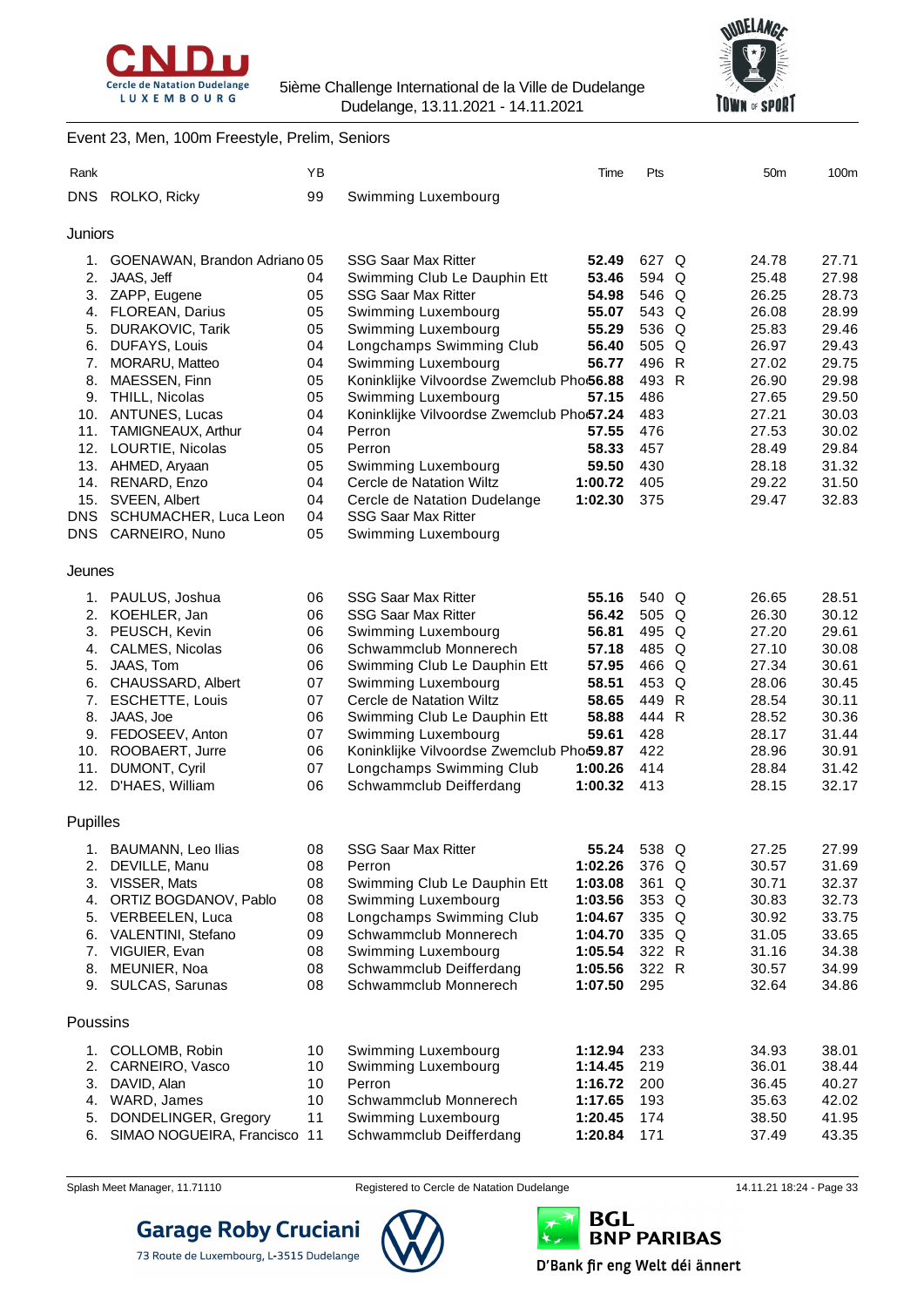



### Event 23, Boys, 100m Freestyle, Prelim, Poussins

| Rank |                                       | ΥB  |                                                           | Time        | <b>Pts</b> | 50 <sub>m</sub> | 100m  |
|------|---------------------------------------|-----|-----------------------------------------------------------|-------------|------------|-----------------|-------|
|      | 7. WIRION, Tunn                       | 10. | Cercle de Natation Dudelange                              | 1:20.92 171 |            | 37.48           | 43.44 |
|      | 8. SASSI, Yanis<br>DNS BENTO, Rodrigo |     | 10 Cercle de Natation Dudelange<br>10 Swimming Luxembourg | 1:24.39     | - 151      | 40.09           | 44.30 |

| Event 24<br>14.11.21 - 11:07     |                                                                                                      |                                  | Women, 100m Breaststroke                                                                                                                                                                |                                                     |                                                        |                                                    | Open<br><b>Results Prelim</b>                      |
|----------------------------------|------------------------------------------------------------------------------------------------------|----------------------------------|-----------------------------------------------------------------------------------------------------------------------------------------------------------------------------------------|-----------------------------------------------------|--------------------------------------------------------|----------------------------------------------------|----------------------------------------------------|
|                                  | 10:1:58.00                                                                                           |                                  | Seniors F 17 +: 1:34.00 / Juniors F 15 - 16: 1:36.00 / Jeunes F 13 - 14: 1:43.00 / Pupilles F 11 - 12: 1:51.00 / Poussins F 9 -                                                         |                                                     |                                                        |                                                    |                                                    |
|                                  | Points: FINA 2021                                                                                    |                                  |                                                                                                                                                                                         |                                                     |                                                        |                                                    |                                                    |
| Rank                             |                                                                                                      | YB                               |                                                                                                                                                                                         | Time                                                | Pts                                                    | 50 <sub>m</sub>                                    | 100 <sub>m</sub>                                   |
| Seniors                          |                                                                                                      |                                  |                                                                                                                                                                                         |                                                     |                                                        |                                                    |                                                    |
| 1.<br>2.<br>3.<br>4.<br>5.<br>6. | PIGEON, Kelly<br>DUCABLE, Anna<br>CALMES, Lara<br>HAAG, Nora<br>HUBERT, Alina<br>DA SILVA PAIVA, Ana | 03<br>04<br>04<br>04<br>04<br>04 | Koninklijke Vilvoordse Zwemclub Ph1:14.93<br>Longchamps Swimming Club<br>Schwammclub Monnerech<br>Swimming Club Le Dauphin Ett<br><b>SSG Saar Max Ritter</b><br>Schwammclub Deifferdang | 1:21.52<br>1:21.60<br>1:25.02<br>1:30.21<br>1:49.15 | 576 Q<br>447 Q<br>446 Q<br>394 Q<br>330 Q<br>186 $Q^*$ | 34.91<br>38.55<br>38.34<br>40.17<br>42.13<br>51.47 | 40.02<br>42.97<br>43.26<br>44.85<br>48.08<br>57.68 |
| <b>Juniors</b><br>-1             | ALBERS Neele                                                                                         | <b>OF</b>                        | Swimming Club Le Douphin Ett                                                                                                                                                            | 1.15.17                                             | 570 O                                                  | 2566                                               | <b>30 51</b>                                       |

| 1. ALBERS, Neele         | 05 | Swimming Club Le Dauphin Ett | 1:15.17 | 570 Q | 35.66 | 39.51 |
|--------------------------|----|------------------------------|---------|-------|-------|-------|
| 2. LEONARD. Lis          | 05 | Swimming Luxembourg          | 1:16.41 | 543 Q | 35.63 | 40.78 |
| 3. BORDONARO, Madeleine  | 06 | Barracuda Esch Natation      | 1:18.39 | 503 Q | 36.68 | 41.71 |
| 4. SCHOEMANS, Alice      | 06 | Longchamps Swimming Club     | 1:20.99 | 456 Q | 38.03 | 42.96 |
| 5. KIDD, Francesca       | 06 | Swimming Luxembourg          | 1:24.34 | 404 Q | 39.16 | 45.18 |
| 6. KASPER, Jana-Caterina | 05 | <b>SSG Saar Max Ritter</b>   | 1:24.85 | 396 Q | 39.71 | 45.14 |
| 7. KEANE, Sophie         | 06 | Swimming Luxembourg          | 1:26.64 | 372 R | 41.06 | 45.58 |
| 8. BAYETTO, Shania       | 06 | Swimming Team Dison          | 1:26.71 | 371 R | 40.32 | 46.39 |
| 9. GASS, Amely           | 06 | <b>SG Rhein-Mosel</b>        | 1:26.81 | 370   | 40.38 | 46.43 |
| DNS KAHL, Helena         | 06 | <b>White Sharks BKS</b>      |         |       |       |       |
|                          |    |                              |         |       |       |       |

#### Jeunes

|      | FRANZ, Katharina              | 08 | <b>SSG Saar Max Ritter</b>                | 1:15.47 | 564 Q | 35.94 | 39.53 |
|------|-------------------------------|----|-------------------------------------------|---------|-------|-------|-------|
| 2.   | ANTUNES, Lyna                 | 07 | Koninklijke Vilvoordse Zwemclub Ph1:16.19 |         | 548 Q | 35.66 | 40.53 |
| 3.   | CALMES, Liz                   | 08 | Schwammclub Monnerech                     | 1:17.14 | 528 Q | 36.46 | 40.68 |
| 4.   | ALLAR, Maud                   | 08 | Cercle Nautique Petange                   | 1:19.48 | 482 Q | 37.53 | 41.95 |
| 5.   | <b>CORBEEL BASTIN, Ava</b>    | 07 | Swimming Club Le Dauphin Ett              | 1:20.75 | 460 Q | 38.63 | 42.12 |
| 6.   | DEVILLE, Helene               | 08 | Perron                                    | 1:21.41 | 449 Q | 39.03 | 42.38 |
| 7.   | DESRUMAUX, Luna               | 08 | Longchamps Swimming Club                  | 1:22.71 | 428 R | 39.41 | 43.30 |
| 8.   | SANDRIN, Carola               | 07 | Longchamps Swimming Club                  | 1:23.64 | 414 R | 39.37 | 44.27 |
| 9.   | THILL, Gina                   | 07 | Schwammclub Monnerech                     | 1:25.93 | 382   | 40.01 | 45.92 |
| 10.  | OLIVERO, Francesca            | 08 | Swimming Luxembourg                       | 1:28.56 | 349   | 41.16 | 47.40 |
| 11.  | PAIROUX, Eloise               | 08 | Perron                                    | 1:30.21 | 330   | 42.93 | 47.28 |
| 12.  | <b>THIRY, Alice</b>           | 08 | Cercle de Natation Wiltz                  | 1:30.36 | 328   | 41.95 | 48.41 |
| 13.  | <b>BARROS DOS REIS, Lidia</b> | 07 | Longchamps Swimming Club                  | 1:32.40 | 307   | 43.74 | 48.66 |
| 14.  | HRIC, Nina                    | 08 | Swimming Luxembourg                       | 1:33.12 | 300   | 43.97 | 49.15 |
| 15.  | BLANCHARD, Lindsey            | 08 | Cercle de Natation Dudelange              | 1:34.61 | 286   | 44.24 | 50.37 |
| DSQ. | DOWLING, Summer               | 07 | Cercle de Natation Dudelange              |         |       |       |       |

*B11 - movements of the legs not simultaneous, not on the same horizontal plane or alternating (SW 7.4) (Time: 10:19)*



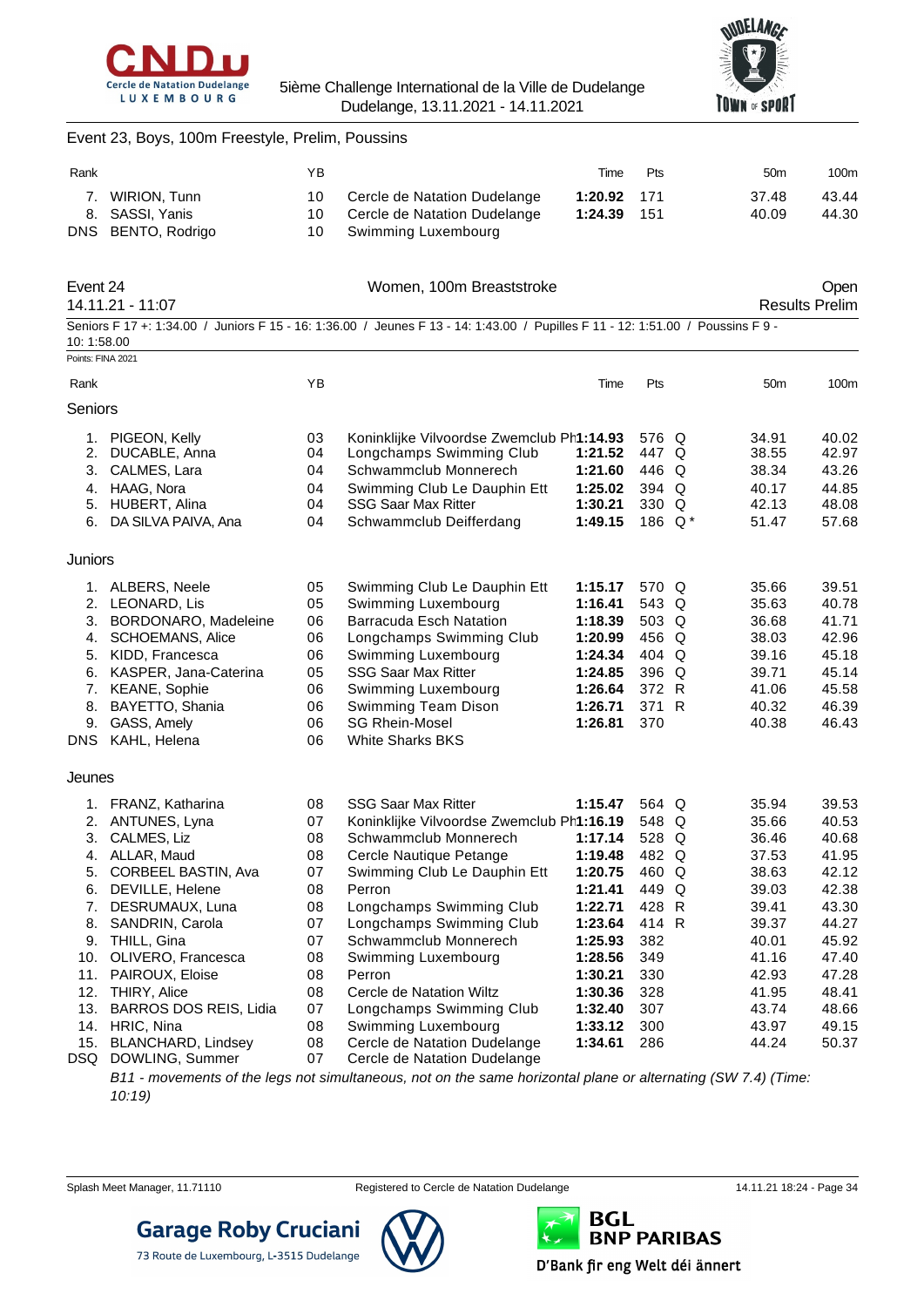



Event 24, Women, 100m Breaststroke, Prelim

|  | Pupilles |
|--|----------|
|  |          |

|          | VALERIUS, Lucy                 | 09 | White Sharks BKS        | 1:24.50 | 401 Q            | 40.42 | 44.08 |
|----------|--------------------------------|----|-------------------------|---------|------------------|-------|-------|
|          | 2. FORTEMPS, Florine           | 09 | Perron                  | 1:28.99 | 344 Q            | 41.92 | 47.07 |
| 3.       | BARTHEL, Emma                  | 10 | Swimming Luxembourg     | 1:32.20 | 309 <sub>o</sub> | 44.17 | 48.03 |
| 4.       | REUTER, Tamara                 | 09 | Schwammclub Monnerech   | 1:35.93 | 274 Q            | 44.83 | 51.10 |
| 5.       | SEVRIN, Clemence               | 09 | Swimming Team Dison     | 1:36.05 | 273 Q            | 44.66 | 51.39 |
| 6.       | CONSTANTIN, Sophia             | 09 | Swimming Luxembourg     | 1:36.96 | $266$ Q          | 45.77 | 51.19 |
|          | <b>KOENIG, Charlotte Fleur</b> | 09 | Swimming Luxembourg     | 1:42.77 | 223 R            | 48.27 | 54.50 |
| 8.       | MOSTAFA, Nour                  | 09 | Swimming Luxembourg     | 1:43.93 | 216 R            | 49.05 | 54.88 |
| 9.       | N'GORAN, Ashlynn               | 10 | Barracuda Esch Natation | 1:51.75 | $173$ *          | 52.09 | 59.66 |
| Poussins |                                |    |                         |         |                  |       |       |
|          | KIRCH, Emma                    | 11 | Schwammclub Monnerech   | 1:52.04 | 172              | 52.38 | 59.66 |
|          |                                |    |                         |         |                  |       |       |

| Event 25         | Men, 100m Breaststroke                                                                                                           | Open                  |
|------------------|----------------------------------------------------------------------------------------------------------------------------------|-----------------------|
| 14.11.21 - 11:23 |                                                                                                                                  | <b>Results Prelim</b> |
|                  | Seniors M 18 +: 1:23.00 / Juniors M 16 - 17: 1:27.00 / Jeunes M 14 - 15: 1:36.00 / Pupilles M 12 - 13: 1:47.00 / Poussins M 10 - |                       |

|  |  | 11: 1:57.00 |  |
|--|--|-------------|--|
|  |  |             |  |
|  |  |             |  |

| Points: FINA 2021 |                              |    |                                           |         |       |   |                 |       |
|-------------------|------------------------------|----|-------------------------------------------|---------|-------|---|-----------------|-------|
| Rank              |                              | ΥB |                                           | Time    | Pts   |   | 50 <sub>m</sub> | 100m  |
| Seniors           |                              |    |                                           |         |       |   |                 |       |
|                   | 1. SCHREURS, Esper           | 03 | Zeps                                      | 1:02.98 | 678 Q |   | 29.79           | 33.19 |
| 2.                | DE MACEDO CRESTA, Gabriel 02 |    | Swimming Luxembourg                       | 1:08.33 | 531 Q |   | 31.66           | 36.67 |
| 3.                | WALTZING, Loic               | 00 | Schwammclub Deifferdang                   | 1:10.71 | 479 Q |   | 32.63           | 38.08 |
| 4.                | <b>BEAUTHIER, Killian</b>    | 02 | Koninklijke Vilvoordse Zwemclub Ph1:12.64 |         | 442 Q |   | 33.61           | 39.03 |
| DNS.              | ROLKO, Ricky                 | 99 | Swimming Luxembourg                       |         |       |   |                 |       |
| Juniors           |                              |    |                                           |         |       |   |                 |       |
| 1.                | KEMP, Finn                   | 05 | Swimming Luxembourg                       | 1:05.09 | 614 Q |   | 30.59           | 34.50 |
| 2.                | OSADSKY, Phillip             | 05 | <b>SSG Saar Max Ritter</b>                | 1:06.47 | 577 Q |   | 31.25           | 35.22 |
| 3.                | CAMERLYNCK, Mathias          | 04 | Koninklijke Vilvoordse Zwemclub Ph1:08.80 |         | 520 Q |   | 32.07           | 36.73 |
| 4.                | <b>BAUMANN, Max</b>          | 05 | <b>SSG Saar Max Ritter</b>                | 1:09.09 | 513 Q |   | 31.40           | 37.69 |
| 5.                | DURAKOVIC, Tarik             | 05 | Swimming Luxembourg                       | 1:10.54 | 482 Q |   | 32.37           | 38.17 |
| 6.                | CHIRIAC, Constantin Julian   | 04 | <b>SSG Saar Max Ritter</b>                | 1:10.71 | 479   | Q | 32.98           | 37.73 |
| 7.                | LUKA, Mory                   | 04 | Swimming Luxembourg                       | 1:12.40 | 446 R |   | 34.04           | 38.36 |
| 8.                | SCHWAAB, Justin              | 04 | <b>White Sharks BKS</b>                   | 1:13.11 | 433 R |   | 32.82           | 40.29 |
| 9.                | RENARD, Enzo                 | 04 | Cercle de Natation Wiltz                  | 1:16.82 | 373   |   | 35.89           | 40.93 |
| DNS.              | DHONTE, Henri                | 04 | Swimming Luxembourg                       |         |       |   |                 |       |
| Jeunes            |                              |    |                                           |         |       |   |                 |       |
|                   | 1. RAJE, Michael             | 06 | <b>SSG Saar Max Ritter</b>                | 1:03.62 | 658 Q |   | 29.93           | 33.69 |
| 2.                | <b>HUETHER, Niklas</b>       | 07 | <b>SSG Saar Max Ritter</b>                | 1:09.32 | 508 Q |   | 32.24           | 37.08 |
| 3.                | PUCCIO, Alessio              | 06 | Koninklijke Vilvoordse Zwemclub Ph1:11.26 |         | 468   | Q | 33.76           | 37.50 |
| 4.                | CHAUSSARD, Albert            | 07 | Swimming Luxembourg                       | 1:11.35 | 466   | Q | 33.74           | 37.61 |
| 5.                | PASSER, Daniel               | 07 | Swimming Luxembourg                       | 1:11.50 | 463   | Q | 33.11           | 38.39 |
| 6.                | DE MACEDO CRESTA, Bruno      | 06 | Swimming Luxembourg                       | 1:12.83 | 438   | Q | 34.31           | 38.52 |
| 7.                | DOYEN, Noe                   | 06 | Swimming Team Dison                       | 1:14.52 | 409 R |   | 35.51           | 39.01 |
| 8.                | CROMBEL, Jean                | 06 | Perron                                    | 1:15.03 | 401 R |   | 35.17           | 39.86 |
| 9.                | <b>BRAUN, Nico</b>           | 06 | <b>SSG Saar Max Ritter</b>                | 1:16.02 | 385   |   | 35.69           | 40.33 |
| 10.               | ERTZ, Philipp                | 06 | <b>White Sharks BKS</b>                   | 1:20.24 | 328   |   | 37.61           | 42.63 |
| 11.               | D'HAES, William              | 06 | Schwammclub Deifferdang                   | 1:20.83 | 320   |   | 38.19           | 42.64 |
| 12.               | LECLERCQ, Lucas              | 07 | Swimming Team Dison                       | 1:25.21 | 273   |   | 40.54           | 44.67 |



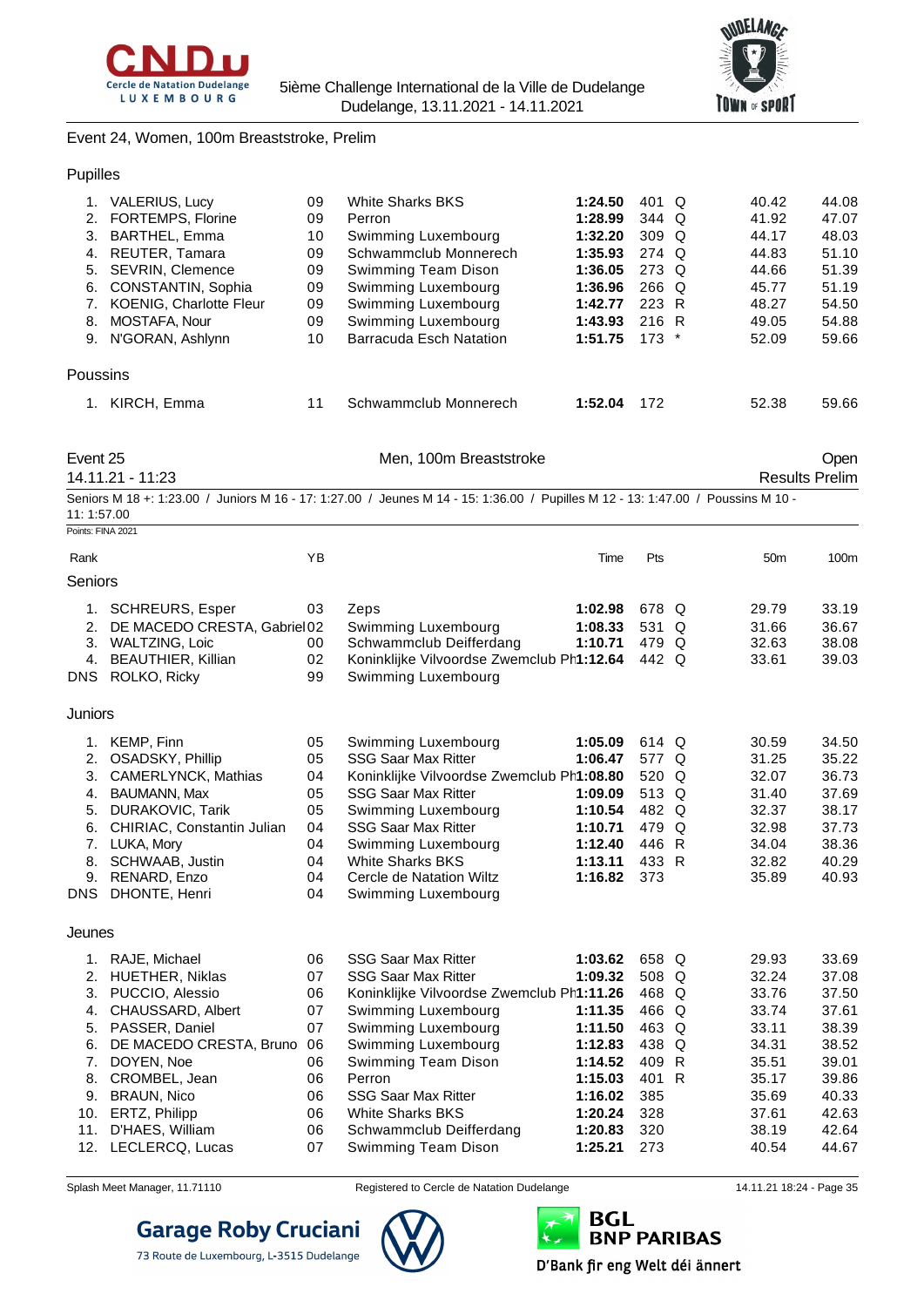



#### Event 25, Men, 100m Breaststroke, Prelim

#### Pupilles

| 1.       | <b>ISKAKOV, Erik</b>    | 08 | <b>SSG Saar Max Ritter</b>   | 1:14.65 | 407   | Q      | 36.06 | 38.59   |
|----------|-------------------------|----|------------------------------|---------|-------|--------|-------|---------|
| 2.       | KASPER, Kimi            | 08 | <b>SG Rhein-Mosel</b>        | 1:17.53 | 363 Q |        | 36.04 | 41.49   |
| 3.       | LANZ, Timothee          | 08 | <b>SG Rhein-Mosel</b>        | 1:21.04 | 318 Q |        | 38.07 | 42.97   |
| 4.       | <b>THYSSEN, Matteo</b>  | 08 | Swimming Team Dison          | 1:21.51 | 312 Q |        | 39.17 | 42.34   |
| 5.       | ORTIZ BOGDANOV, Pablo   | 08 | Swimming Luxembourg          | 1:24.94 | 276 Q |        | 39.75 | 45.19   |
| 6.       | STRUYS, Gabriel         | 09 | Swimming Team Dison          | 1:26.73 | 259 Q |        | 41.81 | 44.92   |
| 7.       | SAMMARCO, Andrea        | 08 | Swimming Luxembourg          | 1:27.75 | 250 R |        | 40.66 | 47.09   |
| 8.       | METZLER, Charles        | 08 | Swimming Luxembourg          | 1:33.00 | 210 R |        | 44.18 | 48.82   |
| 9.       | REDING, Deyan           | 09 | Swimming Luxembourg          | 1:33.62 | 206   |        | 44.03 | 49.59   |
| 10.      | MIASIK-LEGRAND, Gabriel | 08 | Schwammclub Monnerech        | 1:34.30 | 202   |        | 43.66 | 50.64   |
| 11.      | THILL, Hugo             | 09 | Schwammclub Deifferdang      | 1:34.64 | 199   |        | 43.35 | 51.29   |
| 12.      | SABBOURI, Mathis        | 08 | Swimming Luxembourg          | 1:34.86 | 198   |        | 43.18 | 51.68   |
| 13.      | <b>TOCICKIJ, Nikita</b> | 08 | Cercle de Natation Dudelange | 1:37.90 | 180   |        | 45.94 | 51.96   |
| 14.      | DEHALLEUX, Lukas        | 08 | Schwammclub Deifferdang      | 1:39.28 | 173   |        | 48.44 | 50.84   |
| 15.      | KIDD, Alexander         | 09 | Swimming Luxembourg          | 1:39.37 | 172   |        | 47.16 | 52.21   |
| 16.      | FABER, Max              | 09 | Schwammclub Monnerech        | 1:40.75 | 165   |        | 46.62 | 54.13   |
| DNS.     | THOMAS, Oliver          | 08 | Cercle de Natation Dudelange |         |       |        |       |         |
| Poussins |                         |    |                              |         |       |        |       |         |
| 1.       | WIRION, Tunn            | 10 | Cercle de Natation Dudelange | 1:39.29 | 173   |        | 46.53 | 52.76   |
| 2.       | KOEV, Krassen           | 11 | Schwammclub Monnerech        | 1:46.58 | 139   |        | 48.79 | 57.79   |
| 3.       | CONROTTE, Jehan         | 10 | Club de Natation de Bastogne | 1:49.81 | 127   |        | 51.12 | 58.69   |
| 4.       | ALASADI, Joud           | 11 | Schwammclub Deifferdang      | 1:56.86 | 106   |        | 55.05 | 1:01.81 |
| 5.       | JINGA, Petru            | 10 | Schwammclub Deifferdang      | 2:01.43 | 94    | $\ast$ | 56.19 | 1:05.24 |
|          |                         |    |                              |         |       |        |       |         |
|          |                         |    |                              |         |       |        |       |         |

| Oper                  |
|-----------------------|
| Women, 50m Backstroke |

### 14.11.21 - 11:44 Results Prelim Open F : 39.00 Points: FINA 2021 Rank Time Pts 1. BANKY, Jacqueline 96 Swimming Luxembourg **29.92** 626 A 2. SOFFIO, Mara 06 Schwammclub Monnerech **31.25** 549 A 3. BLACK, Rachael 01 Swimming Luxembourg **31.82** 520 A 4. SAENDIG, Eva Luise 07 SSG Saar Max Ritter **31.85** 519 A 5. WAGNER, Alina 07 SSG Saar Max Ritter **32.10** 507 A 6. DEVILLE, Helene 08 Perron **32.68** 480 A 7. REISWICH, Alina 06 SSG Saar Max Ritter **32.76** 477 B 8. PETESCH, Lea 07 Schwammclub Monnerech **33.08** 463 B 9. BONHOMME, Meline 04 Perron **33.12** 461 B 10. HRIC, Laura 05 Swimming Luxembourg **33.32** 453 B 11. JAMIN, Pauline 06 Perron **33.76** 436 B 12. BLESES, Joyce 08 Swimming Club Le Dauphin Ett **34.03** 425 B 13. BROICH, Louisa Marie 03 SG Rhein-Mosel **34.11** 422 R 14. ROBIN, Nina 06 Longchamps Swimming Club **34.73** 400 R 15. BAYETTO, Shania 06 Swimming Team Dison **34.95** 392 16. BROICH, Lea-Sophie 00 Postsportverein Trier **35.00** 391 17. MILANOVSKA, Maja 09 Swimming Luxembourg **35.27** 382 18. PIERLOT, Amelie 07 Perron **35.30** 381 19. ELCHEROTH, Niki 07 Swimming Club Redange **35.62** 371 20. MARTINEZ MOLINA, Marta 06 Swimming Luxembourg **35.70** 368 21. PA'PAI, Anna 04 Longchamps Swimming Club **35.88** 363

73 Route de Luxembourg, L-3515 Dudelange



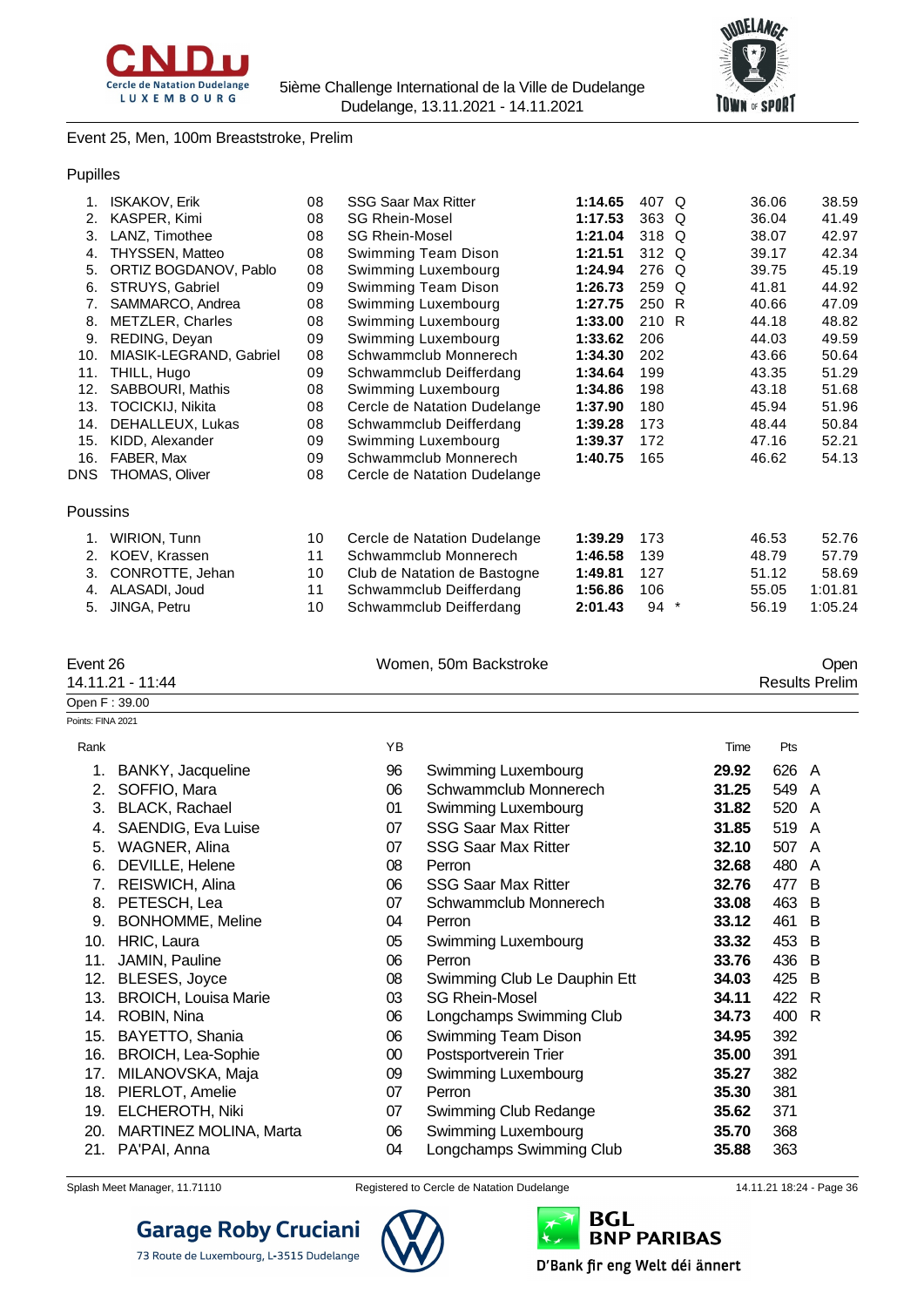



#### Event 26, Women, 50m Backstroke, Prelim, Open

| Rank |                           | ΥB  |                              | Time  | <b>Pts</b> |
|------|---------------------------|-----|------------------------------|-------|------------|
|      | 22. OLINGER, Tina         | 06  | Swimming Club Le Dauphin Ett | 36.60 | - 342      |
|      | 23. LAVAL SALINAS, Andrea | 07  | Club de Natation de Bastogne | 37.44 | -319       |
|      | 24. POPA, Sonia           | 06. | Swimming Club Redange        | 37.47 | 318        |
|      | 25. SELINIS, Daphne       | 09  | Longchamps Swimming Club     | 38.41 | 296        |
|      | 26. KUNTZ, Julia          | 06  | <b>SSG Saar Max Ritter</b>   | 39.62 | 269        |

#### Event 27 Communication of the Men, 50m Backstroke Communication of the Open

| 14.11.21 - 11:51  | <b>Results Prelim</b> |
|-------------------|-----------------------|
| Open M: 35.00     |                       |
| Points: FINA 2021 |                       |

| Rank       |                               | YB     |                                         | Time  | Pts   |    |
|------------|-------------------------------|--------|-----------------------------------------|-------|-------|----|
| 1.         | MANNES, Max                   | 97     | Schwammclub Deifferdang                 | 25.14 | 690 A |    |
| 2.         | CALMES, Nicolas               | 06     | Schwammclub Monnerech                   | 27.92 | 504   | A  |
| 3.         | JAAS, Jeff                    | 04     | Swimming Club Le Dauphin Ett            | 28.00 | 499 A |    |
| 4.         | <b>HAUBRICH, Nikita Sorel</b> | 06     | <b>SSG Saar Max Ritter</b>              | 29.19 | 441   | A  |
| 5.         | MAESSEN, Finn                 | 05     | Koninklijke Vilvoordse Zwemclub Phoenix | 29.32 | 435   | A  |
| 6.         | <b>SELINIS, Aris</b>          | 06     | Longchamps Swimming Club                | 29.60 | 423   | A  |
| 7.         | SIMAO NOGUEIRA, Joao          | 04     | Schwammclub Deifferdang                 | 29.62 | 422   | -B |
| 8.         | <b>WALTZING, Loic</b>         | $00\,$ | Schwammclub Deifferdang                 | 29.67 | 420   | B  |
| 9.         | THILL, Nicolas                | 05     | Swimming Luxembourg                     | 29.91 | 409   | B  |
| 10.        | BAUMANN, Max                  | 05     | <b>SSG Saar Max Ritter</b>              | 30.02 | 405   | B  |
| 11.        | <b>WERNER, Nick</b>           | 01     | <b>SSG Saar Max Ritter</b>              | 30.07 | 403   | B  |
| 12.        | TAMIGNEAUX, Arthur            | 04     | Perron                                  | 30.23 | 397   | B  |
| 13.        | <b>EWERLING, Nils</b>         | 03     | <b>SSG Saar Max Ritter</b>              | 30.33 | 393   | R  |
| 14.        | <b>DUFAYS, Louis</b>          | 04     | Longchamps Swimming Club                | 30.48 | 387   | R  |
| 15.        | D'HAES, William               | 06     | Schwammclub Deifferdang                 | 30.85 | 373   |    |
| 16.        | WESTER, Ben                   | 06     | Cercle de Natation Dudelange            | 30.96 | 369   |    |
| 17.        | JAAS, Joe                     | 06     | Swimming Club Le Dauphin Ett            | 31.08 | 365   |    |
| 18.        | FEDOSEEV, Anton               | 07     | Swimming Luxembourg                     | 31.11 | 364   |    |
| 19.        | RIKKERT, Thijmen              | 06     | Swimming Luxembourg                     | 31.31 | 357   |    |
| 20.        | MORARU, Matteo                | 04     | Swimming Luxembourg                     | 31.33 | 356   |    |
| 21.        | SVEEN, Albert                 | 04     | Cercle de Natation Dudelange            | 31.45 | 352   |    |
| 22.        | GONZALEZ PEREZ, Rodrigo       | 07     | Swimming Luxembourg                     | 32.33 | 324   |    |
| 23.        | KING, Maximillian             | 06     | Longchamps Swimming Club                | 32.43 | 321   |    |
| 24.        | DOYEN, Noe                    | 06     | Swimming Team Dison                     | 32.51 | 319   |    |
| 25.        | RENARD, Enzo                  | 04     | Cercle de Natation Wiltz                | 32.66 | 314   |    |
| 26.        | <b>KROMBACH, Alex</b>         | 08     | Swimming Luxembourg                     | 33.20 | 299   |    |
| 27.        | <b>WEYLAND, Philippe</b>      | 07     | Swimming Luxembourg                     | 33.59 | 289   |    |
| 28.        | HERR, Jacob                   | 06     | <b>SSG Saar Max Ritter</b>              | 35.49 | 245   |    |
| <b>DNS</b> | CARNEIRO, Nuno                | 05     | Swimming Luxembourg                     |       |       |    |



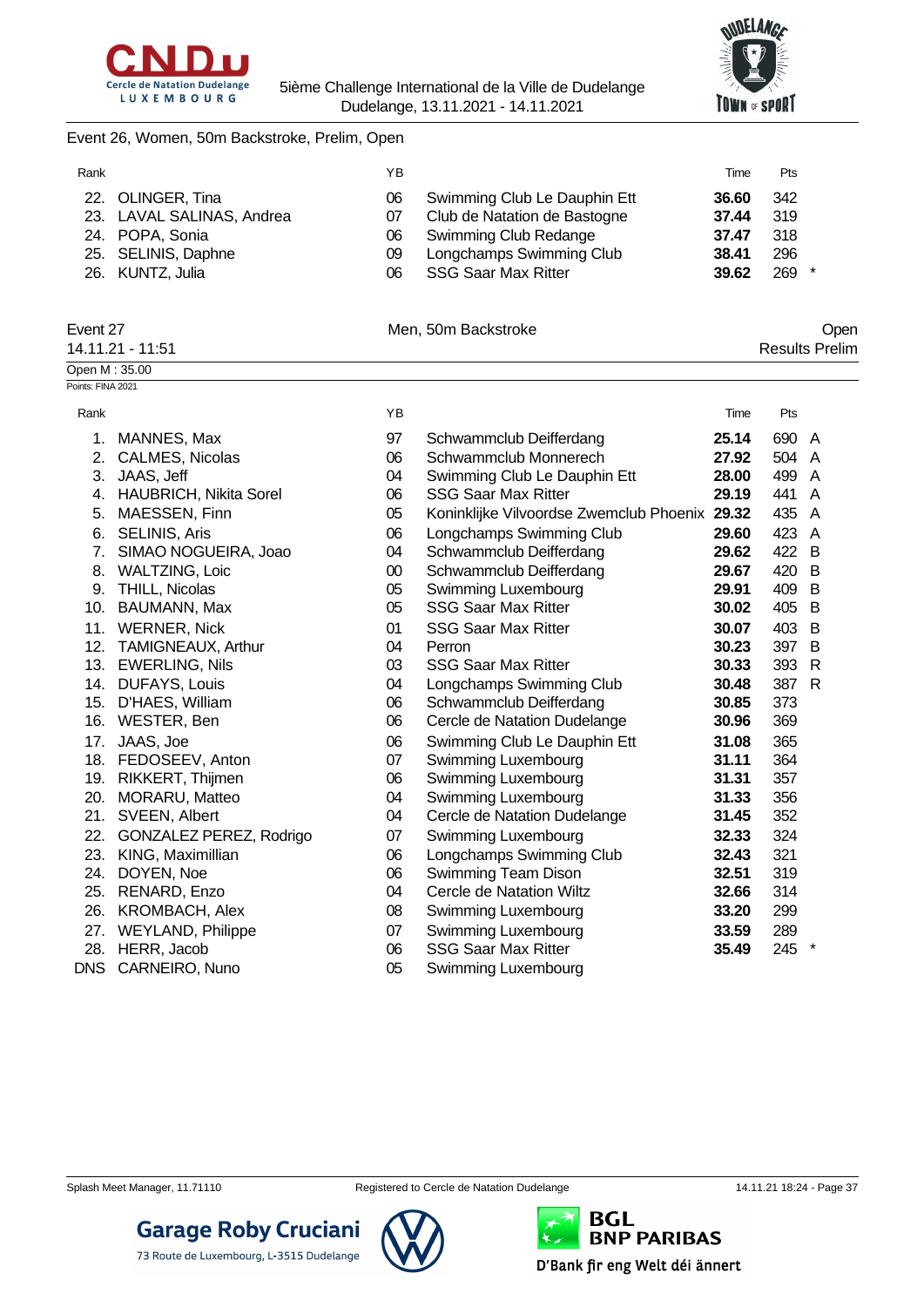



| Event 28                           |                                           |          | Women, 50m Butterfly                                     |                |            | Open                  |
|------------------------------------|-------------------------------------------|----------|----------------------------------------------------------|----------------|------------|-----------------------|
|                                    | 14.11.21 - 11:59                          |          |                                                          |                |            | <b>Results Prelim</b> |
| Open F: 37.00<br>Points: FINA 2021 |                                           |          |                                                          |                |            |                       |
| Rank                               |                                           | YB       |                                                          | Time           | Pts        |                       |
|                                    |                                           |          | <b>SSG Saar Max Ritter</b>                               |                | 538 A      |                       |
| 1.                                 | SCHIRMER, Lena                            | 08       |                                                          | 29.96<br>29.98 | 537 A      |                       |
| 2.                                 | <b>SCHIRRA, Hannah</b>                    | 03       | <b>SSG Saar Max Ritter</b><br><b>SSG Saar Max Ritter</b> | 30.01          |            |                       |
|                                    | 3. BENZMUELLER, Magdalena<br>SOFFIO, Mara | 05<br>06 | Schwammclub Monnerech                                    | 30.25          | 536<br>523 | A                     |
| 4.                                 |                                           |          |                                                          |                |            | A                     |
|                                    | 5. REINESCH, Leeloo                       | 07       | Schwammclub Monnerech                                    | 30.50          | 510        | A                     |
|                                    | 6. BERTHET, Lana                          | 05       | Longchamps Swimming Club                                 | 30.97          | 487        | A                     |
|                                    | 7. HOFMANN, Adriana                       | 07       | <b>SSG Saar Max Ritter</b>                               | 31.14          | 479        | B                     |
|                                    | DESRUMAUX, Luna                           | 08       | Longchamps Swimming Club                                 | 31.14          | 479        | B                     |
|                                    | 9. VAN EYKEN, Nele                        | 05       | Koninklijke Vilvoordse Zwemclub Phoenix 31.19            |                | 477        | B                     |
|                                    | 10. HRIC, Laura                           | 05       | Swimming Luxembourg                                      | 31.33          | 471        | B                     |
|                                    | 11. FRANZ, Katharina                      | 08       | <b>SSG Saar Max Ritter</b>                               | 31.70          | 454        | B                     |
|                                    | 12. PHILIPPART, Lina                      | 07       | Swimming Luxembourg                                      | 31.71          | 454        | B                     |
|                                    | 13. BARBERON, Sophie                      | 05       | Cercle de Natation Dudelange                             | 31.80          | 450        | R                     |
|                                    | 14. ANTUNES, Lyna                         | 07       | Koninklijke Vilvoordse Zwemclub Phoenix 31.84            |                | 448        | $\mathsf{R}$          |
|                                    | 15. BLESES, Joyce                         | 08       | Swimming Club Le Dauphin Ett                             | 32.23          | 432        |                       |
|                                    | ALLAR, Maud                               | 08       | Cercle Nautique Petange                                  | 32.23          | 432        |                       |
|                                    | 17. LINDMARK MELO, Maia                   | 07       | Cercle de Natation Dudelange                             | 32.27          | 431        |                       |
|                                    | 18. HAAG, Nora                            | 04       | Swimming Club Le Dauphin Ett                             | 32.59          | 418        |                       |
|                                    | 19. NARDI, Margherita                     | 05       | Longchamps Swimming Club                                 | 32.68          | 415        |                       |
|                                    | 20. BROICH, Lea-Sophie                    | $00\,$   | Postsportverein Trier                                    | 32.77          | 411        |                       |
|                                    | 21. HRIC, Nina                            | 08       | Swimming Luxembourg                                      | 33.01          | 402        |                       |
| 22.                                | <b>BROICH, Louisa Marie</b>               | 03       | <b>SG Rhein-Mosel</b>                                    | 33.57          | 383        |                       |
| 23.                                | CALMES, Lara                              | 04       | Schwammclub Monnerech                                    | 33.61          | 381        |                       |
| 24.                                | <b>BOCK, Anouk</b>                        | 08       | Club de Natation de Bastogne                             | 34.06          | 366        |                       |
| 25.                                | THIRY, Alice                              | 08       | Cercle de Natation Wiltz                                 | 34.17          | 363        |                       |
| 26.                                | CORBEEL BASTIN, Ava                       | 07       | Swimming Club Le Dauphin Ett                             | 34.23          | 361        |                       |
| 27.                                | DALLE, Domitille                          | 05       | Longchamps Swimming Club                                 | 34.24          | 360        |                       |
| 28.                                | REDING, Sevda                             | 07       | <b>Swimming Luxembourg</b>                               | 34.44          | 354        |                       |
| 29.                                | OLIVERO, Francesca                        | 08       | Swimming Luxembourg                                      | 34.66          | 348        |                       |
|                                    | 30. SCHMITZ, Katharina Marie              | 08       | <b>SSG Saar Max Ritter</b>                               | 35.26          | 330        |                       |
|                                    | 31. BARANCZYK, Maya                       | $07$     | Swimming Luxembourg                                      | 35.58          | 321        |                       |
| 32.                                | SEVRIN, Clemence                          | 09       | Swimming Team Dison                                      | 35.71          | 318        |                       |
|                                    | 33. LEONARD, Lis                          | 05       | Swimming Luxembourg                                      | 35.82          | 315        |                       |
|                                    | 34. KIDD, Francesca                       | 06       | Swimming Luxembourg                                      | 36.16          | 306        |                       |
| 35.                                | <b>BARTHEL, Emma</b>                      | 10       | Swimming Luxembourg                                      | 36.26          | 303        |                       |
| 36.                                | CONSTANTIN, Sophia                        | 09       | Swimming Luxembourg                                      | 36.57          | 296        |                       |
| 37.                                | MOSTAFA, Nour                             | 09       | Swimming Luxembourg                                      | 37.16          | 282        |                       |
|                                    | 38. ELCHEROTH, Milly                      | 03       | Swimming Club Redange                                    | 37.73          | 269        |                       |
|                                    | 39. KOENIG, Charlotte Fleur               | 09       | Swimming Luxembourg                                      | 38.48          | 254        |                       |
|                                    | DNS KAHL, Helena                          | 06       | <b>White Sharks BKS</b>                                  |                |            |                       |



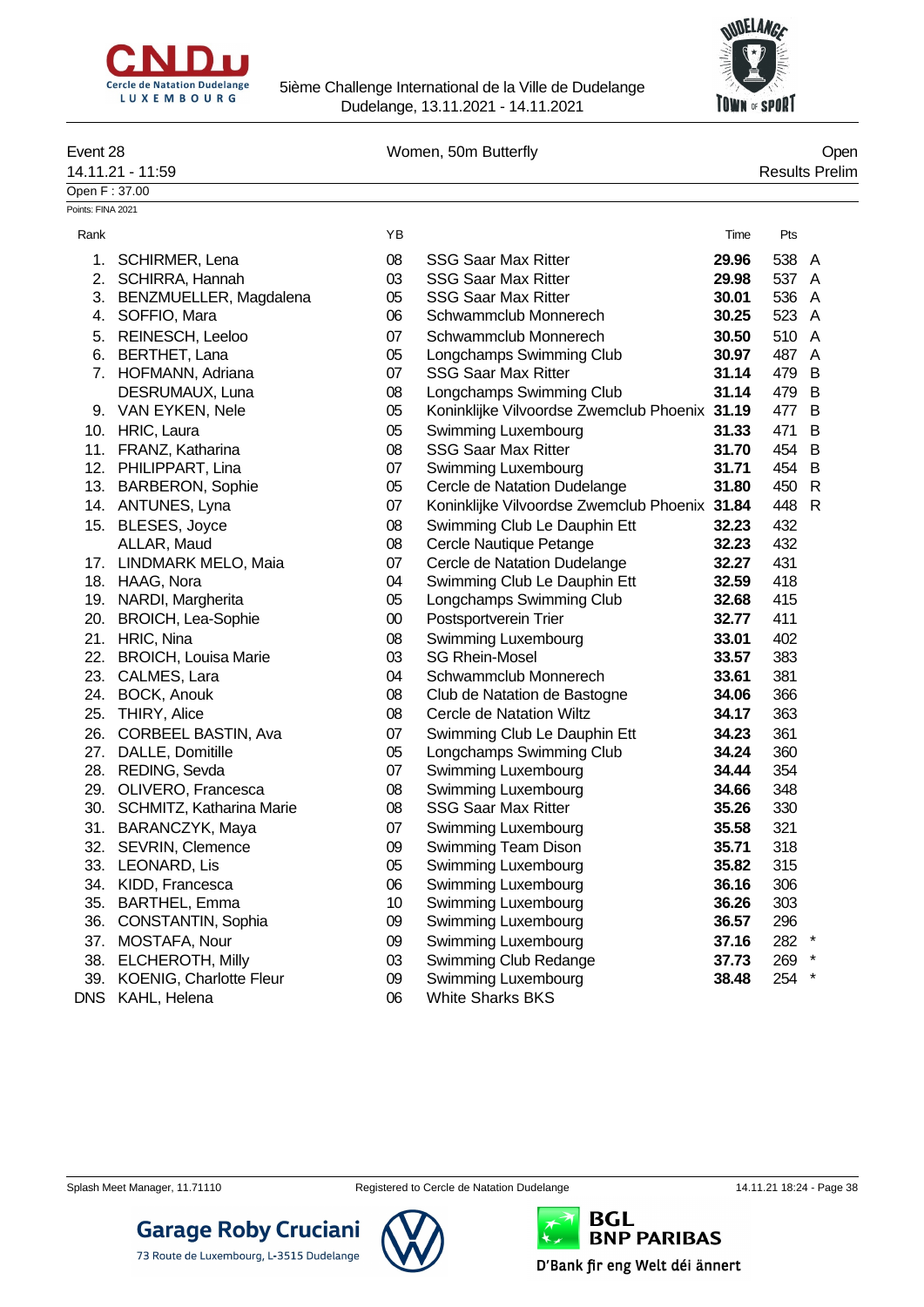



| Event 29          | 14.11.21 - 12:08               |        | Men, 50m Butterfly                                |       |       | Open<br><b>Results Prelim</b> |
|-------------------|--------------------------------|--------|---------------------------------------------------|-------|-------|-------------------------------|
| Open M: 33.00     |                                |        |                                                   |       |       |                               |
| Points: FINA 2021 |                                |        |                                                   |       |       |                               |
| Rank              |                                | YB     |                                                   | Time  | Pts   |                               |
|                   | 1. HENX, Julien                | 95     | Cercle de Natation Dudelange                      | 24.18 | 727 A |                               |
|                   | 2. RAJE, Michael               | 06     | <b>SSG Saar Max Ritter</b>                        | 25.52 | 619   | A                             |
| 3.                | GOENAWAN, Brandon Adriano      | 05     | <b>SSG Saar Max Ritter</b>                        | 25.76 | 601   | A                             |
| 4.                | TONUS, Frederic                | 73     | Lux Sharks                                        | 25.98 | 586   | A                             |
| 5.                | CONSTANTINO CAEIRO, Diogo      | 03     | Cercle de Natation Dudelange                      | 26.15 | 575   | A                             |
|                   | 6. ABDOLI, Samyar              | 02     | <b>SSG Saar Max Ritter</b>                        | 26.22 | 570   | A                             |
|                   | 7. FREY, Jurek                 | 97     | <b>SSG Saar Max Ritter</b>                        | 26.35 | 562 B |                               |
|                   | 8. KOEHLER, Jan                | 06     | <b>SSG Saar Max Ritter</b>                        | 26.53 | 551   | B                             |
| 9.                | DEMAJ, Valdrim                 | 03     | Koninklijke Vilvoordse Zwemclub Phoenix 27.07     |       | 518   | B                             |
|                   | BANKY, Jordan                  | 01     | Swimming Luxembourg                               | 27.07 | 518 B |                               |
|                   | 11. CONZEMIUS, Jerome          | 99     | Swimming Luxembourg                               | 27.16 | 513 B |                               |
|                   | JAAS, Jeff                     | 04     | Swimming Club Le Dauphin Ett                      | 27.16 | 513 B |                               |
|                   | 13. HAUBRICH, Nikita Sorel     | 06     | <b>SSG Saar Max Ritter</b>                        | 27.49 | 495 R |                               |
|                   | 14. ZAPP, Eugene               | 05     | <b>SSG Saar Max Ritter</b>                        | 27.53 | 493   | R                             |
|                   | 15. SIMAO NOGUEIRA, Joao       | 04     | Schwammclub Deifferdang                           | 27.59 | 489   |                               |
|                   | 16. FRANCK, Max                | 03     | Cercle de Natation Dudelange                      | 27.75 | 481   |                               |
|                   | 17. PAULUS, Joshua             | 06     | <b>SSG Saar Max Ritter</b>                        | 27.90 | 473   |                               |
|                   | 18. NIGRA, Loic                | 94     | Koninklijke Vilvoordse Zwemclub Phoenix 28.14     |       | 461   |                               |
|                   | FLOREAN, Darius                | 05     | Swimming Luxembourg                               | 28.14 | 461   |                               |
|                   | 20. ANTUNES, Lucas             | 04     | Koninklijke Vilvoordse Zwemclub Phoenix 28.17     |       | 460   |                               |
|                   |                                |        |                                                   |       |       |                               |
|                   | 21. DE MACEDO CRESTA, Gabriel  | 02     | Swimming Luxembourg<br><b>SSG Saar Max Ritter</b> | 28.26 | 455   |                               |
|                   | 22. OSADSKY, Phillip           | 05     |                                                   | 28.37 | 450   |                               |
|                   | 23. HUETHER, Niklas            | 07     | <b>SSG Saar Max Ritter</b>                        | 28.42 | 448   |                               |
|                   | 24. MORARU, Matteo             | 04     | Swimming Luxembourg<br><b>SSG Saar Max Ritter</b> | 28.44 | 447   |                               |
|                   | 25. CHIRIAC, Constantin Julian | 04     |                                                   | 28.52 | 443   |                               |
|                   | 26. CAMERLYNCK, Mathias        | 04     | Koninklijke Vilvoordse Zwemclub Phoenix 28.89     |       | 426   |                               |
|                   | 27. PUCCIO, Alessio            | 06     | Koninklijke Vilvoordse Zwemclub Phoenix 28.91     |       | 425   |                               |
|                   | 28. SANDRIN, Davide            | $00\,$ | Longchamps Swimming Club                          | 29.21 | 412   |                               |
|                   | 29. AHMED, Aryaan              | 05     | Swimming Luxembourg                               | 29.44 | 403   |                               |
|                   | 30. GRONDAL, Loup              | 03     | Perron                                            | 29.47 | 402   |                               |
|                   | 31. CROMBEL, Jean              | 06     | Perron                                            | 29.54 | 399   |                               |
| 32.               | <b>BEAUTHIER, Killian</b>      | 02     | Koninklijke Vilvoordse Zwemclub Phoenix 29.55     |       | 398   |                               |
|                   | 33. LOURTIE, Nicolas           | 05     | Perron                                            | 29.72 | 391   |                               |
|                   | 34. SARTINI, Marco             | 06     | Longchamps Swimming Club                          | 29.73 | 391   |                               |
|                   | 35. DE MACEDO CRESTA, Bruno    | 06     | Swimming Luxembourg                               | 29.81 | 388   |                               |
|                   | 36. CHAUSSARD, Albert          | 07     | Swimming Luxembourg                               | 29.82 | 388   |                               |
|                   | 37. ESCHETTE, Louis            | 07     | Cercle de Natation Wiltz                          | 30.03 | 379   |                               |
| 38.               | OLINGER, Liam                  | 05     | Schwammclub Monnerech                             | 30.33 | 368   |                               |
|                   | 39. KASPER, Kimi               | 08     | <b>SG Rhein-Mosel</b>                             | 30.37 | 367   |                               |
| 40.               | <b>BRANDT, Thomas</b>          | 03     | Club de Natation de Bastogne                      | 30.50 | 362   |                               |
| 41.               | SCHWAAB, Justin                | 04     | <b>White Sharks BKS</b>                           | 30.58 | 359   |                               |
| 42.               | DUMONT, Cyril                  | 07     | Longchamps Swimming Club                          | 30.59 | 359   |                               |
|                   | 43. FONDEUR, Mael              | 05     | Swimming Team Dison                               | 30.77 | 353   |                               |
| 44.               | WEYLAND, Philippe              | 07     | Swimming Luxembourg                               | 30.84 | 350   |                               |
| 45.               | THILL, Louis                   | 07     | Swimming Luxembourg                               | 30.97 | 346   |                               |
| 46.               | KUNEN, Fynn                    | 08     | Swimming Luxembourg                               | 32.17 | 309   |                               |
|                   | 47. HALLEUX, Guillaume         | 04     | Perron                                            | 32.55 | 298   |                               |
|                   | 48. DEPINOIS, William          | 05     | Perron                                            | 32.56 | 298   |                               |

73 Route de Luxembourg, L-3515 Dudelange

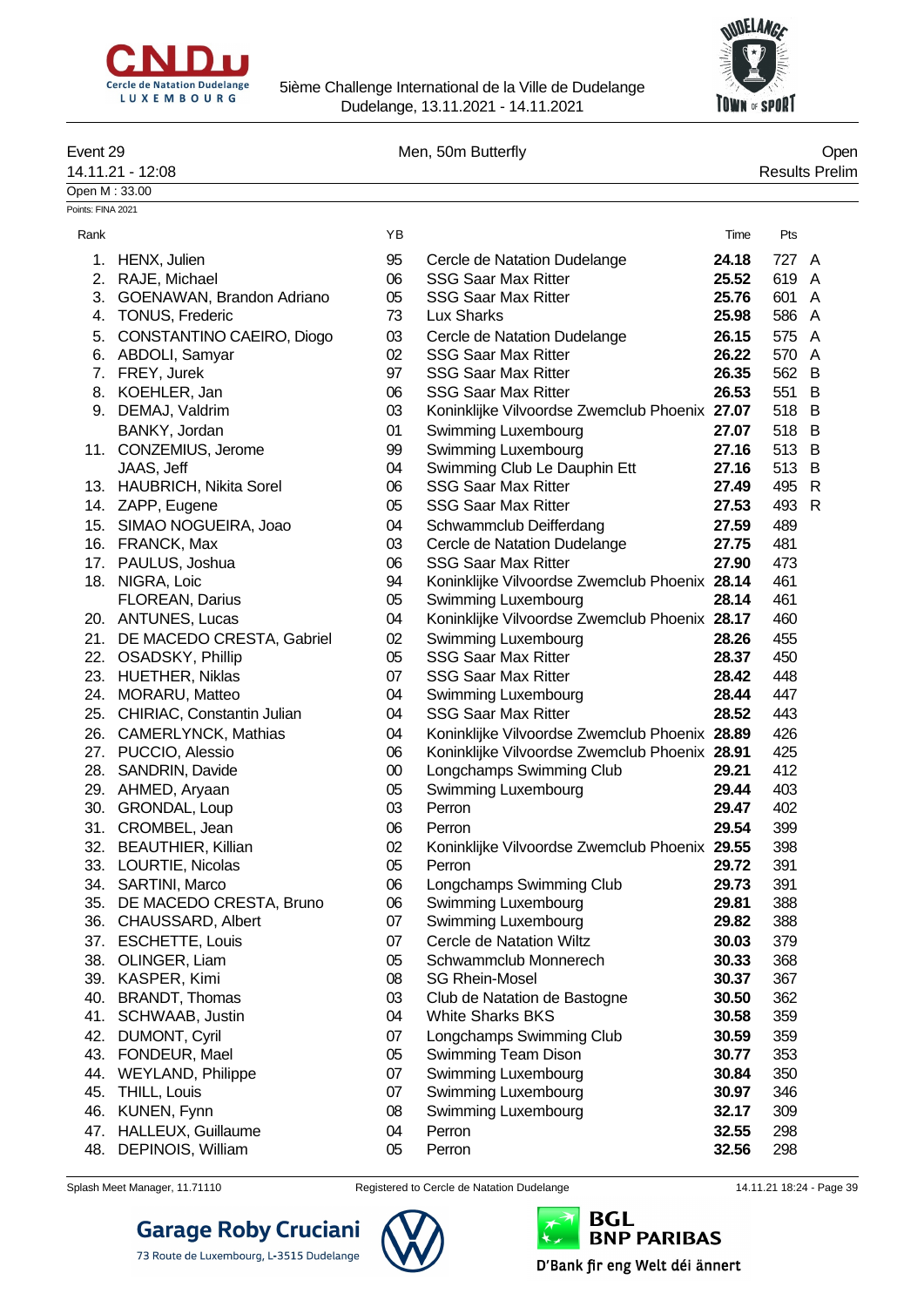



#### Event 29, Men, 50m Butterfly, Prelim, Open

| Rank |                                                                                            | YΒ                   |                                                                                          | Time  | Pts     |
|------|--------------------------------------------------------------------------------------------|----------------------|------------------------------------------------------------------------------------------|-------|---------|
|      | 49. VIGUIER, Evan<br>DNS BOKOV, Rodion<br>DNS DALEIDEN CIUFERRI, Ralph<br>DNS ROLKO, Ricky | 08<br>03<br>03<br>99 | Swimming Luxembourg<br>Swimming Luxembourg<br>Swimming Luxembourg<br>Swimming Luxembourg | 34.00 | $261$ * |

| Event 30<br>14.11.21 - 12:20                                                                                                                   |                |         | Women, 400m Freestyle |       |                          |       |       |         |       | Oper<br>Results |
|------------------------------------------------------------------------------------------------------------------------------------------------|----------------|---------|-----------------------|-------|--------------------------|-------|-------|---------|-------|-----------------|
| Jeunes F 13 - 14: 6:20.00 / Seniors F 17 +: 5:42.00 / Juniors F 15 - 16: 5:58.00 / Pupilles F 11 - 12: 6:35.00 / Poussins F 9 -<br>10: 6:35.00 |                |         |                       |       |                          |       |       |         |       |                 |
| Points: FINA 2021                                                                                                                              |                |         |                       |       |                          |       |       |         |       |                 |
| Rank                                                                                                                                           |                | YΒ      |                       |       |                          |       |       | Time    | Pts   |                 |
| Seniors                                                                                                                                        |                |         |                       |       |                          |       |       |         |       |                 |
| PA'PAI, Anna                                                                                                                                   |                | 04      |                       |       | Longchamps Swimming Club |       |       | 5:13.27 | 416   |                 |
| 34.50<br>$50m$ :                                                                                                                               | 34.50<br>150m: | 1:52.53 | 39.29                 | 250m: | 3:12.14                  | 40.04 | 350m: | 4:33.79 | 41.14 |                 |
| 1:13.24<br>$100m$ :                                                                                                                            | 38.74<br>200m: | 2:32.10 | 39.57                 | 300m: | 3:52.65                  | 40.51 | 400m: | 5:13.27 | 39.48 |                 |

| JUH.             | 07.JU         | 37.JU | 100111. 1.04.00 | ບອ.∠ອ |                        | $20011.$ $3.12.17$ $70.07$ |       | <u> ټ، ټ. ۱، ۱، ۲۰۰</u> | <b>TI.IT</b> |
|------------------|---------------|-------|-----------------|-------|------------------------|----------------------------|-------|-------------------------|--------------|
|                  | 100m: 1:13.24 | 38.74 | 200m: 2:32.10   | 39.57 |                        | 300m: 3.52.65              | 40.51 | 400m: 5:13.27           | 39.48        |
| 2. HUBERT, Alina |               |       |                 |       | 04 SSG Saar Max Ritter |                            |       | 5:32.37                 | - 348        |
| $50m$ :          | 36.29         | 36.29 | 150m: 1:58.90   | 42.10 | 250m: 3:23.98          |                            | 42.94 | 350m: 4:50.14           | 43.15        |
|                  | 100m: 1:16.80 | 40.51 | 200m: 2:41.04   | 42.14 |                        | 300m: 4:06.99              | 43.01 | 400m: 5:32.37           | 42.23        |

#### Juniors

|    | 1. JOMINET, Lou<br>50 <sub>m</sub> :<br>29.91<br>1:02.65<br>100m:         | 29.91<br>32.74 | 150m:<br>200m: | 05<br>1:36.47<br>2:10.53 | 33.82<br>34.06 | 250m:<br>300m:                               | Swimming Luxembourg<br>2:44.87<br>3:19.69      | 34.34<br>34.82 | 350m:<br>400m: | 4:28.15<br>3:54.28<br>4.28.15 | 663<br>34.59<br>33.87 |
|----|---------------------------------------------------------------------------|----------------|----------------|--------------------------|----------------|----------------------------------------------|------------------------------------------------|----------------|----------------|-------------------------------|-----------------------|
|    | 2. KASPER, Jana-Caterina<br>30.74<br>50m:<br>1:04.81<br>100m:             | 30.74<br>34.07 | 150m:<br>200m: | 05<br>1:39.28<br>2:14.52 | 34.47<br>35.24 | <b>SSG Saar Max Ritter</b><br>250m:<br>300m: | 2:49.65<br>3:24.59                             | 35.13<br>34.94 | 350m:<br>400m: | 4:35.19<br>3:59.67<br>4:35.19 | 614<br>35.08<br>35.52 |
|    | 3. BOUZIDI, Imene<br>50m:<br>32.35<br>100m:<br>1:08.31                    | 32.35<br>35.96 | 150m:<br>200m: | 05<br>1:45.32<br>2:22.56 | 37.01<br>37.24 | 250m:<br>300m:                               | Schwammclub Monnerech<br>2:59.49<br>3:36.86    | 36.93<br>37.37 | 350m:<br>400m: | 4:50.51<br>4:13.80<br>4:50.51 | 522<br>36.94<br>36.71 |
|    | 4. KEANE, Sophie<br>32.98<br>50m:<br>1:09.35<br>100m:                     | 32.98<br>36.37 | 150m:<br>200m: | 06<br>1:46.41<br>2:24.18 | 37.06<br>37.77 | 250m:<br>300m:                               | Swimming Luxembourg<br>3:01.92<br>3:39.74      | 37.74<br>37.82 | 350m:<br>400m: | 4:55.69<br>4:18.23<br>4:55.69 | 495<br>38.49<br>37.46 |
|    | 5. BERTHET, Lana<br>50m:<br>31.90<br>100m:<br>1:07.46                     | 31.90<br>35.56 | 150m:<br>200m: | 05<br>1:44.15<br>2:21.62 | 36.69<br>37.47 | 250m:<br>300m:                               | Longchamps Swimming Club<br>2:59.83<br>3:38.72 | 38.21<br>38.89 | 350m:<br>400m: | 4:56.55<br>4:18.06<br>4:56.55 | 490<br>39.34<br>38.49 |
| 6. | DALLE, Domitille<br>33.11<br>50m:<br>100m:<br>1:09.87                     | 33.11<br>36.76 | 150m:<br>200m: | 05<br>1:47.68<br>2:25.82 | 37.81<br>38.14 | 250m:<br>300m:                               | Longchamps Swimming Club<br>3:03.94<br>3:42.22 | 38.12<br>38.28 | 350m:<br>400m: | 4:56.73<br>4:20.08<br>4:56.73 | 489<br>37.86<br>36.65 |
|    | 7. NARDI, Margherita<br>31.67<br>50m:<br>100m:<br>1:07.48                 | 31.67<br>35.81 | 150m:<br>200m: | 05<br>1:45.96<br>2:24.95 | 38.48<br>38.99 | 250m:<br>300m:                               | Longchamps Swimming Club<br>3:04.40<br>3:44.21 | 39.45<br>39.81 | 350m:<br>400m: | 5:01.85<br>4:23.95<br>5:01.85 | 465<br>39.74<br>37.90 |
| 8. | BARDIN, Sara<br>50m:<br>34.47<br>1:13.00<br>100m:                         | 34.47<br>38.53 | 150m:<br>200m: | 05<br>1:52.00<br>2:31.22 | 39.00<br>39.22 | 250m:<br>300m:                               | Longchamps Swimming Club<br>3:09.81<br>3:48.95 | 38.59<br>39.14 | 350m:<br>400m: | 5:06.10<br>4:28.14<br>5:06.10 | 446<br>39.19<br>37.96 |
| 9. | <b>SCHOEMANS, Alice</b><br>34.02<br>50 <sub>m</sub> :<br>1:12.36<br>100m: | 34.02<br>38.34 | 150m:<br>200m: | 06<br>1:52.19<br>2:32.13 | 39.83<br>39.94 | 250m:<br>300m:                               | Longchamps Swimming Club<br>3:12.06<br>3:51.79 | 39.93<br>39.73 | 350m:<br>400m: | 5:07.79<br>4:30.72<br>5:07.79 | 438<br>38.93<br>37.07 |



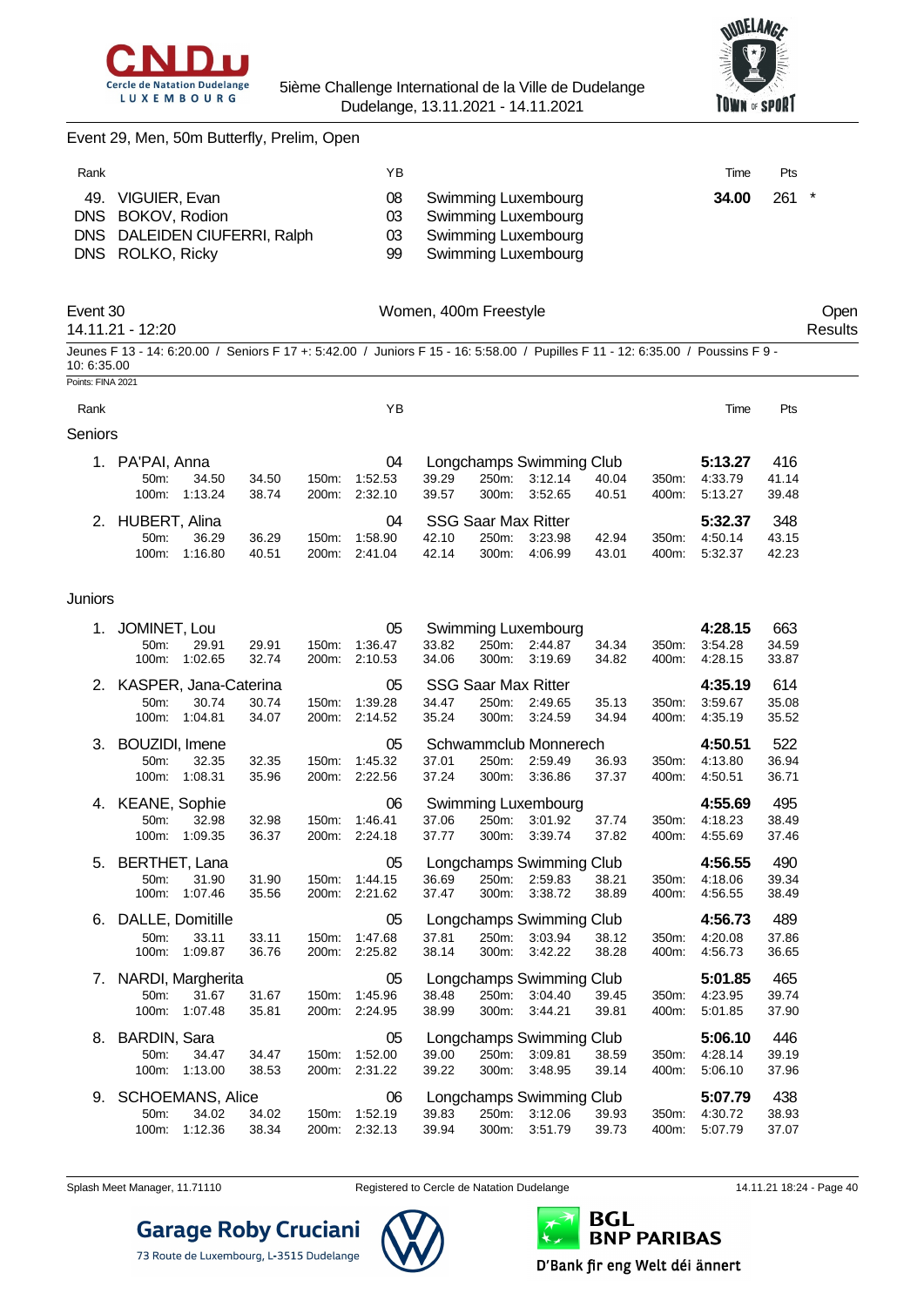



#### Event 30, Girls, 400m Freestyle, Juniors

| Rank |                                         |                                        | ΥB                 |                |                                |                    |                |                   | Time               | <b>Pts</b>     |
|------|-----------------------------------------|----------------------------------------|--------------------|----------------|--------------------------------|--------------------|----------------|-------------------|--------------------|----------------|
| 10.  | GASS, Dalida<br>34.03<br>$50m$ :        | 34.03<br>$150m$ :                      | 05<br>1:52.53      | 39.97          | <b>SG Rhein-Mosel</b><br>250m: | 3:14.35            | 40.77          | $350m$ :          | 5:16.09<br>4:37.01 | 405<br>41.41   |
|      | 1:12.56<br>$100m$ :                     | 38.53<br>200m:                         | 2:33.58            | 41.05          | 300m:                          | 3:55.60            | 41.25          | 400m:             | 5:16.09            | 39.08          |
| 11.  | <b>ERNENS, Chloe</b>                    |                                        | 05                 |                | Schwammclub Deifferdang        |                    |                |                   | 5:25.01            | 372            |
|      | $50m$ :<br>36.70<br>1:16.98<br>$100m$ : | 36.70<br>$150m$ :<br>40.28<br>200m:    | 1:57.58<br>2:38.46 | 40.60<br>40.88 | 250m:<br>300m:                 | 3:20.25<br>4:02.21 | 41.79<br>41.96 | 350m:<br>400m:    | 4:44.62<br>5:25.01 | 42.41<br>40.39 |
|      | 12. POPA, Sonia                         |                                        | 06                 |                | Swimming Club Redange          |                    |                |                   | 5:40.54            | 324            |
|      | 37.35<br>50m<br>$100m$ :<br>1:18.81     | 37.35<br>$150m$ :<br>41.46<br>$200m$ : | 2:02.08<br>2:45.57 | 43.27<br>43.49 | $250m$ :<br>$300m$ :           | 3:29.11<br>4:13.39 | 43.54<br>44.28 | $350m$ :<br>400m: | 4:57.55<br>5:40.54 | 44.16<br>42.99 |

#### Jeunes

|    | 1. SCHIRMER, Lena<br>50m:<br>30.97<br>100m:<br>1:05.27               | 30.97<br>34.30 | 200m:          | 08<br>150m: 1:40.20<br>2:15.20 | 34.93<br>35.00                            | 250m:<br>300m: | <b>SSG Saar Max Ritter</b><br>2:50.57<br>3:25.76 | 35.37<br>35.19 | 350m:<br>400m: | 4:33.62<br>4:00.36<br>4:33.62 | 624<br>34.60<br>33.26 |
|----|----------------------------------------------------------------------|----------------|----------------|--------------------------------|-------------------------------------------|----------------|--------------------------------------------------|----------------|----------------|-------------------------------|-----------------------|
| 2. | HAN, Mengjia<br>50m:<br>30.88<br>1:05.39<br>100m:                    | 30.88<br>34.51 | 150m:<br>200m: | 07<br>1:40.78<br>2:16.48       | 35.39<br>35.70                            | 250m:<br>300m: | Swimming Luxembourg<br>2:52.48<br>3:28.43        | 36.00<br>35.95 | 350m:<br>400m: | 4:37.63<br>4:03.76<br>4:37.63 | 598<br>35.33<br>33.87 |
|    | 3. SCHOLER, Amelie<br>50 <sub>m</sub> :<br>31.44<br>1:06.37<br>100m: | 31.44<br>34.93 | 150m:<br>200m: | 08<br>1:43.20<br>2:20.96       | 36.83<br>37.76                            | 300m:          | Swimming Luxembourg<br>250m: 2:58.81<br>3:36.76  | 37.85<br>37.95 | 350m:<br>400m: | 4:51.22<br>4:15.11<br>4:51.22 | 518<br>38.35<br>36.11 |
| 4. | DAVID, Ryana<br>50m:<br>33.84<br>100m:<br>1:10.16                    | 33.84<br>36.32 | 150m:<br>200m: | 08<br>1:47.29<br>2:24.58       | Perron<br>37.13<br>37.29                  | 250m:<br>300m: | 3:01.41<br>3:38.84                               | 36.83<br>37.43 | 350m:<br>400m: | 4:51.91<br>4:16.28<br>4:51.91 | 514<br>37.44<br>35.63 |
|    | 5. DEVILLE, Helene<br>35.41<br>50m:<br>100m:<br>1:14.37              | 35.41<br>38.96 | 150m:<br>200m: | 08<br>1:53.44<br>2:32.78       | Perron<br>39.07<br>39.34                  | 250m:<br>300m: | 3:10.78<br>3:49.22                               | 38.00<br>38.44 | 350m:<br>400m: | 5:01.46<br>4:26.01<br>5:01.46 | 467<br>36.79<br>35.45 |
|    | 6. SANDRIN, Carola<br>50m:<br>32.97<br>1:10.06<br>100m:              | 32.97<br>37.09 | 150m:<br>200m: | 07<br>1:48.65<br>2:27.44       | 38.59<br>38.79                            | 250m:<br>300m: | Longchamps Swimming Club<br>3:06.61<br>3:45.67   | 39.17<br>39.06 | 350m:<br>400m: | 5:04.52<br>4:25.10<br>5:04.52 | 453<br>39.43<br>39.42 |
|    | 7. PAIROUX, Eloise<br>50m:<br>35.73<br>100m:<br>1:15.03              | 35.73<br>39.30 | 150m:<br>200m: | 08<br>1:55.12<br>2:34.94       | Perron<br>40.09<br>39.82                  | 250m:<br>300m: | 3:15.76<br>3:56.07                               | 40.82<br>40.31 | 350m:<br>400m: | 5:14.50<br>4:36.08<br>5:14.50 | 411<br>40.01<br>38.42 |
| 8. |                                                                      |                |                |                                |                                           |                |                                                  |                |                |                               |                       |
|    | TAKAR, Hannah<br>36.97<br>50 <sub>m</sub> :<br>100m:<br>1:17.56      | 36.97<br>40.59 | 150m:<br>200m: | 08<br>1:59.33<br>2:41.10       | <b>White Sharks BKS</b><br>41.77<br>41.77 | 300m:          | 250m: 3:23.52<br>4:05.31                         | 42.42<br>41.79 | 350m:<br>400m: | 5:23.88<br>4:45.45<br>5:23.88 | 376<br>40.14<br>38.43 |
|    | 9. PIERLOT, Amelie<br>50m:<br>35.87<br>100m:<br>1:15.87              | 35.87<br>40.00 | 150m.<br>200m: | 07<br>1:57.29<br>2:39.90       | Perron<br>41.42<br>42.61                  | 250m:<br>300m: | 3:22.41<br>4:05.05                               | 42.51<br>42.64 | 350m:<br>400m: | 5:28.82<br>4:47.67<br>5:28.82 | 360<br>42.62<br>41.15 |

#### Pupilles

| 1. FORTEMPS, Florine |         |       |       | 09      | Perron |       |                          |       |       | 5:15.15 | 408   |
|----------------------|---------|-------|-------|---------|--------|-------|--------------------------|-------|-------|---------|-------|
| $50m$ :              | 34.13   | 34.13 | 150m: | 1:53.41 | 40.38  | 250m: | 3:15.21                  | 40.93 | 350m: | 4:37.78 | 41.33 |
| $100m$ :             | 1:13.03 | 38.90 | 200m: | 2:34.28 | 40.87  | 300m: | 3:56.45                  | 41.24 | 400m: | 5:15.15 | 37.37 |
|                      |         |       |       |         |        |       |                          |       |       |         |       |
| 2. HAMPER, Line      |         |       |       | 09      |        |       | Longchamps Swimming Club |       |       | 5:25.78 | - 370 |
| $50m$ :              | 38.07   | 38.07 | 150m: | 2:02.75 | 42.23  | 250m: | 3:26.51                  | 41.89 | 350m: | 4.48.06 | 40.50 |





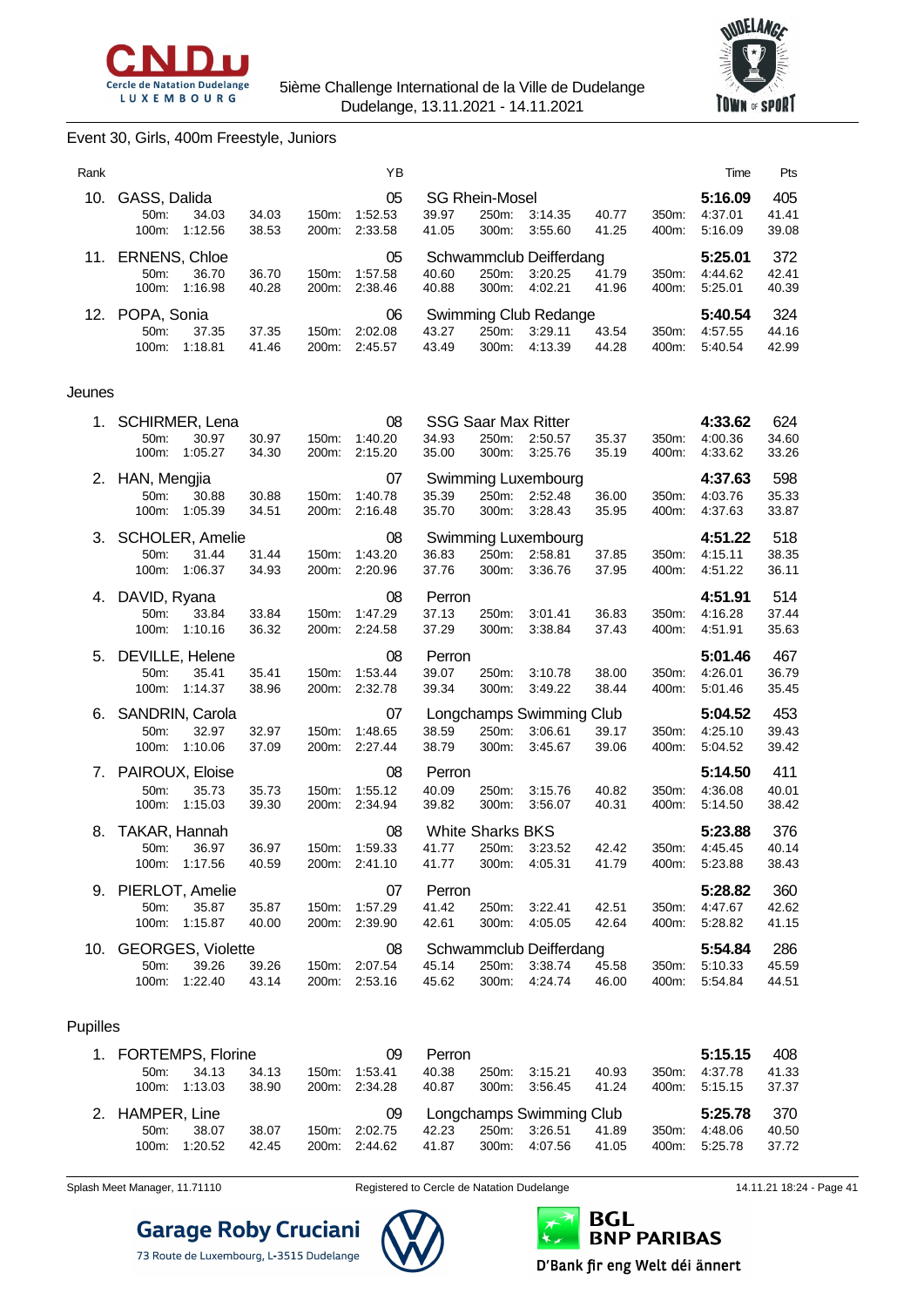



### Event 30, Girls, 400m Freestyle, Pupilles

| Rank     |                                                            |                |                | ΥB                       |                |                                           |                                                |                |                | Time                          | Pts                   |
|----------|------------------------------------------------------------|----------------|----------------|--------------------------|----------------|-------------------------------------------|------------------------------------------------|----------------|----------------|-------------------------------|-----------------------|
| 3.       | LAMBIN, Elisa<br>50m:<br>37.72<br>1:19.13<br>100m:         | 37.72<br>41.41 | 150m:<br>200m: | 09<br>2:00.94<br>2:42.83 | 41.81<br>41.89 | 250m:<br>300m:                            | Schwammclub Deifferdang<br>3:24.40<br>4:06.42  | 41.57<br>42.02 | 350m:<br>400m: | 5:28.90<br>4:48.22<br>5:28.90 | 359<br>41.80<br>40.68 |
| 4.       | <b>FRADET, Maelle</b><br>50m:<br>39.58<br>1:25.27<br>100m: | 39.58<br>45.69 | 150m:<br>200m: | 09<br>2:13.95<br>3:02.69 | 48.68<br>48.74 | 250m:<br>300m:                            | Schwammclub Deifferdang<br>3:50.24<br>4:39.08  | 47.55<br>48.84 | 350m:<br>400m: | 6:12.92<br>5:27.57<br>6:12.92 | 246<br>48.49<br>45.35 |
| Poussins |                                                            |                |                |                          |                |                                           |                                                |                |                |                               |                       |
|          | <b>GREGOIRE, Gaia</b><br>50m:<br>37.77<br>1:18.92<br>100m: | 37.77<br>41.15 | 150m:<br>200m: | 11<br>2:01.31<br>2:42.92 | 42.39<br>41.61 | 250m:<br>300m:                            | Longchamps Swimming Club<br>3:25.56<br>4:08.24 | 42.64<br>42.68 | 350m:<br>400m: | 5:31.96<br>4:51.25<br>5:31.96 | 349<br>43.01<br>40.71 |
|          | 2. VALERIUS, Fleur<br>37.27<br>50m:<br>100m:<br>1:19.09    | 37.27<br>41.82 | 150m:<br>200m: | 11<br>2:01.85<br>2:45.31 | 42.76<br>43.46 | <b>White Sharks BKS</b><br>250m:<br>300m: | 3:28.56<br>4:12.02                             | 43.25<br>43.46 | 350m:<br>400m: | 5:35.58<br>4:55.20<br>5:35.58 | 338<br>43.18<br>40.38 |

14.11.21 - 12:51 Results

Event 31 Communication of the Men, 400m Freestyle Communication of the Open

Seniors M 18 +: 5:10.00 / Juniors M 16 - 17: 5:32.00 / Jeunes M 14 - 15: 5:53.00 / Pupilles M 12 - 13: 6:20.00 / Poussins M 10 - 11: 6:20.00 Points: FINA 2021

| Rank           |                       |                           |       |          | ΥB      |       |       |                          |       |          | Time                                           | Pts   |
|----------------|-----------------------|---------------------------|-------|----------|---------|-------|-------|--------------------------|-------|----------|------------------------------------------------|-------|
| <b>Seniors</b> |                       |                           |       |          |         |       |       |                          |       |          |                                                |       |
| 1.             |                       | <b>BRANDENBURGER, Pit</b> |       |          | 95      |       |       | Schwammclub Deifferdang  |       |          | 3:55.25                                        | 734   |
|                | 50m                   | 27.54                     | 27.54 | 150m:    | 1:27.31 | 29.95 | 250m: | 2:26.35                  | 29.55 | 350m:    | 3:25.94                                        | 29.59 |
|                | 100m:                 | 57.36                     | 29.82 | 200m:    | 1:56.80 | 29.49 | 300m: | 2:56.35                  | 30.00 | 400m:    | 3:55.25                                        | 29.31 |
|                | 2. KARKOUR, Rayan     |                           |       |          | 02      |       |       |                          |       |          | Koninklijke Vilvoordse Zwemclub Phoenix4:17.86 | 557   |
|                | 50 <sub>m</sub>       | 28.47                     | 28.47 | 150m:    | 1:32.65 | 32.89 | 250m: | 2:39.12                  | 33.38 | 350m:    | 3:46.19                                        | 33.53 |
|                | 100m:                 | 59.76                     | 31.29 | 200m:    | 2:05.74 | 33.09 | 300m: | 3:12.66                  | 33.54 | 400m:    | 4:17.86                                        | 31.67 |
| 3.             | <b>WALTZING, Loic</b> |                           |       |          | 00      |       |       | Schwammclub Deifferdang  |       |          | 4:32.79                                        | 471   |
|                | 50m                   | 29.62                     | 29.62 | 150m:    | 1:34.75 | 33.12 | 250m: | 2:43.69                  | 34.91 | 350m:    | 3:56.16                                        | 36.94 |
|                | 100m:                 | 1:01.63                   | 32.01 | 200m:    | 2:08.78 | 34.03 | 300m: | 3:19.22                  | 35.53 | 400m:    | 4:32.79                                        | 36.63 |
| 4.             |                       | SANDRIN, Davide           |       |          | 00      |       |       | Longchamps Swimming Club |       |          | 4:40.92                                        | 431   |
|                | $50m$ :               | 31.47                     | 31.47 | $150m$ : | 1:43.06 | 36.42 | 250m: | 2:56.44                  | 36.66 | $350m$ : | 4:08.91                                        | 35.70 |
|                | $100m$ :              | 1:06.64                   | 35.17 | 200m:    | 2:19.78 | 36.72 | 300m: | 3:33.21                  | 36.77 | 400m:    | 4:40.92                                        | 32.01 |

#### Juniors

| $1_{\cdot}$ | <b>DURAKOVIC, Tarik</b> |         |       |                    | 05      |        |       | Swimming Luxembourg          |       |       | 4:19.46 | 547   |
|-------------|-------------------------|---------|-------|--------------------|---------|--------|-------|------------------------------|-------|-------|---------|-------|
|             | $50m$ :                 | 27.68   | 27.68 | 150m:              | 1:30.60 | 31.96  | 250m: | 2:37.84                      | 34.20 | 350m: | 3:47.89 | 35.19 |
|             | 100m:                   | 58.64   | 30.96 | 200 <sub>m</sub> : | 2:03.64 | 33.04  | 300m: | 3:12.70                      | 34.86 | 400m: | 4:19.46 | 31.57 |
|             | 2. WEYRICH, Mike        |         |       |                    | 05      |        |       | Swimming Club Le Dauphin Ett |       |       | 4:20.67 | 539   |
|             | $50m$ :                 | 29.06   | 29.06 | $150m$ :           | 1:33.35 | 32.72  | 250m: | 2:40.12                      | 33.29 | 350m: | 3:47.35 | 33.66 |
|             | $100m$ :                | 1:00.63 | 31.57 | 200 <sub>m</sub> : | 2:06.83 | 33.48  | 300m: | 3:13.69                      | 33.57 | 400m: | 4:20.67 | 33.32 |
|             | 3. LOURTIE, Nicolas     |         |       |                    | 05      | Perron |       |                              |       |       | 4:22.46 | 528   |
|             |                         |         |       |                    |         |        |       |                              |       |       |         |       |
|             | $50m$ :                 | 30.24   | 30.24 | 150m:              | 1:36.46 | 33.42  | 250m: | 2:43.45                      | 33.03 | 350m: | 3:50.02 | 33.01 |
|             | $100m$ :                | 1:03.04 | 32.80 | 200m:              | 2:10.42 | 33.96  | 300m: | 3:17.01                      | 33.56 | 400m: | 4:22.46 | 32.44 |
| 4.          | THILL, Nicolas          |         |       |                    | 05      |        |       | Swimming Luxembourg          |       |       | 4:23.62 | 521   |
|             | 50m:                    | 30.20   | 30.20 | $150m$ :           | 1:36.79 | 33.95  | 250m: | 2:43.85                      | 33.72 | 350m: | 3:51.18 | 33.60 |

Splash Meet Manager, 11.71110 Registered to Cercle de Natation Dudelange 14.11.21 18:24 - Page 42

## **Garage Roby Cruciani** 73 Route de Luxembourg, L-3515 Dudelange



D'Bank fir eng Welt déi ännert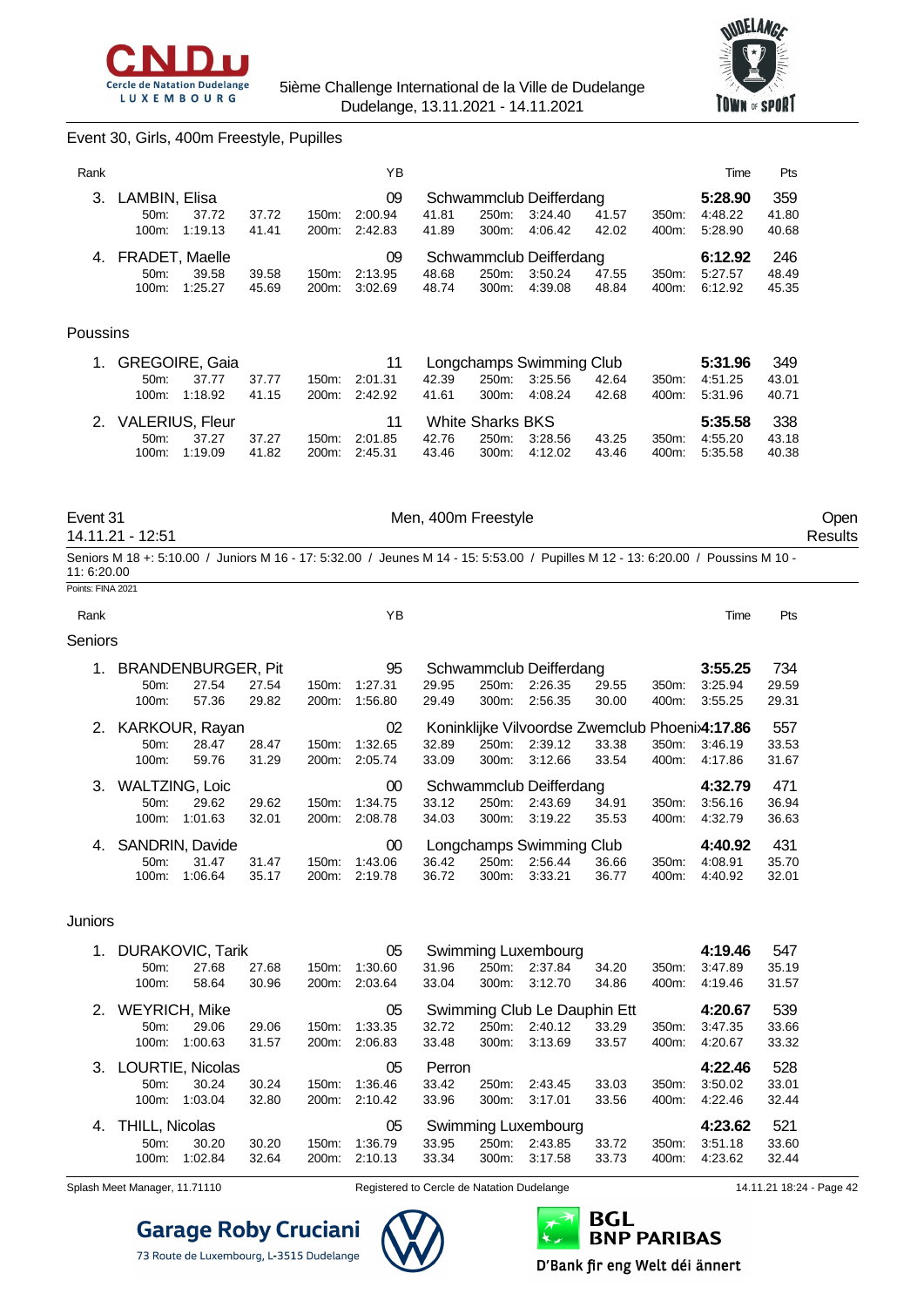



### Event 31, Boys, 400m Freestyle, Juniors

| Rank                     |                                                                     |                |                | ΥB                             |                                           |                |                                                                              |                |                | Time                                | Pts                   |
|--------------------------|---------------------------------------------------------------------|----------------|----------------|--------------------------------|-------------------------------------------|----------------|------------------------------------------------------------------------------|----------------|----------------|-------------------------------------|-----------------------|
|                          | 5. LUKA, Mory<br>50m:<br>29.84<br>100m:<br>1:02.34                  | 29.84<br>32.50 | 150m:<br>200m: | 04<br>1:35.69<br>2:09.57       | 33.35<br>33.88                            | 250m:<br>300m: | Swimming Luxembourg<br>2:43.80<br>3:18.16                                    | 34.23<br>34.36 | 350m:<br>400m: | 4:25.46<br>3:52.07<br>4:25.46       | 511<br>33.91<br>33.39 |
| 6.                       | DUFAYS, Louis<br>29.62<br>50m:<br>1:02.89<br>100m:                  | 29.62<br>33.27 | 150m:<br>200m: | 04<br>1:37.15<br>2:12.30       | 34.26<br>35.15                            | 250m:<br>300m: | Longchamps Swimming Club<br>2:47.27<br>3:22.22                               | 34.97<br>34.95 | 350m:<br>400m: | 4:32.31<br>3:57.51<br>4:32.31       | 473<br>35.29<br>34.80 |
| 7.                       | TRESSEL, Yannis<br>50m:<br>31.55<br>100m:<br>1:07.03                | 31.55<br>35.48 | 150m:<br>200m: | 05<br>1:42.85<br>2:18.37       | 35.82<br>35.52                            | 300m:          | Swimming Club Le Dauphin Ett<br>250m: 2:54.26<br>3:30.88                     | 35.89<br>36.62 | 350m:<br>400m: | 4:43.16<br>4:07.22<br>4:43.16       | 421<br>36.34<br>35.94 |
|                          | 8. BERMUDEZ-ATENCIA, Joa<br>32.20<br>50m:<br>100m: 1:07.69          | 32.20<br>35.49 | 150m:<br>200m: | 05<br>1:44.13<br>2:19.66       | Perron<br>36.44<br>35.53                  | 250m:<br>300m: | 2:55.71<br>3:32.07                                                           | 36.05<br>36.36 | 350m:<br>400m: | 4:43.46<br>4:08.52<br>4:43.46       | 419<br>36.45<br>34.94 |
| <b>DNS</b><br><b>DNS</b> | DNS SCHUMACHER, Luca Leon<br>DHONTE, Henri<br><b>DELIEGE, Brice</b> |                |                | 04<br>04<br>04                 |                                           |                | <b>SSG Saar Max Ritter</b><br>Swimming Luxembourg<br>Schwammclub Deifferdang |                |                |                                     |                       |
| Jeunes                   |                                                                     |                |                |                                |                                           |                |                                                                              |                |                |                                     |                       |
|                          | 1. FRITZKE, Lukas<br>27.52<br>50m:<br>100m:<br>57.43                | 27.52<br>29.91 | 150m:<br>200m: | 06<br>1:27.55<br>1:57.47       | 30.12<br>29.92                            | 250m:<br>300m: | <b>SSG Saar Max Ritter</b><br>2.27.64<br>2:58.21                             | 30.17<br>30.57 | 350m:<br>400m: | 3:58.70<br>3:28.84<br>3:58.70       | 703<br>30.63<br>29.86 |
| 2.                       | PEUSCH, Kevin<br>29.28<br>50m:<br>100m: 1:03.20                     | 29.28<br>33.92 | 150m:<br>200m: | 06<br>1:37.59<br>2:12.27       | 34.39<br>34.68                            | 250m:          | Swimming Luxembourg<br>2:46.31<br>300m: 3:20.67                              | 34.04<br>34.36 | 350m:<br>400m: | 4:27.72<br>3:54.53<br>4:27.72       | 498<br>33.86<br>33.19 |
| 3.                       | JAAS, Tom<br>50m:<br>30.09<br>100m: 1:03.23                         | 30.09<br>33.14 | 150m:<br>200m: | 06<br>1:36.82<br>2:11.20       | 33.59<br>34.38                            | 250m:          | Swimming Club Le Dauphin Ett<br>2:45.91<br>300m: 3:20.68                     | 34.71<br>34.77 | 350m:<br>400m: | 4:29.15<br>3:55.27<br>4:29.15       | 490<br>34.59<br>33.88 |
| 4.                       | ROOBAERT, Jurre<br>50m:<br>31.31<br>100m:<br>1:05.66                | 31.31<br>34.35 | 150m:          | 06<br>1:39.78<br>200m: 2:14.86 | 34.12<br>35.08                            | 250m:<br>300m: | Koninklijke Vilvoordse Zwemclub Phoeni>4:34.39<br>2:49.69<br>3:25.86         | 34.83<br>36.17 | 350m:<br>400m: | 4:01.53<br>4:34.39                  | 462<br>35.67<br>32.86 |
| 5.                       | CALMES, Nicolas<br>30.10<br>50m:<br>100m:<br>1:03.41                | 30.10<br>33.31 | 150m:<br>200m: | 06<br>1:37.39<br>2:12.08       | 33.98<br>34.69                            | 250m:<br>300m: | Schwammclub Monnerech<br>2:47.06<br>3:23.65                                  | 34.98<br>36.59 | 350m:<br>400m: | 4:35.45<br>3:59.96<br>4:35.45       | 457<br>36.31<br>35.49 |
| 6.                       | SARTINI, Marco<br>50m:<br>33.11<br>100m: 1:08.97                    | 33.11<br>35.86 | 150m:<br>200m: | 06<br>1:44.89<br>2:20.90       | 35.92<br>36.01                            | 250m:          | Longchamps Swimming Club<br>2:57.77<br>300m: 3:34.18                         | 36.87<br>36.41 | 350m:          | 4:44.98<br>4:10.53<br>400m: 4:44.98 | 413<br>36.35<br>34.45 |
|                          | 7. KING, Maximillian<br>33.01<br>50m:<br>1:09.79<br>100m:           | 33.01<br>36.78 | 150m:<br>200m: | 06<br>1:46.41<br>2:22.90       | 36.62<br>36.49                            | 250m:<br>300m: | Longchamps Swimming Club<br>2:59.80<br>3:36.41                               | 36.90<br>36.61 | 350m:<br>400m: | 4:47.97<br>4:13.24<br>4:47.97       | 400<br>36.83<br>34.73 |
| 8.                       | <b>BOZONCA, Gabriel</b><br>50m:<br>32.37<br>100m:<br>1:09.61        | 32.37<br>37.24 | 150m:<br>200m: | 06<br>1:48.27<br>2:26.38       | 38.66<br>38.11                            | 250m:<br>300m: | Schwammclub Deifferdang<br>3:04.62<br>3:43.06                                | 38.24<br>38.44 | 350m:<br>400m: | 4:58.75<br>4:22.04<br>4:58.75       | 358<br>38.98<br>36.71 |
| 9.                       | ERTZ, Philipp<br>50m:<br>33.90<br>100m:<br>1:10.90                  | 33.90<br>37.00 | 150m:<br>200m: | 06<br>1:48.88<br>2:27.43       | <b>White Sharks BKS</b><br>37.98<br>38.55 | 250m:<br>300m: | 3:06.29<br>3:45.00                                                           | 38.86<br>38.71 | 350m:<br>400m: | 5:01.02<br>4:23.21<br>5:01.02       | 350<br>38.21<br>37.81 |
| 10.                      | STEVENS, Matteo<br>50m:<br>33.89<br>1:12.55<br>100m:                | 33.89<br>38.66 | 150m:<br>200m: | 07<br>1:51.71<br>2:30.44       | 39.16<br>38.73                            | 250m:<br>300m: | Swimming Team Dison<br>3:08.32<br>3:47.01                                    | 37.88<br>38.69 | 350m:<br>400m: | 5:03.13<br>4:26.02<br>5:03.13       | 343<br>39.01<br>37.11 |



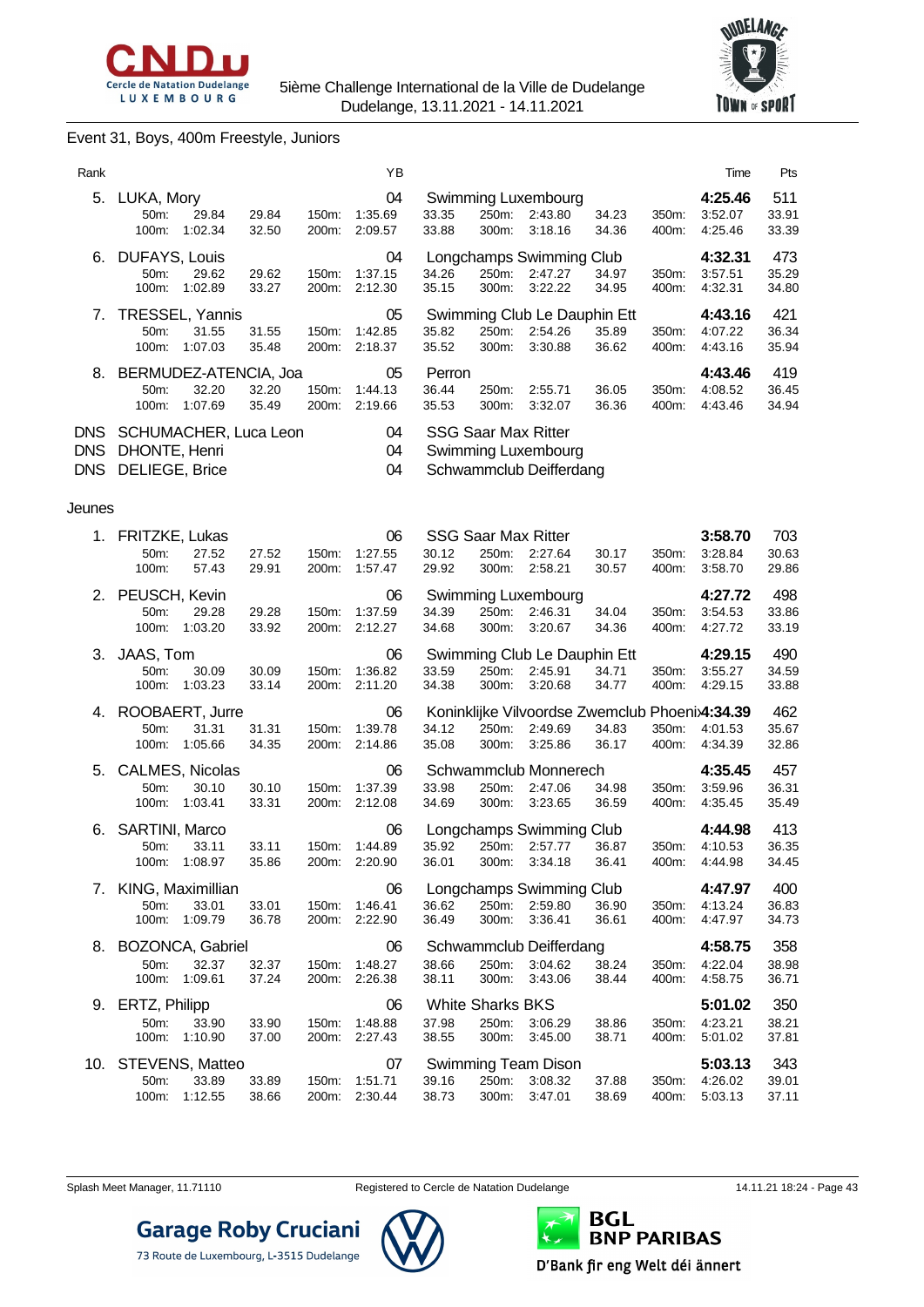



### Event 31, Men, 400m Freestyle

#### Pupilles

|    | 1. BAUMANN, Leo Ilias<br>50 <sub>m</sub> :<br>29.84<br>1:02.68<br>100m:  | 29.84<br>32.84 | 150m:<br>200m: | 08<br>1:35.37<br>2:08.67 | 32.69<br>33.30           | 250m:<br>300m: | <b>SSG Saar Max Ritter</b><br>2:41.98<br>3:15.06   | 33.31<br>33.08 | 350m:<br>400m: | 4:17.39<br>3:47.33<br>4:17.39 | 560<br>32.27<br>30.06 |
|----|--------------------------------------------------------------------------|----------------|----------------|--------------------------|--------------------------|----------------|----------------------------------------------------|----------------|----------------|-------------------------------|-----------------------|
|    | 2. DEVILLE, Manu<br>50m:<br>32.35<br>1:07.11<br>100m:                    | 32.35<br>34.76 | 150m:<br>200m: | 08<br>1:41.77<br>2:16.35 | Perron<br>34.66<br>34.58 | 250m:<br>300m: | 2:51.36<br>3:26.42                                 | 35.01<br>35.06 | 350m:<br>400m: | 4:34.64<br>4:02.02<br>4:34.64 | 461<br>35.60<br>32.62 |
| 3. | STRUYS, Gabriel<br>$50m$ :<br>34.37<br>100m:<br>1:12.95                  | 34.37<br>38.58 | 150m:<br>200m: | 09<br>1:51.74<br>2:31.06 | 38.79<br>39.32           | 250m:<br>300m: | Swimming Team Dison<br>3:07.57<br>3:44.84          | 36.51<br>37.27 | 350m:<br>400m: | 4:56.29<br>4:21.60<br>4:56.29 | 367<br>36.76<br>34.69 |
| 4. | <b>THYSSEN, Matteo</b><br>50 <sub>m</sub> :<br>33.90<br>100m:<br>1:11.48 | 33.90<br>37.58 | 150m:<br>200m: | 08<br>1:49.24<br>2:26.80 | 37.76<br>37.56           | 250m:<br>300m: | Swimming Team Dison<br>3:04.51<br>3:42.32          | 37.71<br>37.81 | 350m:<br>400m: | 4:56.51<br>4:19.92<br>4:56.51 | 366<br>37.60<br>36.59 |
|    |                                                                          |                |                |                          |                          |                |                                                    |                |                |                               |                       |
|    | 5. VISSER, Mats<br>32.91<br>50m:<br>1:11.36<br>100m:                     | 32.91<br>38.45 | 150m:<br>200m: | 08<br>1:49.36<br>2:28.36 | 38.00<br>39.00           | 250m:<br>300m: | Swimming Club Le Dauphin Ett<br>3:07.40<br>3:44.82 | 39.04<br>37.42 | 350m:<br>400m: | 4:57.85<br>4:22.31<br>4:57.85 | 361<br>37.49<br>35.54 |
| 6. | VALENTINI, Stefano<br>33.03<br>50 <sub>m</sub> :<br>100m:<br>1:11.45     | 33.03<br>38.42 | 150m:<br>200m: | 09<br>1:51.53<br>2:30.98 | 40.08<br>39.45           | 250m:<br>300m: | Schwammclub Monnerech<br>3:10.55<br>3:49.65        | 39.57<br>39.10 | 350m:<br>400m: | 5:07.12<br>4:28.95<br>5:07.12 | 330<br>39.30<br>38.17 |
| 7. | THILL, Hugo<br>35.46<br>50 <sub>m</sub><br>1:16.86<br>100m:              | 35.46<br>41.40 | 150m:<br>200m: | 09<br>2:00.05<br>2:42.49 | 43.19<br>42.44           | 250m:<br>300m: | Schwammclub Deifferdang<br>3:24.27<br>4:04.95      | 41.78<br>40.68 | 350m:<br>400m: | 5:22.24<br>4:45.70<br>5:22.24 | 285<br>40.75<br>36.54 |

#### Poussins

| 1. DAVID, Alan |               |       |                                     | Perron |  |       | 5:51.89       | 219   |
|----------------|---------------|-------|-------------------------------------|--------|--|-------|---------------|-------|
| 50m            | 39.18         | 39.18 | 150m. 2:10.85  46.12  250m. 3:41.24 |        |  | 43.14 | 350m: 5:09.81 | 43.50 |
|                | 100m: 1:24.73 | 45.55 | 200m: 2:58.10 47.25 300m: 4:26.31   |        |  | 45.07 | 400m: 5:51.89 | 42.08 |



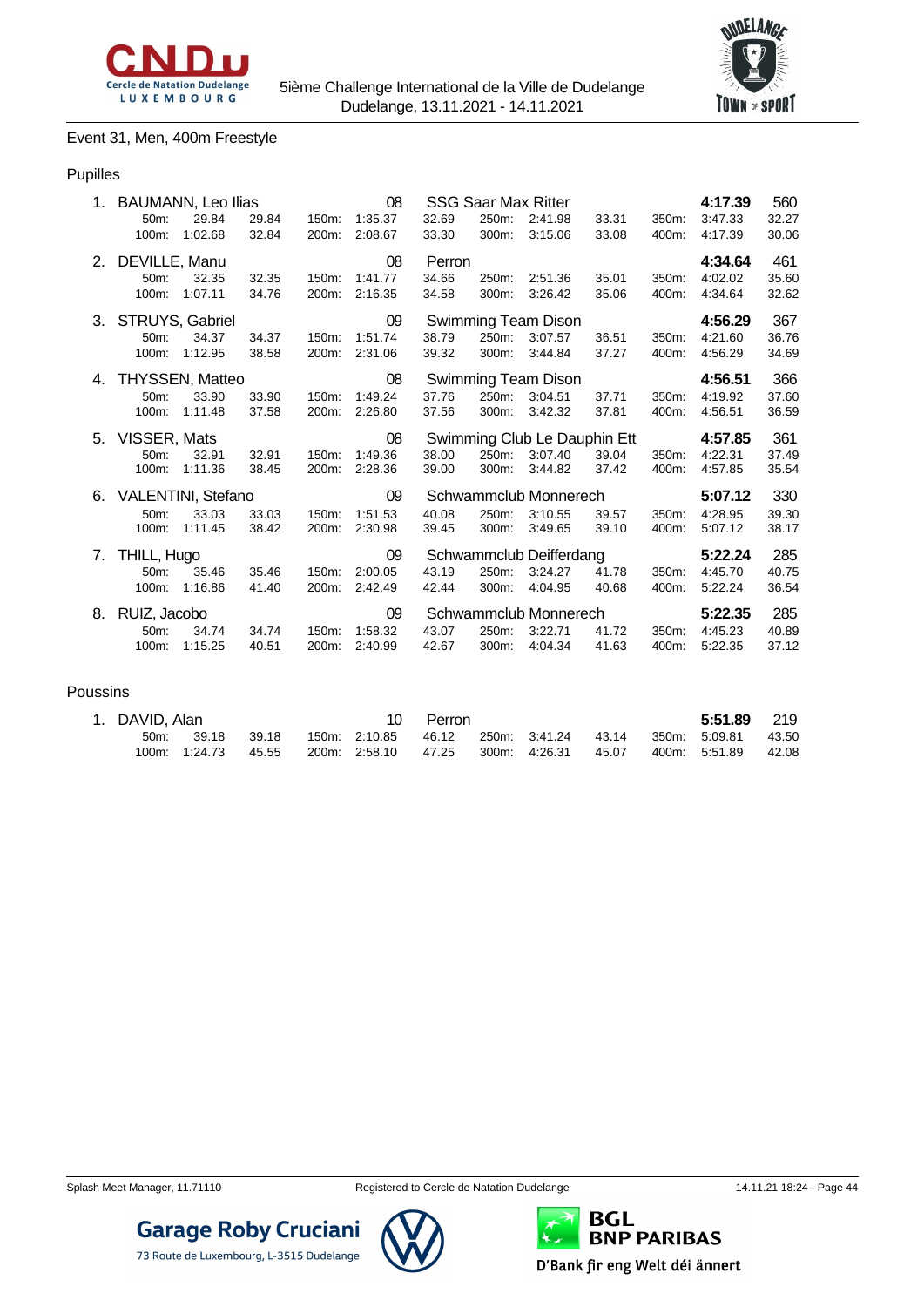



## 4 - Sunday afternoon 14.11.21 - 15:30

| Event 22          | 14.11.21 - 15:30                                                |    | Women, 100m Freestyle                                                                                          | 11 years and older<br><b>Results Finals</b> |       |                    |                       |
|-------------------|-----------------------------------------------------------------|----|----------------------------------------------------------------------------------------------------------------|---------------------------------------------|-------|--------------------|-----------------------|
| Points: FINA 2021 |                                                                 |    | Seniors F 17 +: 1:13.00 / Juniors F 15 - 16: 1:17.00 / Jeunes F 13 - 14: 1:22.00 / Pupilles F 11 - 12: 1:28.00 |                                             |       |                    |                       |
| Rank              |                                                                 | YB |                                                                                                                | Time                                        | Pts   | 50 <sub>m</sub>    | 100m                  |
| Pupilles          |                                                                 |    |                                                                                                                |                                             |       |                    |                       |
|                   | 1. LAMBIN, Elisa                                                | 09 | Schwammclub Deifferdang                                                                                        | 1:08.68                                     | 391   | 33.42              | 35.26                 |
|                   | 2. HAMPER, Line                                                 | 09 | Longchamps Swimming Club                                                                                       | 1:08.75                                     | 390   | 32.95              | 35.80                 |
| 3.                | CONSTANTIN, Sophia                                              | 09 | Swimming Luxembourg                                                                                            | 1:08.77                                     | 390   | 32.43              | 36.34                 |
|                   | 4. SMITH, Josephine                                             | 09 | Swimming Club Redange                                                                                          | 1:09.00                                     | 386   | 33.59              | 35.41                 |
|                   | 5. BARTHEL, Emma                                                | 10 | Swimming Luxembourg                                                                                            | 1:10.56                                     | 361   | 34.06              | 36.50                 |
| Jeunes            |                                                                 |    |                                                                                                                |                                             |       |                    |                       |
|                   | 1. REINESCH, Leeloo                                             | 07 | Schwammclub Monnerech                                                                                          | 59.42                                       | 604   | 28.19              | 31.23                 |
|                   | 2. SAENDIG, Eva Luise                                           | 07 | <b>SSG Saar Max Ritter</b>                                                                                     | 1:00.23                                     | 580   | 28.97              | 31.26                 |
|                   | 3. DAVID, Ryana                                                 | 08 | Perron                                                                                                         | 1:01.81                                     | 537   | 29.95              | 31.86                 |
|                   | 4. WAGNER, Alina                                                | 07 | <b>SSG Saar Max Ritter</b>                                                                                     | 1:02.51                                     | 519   | 30.32              | 32.19                 |
|                   | 5. PHILIPPART, Lina                                             | 07 | Swimming Luxembourg                                                                                            | 1:03.25                                     | 501   | 30.45              | 32.80                 |
|                   | DSQ HOFMANN, Adriana                                            | 07 | <b>SSG Saar Max Ritter</b>                                                                                     |                                             |       |                    |                       |
|                   | G2 - Starting before the starting signal (SW 4.4) (Time: 15:35) |    |                                                                                                                |                                             |       |                    |                       |
| <b>Juniors</b>    |                                                                 |    |                                                                                                                |                                             |       |                    |                       |
|                   | 1. BENZMUELLER, Magdalena                                       | 05 | <b>SSG Saar Max Ritter</b>                                                                                     | 58.40                                       | 637   | 27.87              | 30.53                 |
| 2.                | JOMINET, Lou                                                    | 05 | Swimming Luxembourg                                                                                            | 58.53                                       | 632   | 28.47              | 30.06                 |
|                   | 3. HRIC, Laura                                                  | 05 | Swimming Luxembourg                                                                                            | 1:01.17                                     | 554   | 29.01              | 32.16                 |
| 4.                | BERTHET, Lana                                                   | 05 | Longchamps Swimming Club                                                                                       | 1:01.57                                     | 543   | 29.57              | 32.00                 |
| 5.                | SOFFIO, Mara                                                    | 06 | Schwammclub Monnerech                                                                                          | 1:02.46                                     | 520   | 29.87              | 32.59                 |
|                   | 6. NARDI, Margherita                                            | 05 | Longchamps Swimming Club                                                                                       | 1:02.65                                     | 515   | 30.08              | 32.57                 |
| Seniors           |                                                                 |    |                                                                                                                |                                             |       |                    |                       |
|                   | 1. BANKY, Jacqueline                                            | 96 | Swimming Luxembourg                                                                                            | 57.41                                       | 670   | 27.61              | 29.80                 |
|                   | 2. SCHIRRA, Hannah                                              | 03 | <b>SSG Saar Max Ritter</b>                                                                                     | 58.89                                       | 621   | 28.45              | 30.44                 |
|                   | 3. DUCABLE, Anna                                                | 04 | Longchamps Swimming Club                                                                                       | 1:03.98                                     | 484   | 30.67              | 33.31                 |
|                   | 4. BOHLER, Nora                                                 | 98 | Schwammclub Deifferdang                                                                                        | 1:05.50                                     | 451   | 30.86              | 34.64                 |
| 5.                | <b>BONHOMME, Meline</b>                                         | 04 | Perron                                                                                                         | 1:05.91                                     | 443   | 31.56              | 34.35                 |
|                   | 6. PA'PAI, Anna                                                 | 04 | Longchamps Swimming Club                                                                                       | 1:07.51                                     | - 412 | 32.40              | 35.11                 |
|                   |                                                                 |    |                                                                                                                |                                             |       |                    |                       |
| Event 23          | 14.11.21 - 15:40                                                |    | Men, 100m Freestyle                                                                                            |                                             |       | 12 years and older | <b>Results Finals</b> |
|                   |                                                                 |    | Seniors M 18 +: 1:06.00 / Juniors M 16 - 17: 1:09.00 / Jeunes M 14 - 15: 1:15.00 / Pupilles M 12 - 13: 1:25.00 |                                             |       |                    |                       |
| Points: FINA 2021 |                                                                 |    |                                                                                                                |                                             |       |                    |                       |
| Rank              |                                                                 | YB |                                                                                                                | Time                                        | Pts   | 50 <sub>m</sub>    | 100m                  |

**Garage Roby Cruciani** 

73 Route de Luxembourg, L-3515 Dudelange



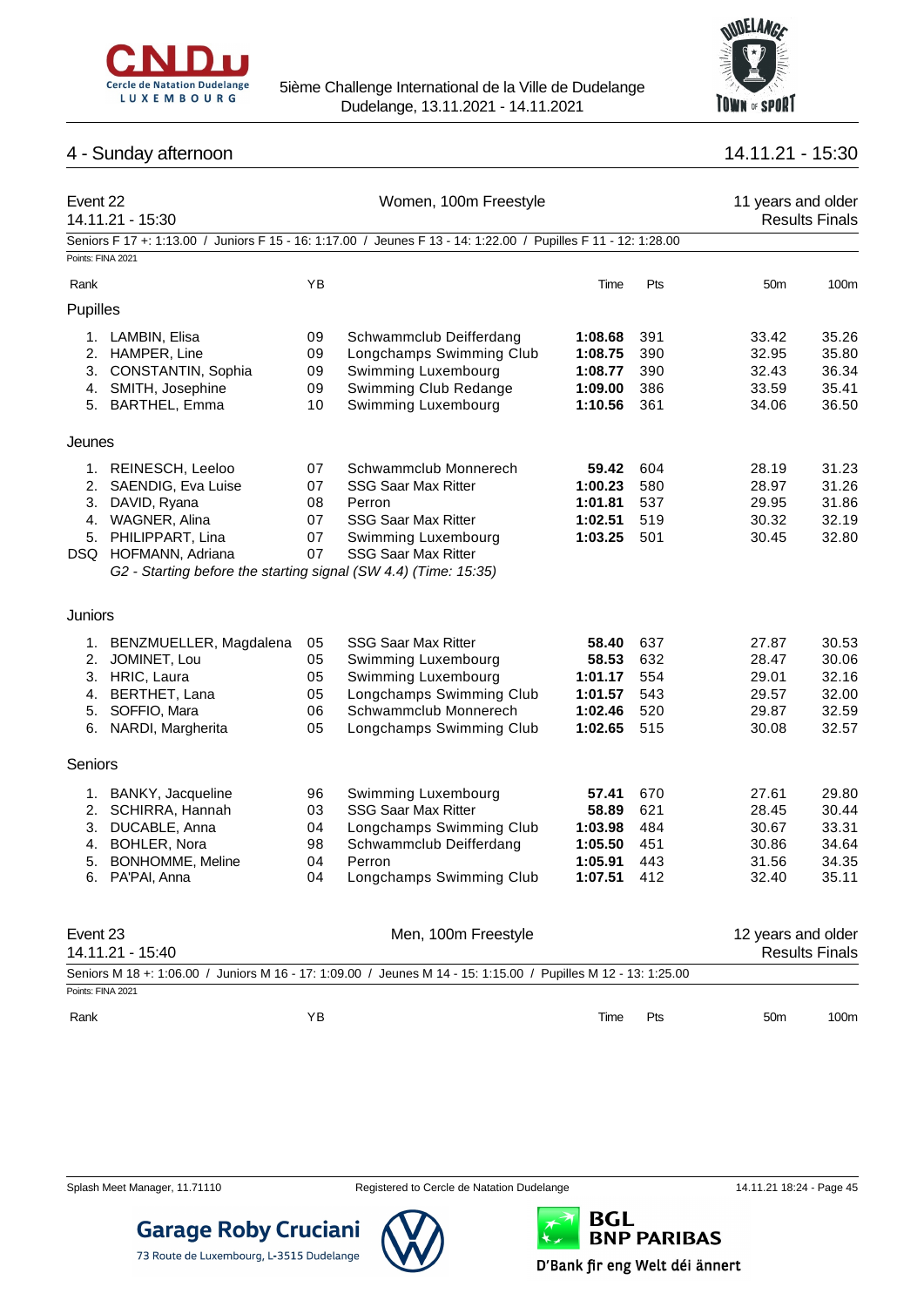



Event 23, Men, 100m Freestyle, Final

| Pupilles |                                 |    |                              |         |     |                    |       |
|----------|---------------------------------|----|------------------------------|---------|-----|--------------------|-------|
|          | 1. BAUMANN, Leo Ilias           | 08 | <b>SSG Saar Max Ritter</b>   | 55.06   | 543 | 26.69              | 28.37 |
| 2.       | DEVILLE, Manu                   | 08 | Perron                       | 1:00.81 | 403 | 29.74              | 31.07 |
| 3.       | ORTIZ BOGDANOV, Pablo           | 08 | Swimming Luxembourg          | 1:02.58 | 370 | 29.78              | 32.80 |
| 4.       | VISSER, Mats                    | 08 | Swimming Club Le Dauphin Ett | 1:02.65 | 369 | 30.36              | 32.29 |
| 5.       | VERBEELEN, Luca                 | 08 | Longchamps Swimming Club     | 1:03.51 | 354 | 30.25              | 33.26 |
|          | 6. VALENTINI, Stefano           | 09 | Schwammclub Monnerech        | 1:04.67 | 335 | 30.76              | 33.91 |
| Jeunes   |                                 |    |                              |         |     |                    |       |
|          | 1. KOEHLER, Jan                 | 06 | <b>SSG Saar Max Ritter</b>   | 53.88   | 580 | 25.69              | 28.19 |
|          | 2. PAULUS, Joshua               | 06 | <b>SSG Saar Max Ritter</b>   | 55.08   | 543 | 26.81              | 28.27 |
| 3.       | PEUSCH, Kevin                   | 06 | Swimming Luxembourg          | 55.93   | 518 | 26.89              | 29.04 |
| 4.       | <b>CALMES, Nicolas</b>          | 06 | Schwammclub Monnerech        | 57.27   | 483 | 26.87              | 30.40 |
| 5.       | JAAS, Tom                       | 06 | Swimming Club Le Dauphin Ett | 57.59   | 475 | 27.61              | 29.98 |
| 6.       | CHAUSSARD, Albert               | 07 | Swimming Luxembourg          | 58.89   | 444 | 28.20              | 30.69 |
| Juniors  |                                 |    |                              |         |     |                    |       |
|          | 1. GOENAWAN, Brandon Adriano 05 |    | <b>SSG Saar Max Ritter</b>   | 52.01   | 645 | 24.69              | 27.32 |
| 2.       | JAAS, Jeff                      | 04 | Swimming Club Le Dauphin Ett | 53.56   | 590 | 25.59              | 27.97 |
| 3.       | <b>FLOREAN, Darius</b>          | 05 | Swimming Luxembourg          | 54.27   | 567 | 25.94              | 28.33 |
| 4.       | ZAPP, Eugene                    | 05 | <b>SSG Saar Max Ritter</b>   | 54.51   | 560 | 26.08              | 28.43 |
| 5.       | <b>DURAKOVIC, Tarik</b>         | 05 | Swimming Luxembourg          | 54.94   | 547 | 26.53              | 28.41 |
| 6.       | DUFAYS, Louis                   | 04 | Longchamps Swimming Club     | 56.56   | 501 | 26.90              | 29.66 |
| Seniors  |                                 |    |                              |         |     |                    |       |
| 1.       | MANNES, Max                     | 97 | Schwammclub Deifferdang      | 50.27   | 714 | 24.50              | 25.77 |
| 2.       | <b>BRANDENBURGER, Pit</b>       | 95 | Schwammclub Deifferdang      | 50.37   | 710 | 24.93              | 25.44 |
| 3.       | ABDOLI, Samyar                  | 02 | <b>SSG Saar Max Ritter</b>   | 52.32   | 633 | 25.33              | 26.99 |
|          | 4. LAVEN, Henrik                | 03 | <b>SSG Saar Max Ritter</b>   | 52.40   | 630 | 25.47              | 26.93 |
| 5.       | CONSTANTINO CAEIRO, Diog(03     |    | Cercle de Natation Dudelange | 53.80   | 582 | 25.94              | 27.86 |
|          | DNS TONUS, Frederic             | 73 | Lux Sharks                   |         |     |                    |       |
| Event 24 |                                 |    | Women, 100m Breaststroke     |         |     | 11 years and older |       |
|          |                                 |    |                              |         |     |                    |       |

| ᄂ៴ငபட்ட<br>14.11.21 - 15:55    |    | WUTTELL, TUUTT DI GASISII UNG                                                                                  |         |            | <b>II</b> yeard and Ulder | <b>Results Finals</b> |
|--------------------------------|----|----------------------------------------------------------------------------------------------------------------|---------|------------|---------------------------|-----------------------|
|                                |    | Seniors F 17 +: 1:34.00 / Juniors F 15 - 16: 1:36.00 / Jeunes F 13 - 14: 1:43.00 / Pupilles F 11 - 12: 1:51.00 |         |            |                           |                       |
| Points: FINA 2021              |    |                                                                                                                |         |            |                           |                       |
| Rank                           | ΥB |                                                                                                                | Time    | <b>Pts</b> | 50 <sub>m</sub>           | 100m                  |
| <b>Pupilles</b>                |    |                                                                                                                |         |            |                           |                       |
| <b>VALERIUS, Lucy</b>          | 09 | <b>White Sharks BKS</b>                                                                                        | 1:25.53 | 387        | 41.16                     | 44.37                 |
| <b>FORTEMPS, Florine</b><br>2. | 09 | Perron                                                                                                         | 1:26.45 | 375        | 41.17                     | 45.28                 |
| <b>BARTHEL, Emma</b><br>3.     | 10 | Swimming Luxembourg                                                                                            | 1:33.36 | 298        | 44.73                     | 48.63                 |
| CONSTANTIN, Sophia<br>4.       | 09 | Swimming Luxembourg                                                                                            | 1:37.72 | 259        | 47.68                     | 50.04                 |
| REUTER, Tamara<br>5.           | 09 | Schwammclub Monnerech                                                                                          | 1:37.94 | 258        | 45.74                     | 52.20                 |
| <b>SEVRIN, Clemence</b><br>6.  | 09 | Swimming Team Dison                                                                                            | 1:38.36 | 254        | 46.20                     | 52.16                 |
|                                |    |                                                                                                                |         |            |                           |                       |

**Garage Roby Cruciani** 

73 Route de Luxembourg, L-3515 Dudelange

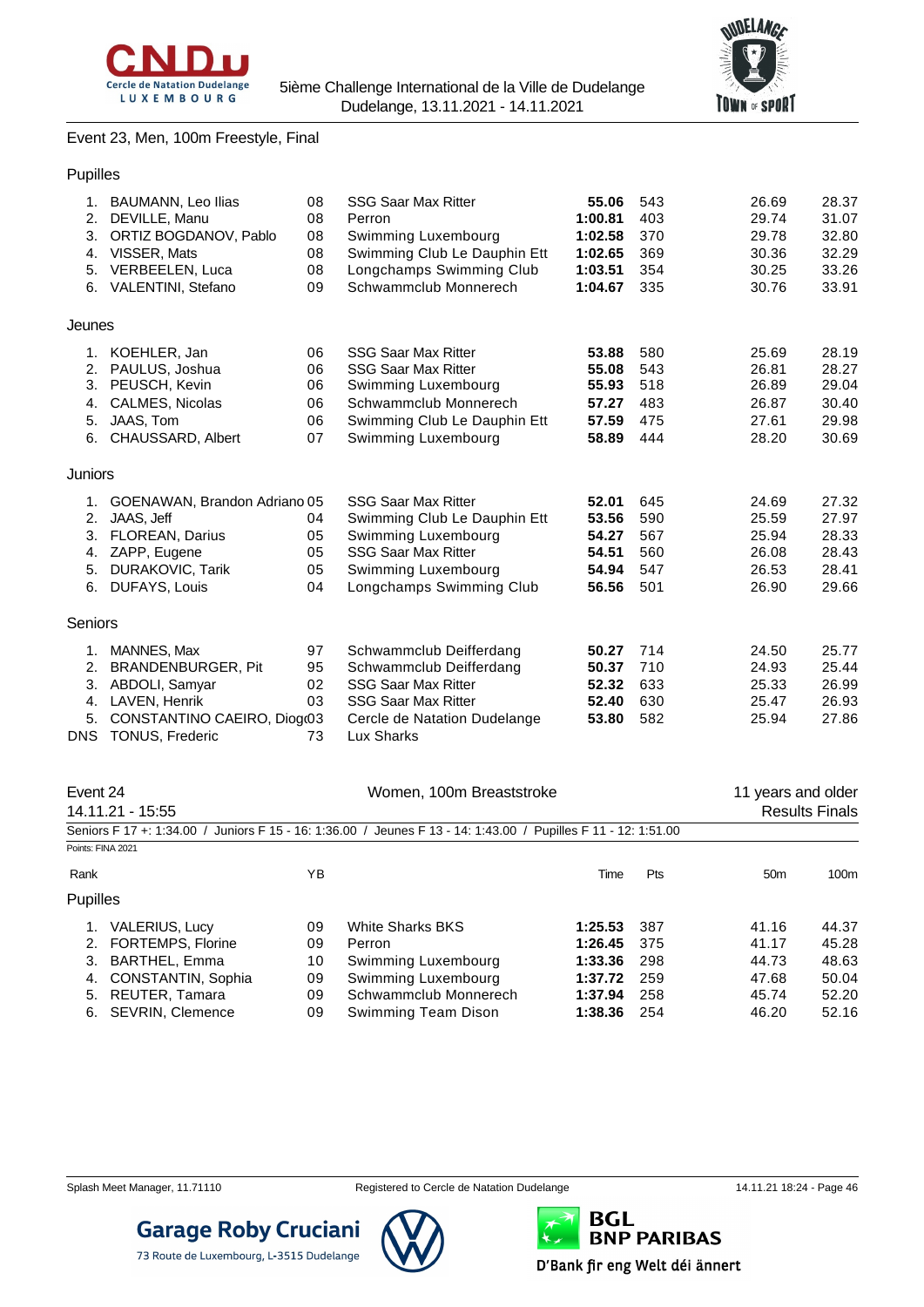



## Event 24, Women, 100m Breaststroke, Final

| Jeunes                           |                                                                                                                                |                                  |                                                                                                                                                                                   |                                                                |                                        |                                                    |                                                    |
|----------------------------------|--------------------------------------------------------------------------------------------------------------------------------|----------------------------------|-----------------------------------------------------------------------------------------------------------------------------------------------------------------------------------|----------------------------------------------------------------|----------------------------------------|----------------------------------------------------|----------------------------------------------------|
| 2.<br>3.<br>4.<br>5.             | 1. FRANZ, Katharina<br>ANTUNES, Lyna<br>CALMES, Liz<br>ALLAR, Maud<br>CORBEEL BASTIN, Ava<br>6. DEVILLE, Helene                | 08<br>07<br>08<br>08<br>07<br>08 | <b>SSG Saar Max Ritter</b><br>Koninklijke Vilvoordse Zwemclub Ph1:16.32<br>Schwammclub Monnerech<br>Cercle Nautique Petange<br>Swimming Club Le Dauphin Ett<br>Perron             | 1:16.13<br>1:17.51<br>1:17.97<br>1:21.72<br>1:21.87            | 549<br>545<br>520<br>511<br>444<br>441 | 35.82<br>36.52<br>36.45<br>37.12<br>38.81<br>38.73 | 40.31<br>39.80<br>41.06<br>40.85<br>42.91<br>43.14 |
| Juniors                          |                                                                                                                                |                                  |                                                                                                                                                                                   |                                                                |                                        |                                                    |                                                    |
| 2.<br>3.<br>4.<br>5.             | 1. LEONARD, Lis<br>BORDONARO, Madeleine<br>SCHOEMANS, Alice<br>KIDD, Francesca<br>BAYETTO, Shania<br>DNS KEANE, Sophie         | 05<br>06<br>06<br>06<br>06<br>06 | Swimming Luxembourg<br>Barracuda Esch Natation<br>Longchamps Swimming Club<br>Swimming Luxembourg<br>Swimming Team Dison<br>Swimming Luxembourg                                   | 1:17.19<br>1:18.46<br>1:22.75<br>1:23.41<br>1:25.79            | 527<br>502<br>427<br>417<br>384        | 36.07<br>36.67<br>38.54<br>39.00<br>39.79          | 41.12<br>41.79<br>44.21<br>44.41<br>46.00          |
| Seniors                          |                                                                                                                                |                                  |                                                                                                                                                                                   |                                                                |                                        |                                                    |                                                    |
| 2.<br>3.<br>4.<br>5.             | 1. PIGEON, Kelly<br>DUCABLE, Anna<br>HAAG, Nora<br>HUBERT, Alina<br>DA SILVA PAIVA, Ana                                        | 03<br>04<br>04<br>04<br>04       | Koninklijke Vilvoordse Zwemclub Ph1:15.72<br>Longchamps Swimming Club<br>Swimming Club Le Dauphin Ett<br><b>SSG Saar Max Ritter</b><br>Schwammclub Deifferdang                    | 1:19.80<br>1:25.96<br>1:29.53<br>1:45.46                       | 558<br>477<br>381<br>337<br>$206$ *    | 35.06<br>37.88<br>40.53<br>41.53<br>49.31          | 40.66<br>41.92<br>45.43<br>48.00<br>56.15          |
| Event 25                         | 14.11.21 - 16:06                                                                                                               |                                  | Men, 100m Breaststroke                                                                                                                                                            |                                                                |                                        | 12 years and older                                 | <b>Results Finals</b>                              |
| Points: FINA 2021                |                                                                                                                                |                                  | Seniors M 18 +: 1:23.00 / Juniors M 16 - 17: 1:27.00 / Jeunes M 14 - 15: 1:36.00 / Pupilles M 12 - 13: 1:47.00                                                                    |                                                                |                                        |                                                    |                                                    |
| Rank                             |                                                                                                                                | YB                               |                                                                                                                                                                                   | Time                                                           | Pts                                    | 50 <sub>m</sub>                                    | 100m                                               |
| Pupilles                         |                                                                                                                                |                                  |                                                                                                                                                                                   |                                                                |                                        |                                                    |                                                    |
| 2.<br>3.<br>4.<br>5.<br>6.       | 1. ISKAKOV, Erik<br>KASPER, Kimi<br>LANZ, Timothee<br><b>THYSSEN, Matteo</b><br>ORTIZ BOGDANOV, Pablo<br>STRUYS, Gabriel       | 08<br>08<br>08<br>08<br>08<br>09 | <b>SSG Saar Max Ritter</b><br><b>SG Rhein-Mosel</b><br><b>SG Rhein-Mosel</b><br>Swimming Team Dison<br>Swimming Luxembourg<br>Swimming Team Dison                                 | 1:13.49<br>1:16.19<br>1:19.44<br>1:22.03<br>1:22.05<br>1:27.11 | 427<br>383<br>338<br>307<br>306<br>256 | 35.37<br>35.72<br>36.67<br>38.31<br>38.53<br>41.46 | 38.12<br>40.47<br>42.77<br>43.72<br>43.52<br>45.65 |
| Jeunes                           |                                                                                                                                |                                  |                                                                                                                                                                                   |                                                                |                                        |                                                    |                                                    |
| 1.<br>2.<br>3.<br>4.<br>5.<br>6. | RAJE, Michael<br>HUETHER, Niklas<br>CHAUSSARD, Albert<br>PUCCIO, Alessio<br>DE MACEDO CRESTA, Bruno<br>PASSER, Daniel          | 06<br>07<br>07<br>06<br>06<br>07 | <b>SSG Saar Max Ritter</b><br><b>SSG Saar Max Ritter</b><br>Swimming Luxembourg<br>Koninklijke Vilvoordse Zwemclub Ph1:11.09<br>Swimming Luxembourg<br>Swimming Luxembourg        | 1:03.52<br>1:09.11<br>1:10.35<br>1:12.47<br>1:12.78            | 661<br>513<br>486<br>471<br>445<br>439 | 29.64<br>32.41<br>33.53<br>33.29<br>34.20<br>34.31 | 33.88<br>36.70<br>36.82<br>37.80<br>38.27<br>38.47 |
| Juniors                          |                                                                                                                                |                                  |                                                                                                                                                                                   |                                                                |                                        |                                                    |                                                    |
| 1.<br>2.<br>3.<br>4.<br>5.<br>6. | KEMP, Finn<br>OSADSKY, Phillip<br><b>BAUMANN, Max</b><br>CAMERLYNCK, Mathias<br>CHIRIAC, Constantin Julian<br>DURAKOVIC, Tarik | 05<br>05<br>05<br>04<br>04<br>05 | Swimming Luxembourg<br><b>SSG Saar Max Ritter</b><br><b>SSG Saar Max Ritter</b><br>Koninklijke Vilvoordse Zwemclub Ph1:09.36<br><b>SSG Saar Max Ritter</b><br>Swimming Luxembourg | 1:04.84<br>1:05.63<br>1:09.32<br>1:09.93<br>1:11.49            | 621<br>599<br>508<br>507<br>495<br>463 | 30.37<br>30.93<br>32.16<br>32.43<br>32.30<br>33.30 | 34.47<br>34.70<br>37.16<br>36.93<br>37.63<br>38.19 |



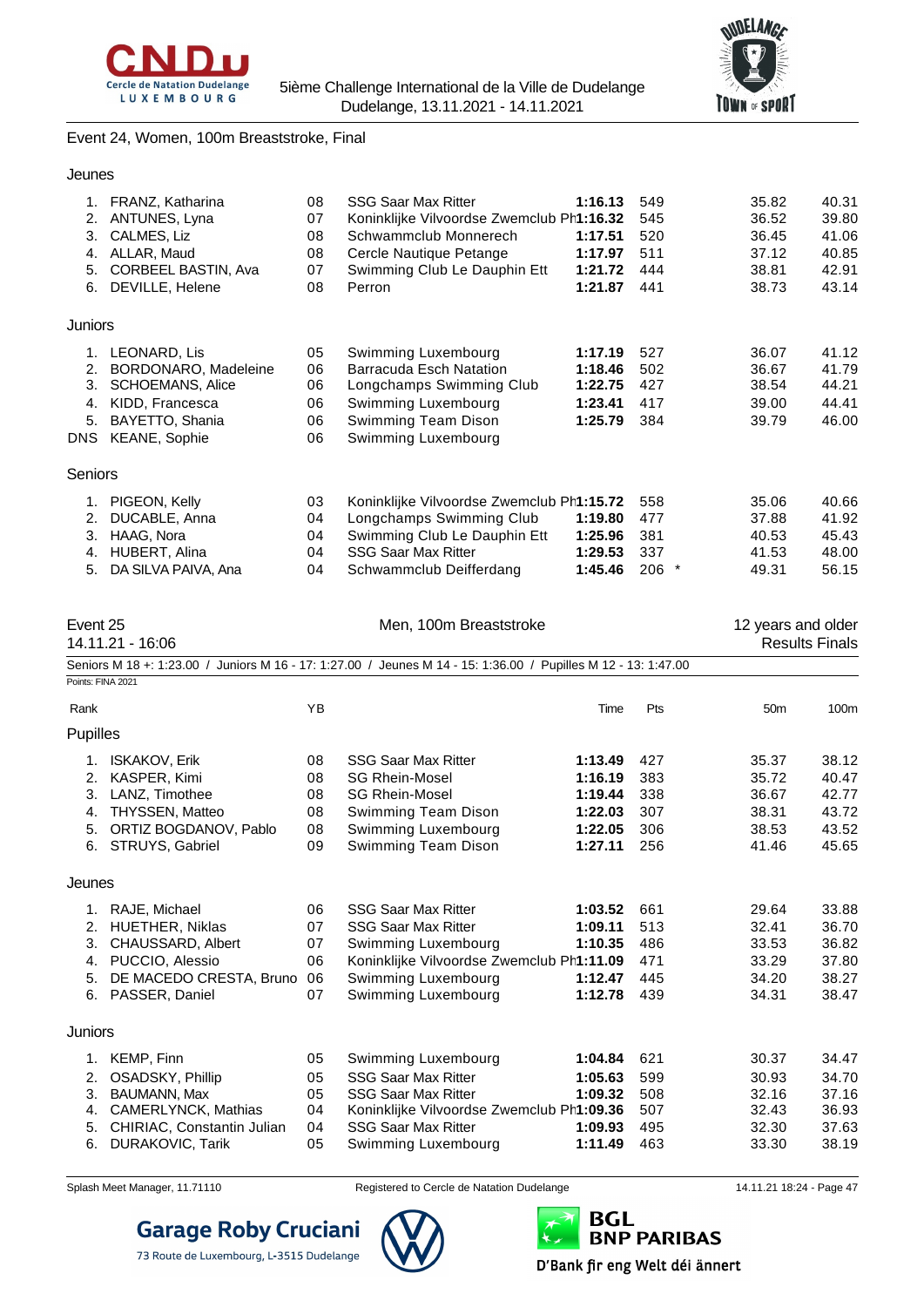



Event 25, Men, 100m Breaststroke, Final

Seniors

|       | 29.49          | 1:02.77 685 | Zeps                                                                                                    | - 03 | 1. SCHREURS, Esper    |  |
|-------|----------------|-------------|---------------------------------------------------------------------------------------------------------|------|-----------------------|--|
| 33.28 |                |             |                                                                                                         |      |                       |  |
| 35.47 |                |             |                                                                                                         |      |                       |  |
| 37.27 |                |             |                                                                                                         |      |                       |  |
| 38.93 | 33.15          | 1:12.08 452 | 00 Schwammclub Deifferdang                                                                              |      | 4. WALTZING, Loic     |  |
|       |                |             |                                                                                                         |      |                       |  |
|       | 31.43<br>32.63 | 1:06.90 566 | 2. DE MACEDO CRESTA, Gabriel 02 Swimming Luxembourg<br>02 Koninklijke Vilvoordse Zwemclub Ph1:09.90 496 |      | 3. BEAUTHIER, Killian |  |

| Event 26          |                           |    | Women, 50m Backstroke        |       | Open                  |
|-------------------|---------------------------|----|------------------------------|-------|-----------------------|
|                   | 14.11.21 - 16:22          |    |                              |       | <b>Results Finals</b> |
| Open F: 39.00     |                           |    |                              |       |                       |
| Points: FINA 2021 |                           |    |                              |       |                       |
| Rank              |                           | YB |                              | Time  | Pts                   |
| Final A           |                           |    |                              |       |                       |
|                   | BANKY, Jacqueline         | 96 | Swimming Luxembourg          | 29.69 | 641                   |
| 2.                | <b>SAENDIG, Eva Luise</b> | 07 | <b>SSG Saar Max Ritter</b>   | 31.43 | 540                   |
| 3.                | <b>BLACK, Rachael</b>     | 01 | Swimming Luxembourg          | 31.53 | 535                   |
| 4.                | DEVILLE, Helene           | 08 | Perron                       | 31.95 | 514                   |
| 5.                | SOFFIO, Mara              | 06 | Schwammclub Monnerech        | 32.04 | 510                   |
| 6.                | <b>WAGNER, Alina</b>      | 07 | <b>SSG Saar Max Ritter</b>   | 32.30 | 497                   |
| Final B           |                           |    |                              |       |                       |
| 7.                | <b>BONHOMME, Meline</b>   | 04 | Perron                       | 32.76 | 477                   |
| 8.                | HRIC, Laura               | 05 | Swimming Luxembourg          | 32.86 | 472                   |
| 9.                | PETESCH, Lea              | 07 | Schwammclub Monnerech        | 33.16 | 460                   |
| 10.               | JAMIN, Pauline            | 06 | Perron                       | 33.38 | 451                   |
| 11.               | BLESES, Joyce             | 08 | Swimming Club Le Dauphin Ett | 33.57 | 443                   |
| 12.               | ROBIN, Nina               | 06 | Longchamps Swimming Club     | 34.51 | 408                   |

| vent |  |
|------|--|
|------|--|

| $\sim$ $\sim$ $\sim$ $\sim$ $\sim$ |                       |
|------------------------------------|-----------------------|
| 14.11.21 - 16:26                   | <b>Results Finals</b> |
| Event 27<br>Men, 50m Backstroke    | )pen                  |

| :35.00<br>Open M  |  |  |
|-------------------|--|--|
| Points: FINA 2021 |  |  |

Rank Time Pts

Final A

Final B

| 101 A   |                           |    |                                               |       |     |
|---------|---------------------------|----|-----------------------------------------------|-------|-----|
| $1_{-}$ | MANNES, Max               | 97 | Schwammclub Deifferdang                       | 25.49 | 662 |
|         | 2. CALMES, Nicolas        | 06 | Schwammclub Monnerech                         | 27.53 | 525 |
| 3.      | JAAS, Jeff                | 04 | Swimming Club Le Dauphin Ett                  | 27.84 | 508 |
|         | 4. HAUBRICH, Nikita Sorel | 06 | <b>SSG Saar Max Ritter</b>                    | 29.06 | 447 |
|         | 5. SELINIS, Aris          | 06 | Longchamps Swimming Club                      | 29.44 | 429 |
|         | 6. MAESSEN, Finn          | 05 | Koninklijke Vilvoordse Zwemclub Phoenix 29.54 |       | 425 |
| າal B   |                           |    |                                               |       |     |
|         | 7. WALTZING, Loic         | 00 | Schwammclub Deifferdang                       | 29.19 | 441 |
|         | 8. SIMAO NOGUEIRA, Joao   | 04 | Schwammclub Deifferdang                       | 29.39 | 432 |
|         | 9. THILL, Nicolas         | 05 | Swimming Luxembourg                           | 29.44 | 429 |
|         | 10. WERNER, Nick          | 01 | <b>SSG Saar Max Ritter</b>                    | 30.02 | 405 |
|         | 11. EWERLING, Nils        | 03 | <b>SSG Saar Max Ritter</b>                    | 30.47 | 387 |
|         | 12. BAUMANN, Max          | 05 | <b>SSG Saar Max Ritter</b>                    | 30.50 | 386 |
|         |                           |    |                                               |       |     |

**Garage Roby Cruciani** 

73 Route de Luxembourg, L-3515 Dudelange

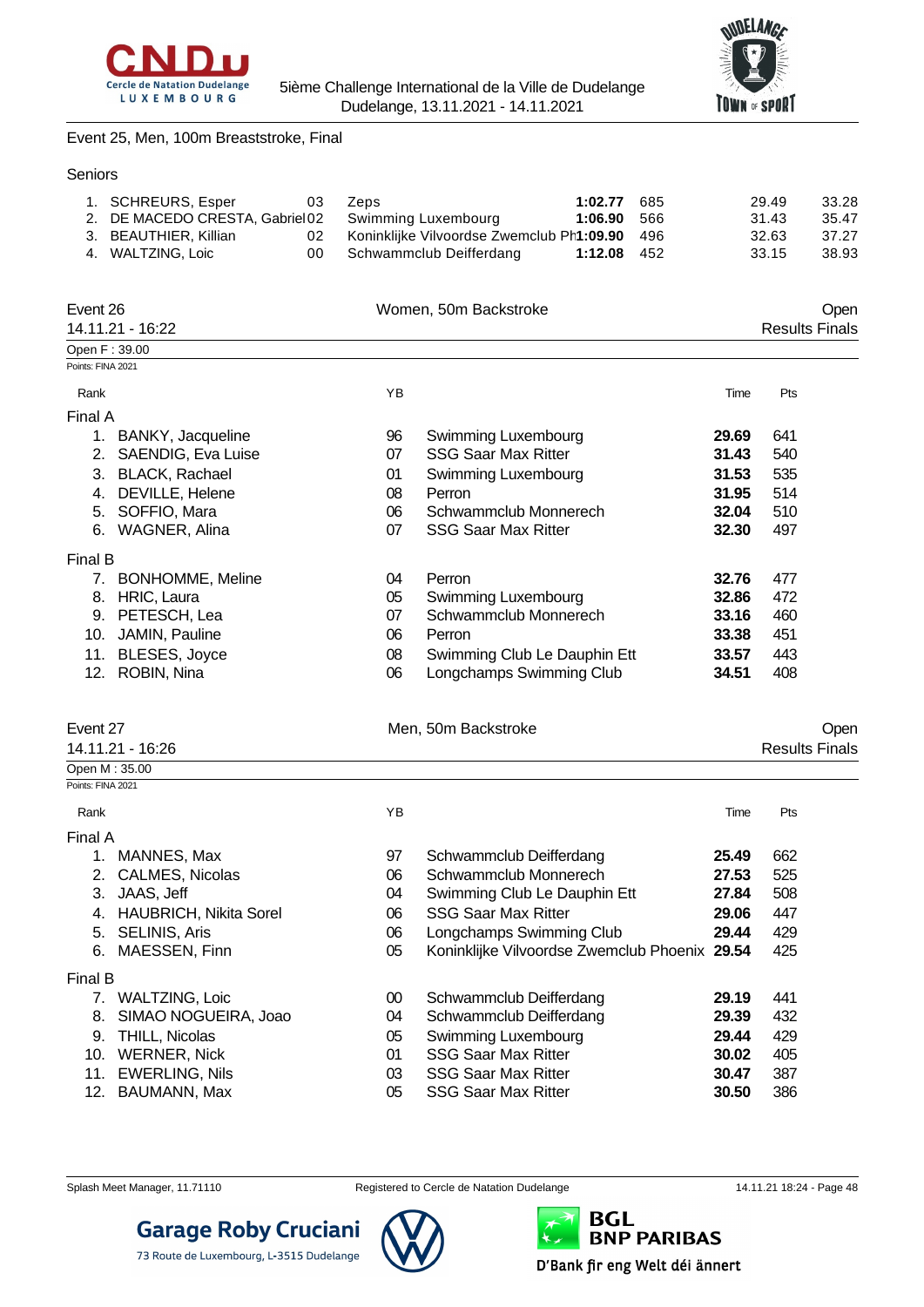



| Event 28          |                         |    | Women, 50m Butterfly                          |       |     |                       |
|-------------------|-------------------------|----|-----------------------------------------------|-------|-----|-----------------------|
|                   | 14.11.21 - 16:30        |    |                                               |       |     | <b>Results Finals</b> |
| Open F: 37.00     |                         |    |                                               |       |     |                       |
| Points: FINA 2021 |                         |    |                                               |       |     |                       |
| Rank              |                         | YB |                                               | Time  | Pts |                       |
| Final A           |                         |    |                                               |       |     |                       |
| 1.                | <b>SCHIRMER, Lena</b>   | 08 | <b>SSG Saar Max Ritter</b>                    | 29.62 | 557 |                       |
| 2.                | SCHIRRA, Hannah         | 03 | <b>SSG Saar Max Ritter</b>                    | 29.65 | 555 |                       |
| 3.                | BENZMUELLER, Magdalena  | 05 | <b>SSG Saar Max Ritter</b>                    | 29.73 | 551 |                       |
| 4.                | <b>REINESCH, Leeloo</b> | 07 | Schwammclub Monnerech                         | 29.76 | 549 |                       |
| 5.                | BERTHET, Lana           | 05 | Longchamps Swimming Club                      | 30.62 | 504 |                       |
| 6.                | SOFFIO, Mara            | 06 | Schwammclub Monnerech                         | 30.78 | 496 |                       |
| Final B           |                         |    |                                               |       |     |                       |
| 7.                | DESRUMAUX, Luna         | 08 | Longchamps Swimming Club                      | 30.67 | 502 |                       |
| 8.                | FRANZ, Katharina        | 08 | <b>SSG Saar Max Ritter</b>                    | 31.19 | 477 |                       |
| 9.                | HOFMANN, Adriana        | 07 | <b>SSG Saar Max Ritter</b>                    | 31.32 | 471 |                       |
| 10.               | HRIC, Laura             | 05 | Swimming Luxembourg                           | 31.33 | 471 |                       |
| 11.               | VAN EYKEN, Nele         | 05 | Koninklijke Vilvoordse Zwemclub Phoenix 31.39 |       | 468 |                       |
| 12.               | PHILIPPART, Lina        | 07 | Swimming Luxembourg                           | 31.77 | 451 |                       |

|  |  | 14.11.21 - 16:3 |  |  |
|--|--|-----------------|--|--|
|  |  |                 |  |  |

| Event 29 | Men, 50m Butterfly |      |
|----------|--------------------|------|
|          |                    | Oper |

# Results Finals

| 14.11.21 - 16:34 |  |
|------------------|--|
| Open M : 33.00   |  |

| OPEILIVI . JJ.UU  |  |
|-------------------|--|
| Points: FINA 2021 |  |

| Rank    | ΥB | Time | Pts<br>___ |
|---------|----|------|------------|
| Final A |    |      |            |

| Final A |                              |    |                                               |       |     |
|---------|------------------------------|----|-----------------------------------------------|-------|-----|
| 1.      | HENX, Julien                 | 95 | Cercle de Natation Dudelange                  | 24.17 | 728 |
|         | 2. GOENAWAN, Brandon Adriano | 05 | <b>SSG Saar Max Ritter</b>                    | 25.80 | 599 |
|         | 3. TONUS, Frederic           | 73 | Lux Sharks                                    | 25.91 | 591 |
|         | 4. CONSTANTINO CAEIRO, Diogo | 03 | Cercle de Natation Dudelange                  | 26.12 | 577 |
|         | ABDOLI, Samyar               | 02 | <b>SSG Saar Max Ritter</b>                    | 26.12 | 577 |
|         | 6. FREY, Jurek               | 97 | <b>SSG Saar Max Ritter</b>                    | 26.65 | 543 |
| Final B |                              |    |                                               |       |     |
|         | 7. KOEHLER, Jan              | 06 | <b>SSG Saar Max Ritter</b>                    | 26.57 | 548 |
| 8.      | DEMAJ, Valdrim               | 03 | Koninklijke Vilvoordse Zwemclub Phoenix 27.18 |       | 512 |
| 9.      | BANKY, Jordan                | 01 | Swimming Luxembourg                           | 27.19 | 511 |
|         | 10. CONZEMIUS, Jerome        | 99 | Swimming Luxembourg                           | 27.37 | 501 |
|         | 11. JAAS, Jeff               | 04 | Swimming Club Le Dauphin Ett                  | 27.58 | 490 |
|         | 12. HAUBRICH, Nikita Sorel   | 06 | <b>SSG Saar Max Ritter</b>                    | 28.06 | 465 |





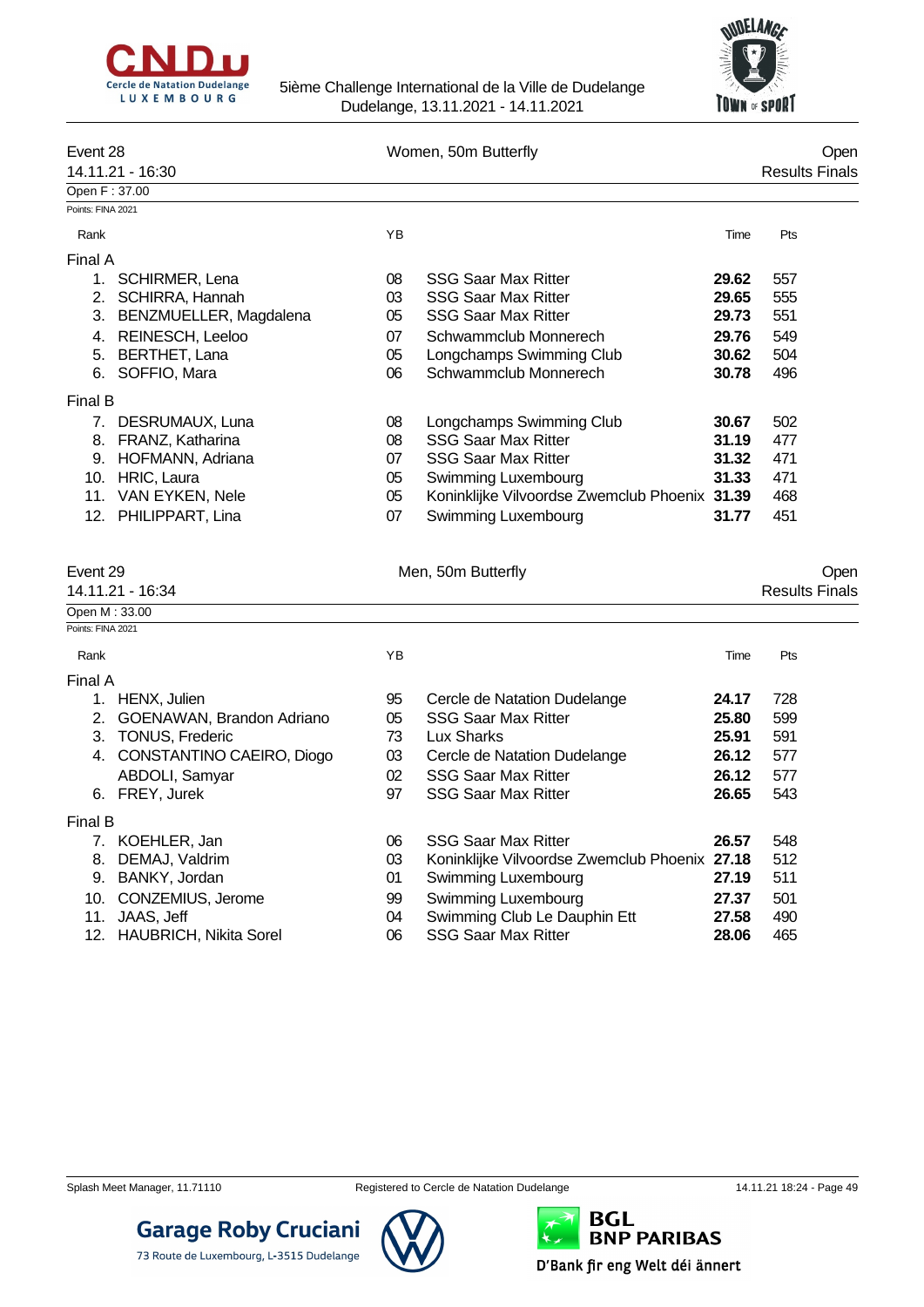



## Event 32 Communication of the United States of Women, 200m Backstroke Communication of the Open 14.11.21 - 16:43 Results Seniors F 17 +: 3:01.00 / Juniors F 15 - 16: 3:10.00 / Jeunes F 13 - 14: 3:25.00 / Pupilles F 11 - 12: 3:40.00 / Poussins F 9 - 10: 3:55.00 Points: FINA 2021 Rank YB Time Pts 50m 100m 150m 200m Seniors 1. BANKY, Jacqueline 96 Swimming Luxembourg **2:21.32** 596 32.37 35.59 36.98 36.38 2. BLACK, Rachael 01 Swimming Luxembourg **2:25.38** 547 34.04 36.93 37.75 36.66 3. BONHOMME, Meline 04 Perron **2:35.18** 450 38.03 40.40 39.22 37.53 **Juniors** 1. BORDONARO, Madeleine06 Barracuda Esch Natation **2:32.54** 474 35.22 39.24 40.15 37.93 2. BAYETTO, Shania 06 Swimming Team Dison **2:39.00** 418 36.39 40.06 41.13 41.42 3. ROBIN, Nina 06 Longchamps Swimming Club **2:44.16** 380 38.58 42.00 42.45 41.13 Jeunes 1. DEVILLE, Helene 08 Perron **2:29.19** 506 36.76 38.65 37.09 36.69 2. DAVID, Ryana 08 Perron **2:35.17** 450 37.46 40.39 40.00 37.32 3. HAN, Mengjia 07 Swimming Luxembourg **2:36.76** 436 36.90 39.63 40.09 40.14 4. PETESCH, Lea 07 Schwammclub Monnerech **2:41.23** 401 37.12 41.66 41.80 40.65 5. PHILIPPART, Lina 07 Swimming Luxembourg **2:42.94** 6. ELCHEROTH, Niki 07 Swimming Club Redange **2:44.04** 381 38.27 42.27 42.86 40.64 7. PIERLOT, Amelie 07 Perron **2:45.94** 368 38.94 42.30 43.45 41.25 8. PAIROUX, Eloise 08 Perron **2:46.43** 364 39.14 42.17 43.28 41.84 **Pupilles** 1. MILANOVSKA, Maja 09 Swimming Luxembourg **2:44.74** 376 38.33 41.58 43.09 41.74 2. SEVRIN, Clemence 09 Swimming Team Dison **2:47.59** 357 38.34 42.46 44.00 42.79 3. MOSTAFA, Nour 09 Swimming Luxembourg **2:59.00** 293 41.76 45.63 46.80 44.81 4. GULLENTOPS, Manon 09 Longchamps Swimming Club **3:01.95** 279 44.76 45.97 46.25 44.97 5. HAMPER, Line 09 Longchamps Swimming Club **3:03.73** 271 44.29 47.48 47.40 44.56 Event 33 Communication of the Men, 200m Backstroke Communication of the Open 14.11.21 - 16:58 Results Seniors M 18 +: 2:51.00 / Juniors M 16 - 17: 2:59.00 / Jeunes M 14 - 15: 3:16.00 / Pupilles M 12 - 13: 3:34.00 / Poussins M 10 - 11: 3:50.00 Points: FINA 2021 Rank YB Time Pts 50m 100m 150m 200m Seniors 1. FREY, Jurek 97 SSG Saar Max Ritter **2:08.95** 549 29.94 32.46 33.43 33.12 2. KARKOUR, Rayan 02 Koninklijke Vilvoordse Zwemclub Ph2:16.38 464 31.79 34.81 35.07 34.71 3. WALTZING, Loic 00 Schwammclub Deifferdang **2:22.16** 410 32.34 35.33 36.99 37.50 **Juniors** 1. THILL, Nicolas 05 Swimming Luxembourg **2:17.56** 452 32.58 34.84 35.91 34.23 2. MAESSEN, Finn 05 Koninklijke Vilvoordse Zwemclub Phoenix **2:18.60** 442 31.86 34.94 36.76 35.04 3. LOURTIE, Nicolas 05 Perron **2:24.84** 387 33.72 37.19 37.39 36.54 4. FONDEUR, Mael 05 Swimming Team Dison **2:36.48** 307 34.54 40.56 41.55 39.83 WDR CARNEIRO, Nuno 05 Swimming Luxembourg



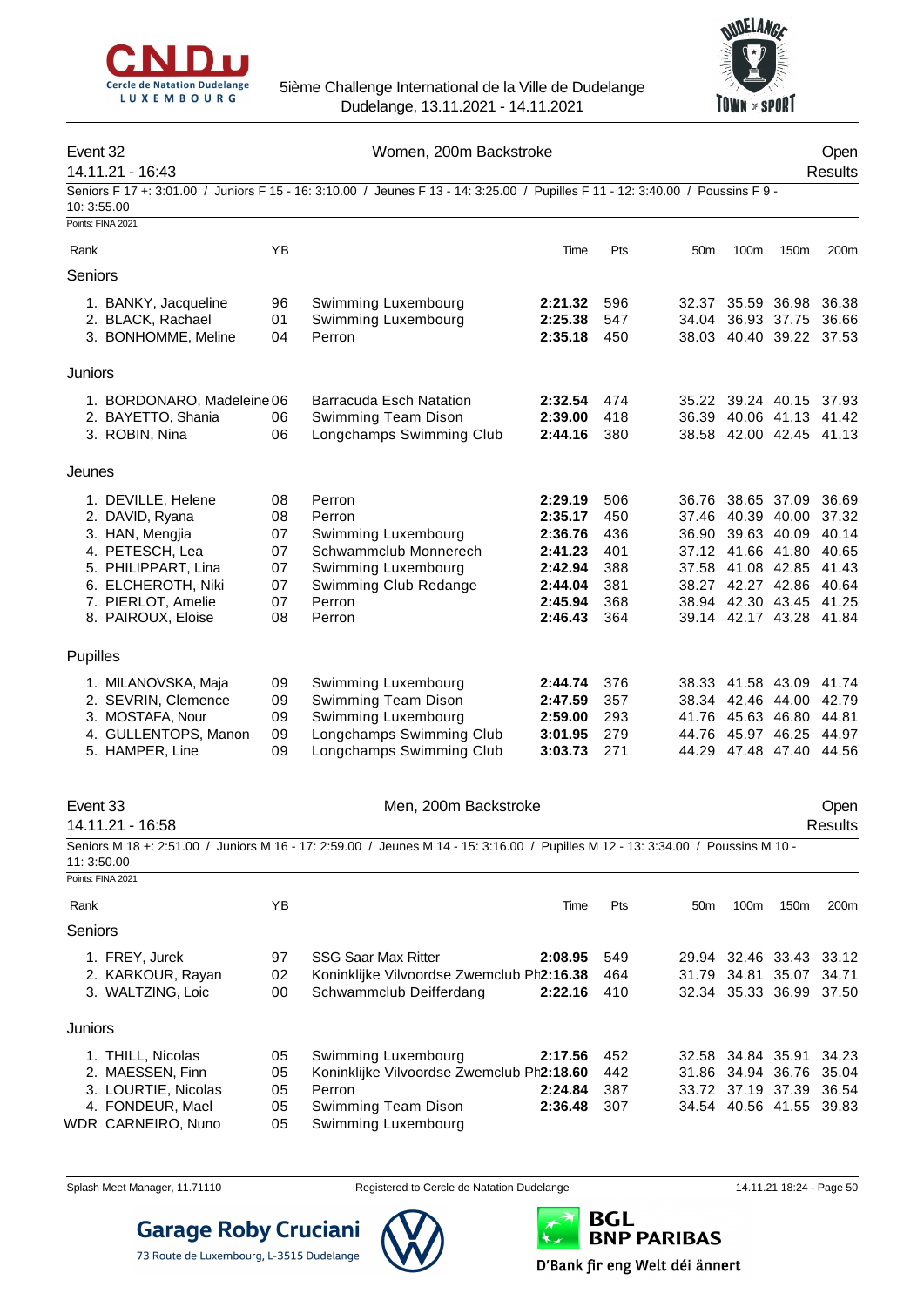



#### Event 33, Men, 200m Backstroke

#### Jeunes

|                                                                                                                              | 1. WESTER, Ben             | 06 | Cercle de Natation Dudelange                                                                                                    | 2:20.43 | 425 |                 |                   | 32.34 35.00 36.20 36.89 |                |
|------------------------------------------------------------------------------------------------------------------------------|----------------------------|----|---------------------------------------------------------------------------------------------------------------------------------|---------|-----|-----------------|-------------------|-------------------------|----------------|
|                                                                                                                              | 2. PEUSCH, Kevin           | 06 | Swimming Luxembourg                                                                                                             | 2:20.57 | 424 | 32.59           | 36.74 36.47       |                         | 34.77          |
|                                                                                                                              | 3. SELINIS, Aris           | 06 | Longchamps Swimming Club                                                                                                        | 2:20.70 | 423 | 32.75           |                   | 36.03 36.79             | 35.13          |
|                                                                                                                              | 4. ROOBAERT, Jurre<br>06   |    | Koninklijke Vilvoordse Zwemclub Ph2:24.48                                                                                       |         | 390 |                 | 34.49 36.27 37.21 |                         | 36.51          |
|                                                                                                                              | 5. GONZALEZ PEREZ, Rodri07 |    | Swimming Luxembourg                                                                                                             | 2:25.09 | 385 |                 | 33.41 37.06 37.84 |                         | 36.78          |
|                                                                                                                              | 6. JAAS, Joe               | 06 | Swimming Club Le Dauphin Ett                                                                                                    | 2:25.23 | 384 |                 | 33.35 37.75 38.51 |                         | 35.62          |
|                                                                                                                              | 7. RIKKERT, Thijmen        | 06 | Swimming Luxembourg                                                                                                             | 2:25.27 | 384 |                 |                   | 32.78 36.74 37.25       | 38.50          |
|                                                                                                                              | 8. FEDOSEEV, Anton         | 07 | Swimming Luxembourg                                                                                                             | 2:26.01 | 378 |                 | 33.11 37.52 37.95 |                         | 37.43          |
|                                                                                                                              | 9. DOYEN, Noe              | 06 | Swimming Team Dison                                                                                                             | 2:30.06 | 348 |                 | 34.01 38.20 39.11 |                         | 38.74          |
|                                                                                                                              | 10. STEVENS, Matteo        | 07 | Swimming Team Dison                                                                                                             | 2:41.77 | 278 |                 | 37.03 41.35 42.61 |                         | 40.78          |
|                                                                                                                              | 11. MILANOVSKI, Stefan     | 06 | Swimming Luxembourg                                                                                                             | 2:44.98 | 262 |                 | 38.04 41.97 42.78 |                         | 42.19          |
|                                                                                                                              | 12. LECLERCQ, Lucas        | 07 | Swimming Team Dison                                                                                                             | 2:54.81 | 220 |                 | 40.26 44.05 45.81 |                         | 44.69          |
| DSQ DUSEMON, Paul<br>07<br>Swimming Luxembourg<br>D6 - turn not executed in accordance with the rules (SW 6.5) (Time: 17:16) |                            |    |                                                                                                                                 |         |     |                 |                   |                         |                |
|                                                                                                                              |                            |    |                                                                                                                                 |         |     |                 |                   |                         |                |
|                                                                                                                              | DSQ BECIROVIC, Benjamin    | 07 | Swimming Club Redange                                                                                                           |         |     |                 |                   |                         |                |
|                                                                                                                              |                            |    | D6 - turn not executed in accordance with the rules (SW 6.5) (Time: 17:06)                                                      |         |     |                 |                   |                         |                |
| Pupilles                                                                                                                     |                            |    |                                                                                                                                 |         |     |                 |                   |                         |                |
|                                                                                                                              | 1. BAUMANN, Leo Ilias      | 08 | <b>SSG Saar Max Ritter</b>                                                                                                      | 2:16.30 | 465 | 32.48           | 35.58 34.98       |                         | 33.26          |
|                                                                                                                              | 2. DEVILLE, Manu           | 08 | Perron                                                                                                                          | 2:30.52 | 345 |                 | 36.13 37.70 38.91 |                         | 37.78          |
|                                                                                                                              | 3. STRUYS, Gabriel         | 09 | Swimming Team Dison                                                                                                             | 2:30.65 | 344 |                 | 35.00 38.13 39.33 |                         | 38.19          |
|                                                                                                                              | 4. VERBEELEN, Luca         | 08 | Longchamps Swimming Club                                                                                                        | 2:43.23 | 270 |                 |                   | 38.70 41.87 42.60 40.06 |                |
|                                                                                                                              | 5. THYSSEN, Matteo         | 08 | Swimming Team Dison                                                                                                             | 2:45.35 | 260 |                 |                   | 38.49 42.20 42.07 42.59 |                |
|                                                                                                                              | 6. REDING, Deyan           | 09 | Swimming Luxembourg                                                                                                             | 2:52.04 | 231 |                 |                   | 40.70 43.99 44.31 43.04 |                |
|                                                                                                                              | DNS KUNEN, Fynn            | 08 | Swimming Luxembourg                                                                                                             |         |     |                 |                   |                         |                |
|                                                                                                                              |                            |    |                                                                                                                                 |         |     |                 |                   |                         |                |
| Poussins                                                                                                                     |                            |    |                                                                                                                                 |         |     |                 |                   |                         |                |
|                                                                                                                              | DNS DAVID, Alan            | 10 | Perron                                                                                                                          |         |     |                 |                   |                         |                |
|                                                                                                                              | EXH MANNES, Max            | 97 | Schwammclub Deifferdang                                                                                                         | 2:01.91 | 650 |                 |                   | 27.62 30.05 31.76 32.48 |                |
| Event 20                                                                                                                     |                            |    | Women, 200m Butterfly                                                                                                           |         |     |                 |                   |                         | Open           |
|                                                                                                                              | 14.11.21 - 17:22           |    |                                                                                                                                 |         |     |                 |                   |                         | <b>Results</b> |
| 10: 3:55.00                                                                                                                  |                            |    | Seniors F 17 +: 3:12.00 / Juniors F 15 - 16: 3:23.00 / Jeunes F 13 - 14: 3:34.00 / Pupilles F 11 - 12: 3:44.00 / Poussins F 9 - |         |     |                 |                   |                         |                |
|                                                                                                                              | Points: FINA 2021          |    |                                                                                                                                 |         |     |                 |                   |                         |                |
| Rank                                                                                                                         |                            | YB |                                                                                                                                 | Time    | Pts | 50 <sub>m</sub> | 100m              | 150m                    | 200m           |
| Juniors                                                                                                                      |                            |    |                                                                                                                                 |         |     |                 |                   |                         |                |
|                                                                                                                              | 1. VAN EYKEN, Nele         | 05 | Koninklijke Vilvoordse Zwemclub Ph2:50.94                                                                                       |         | 342 |                 |                   | 34.01 41.33 45.20 50.40 |                |
| Jeunes                                                                                                                       |                            |    |                                                                                                                                 |         |     |                 |                   |                         |                |

| 1. LINDMARK MELO, Maia<br>2. OLIVERO, Francesca<br>DNS SCHOLER, Amelie | - 07<br>08 | Cercle de Natation Dudelange<br>Swimming Luxembourg<br>08 Swimming Luxembourg | 2:34.70 462<br>2:59.72 294 | 33.29 38.85 40.52 42.04<br>36.13 43.92 49.55 50.12 |  |  |
|------------------------------------------------------------------------|------------|-------------------------------------------------------------------------------|----------------------------|----------------------------------------------------|--|--|
| EXH HAAG, Nora                                                         | 04         | Swimming Club Le Dauphin Ett                                                  | 2:46.79 368                | 35.43 41.63 44.12 45.61                            |  |  |



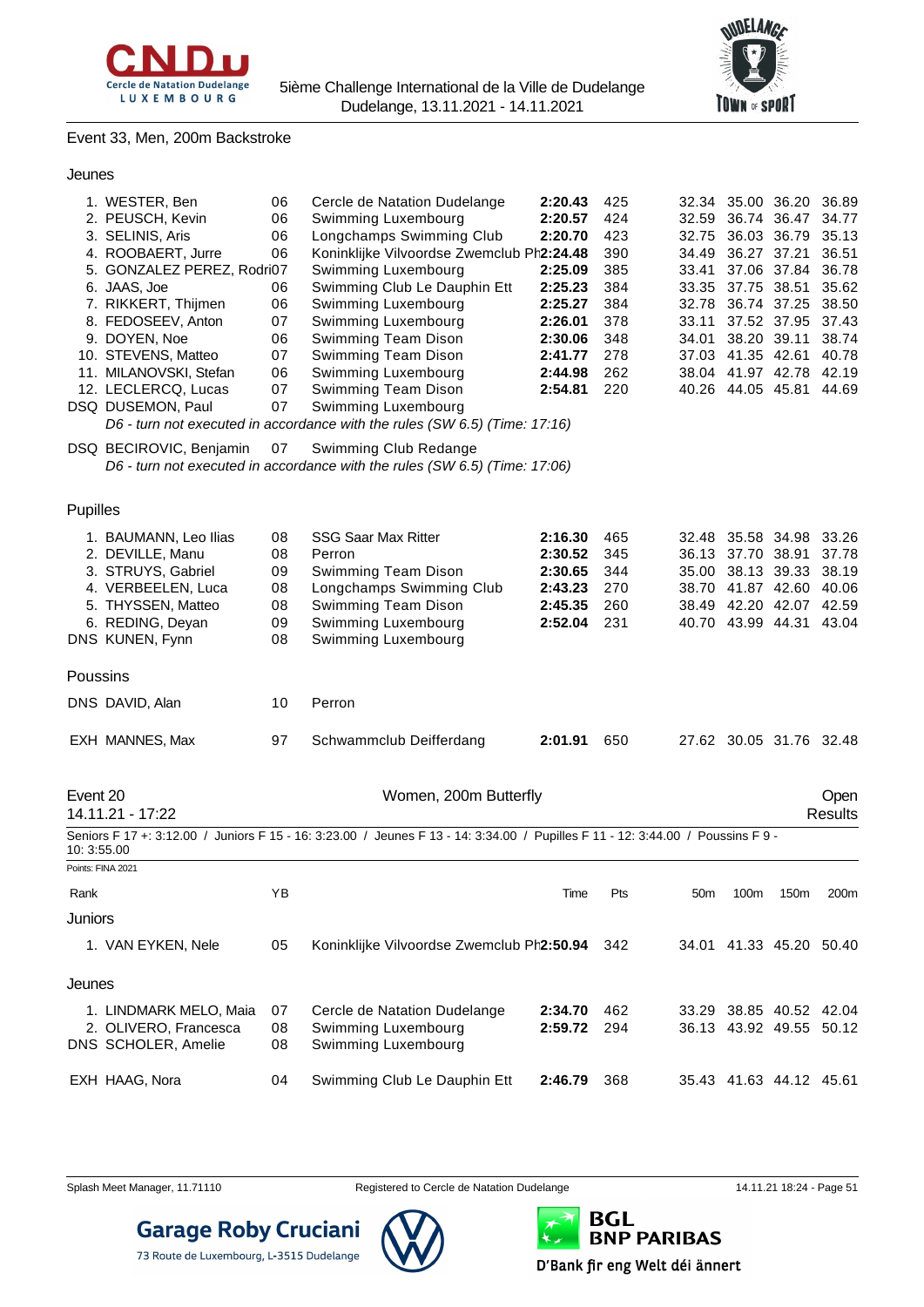



## Event 21 Communication of the Men, 200m Butterfly Communication of the Open 14.11.21 - 17:26 Results Seniors M 18 +: 2:51.00 / Juniors M 16 - 17: 3:01.00 / Jeunes M 14 - 15: 3:20.00 / Pupilles M 12 - 13: 3:39.00 / Poussins M 10 - 11: 3:55.00 Points: FINA 2021 Rank YB Time Pts 50m 100m 150m 200m Seniors 1. FREY, Jurek 97 SSG Saar Max Ritter **2:09.50** 583 28.69 32.62 34.05 34.14 2. DEMAJ, Valdrim **03** Koninklijke Vilvoordse Zwemclub Ph2:22.34 439 30.06 35.41 38.38 38.49 3. GRONDAL, Loup 03 Perron **2:30.02** 375 33.03 38.33 38.86 39.80 **Juniors** 1. SIMAO NOGUEIRA, Joao 04 Schwammclub Deifferdang **2:17.26** 490 29.94 34.95 36.30 36.07 2. FONDEUR, Mael 05 Swimming Team Dison **2:36.47** 331 33.08 39.94 42.21 41.24 Jeunes 1. SARTINI, Marco 06 Longchamps Swimming Club **2:34.41** 344 34.42 39.29 40.43 40.27 2. STEVENS, Matteo 07 Swimming Team Dison **2:56.81** 229 37.13 44.38 48.33 46.97 Pupilles 1. VIGUIER, Evan 08 Swimming Luxembourg **2:41.95** 298 35.22 40.82 42.84 43.07 2. KUNEN, Fynn 08 Swimming Luxembourg **2:43.75** 288 33.28 42.19 44.41 43.87 Event 34 Mixed, 4 x 50m Freestyle Open 14.11.21 - 17:33 Results Points: FINA 2021 Rank **Time Pts** 1. Swimming Luxembourg 1 Swimming Luxembourg **1:43.24** 616 DURAKOVIC, Tarik 05 +0,64 25.19 BANKY, Jacqueline 96 +0,35 26.45 05 +0.25 24.56 JOMINET, Lou 05 +0.25 2. Cercle de Natation Dudelange 1 Cercle de Natation Dudelange **1:44.76** 590 HENX, Julien 95 +0,66 22.88 LINDMARK MELO, Maia 07 +0,24 28.70 BARBERON, Sophie  $105 +0.52$  29.15 CONSTANTINO CAEIRO, Diogo 03 +0,10 24.03 3. Swimming Luxembourg 2 Swimming Luxembourg **1:45.80** 573 BANKY, Jordan 01 +0,65 24.72 HRIC, Laura 05 +0,54 27.89 CONZEMIUS, Jerome 99 +0,46 25.09 BLACK, Rachael 01 +0,50 28.10 4. Koninklijke Vilvoordse Zwemclub Phoenix 1 Koninklijke Vilvoordse Zwemclub Phoenix**1:46.85** 556 NIGRA, Loic 94 +0,63 24.61 PIGEON, Kelly 03 +0,50 28.51 MAESSEN, Finn 05 +0,56 25.36 ANTUNES, Lyna 07 +0,07 28.37 5. Schwammclub Monnerech 1 Schwammclub Monnerech **1:49.07** 523<br>CALMES. Nicolas 06 +0.68 25.62 SOFFIO. Mara 06 +0.46 28.29 CALMES, Nicolas 06 +0,68 25.62 SOFFIO, Mara 06 +0,46 28.29 OLINGER, Liam 05 +0,63 27.39 REINESCH, Leeloo 07 +0,64 27.77 6. Schwammclub Déifferdang 1 Schwammclub Deifferdang **1:49.35** 519 BRANDENBURGER, Pit 95 +0,68 23.22 LAMBIN, Elisa 09 +0,29 31.70 MANNES, Max 97 +0,33 22.66 ERNENS, Chloe 05 +0,41 31.77 7. Longchamps Swimming Club 1 Longchamps Swimming Club **1:49.81** 512

**Garage Roby Cruciani** 

73 Route de Luxembourg, L-3515 Dudelange

Splash Meet Manager, 11.71110 Registered to Cercle de Natation Dudelange 14.11.21 18:24 - Page 52

DUFAYS, Louis 04 +0,72 26.06 ROBIN, Nina 06 +0,41 29.55 SANDRIN, Davide 00 +0,39 25.69 BERTHET, Lana 05 +0,41 28.51